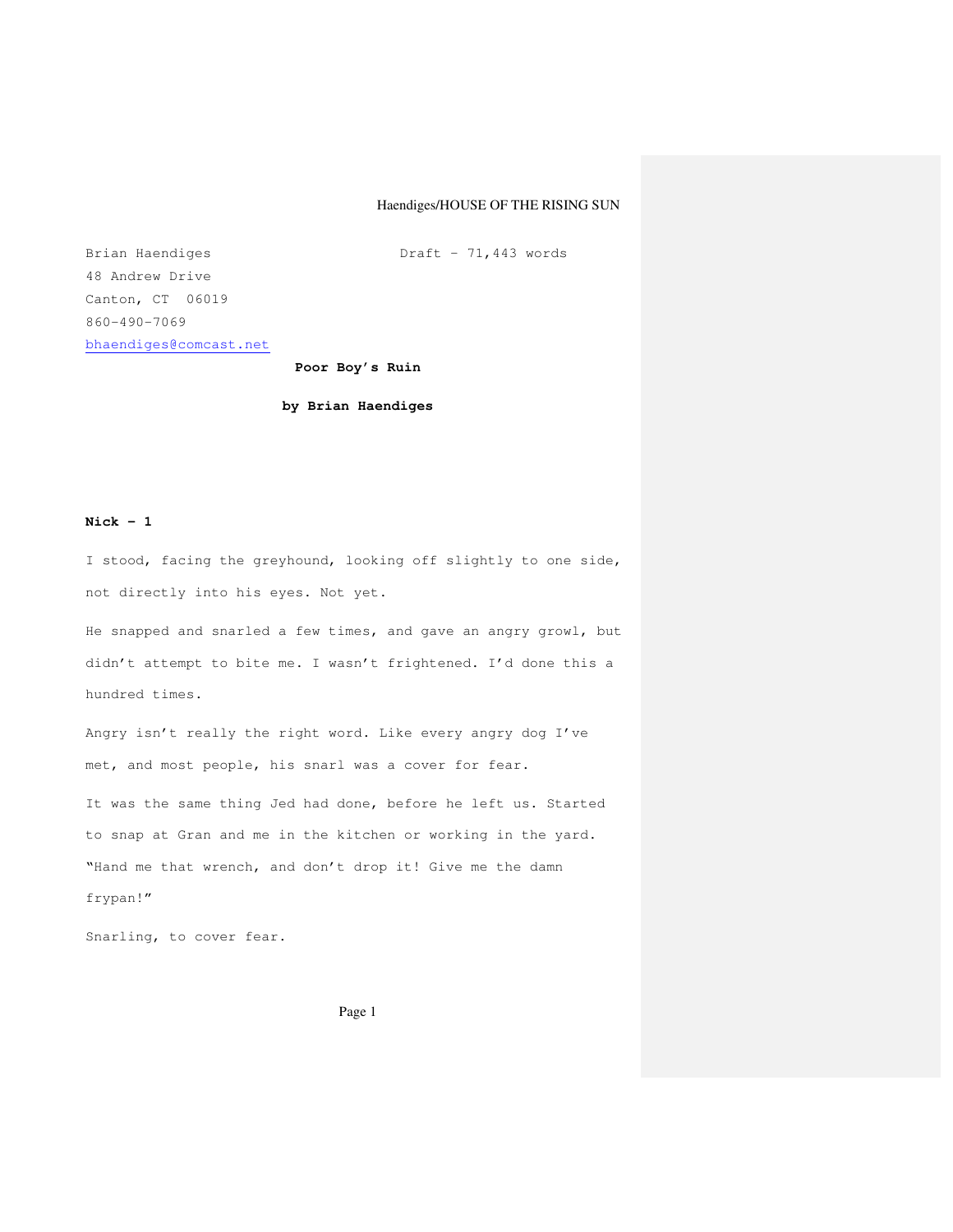That was before he'd devolved into sullen and quiet, nonresponsive. I'd have thought him comatose if he hadn't been up and walking around, fixing engines or mufflers.

The thought of the car in someone else's garage had eaten at him until he was a shell on the outside. There may have been lots of thoughts inside, but we never got to see them.

The greyhound looked like something had been eating at him too. He'd been abused, and it wasn't pretty, though less than some I'd seen come in to the shelter. He was bone thin, every rib sticking through, and favoring his left rear leg. It dangled behind him like a sausage in the butcher's shop window, even as he twisted his bony head back and forth in his fear, masked as rage.

By the looks of several scars on his flank and behind his ears, what he was fearing was another beating. People can be cruel. The key to calming an angry dog is patience. He, or she, will come around eventually. I waited out a mother of young pups six hours once, but she eventually realized I was no harm to her puppies, and we became good friends. I placed every one of those pups, except one. Biscuit was by my side now, watching. I held myself calm, non-threatening. We started to talk a little, the greyhound and I. You need a low, relaxed tone. Dogs

Page 2

can sense fear. They can also sense calm.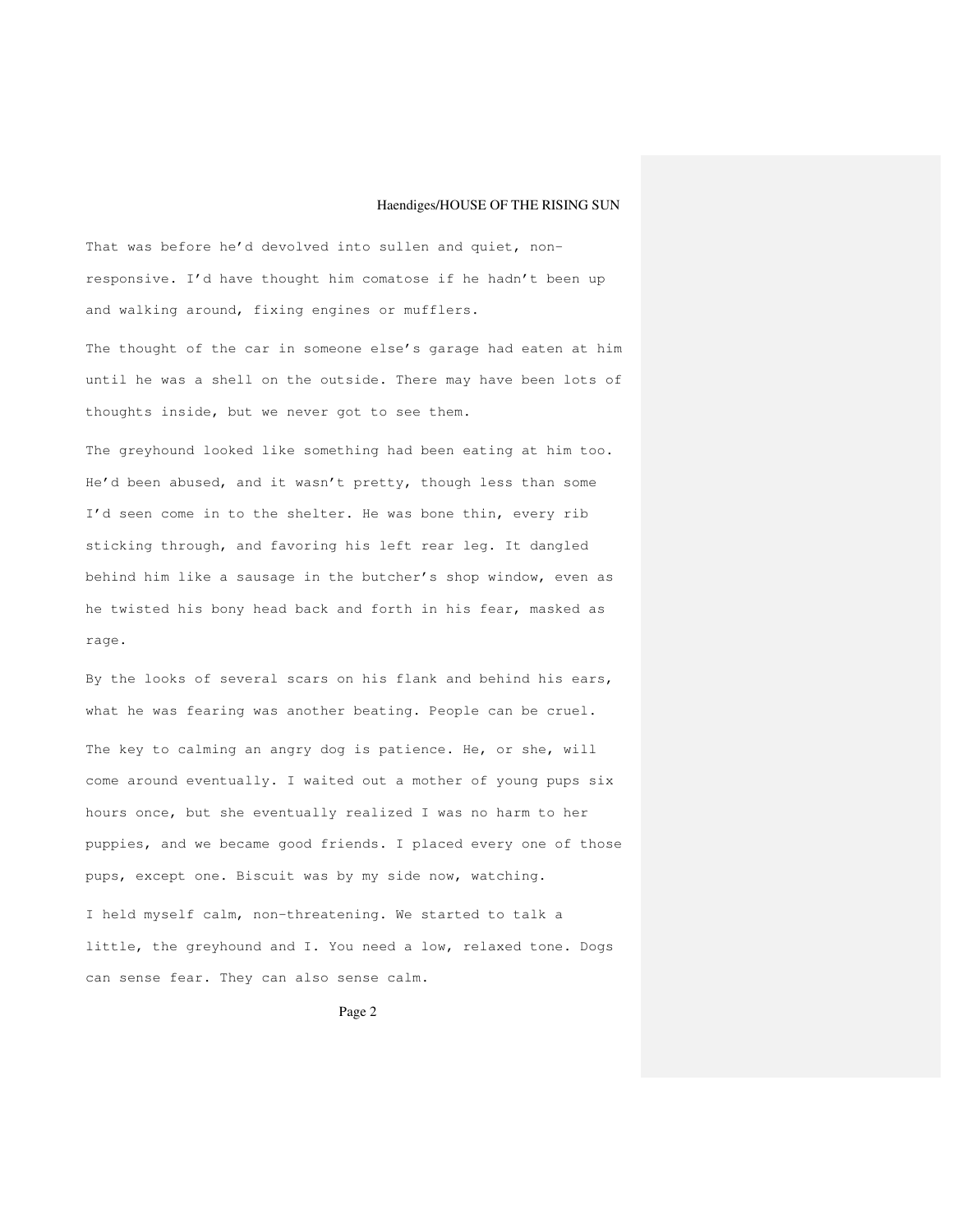People think of calm as the absence of anxiety, an emptiness. I think of calm as a positive force. It's not something neutral. You can project it onto a dog, or a person, or yourself. It heals.

It's hard though. Patience isn't easy. But the more you try it, the better you get at it.

When I first played chess, I won a lot, with aggressive attacks. Older players feared the kid. Then my progress plateaued. I gave it up for a while, out of a combination of disinterest and the demands of the yard. When we moved north and I came back to it, my technique was rusty, but I jumped a couple of levels by having learned to wait before attacking.

The grey and I faced each other for a while, chatted, calmed, ignored the world around us.

That's me anyway. I mostly do things on my own. Gran taught us independence, and maybe I took it to an extreme. I can't stand getting help from anyone else.

Of course, Jed and I used to help each other, before he became angry (or fearful) and quiet. But not any longer, not with him gone.

I shifted my eyes to the grey's.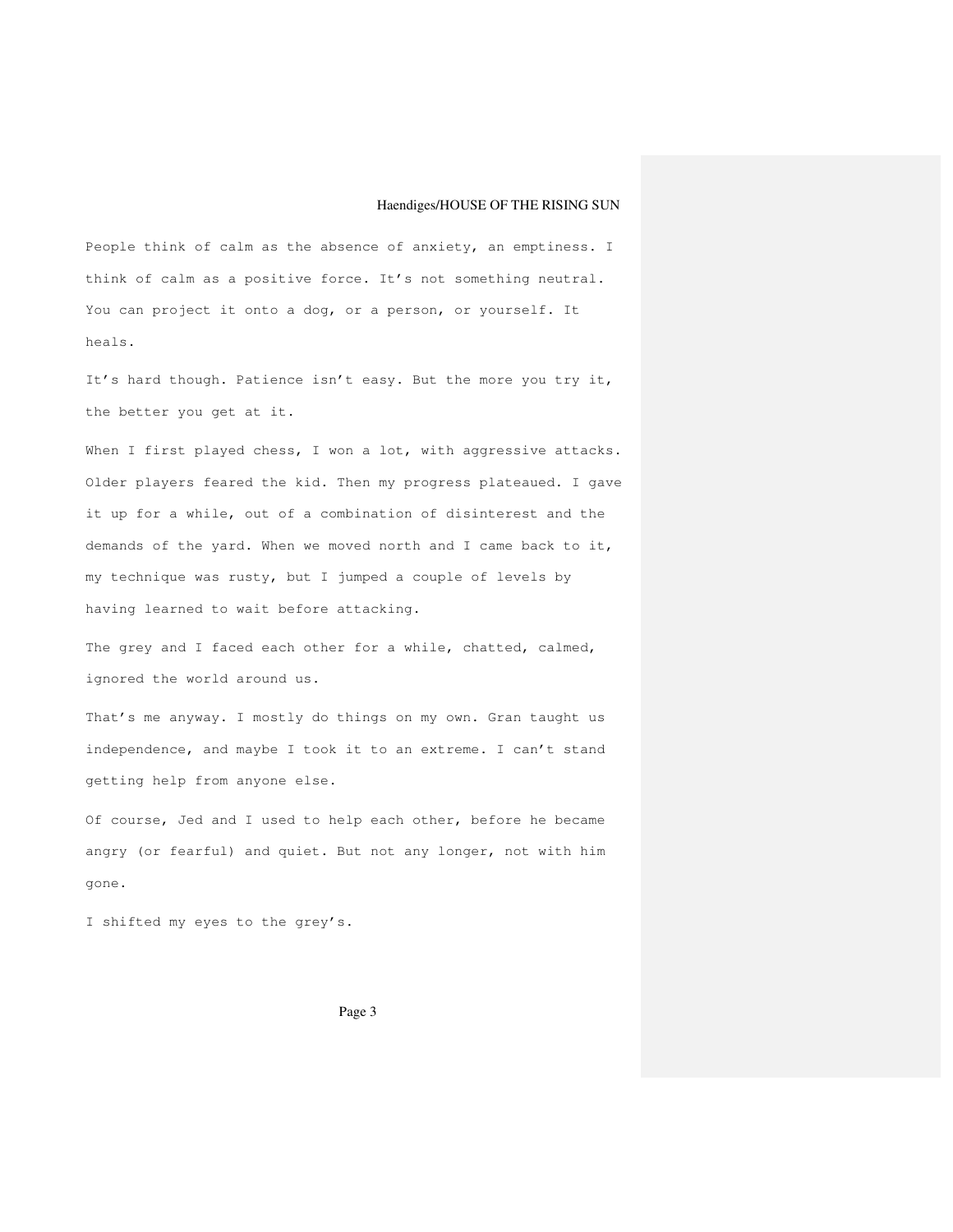"I'll call you Champ." I kept my voice low, friendly, reassuring. "You look like a champion of something." I waited some more. Finally, the dog approached me, took a proffered treat from my hand, and wagged its tail. We were friends. I put it down to the help I got coming in over the shelter's speakers, Eric Burdon's voice, all resonant and dark despite its youth, backed by the haunting arpeggios on the Vox Intercontinental organ.

## **Nick - 2**

There is a house in New Orleans

They call the Rising Sun

I always find the song relaxing, and so do the dogs. It comes in many versions. There are poor boys and poor girls. There are different reasons for a warning. But they all grab me. This one, that everyone knows, was arranged for the Animals in the 60s. But there are versions by Pete Seeger, Bob Dylan, Joan Baez, even the White Stripes.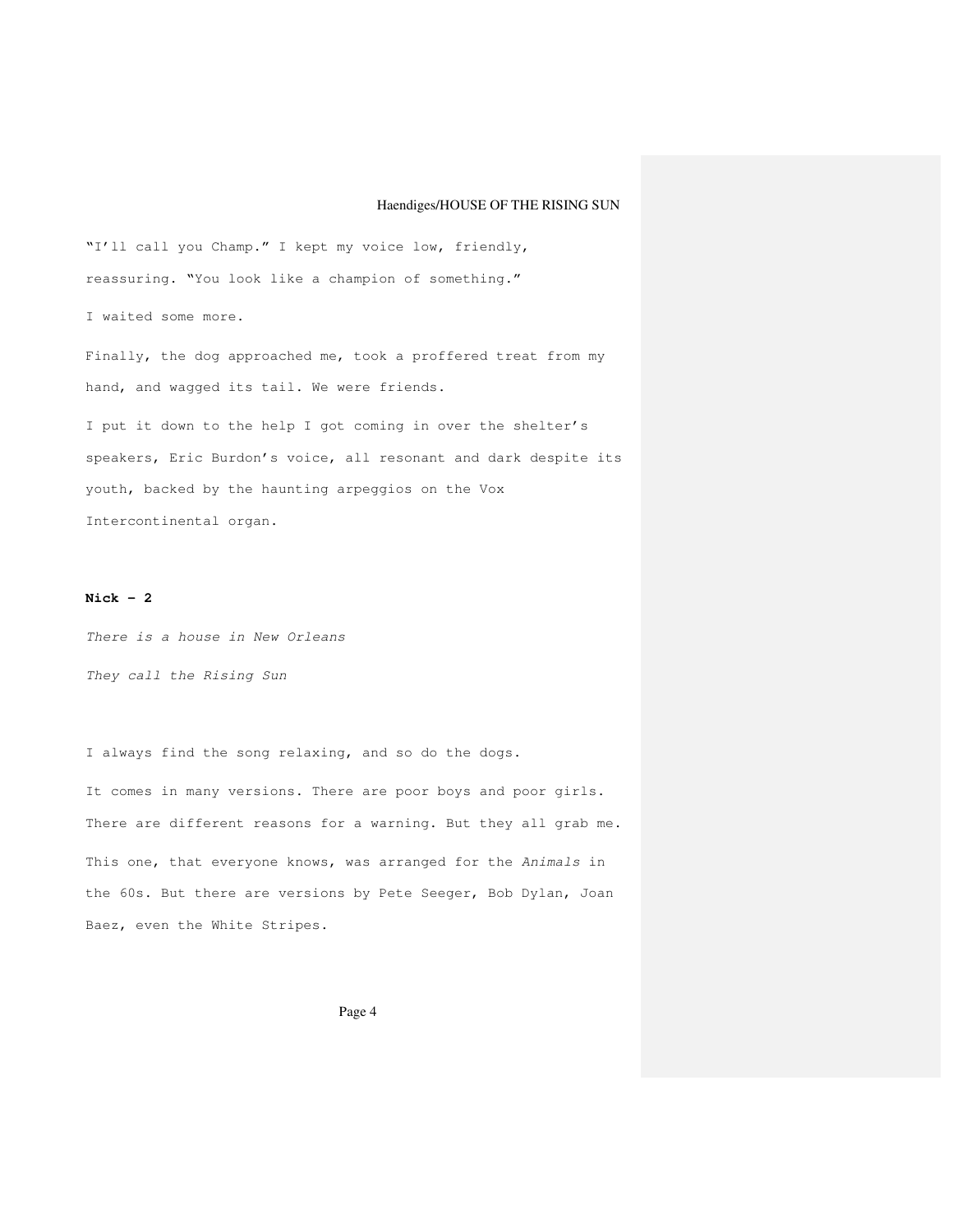It's a simple elegant story of someone who is raised hard, falls into sin, and returns to a prison, or a whorehouse, or a gambling parlor, or who knows what.

I knew the words to that version too, and it's a good one, but it's a little different from the one I learned. A lot of people think it's the right version, and it is, sort of. The melody is very close. But you only understand the smallest part of its meaning from the lyrics. To really comprehend, you'd have to have spent six months with my dying great grandmother, feeding her alternating sips of water and bourbon (never watered down – that would make it "less than it truly was," she would have said) on an antique silver spoon, and watching her scarred hands tremble as I listened to her stories of deceit, indifference, condescension, betrayal, and murder. And you'd have to know the real words. The exact real words.

Each history lesson from Gigi (that's Gee Gee, not Zhee Zhee, even though our heritage is French) remains vivid and deeply engrained, yet I don't often envision her as she was at the very last, physically crumpled and dying, despite a fiery incandescence boring into me from her eyes. Instead, I picture her lively and awake, propped up by pillows under a bright yellow comforter in the old four-poster in the North bedroom,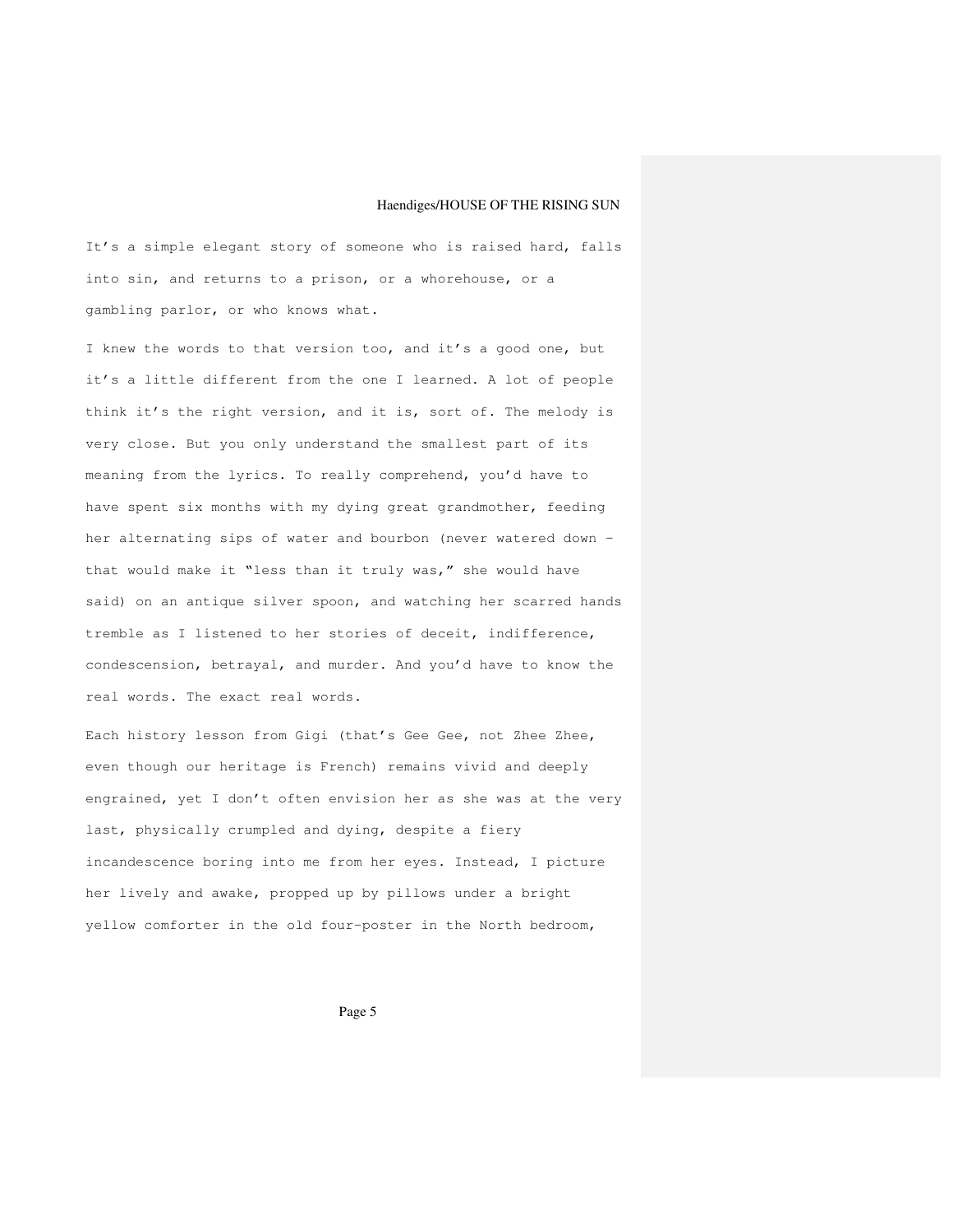gazing out the window at the stars as the moonlight streams in, or maybe just deep in thought.

Or, after hearing her history, I instead see all four feet and ten inches of her wiry frame standing defiant atop the hood of a burnt orange '69 Charger, facing down a gang of Dragons. Her stand atop the Charger (not shar-zhur) exemplifies the nature of stewardship. She was ready to give up her life for others, but in her own way. We're each individuals, fiercely

independent. We're also each a part of the whole, a dichotomous variegated unity.

That's the nature of our house. We don't write things down. We remember them. We put them in songs and stories and retell them for generations, each of us with our own individual part, but one tale altogether.

Now the stewardship obligation has passed by tradition to the next in line, his or her life at risk, to protect the lives of others, maybe even of you and your family.

But that's for later. First, a little about me. I'm a lot like the song lyrics. On the surface, I fix things. I find connections. I figure things out. But I'm also a caregiver, a guardian, a musician, a memorialist, a keeper of the flame, a speaker of the truth.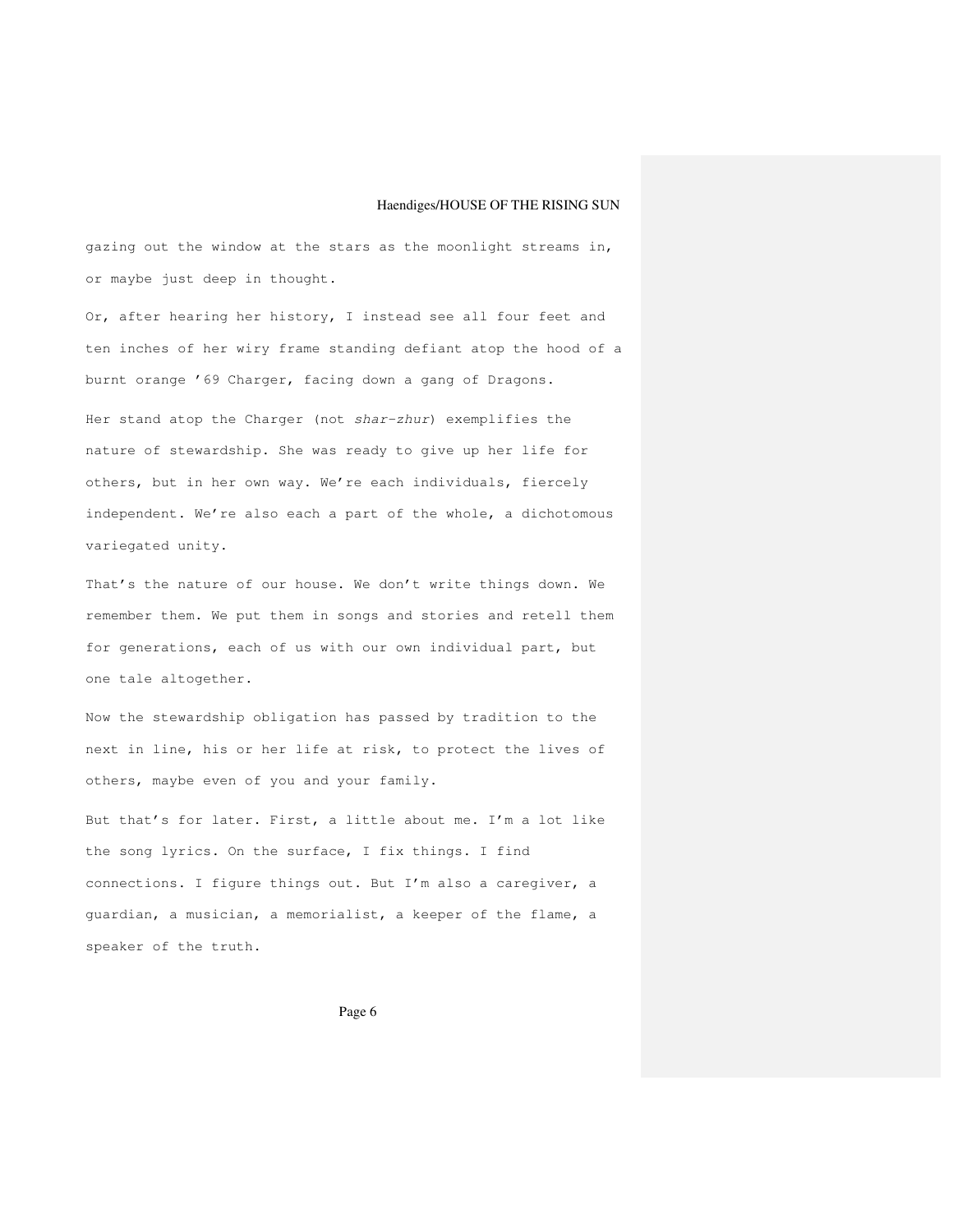I also have a downside. As I said, I take it on myself. I don't ask for help. I've been a lone wolf with a pack that needs each other.

My people are a lot like the lyrics as well. We're complex. We defy the stereotype. They expect us to be ultra strong, to worship the darkness, to kill for no reason, to fear the light. That's so far off. We bring the light.

But isn't that partly our own fault? We perpetuate the parts of the myth that serve our needs. Much like the song perpetuates an impression of seemingly benign warning. When really it's the very light that guides our every action.

Of course I didn't know about the depth of significance until Gigi started to die, and really not until afterwards. We don't usually pass that on at such a young age, and like all of our learning, I had to peel it away a layer at a time. What you hear, you forget. What you do, you remember. What you create with your hands, you remember always.

I finally perceive a glimpse of my obligation now. Not just the depth of meaning of song lyrics, but of my own heritage, and that of my people.

Page 7 The search for that meaning sent me on a twisting journey in later years of geography, history, and the tortuous spirals of my own family and identity. It taught me phrases in French, old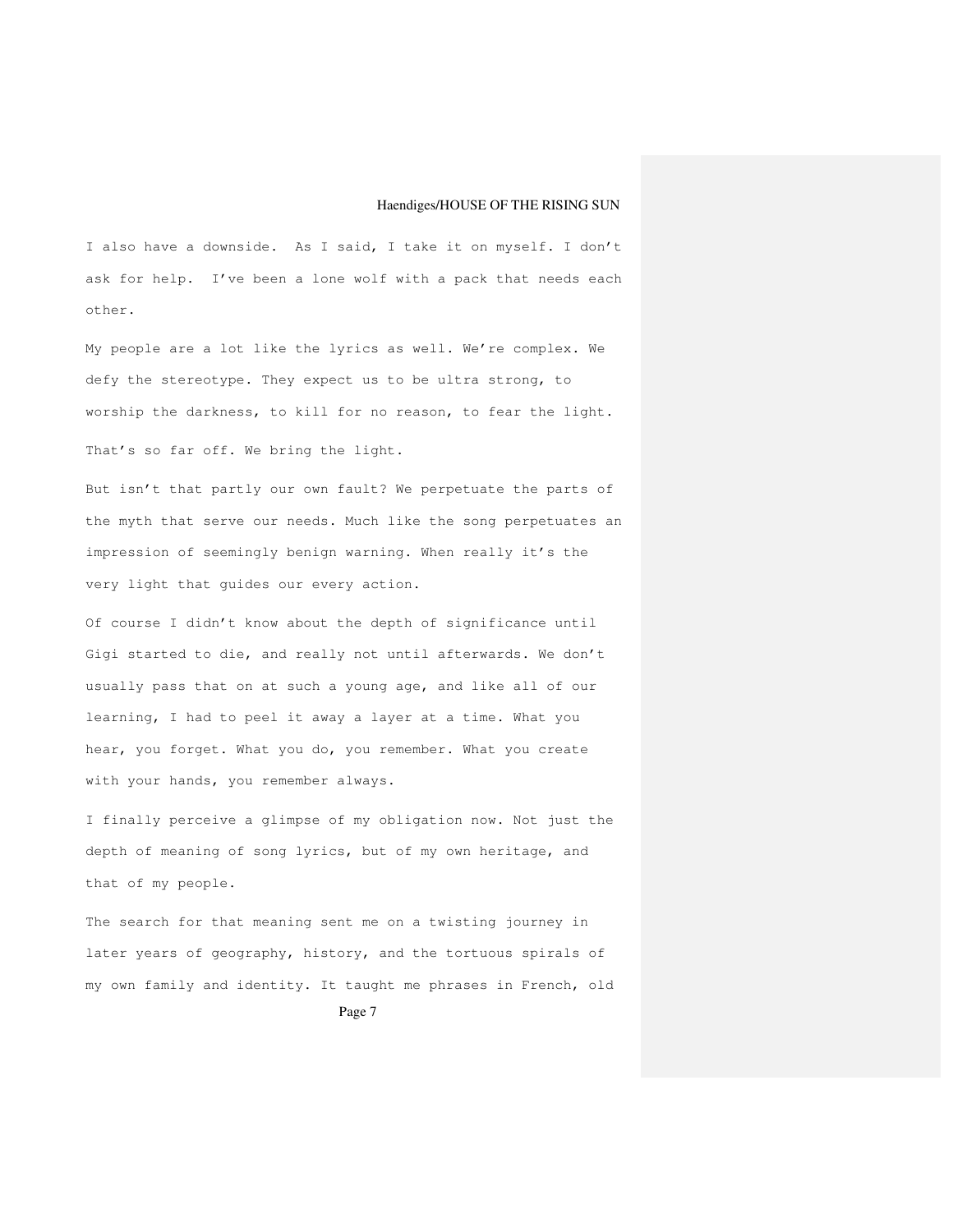English, German, Romany, a local Carpathian dialect, and even a little Cajun.

It sent me to New Orleans, to a nightclub in Cluj, to central France, to the Alsace, halfway across Europe, and finally to Western New England. But much of that travel is for another story. This part is about the beginning, or at least my beginning.

Don't get me wrong. Travel is important. Our people travel, or migrate anyway. Gigi started me on my journey. I didn't hear it at first. Or I heard but I didn't listen. Fevered, between sips of bourbon, she blurted out in French something about "poor boys" and "ensemble."

Layers again. When I looked up as much of it as I could remember, there was a French phrase about maintaining body and soul together. That was a start, the body as a whole, and the soul as the individual. Then I started asking questions when I investigated my brother's death, and found it was about "poor boys" sticking together.

Most people would think it was just her fevered misremembering. At the time, I undervalued its importance. It was only a hint (a sip), but she said it with a clear French accent that didn't sound exactly like her native Cajun. I asked her what she meant, and she waved her hand at me and said to go find out. I knew how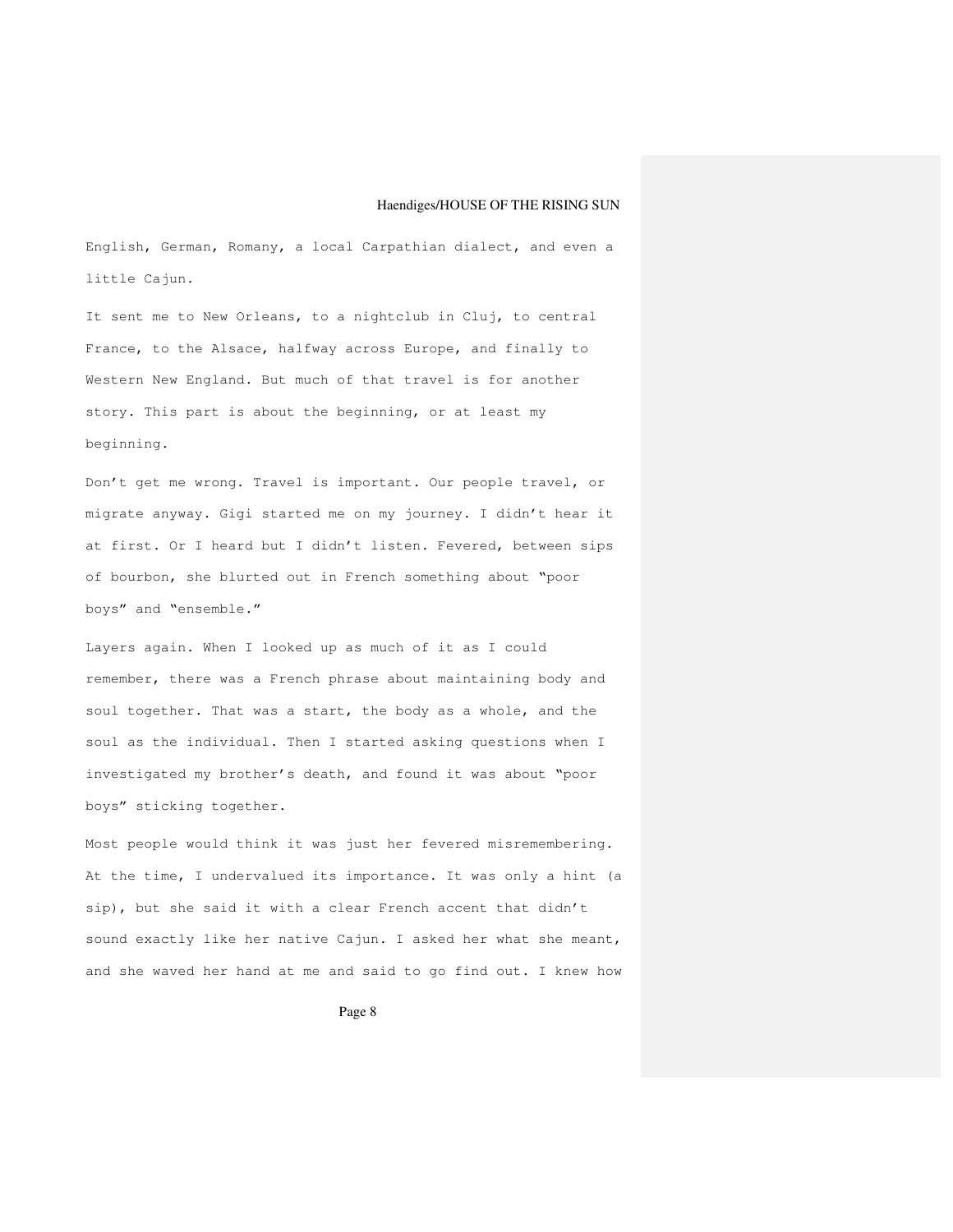it worked. Do the work yourself, and then maybe I'll help a little.

She was always like that. If I wanted to know the meaning of a word for a crossword puzzle, she made me look it up. "A little bit from you to get a little bit about us. Even if it's nothing more than your own hard work and first attempt." When I asked what a "poor boy" was, she laughed, and feebly sang the following lyric, and cackled knowing it would send me on a chase.

## **Nick - 3**

And it's been the ruin of many a poor boy

And God, I know, I'm one.

An exhaustive search uncovered a few threads to pull on. Like everything, it took conversation and exploration to tease out the rest. The threads were many, and when I brought them to her, she smiled and let me know her part of the story. First off, a "poor boy" is not just a boy who is poor. It's not someone who's poor at being a boy. It's not even a sandwich from The Big Easy. Well, it is that, but that's not the original.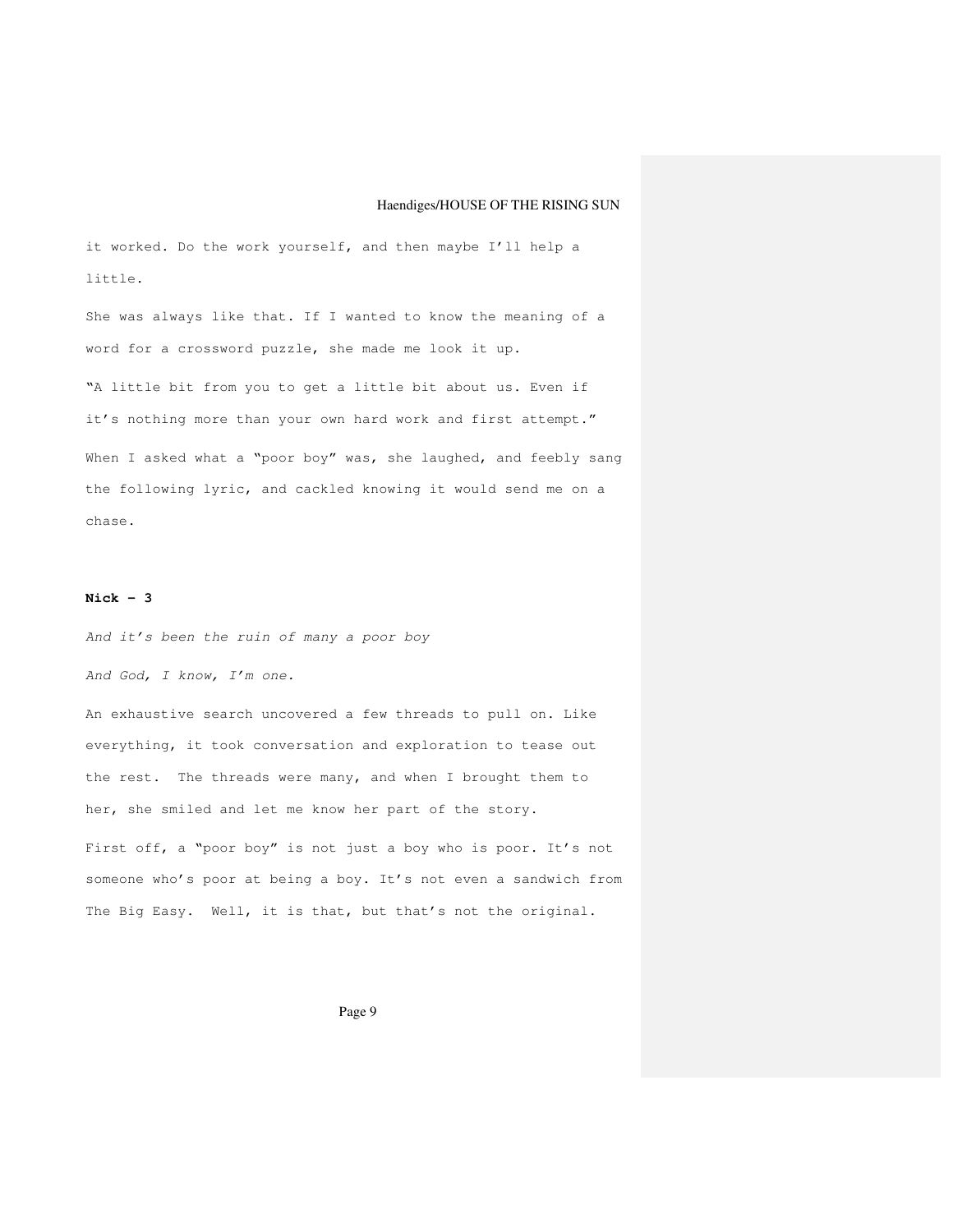It's simply a name, not from New Orleans, Louisiana, but from old Orleans, France. It's one of those names that define you based on what you do, like Baker, or Cooper, or Fletcher. I pored through book after book, tome after tome, old and new and ancient crumbling pages. I speak little French, and understand more, but not much. I tried a lot of French phrases before I put deux and deux together, trying to find some that made any sense.

I tried "poil bois," but that just means "wood coat" or "hair wood." Nope. Struck out with "poele a bois, poule bois, and poire bois," since "wood stove, chicken wood, and pear wood" don't make much sense either.

"I can't find it in any book GiGi. Not in any of my sources." "You're looking in the wrong ones. Keep trying."

I did, wondering if I'd light on the right translation before she died.

I struck on the answer not in any library or bookstore, but down under the bridge in Springvale. I'd been asking questions everywhere of people that had known my brother, or listened to him play, or bought from him.

Biscuit by my side, I'd approached a handful of what looked like vagabonds cavorting around a bonfire, old and young alike.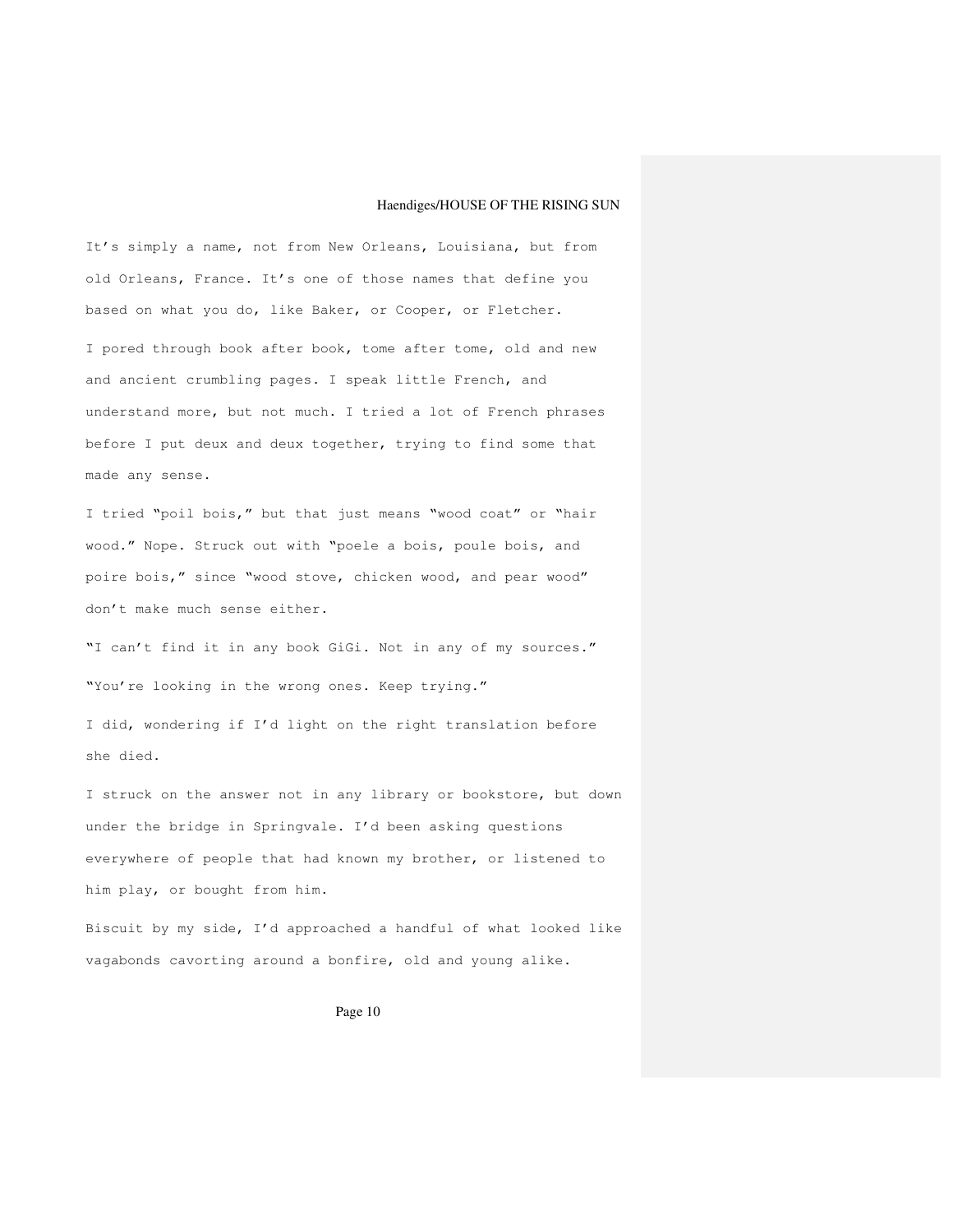Others waited in the shadows, hard to discern. We were far from the neon glow of the casino here.

I saw kayaks and canoes pulled up onto the bank, and a lot of hiking boots on the feet of the revelers. Not exactly dancing shoes. A couple of raggedy tents indicated that some of the troupe might have been camping there for weeks.

I approached one who stood a little apart from the crowd, but still in the light, and started asking questions about my brother like I had a hundred times in a hundred places. This time I got a different answer than the usual stare or simple "No" that I'd gotten all of the other times I'd asked.

"We might be able to tell you something. First we need a little something from you."

I started to reach for my wallet.

A pretty young dark haired girl laughed.

My heart nearly stopped. She was the most beautiful creature I'd ever seen. Flannel shirt over old blue jeans, no make-up, black hair back in a pony tail (I didn't find out until much later how long and wavy it was). But eyes that smoldered, and burnt even brighter when she scowled.

There was no subterfuge to her. No deceit. Whatever she was thinking showed on her face. I think.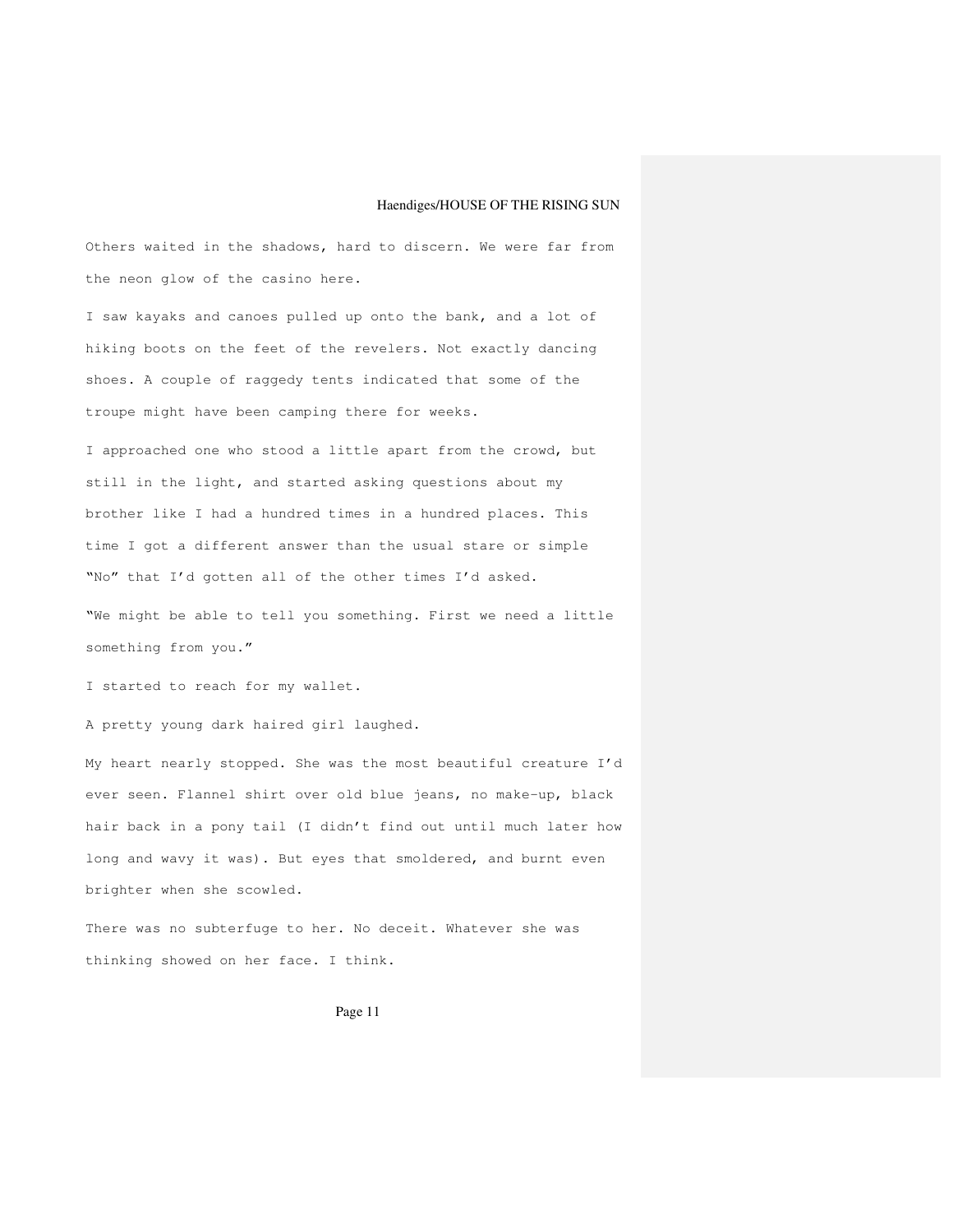Her face was showing anger, or maybe resentment right now. "That won't help you here, Outie," she said, nodding to the wallet. "You've got to find the right currency." My puzzled look triggered nothing in her, but an old geezer in the shadows under the pylons stepped out and said "He kind of looks like him." "Maybe," said the girl. "Let's see if he's got a tune for us." Ok, I figured. One thing I knew was how to sing. "Make it an old one," she said. I wracked my brain for which song was right, feeling out the audience like Gran had taught me, and cataloguing all the songs she'd passed on, painstakingly, word by word. Ballads, lullabies, marches, campfire tunes, bluesy complaints. I caught a scatter of faded smoke-stained graffiti poking out from the underside of a bridge abutment and licked by a few tongues of firelight. Something about a fort. Well, the Star Spangled Banner is old, and about a fort, but

that just didn't fit.

The Ballad of Davy Crockett? No, still off. Ballad. Forts. There was the Ballad of Orleans. That felt closer, but still not quite right.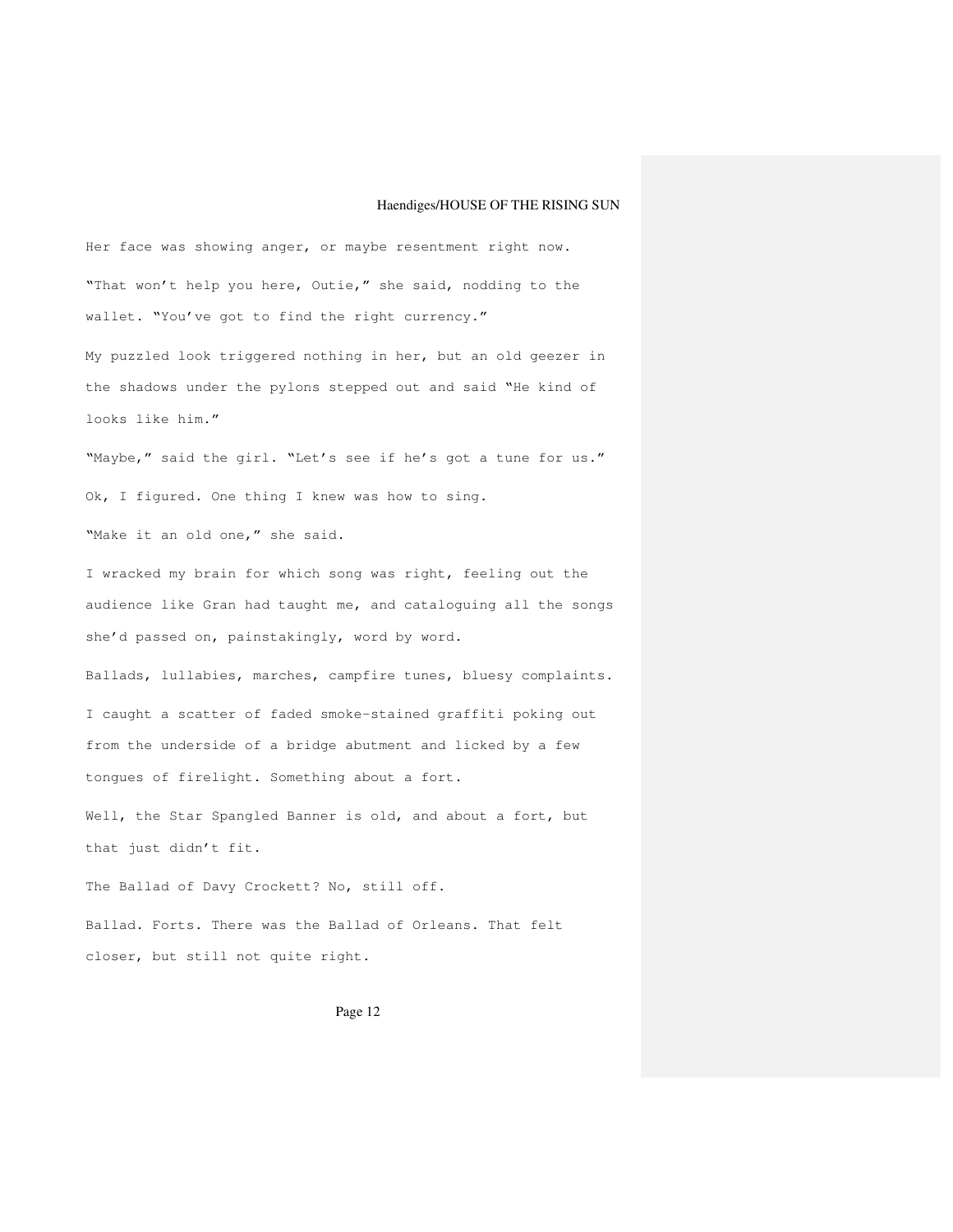The Orleans part was on the money, but maybe I didn't need a song about a fort after all.

Then it clicked, and I started in, low, and built.

"There is . . . a house"

All of the laughing and speaking stopped. Every face turned toward me and I sensed a feeling in the air, a kind of curiosity, tinged with respect.

I sang the version I knew, with the right words in the right places, accent marks and apostrophes and all. I drew it out, concentrating on the nuances that Gigi had taught me, and on the filigree of my own soul that I added in. A little from her, a little from me.

When I stopped, the crowd was quiet, and the old man stepped out a little closer to the firelight, one arm in front of him, and one behind his back. He wore a hood, so it was hard to see more than a pair of bottle brush eyebrows.

"I think we might have something for him after all, Dor.' He rasped when he spoke. It was barely discernible, as if something stopped him from opening his mouth all the way, or was clogged inside.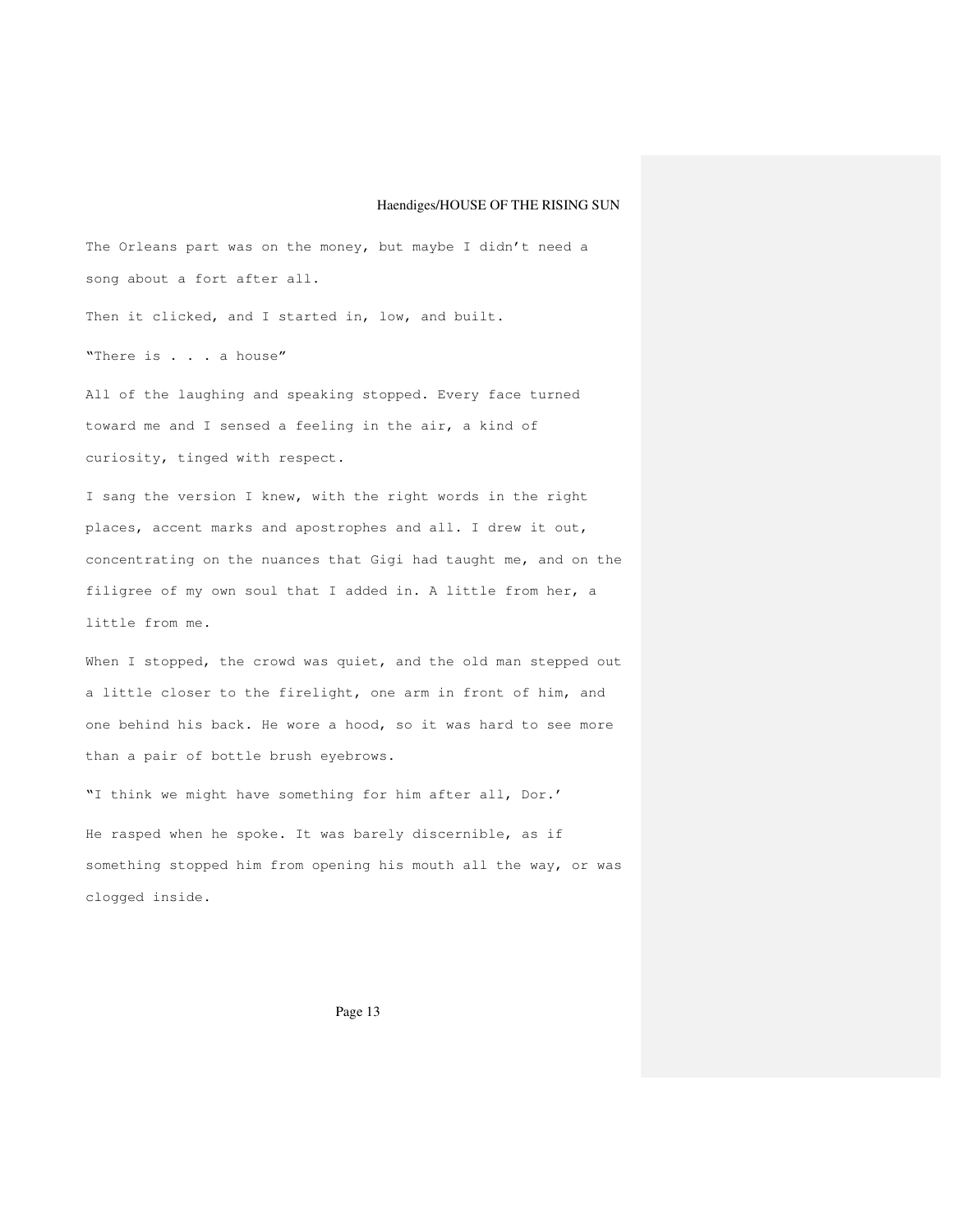The girl scowled again. I always loved that scowl. It was true and clear. She shrugged, almost as if admitting, or perhaps finding resolution.

"I still think he's an Outie. But I give my half." She picked up a fiddle, and drew pure magic from it. The old man turned a little, and the hood slipped just enough to see a little more of his face. It matched the ragged edge to his voice. Several long scars ran from chin to some unknown end under his hood, and of those parts I could see, not all were in the right place. But his eyes had no damage.

They were strong, with no backing down, dark weary coals that seemed to see everything. An uneven beard hung down over a Tulane t-shirt and knotted rope belt.

He motioned to Dor with his arm, his hand covered with more ugly scars, and she led the group in a boisterous round, dancing included, of something called "Find me this and I'll bring you that."

The old man even shuffled a little in time with the music himself, a barely perceptible shift of weight from side to side. We got to the chorus, a little French and English mixed, and I finally learned what "poor boy" meant.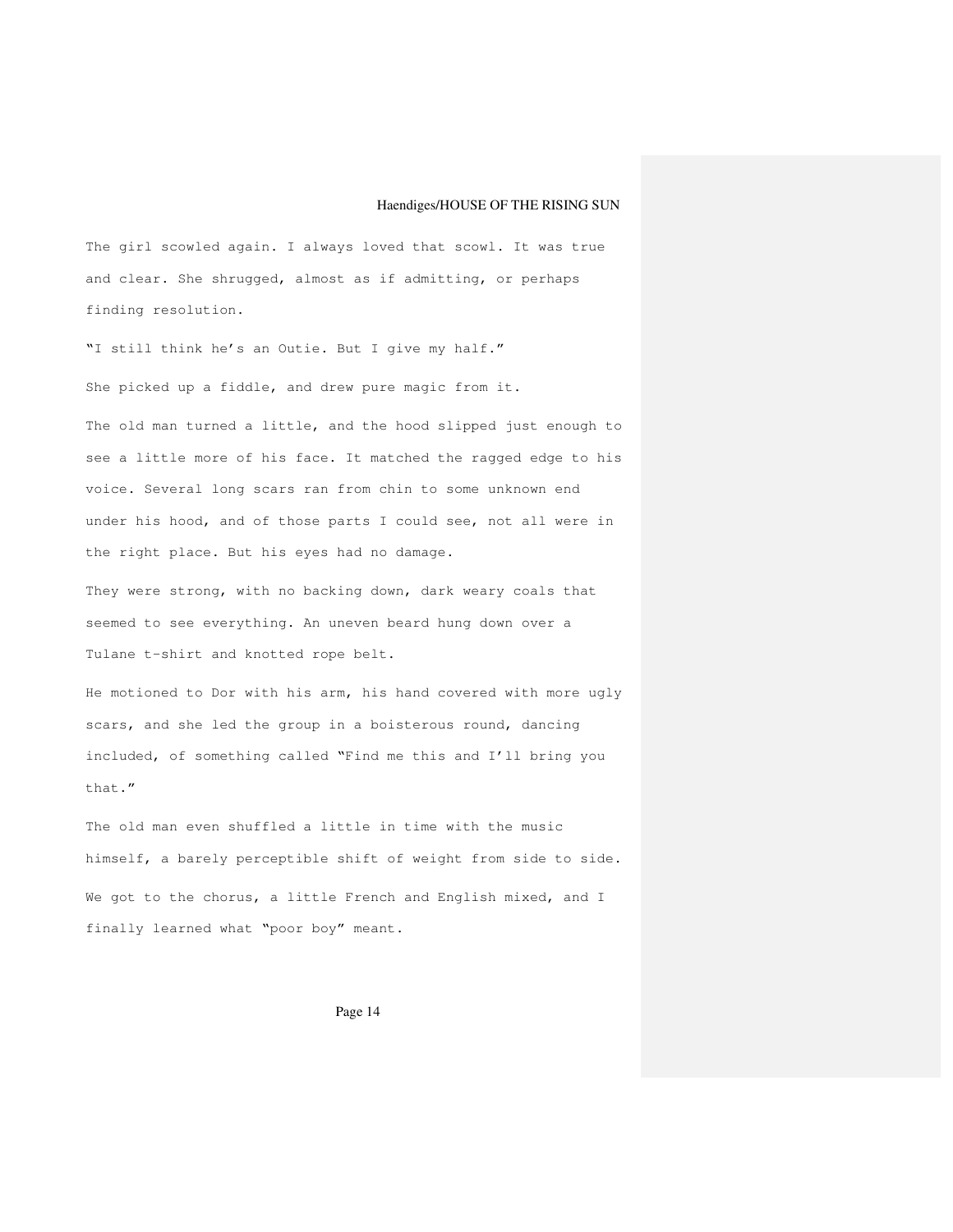#### **Aimon - 1**

Aimon pulled aside the hides covering the cave and stepped out into the crisp, cool night.

"Pourvois! Pourvois!"

What did Auntie want him to get for her now? Pourvois! Pourvois! Fetch me this. Fetch me that. Equip me. Provide for me. Get this for me. Take care of me.

Might as well be a quartered dragoon asking for what little food they'd had in their house before they'd escaped out to the caves.

But no, she wasn't like them. She was hard and resilient, like all the women in the clique. They had to be. But it wasn't to be mean. It was to build your strength, and to make the clique stronger.

Their family did that. Passed things from one generation to the next, from one person to the next, from one place to the next. Joy shared is joy doubled. Sorrow shared is sorrow halved. Still, he could do more than run errands. He could find his way through the woods. He could wield a long stick, even against the better adults. And he could talk his way out of just about anything. But not this.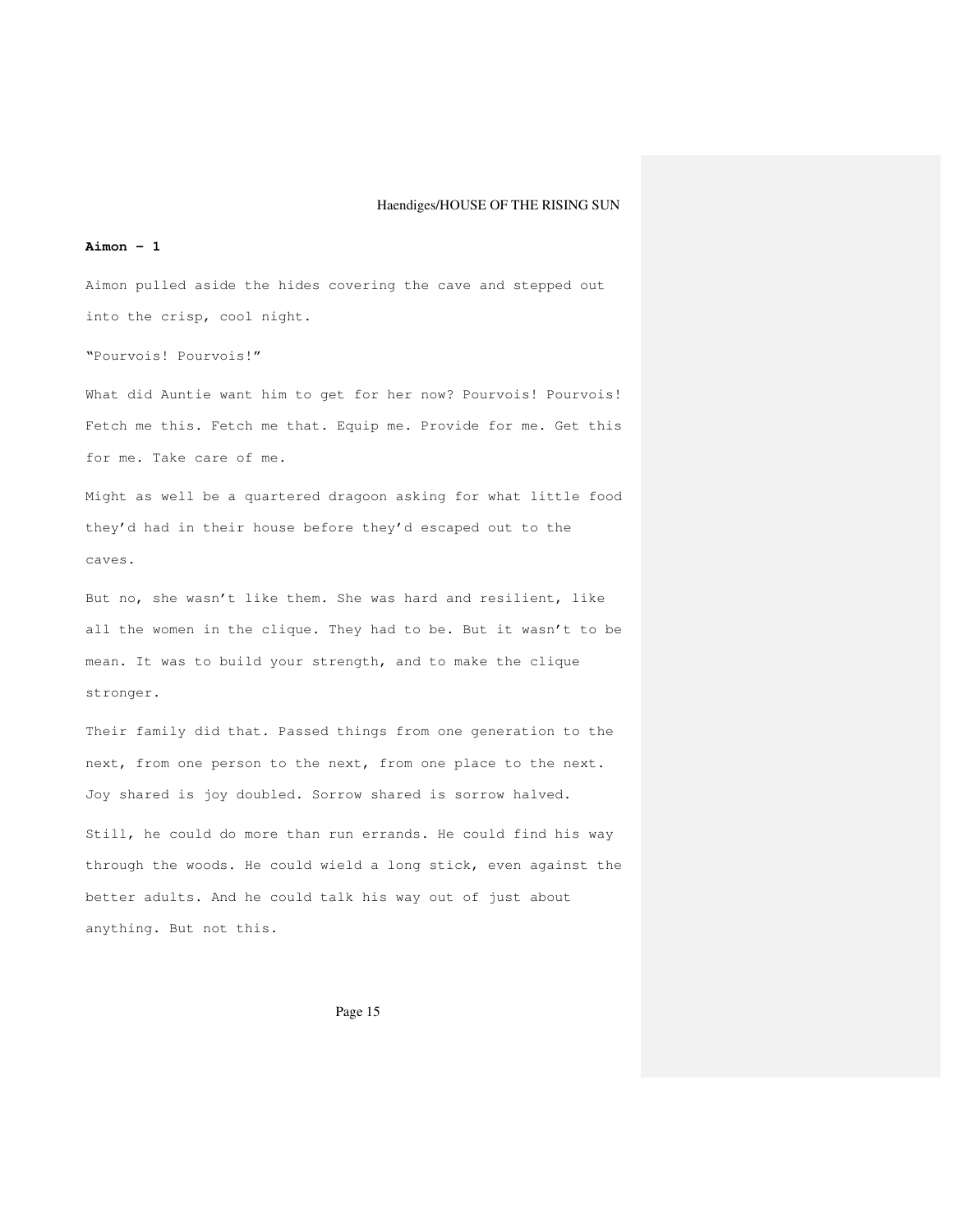His Aunt Orva stood there with a covered basket. He smelled the scent of fresh tourtes drifting out from underneath the covers, and any thought of resentment toward her melted away. She made the best meat pies in the valley. More often than not, they were pies with no meat these days, if they could even find flour, but his uncle and a few friends had managed to nick a little on the last raid, (only what was needed) and brought it back to the caves.

Either way, she found a way to make them delicious.

"Rabbit tonight, Aimon, and a little squirrel. Two for you, but two only. The rest are for your uncle, and the other leaders." Two was enough, he thought. You take what you need, and you leave what the clique needs.

"There are fresh berries and a little cheese in there too. Take your fair share, but leave your fair share."

"Thanks Tante." He leaned down to plant a kiss on her forehead. "Maybe they'll let me in on whatever they're doing tomorrow night."

Orva's face showed a familiarity with his reaction, a combination of weariness and something else, expectation? "Your father used to say the same thing."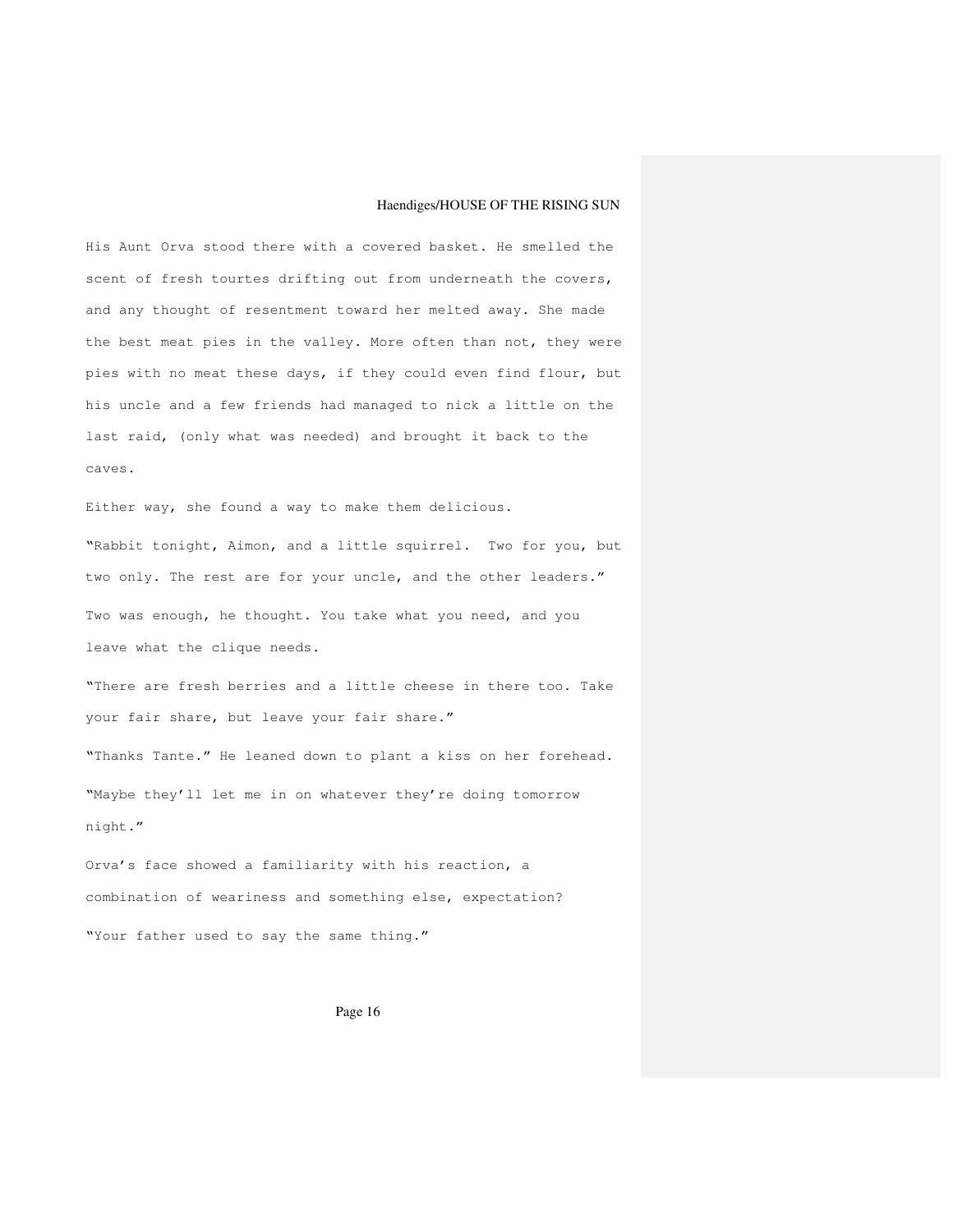Right. His hero father. Fighter. Story teller. He'd had songs written about him.

"You'll get to do your part some day," she continued.

"I just want that day to be now, Tante."

"I know you do."

She smiled up at him. He kissed her again, shouldered his rucksack, and walked off into the forest in the opposite direction of the rising moon.

Reule sniffed the air a moment, enjoying the scent of the meat pies, rose and shook out his black and grey coat, and trotted along beside Aimon. The boy was continually amazed by the size of the animal. As a puppy, he'd been no bigger than a wine jug. Now, Reule stood chest high, and could snap an arm bone in two more quickly than Aimon could break kindling for the fire. It was no wonder that those from outside so often thought he was a wolf. They couldn't tell that he'd just as soon hunt one as run with them.

He was like the rest of the family though. Part of a pack, yes, but every one of them an individual, independent, with his or her own peculiarities and interests.

Aimon recalled many a conversation with a quivering dragoon, worried about whether Reule might bite a hand or foot.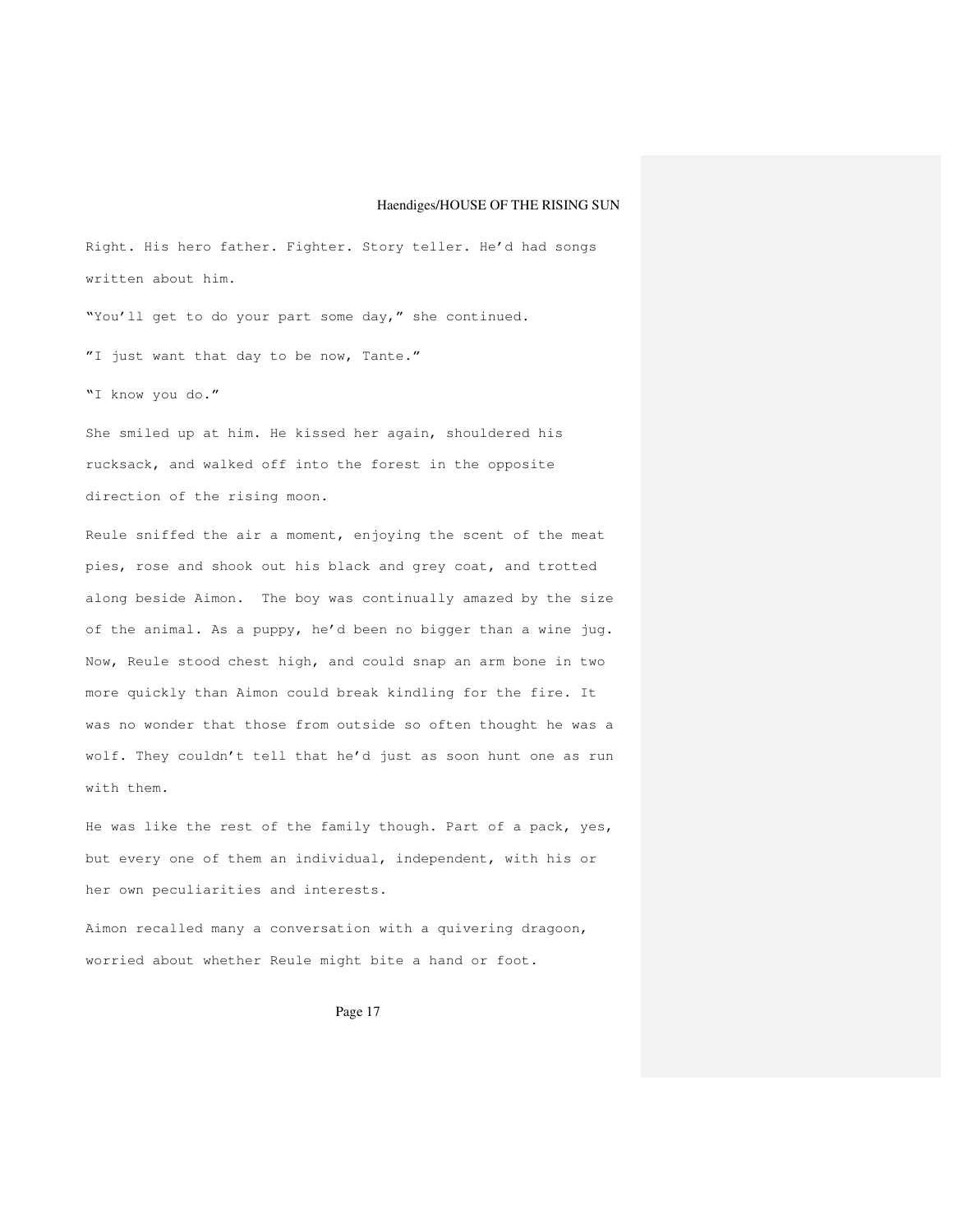The dragoons were supposed to be soldiers, to be honorable men, but he'd yet to meet one. He supposed it wasn't their fault that Louis had forced them to provide room and board until every last bread crumb was gone, every leftover bone made into soup, and every Huguenot thinner by half and ready to turn over his land and leave France.

But many of those stationed in their village had been as vicious and condescending as the Sun King himself.

Aimon remembered the first day that he'd met the dragoons. He'd been lilting down the street, whistling an old family tune about going home to Orleans. Reule, still a puppy with darker fur than what he'd develop later, bounced at his side, chasing snowflakes and sniffing the air.

"You always smell things first. What did you find?"

Aimon stopped and stood, nose in the air. The chimney smoke was not difficult. It was omnipresent. But eventually he also found the aroma of fresh bread.

"Let's go, Chiot."

He couldn't wait to turn the corner and see the house, get inside out of the cold, and play with Reule in front of the fire as he chewed on fresh bread and apple marmalade.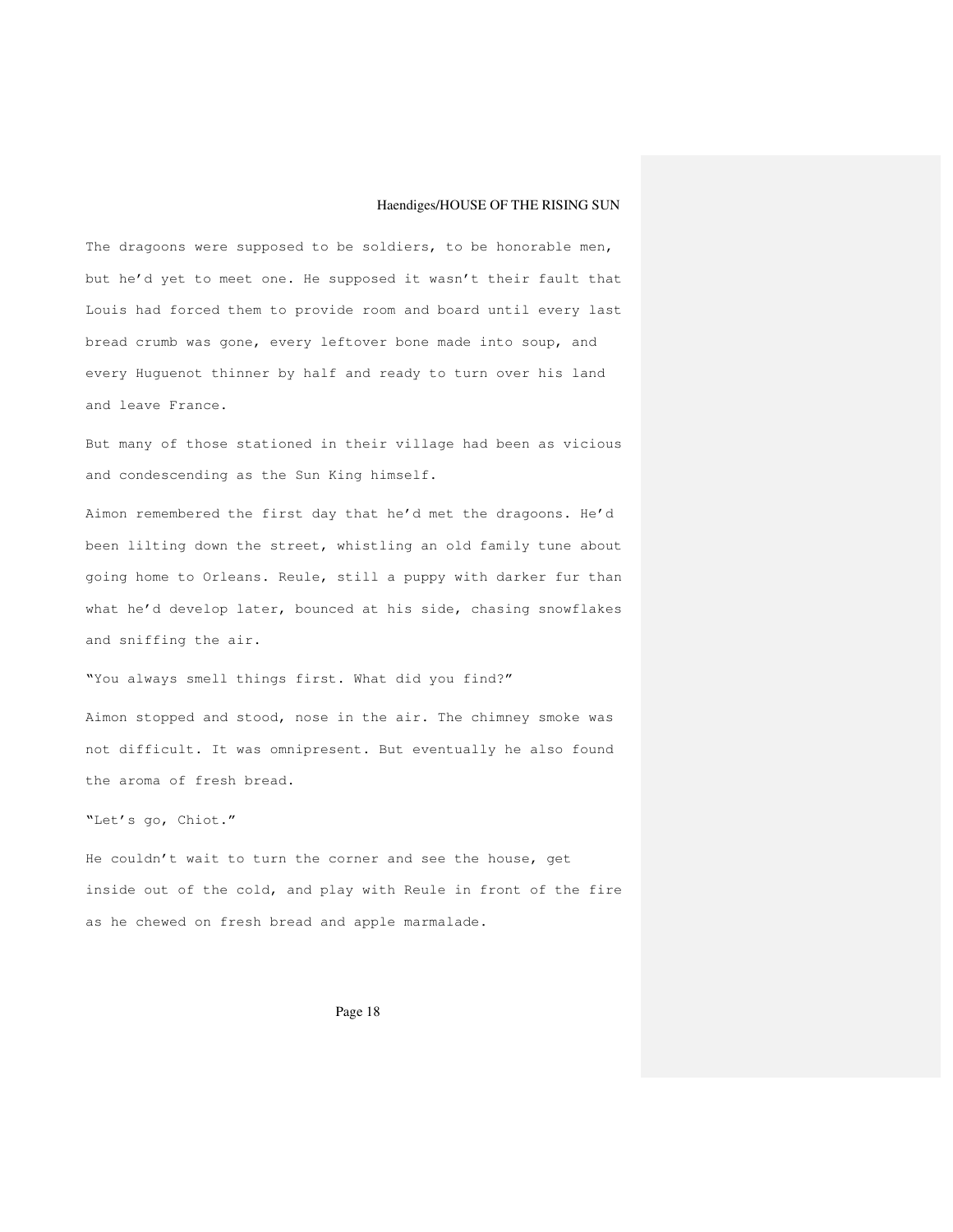When he did step past the last shop on the market street and turn into their alley, the sight was not anything like what he'd expected. The front door stood open, and two large soldiers stood outside it. Loud shouting came from inside, his mom and another deep voice he didn't recognize.

She'd always been too, like Orva, even before his father had been killed, but she was in full furious voice right now. "I don't care if you did come from the king himself. You can't just march in here and take over. We work hard for our bread. Why should I feed those smelly brutes on top of my own son, who is all I have left after your king killed my husband?" Aimon tried to get inside, but the two guards at the door easily

held him back. He tried rushing in again, the dog yapping behind him, but to no avail. Even at the age of fifteen, starting to hint at his full size, he was no match for two trained soldiers. "Hold on there little one. That's no way to treat your new houseguests."

## "What?"

"That's right. Our glorious Sun King has declared that in order to help protect the state, you will feed and house his elite troops, the dragoons. I guess we'll be your big brothers now."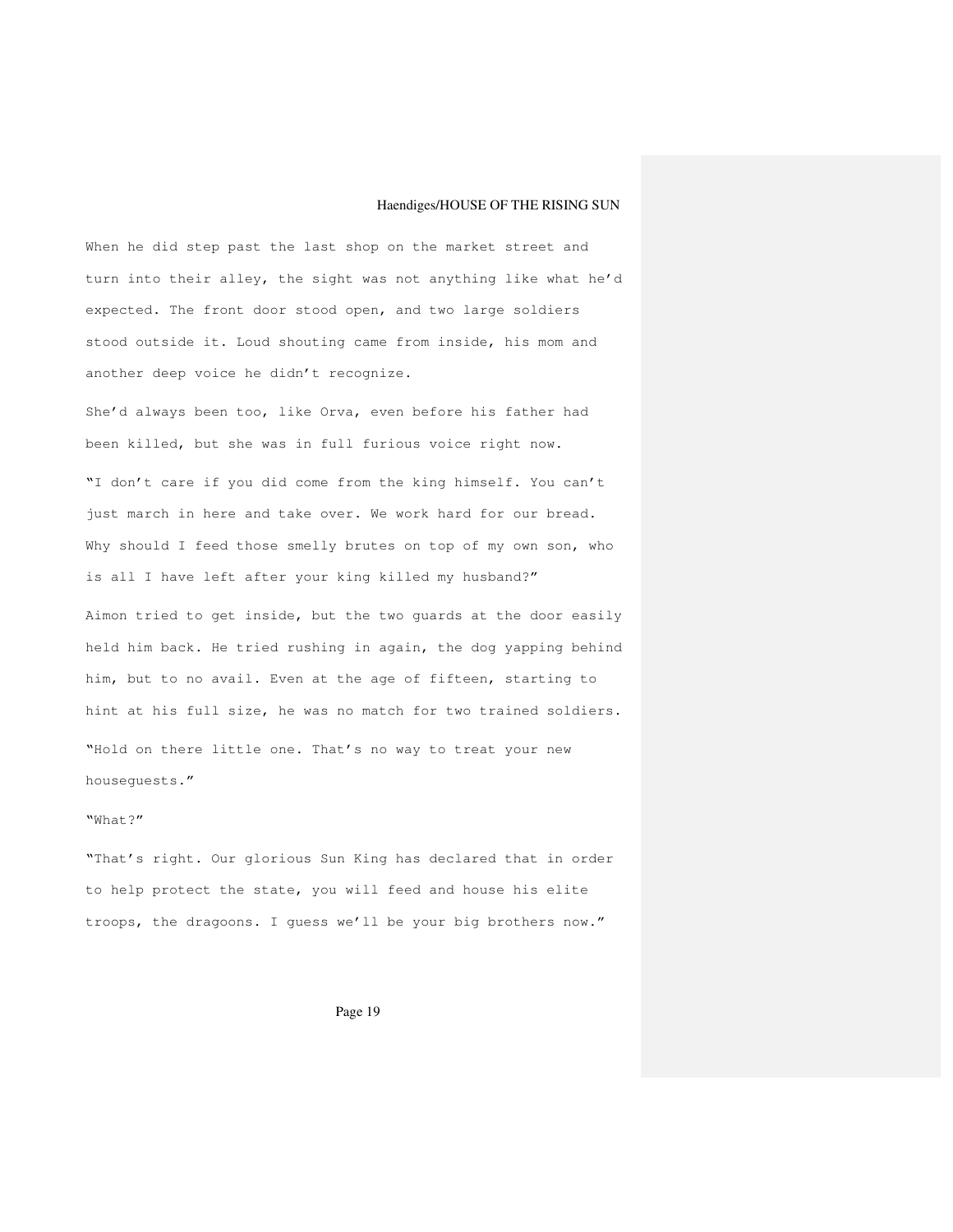Pah. The Sun King! Dances and music and plays and light. The king with a retinue that watched him rise, and put him to bed. The king that required exact deference to his every whim, from pruning his gardens exactly the way he wanted them to bow before the royal chamber pot when it was carried outside to be emptied. Could it really be true? That now these men would be garrisoned with Mother and him, reminding them every day of how Father had been killed. No!

He got ready to rush them again, but just then his mother let out one last yelp and came flying out the door into the snow. He ran to her.

"Mother, are you OK?" She ignored him, stood and cursed at the men, brushing snow from her apron. Reule growled.

Aimon stared at the door. The two soldiers that guarded it were both large, but they paled in comparison to the giant that stooped as he stepped outside. Great, muscled, the stubble on his face emphasizing rather than hiding a long scar that ran from the corner of one eye to his mouth.

Reule snarled and raced across the gap between him and the three brutes.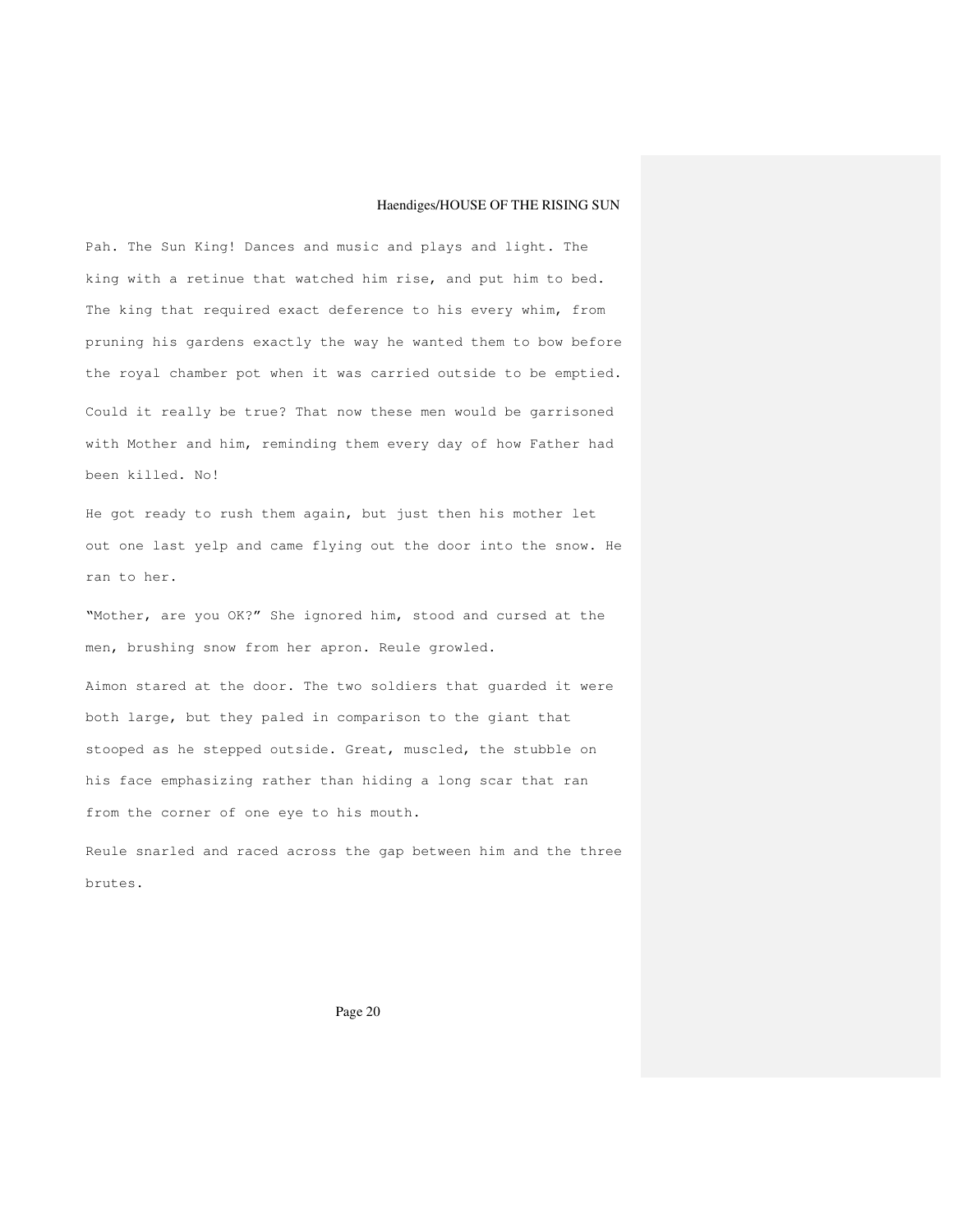#### **Aimon 2**

The giant just stood his ground, and the two soldiers started clubbing the dog with their muskets. He never let out a whimper, until one of them lifted a boot, and kicked the puppy halfway across the street, where it lay there, still.

Aimon bent down and picked him up. There was still warmth and a heartbeat. He shed no tears, but they weren't far away. He turned and glowered at the men.

Aimon's mother still yelled in the background, and the giant rounded on her. It looked like he was ready to strike her, when a voice pierced the air from next door.

"Don't you hurt Rayonne." Madame Stelle was shrill, but clear.

The giant, for the first time, looked taken aback and not in complete control. He thought for a minute, and then turned to Aimon's mother, who was still screaming and cursing.

In contrast to her wild remonstrations, his voice was calm, low, as if dealing with a minor annoyance.

"Are you going to house us as instructed, or do we need to teach you another lesson?" He nodded slightly at Aimon and Reule. "It would not be hard to snap a neck." He smiled. "Or two." Aimon got ready to charge them, but his mother, who had moved protectively to his side, just held his arm gently.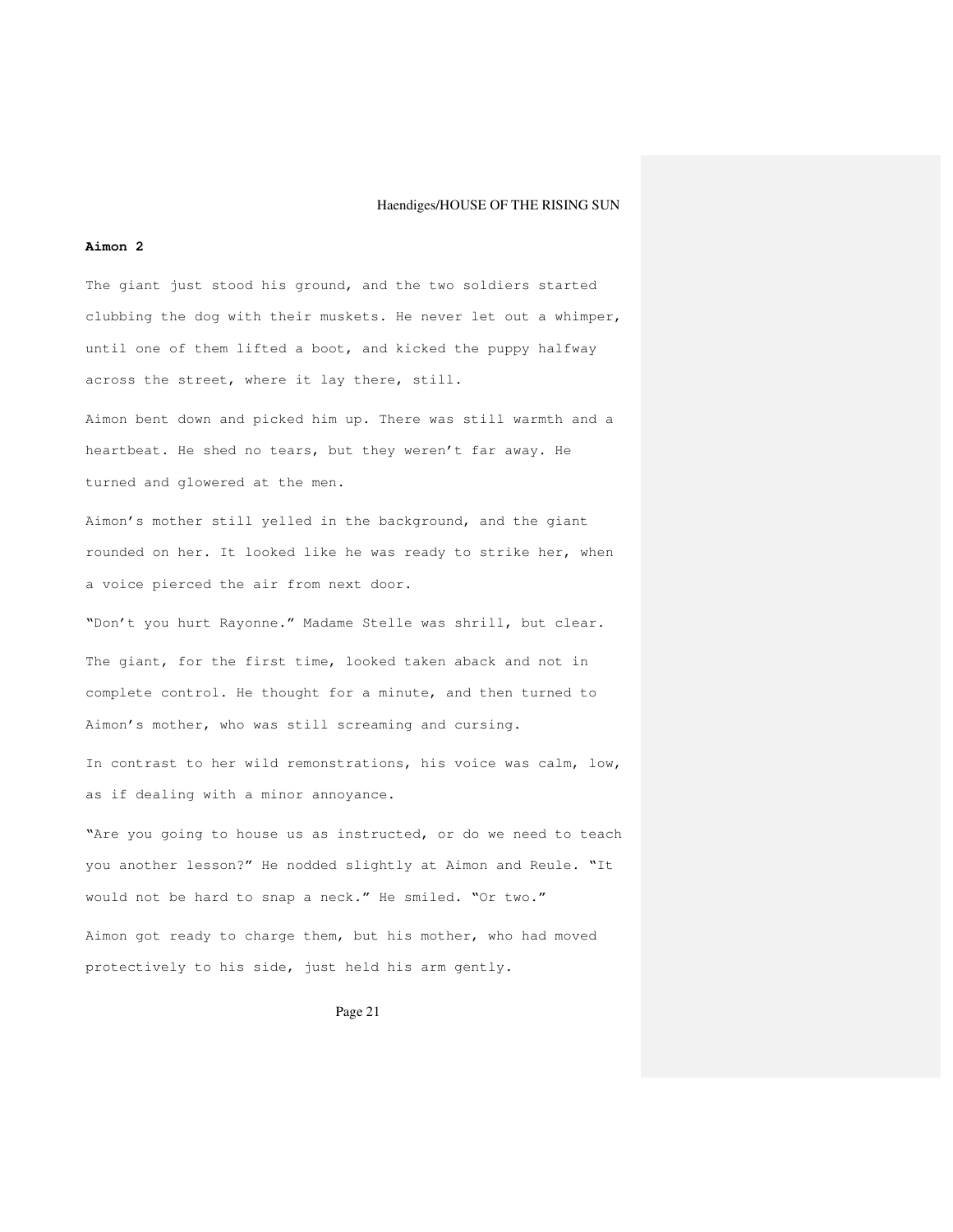She fumed, silently, looking back and forth between the soldier and Aimon. He could see a fresh bruise on her cheek, already turning purple, and finally he saw a change come over her face. He'd seen it before, when his Uncle had brought news of his father.

He could tell that she had not accepted the decision, but she was going to live with it. They wouldn't get away with it. She would hold the grudge against them, and wait, as long as it took.

"Live and plan," she said softly to Aimon, brushing herself off once again, and walked to the door. He nodded, and relaxed. "We will house you. We will do as the king requires. But you will not hit my son, me, or his dog again."

To Aimon's amazement, the soldier also nodded, and followed her in.

Aimon could hear one last comment from his mother from inside the threshold.

"We'll find a way to feed you. You'll take enough, but not too much. We need to eat as well."

Aimon thought at the time that it was perhaps this defiance and firmness that had helped them fare better than their neighbors. The dragonnades had been worse for them.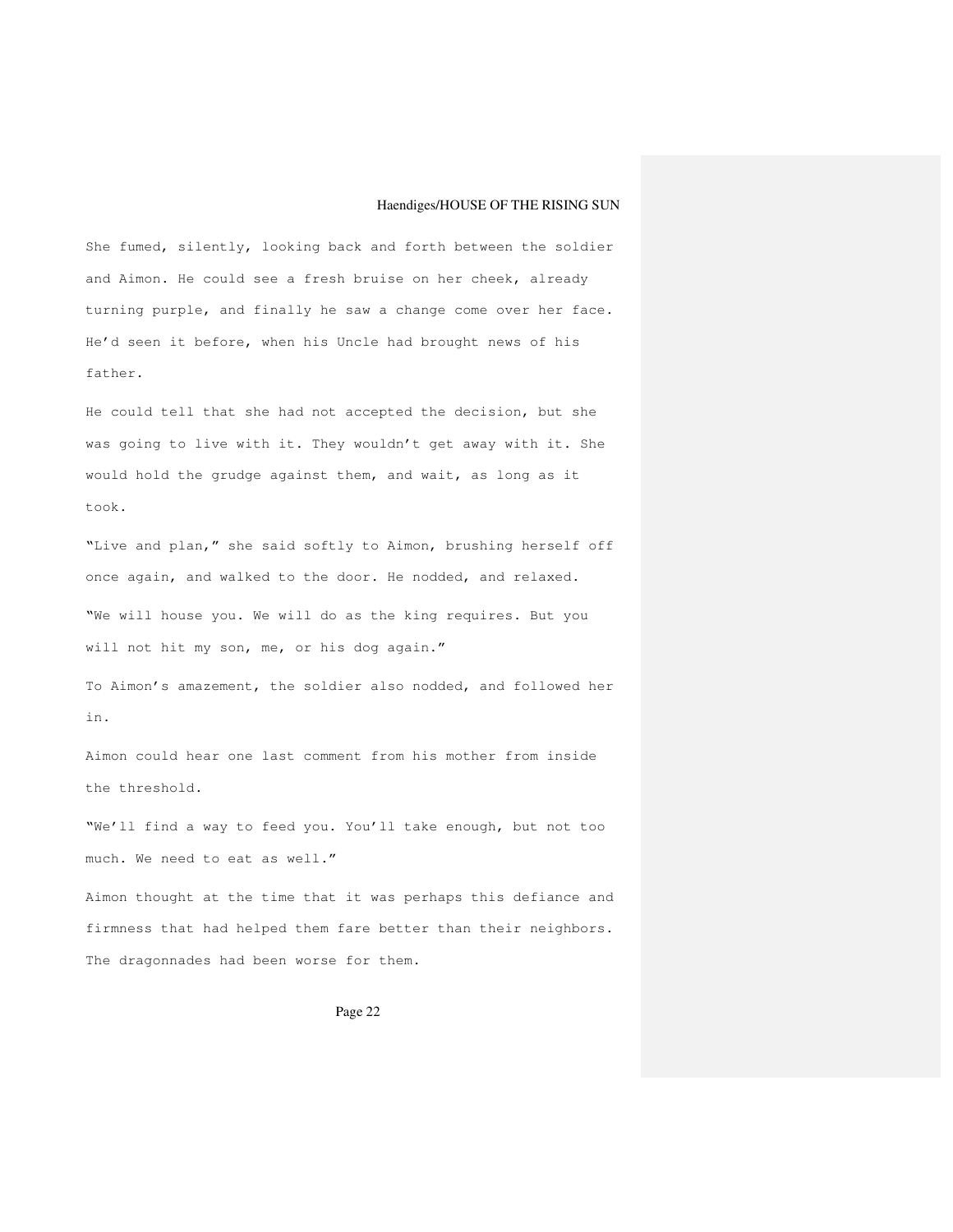Jacques Lillard had been killed on the first day of the housing, when the soldiers in his house had attacked his wife and daughter Danielle. He'd done what he could to defend them, but the soldiers were too powerful, and they continued with their attack as the father lay dying in the kitchen.

The Stelle family had also had it bad. They'd complained about not having any food left, and the soldiers had slaughtered their prize cart horse, and forced their bawling twin sons to carve it up into steaks as the family watched.

The Chastains had taken it more like his mother. They resisted gently, suffering beatings and verbal taunts, but no rapes or killings. Back then, that was. After the fall feast night, there was one hideously scarred dragoon still searching endlessly for them in the surrounding woods, in any time he could steal away. The dragoons quartered with Mother and him were better. They had reached some type of informal accommodation. They ate the provisions that she put in front of them. They complained little. They did taunt the boy on occasion, but since it was his full days of labor that brought the food in, combined with his mother's sewing, they largely relented. Their belching and snoring was obnoxious, but tolerable. Aimon did as his mother had asked. Live and plan.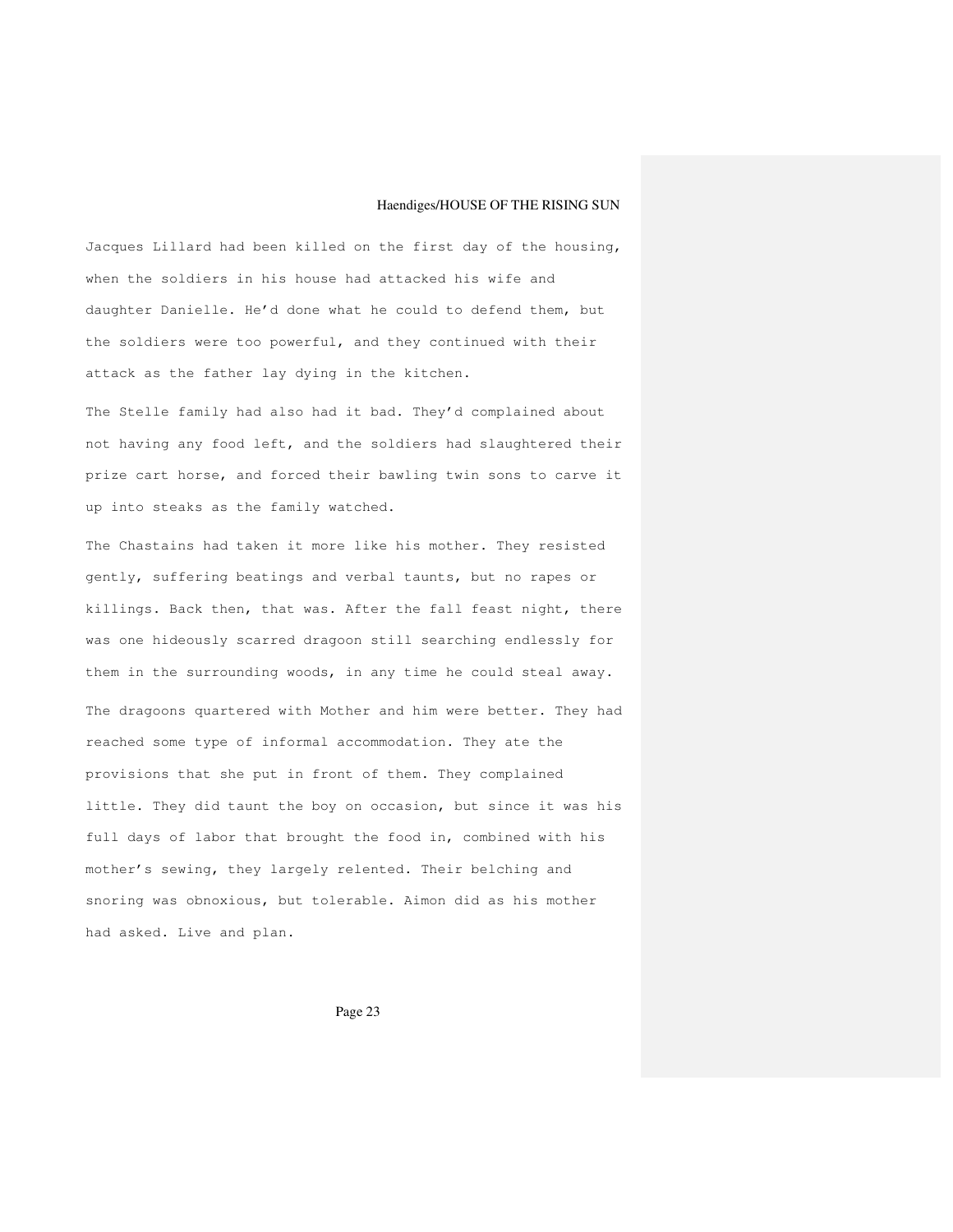## **Nick - 4**

I learned a lot under the bridge that night, and it put me on the path to solve the mystery of what happened to my brother. Of course, it didn't unravel itself easily and lay itself out in a straight line. I had to pull at threads, sometimes individually, sometimes two or three at a time, and it was hard to grab hold of the ends, get the knots out and yank, but I did. It started with the dogs.

I love dogs. Ever since I remember, we've had a quick and special relationship.

I was probably eight or nine years old when GiGi brought home Sugar and Fire from one of her night time adventures.

Sugar was a jumbo sized white and brown and yellow mix of two or three breeds. I can remember him lolloping toward a customer in the junk shop, tail thumping, drool flying, huge doggie grin on his face, looking for nothing more than a pat on the head or scratch behind the ears. He was gentle and loving, as long as you didn't cross the family.

Fire was a different story. She had a fearsome bark, and you pictured a ferocious hell-hound until she came out from behind the counter, all five pounds quivering in outrage at the trespass into her territory.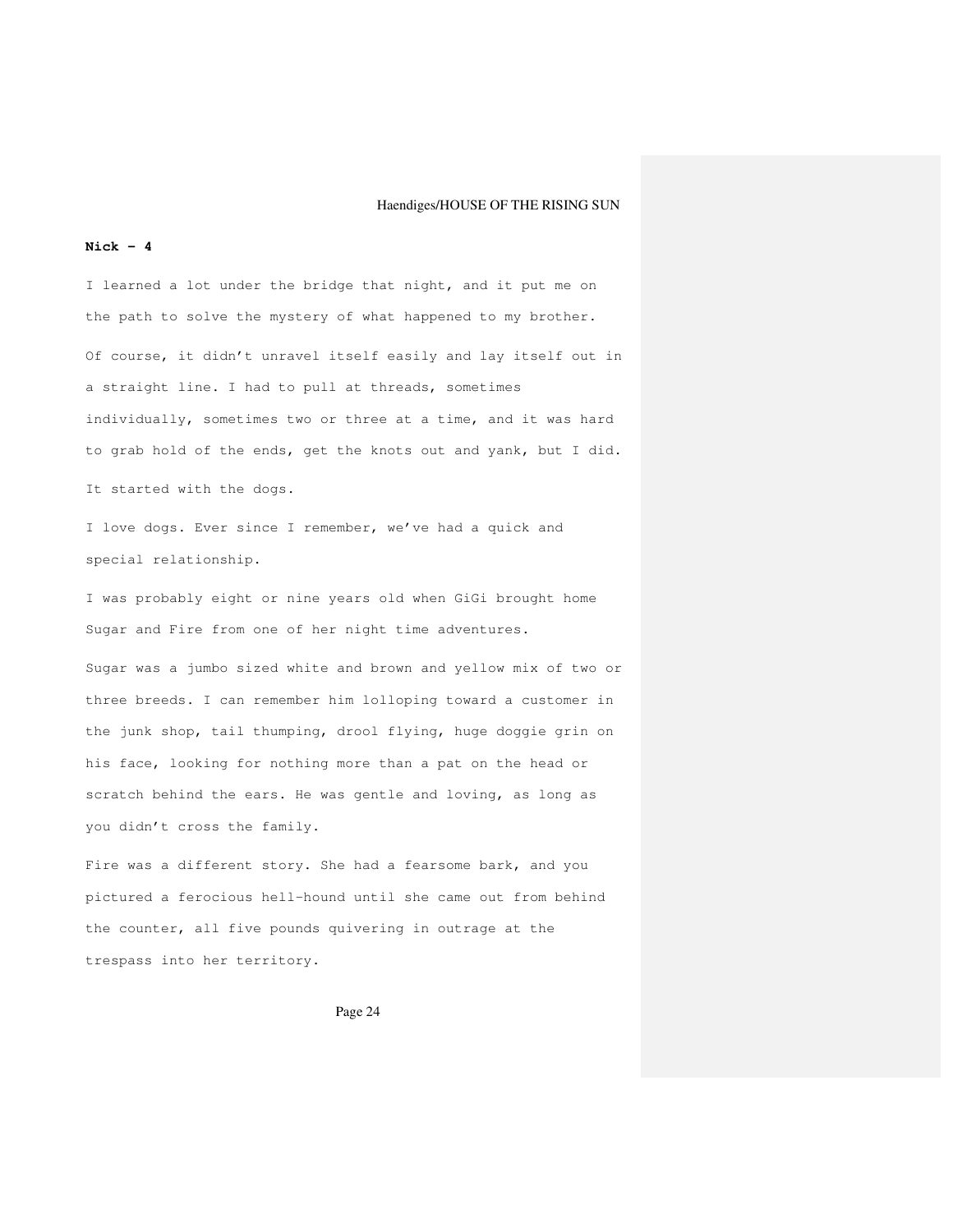Both would terrify customers, especially when they worked in tandem, though I thought only the ones that deserved it. Dogs can read people. They know.

You'd hear Fire's fierce yelp, and see a furry freight train barreling toward you in Sugar, and it buckled the knees. More than once, customers would cower in fear by the old Coke machine, or head out the door, deciding to look somewhere else for a rebuilt carburetor or a new fan belt.

Of course, I was family, so they never scared me, but even so, I could often calm them (or maybe it was the customers I was calming), enough so that everyone got along.

But I could do that with any dog. When GiGi would have one of her pow-wows at the yard, and everyone would come around to visit, with their instruments and their dogs, I'd have a dozen canines swarming around me after just a few minutes. I don't know how to explain it. We just understood each other. That was how I got the job at the shelter. Sugar and Fire had both run off, and I'd looked all over town to find them. The shelter was a last resort, the equivalent of a church for the homeless, or a hospital, or a morgue. I didn't want to go, and Gigi said they'd probably both run off to die, like dogs do when they get old, but I wasn't giving up.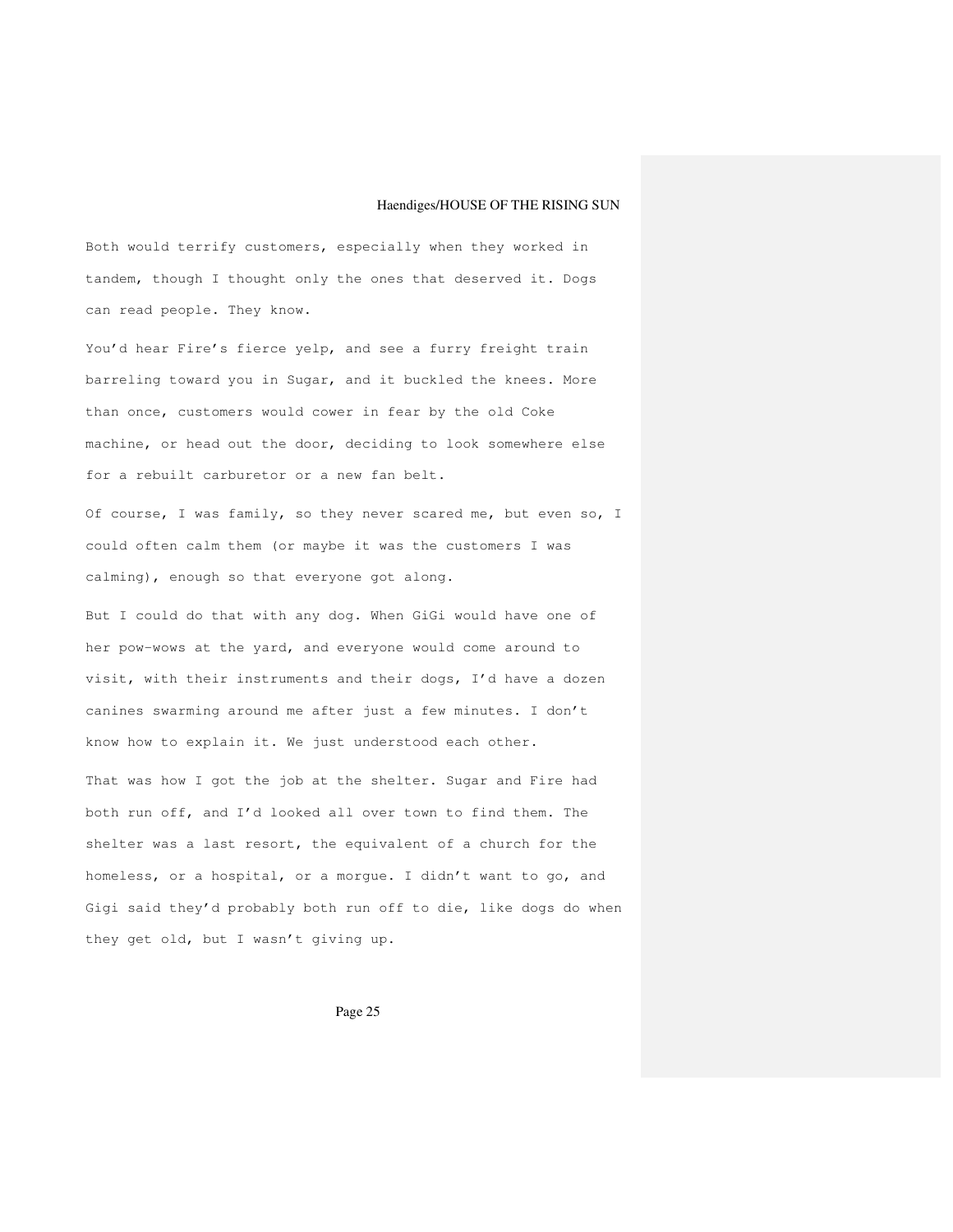I walked through the door into a clean but tiny space in need of some repairs, housing twice as many animals as it had room for. A gruff, oversized but older man was pinned against the wall by a snarling oversize pit bull.

"I don't want to put him down, but that's the rule! Thirty days, or aggression, and he has both!"

"It will be ok," I said.

"It's like he knows!"

I spoke with the dog. Some people say to the dog, but it's really with the dog. I mean, I'm not reading brainwaves or anything, but if you think of yourself as on the same side, they listen better.

The dog calmed, and came over to me for an ear scratch. That's how I first met Bernard, and observed one of the eeriest coincidences I'd ever seen.

He was big. He was hairy. He was friendly looking. And he was kind. And ran a dog shelter.

The neighborhood took immediately to calling him St. Bernard. The only characteristics that he didn't share with his canine counterpart were that he didn't have a tail to wag, and didn't carry a cask of whiskey around his neck (which, come to think of it, is a myth, but that's a different story).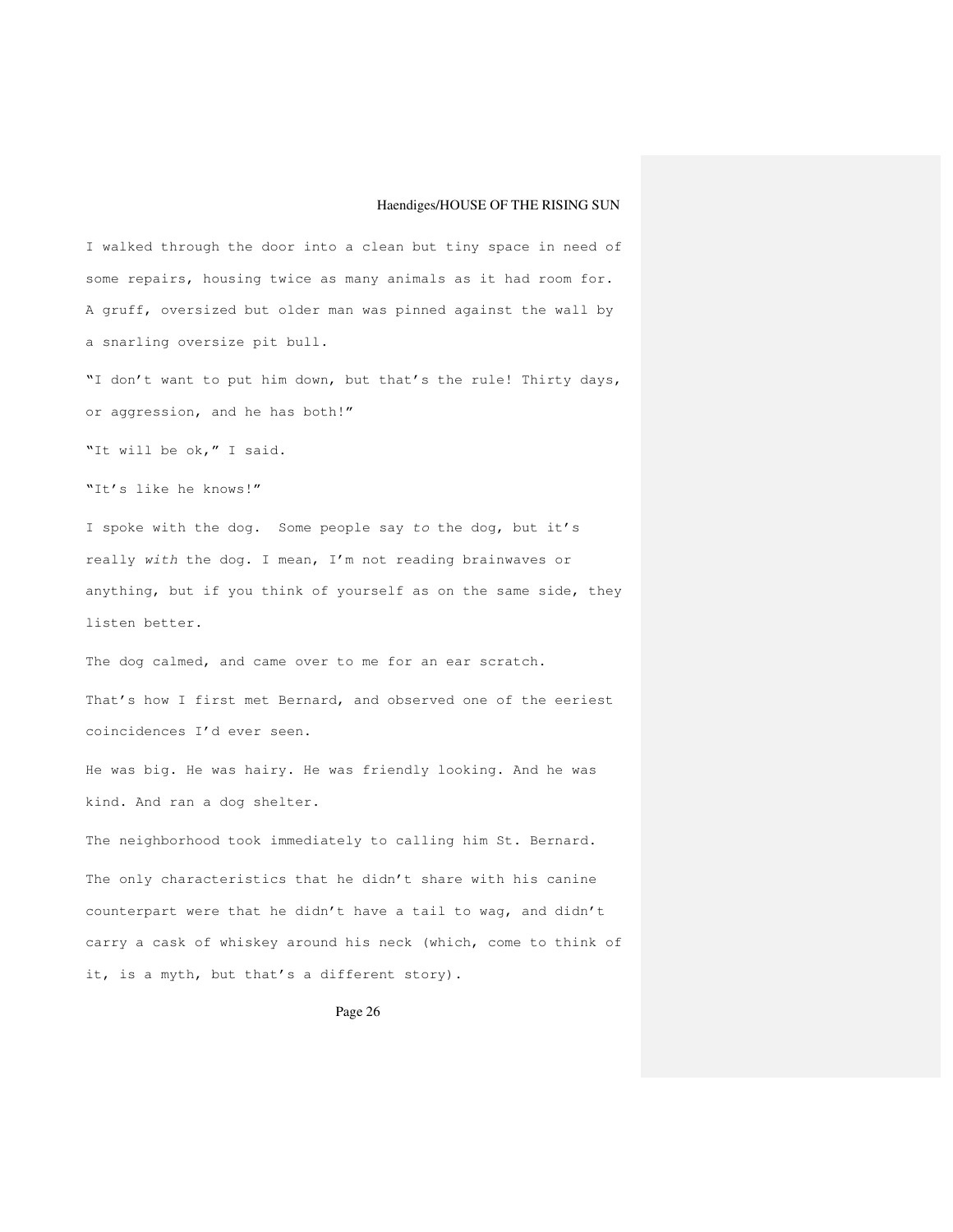"Say, you're pretty good with these fellas."

Thus began his recruiting campaign. Back then it was small, to hook me in. I picked up a little, fed and played the dogs, taught them a few basics, like sit and stay.

I had one special job, just for me. Any time a new dog came in, I calmed him or her down.

That's what I did with the pit, and a whole bunch of others too. One day, Bernard walked in on me working with six dogs at once. Each one would stay in place while I worked with the others on something – fetch, rolling over, walking on two legs, even a back flip with our Australian Shepherd.

He just looked at me and said "It's time."

He smiled. "You want to do more of that? I need you to do some work for me, and it will be hard."

He hired me, and came up with the hardest jobs he thought he could find. Of course, after working for Gran, it was a piece of cake, even if Bernard wanted this refuge of last resort to be cleaner than a hospital. I know it was a lot cleaner than kitchens I've worked in.

Scrubbing down floors was easy compared with degreasing a rusted old Lincoln.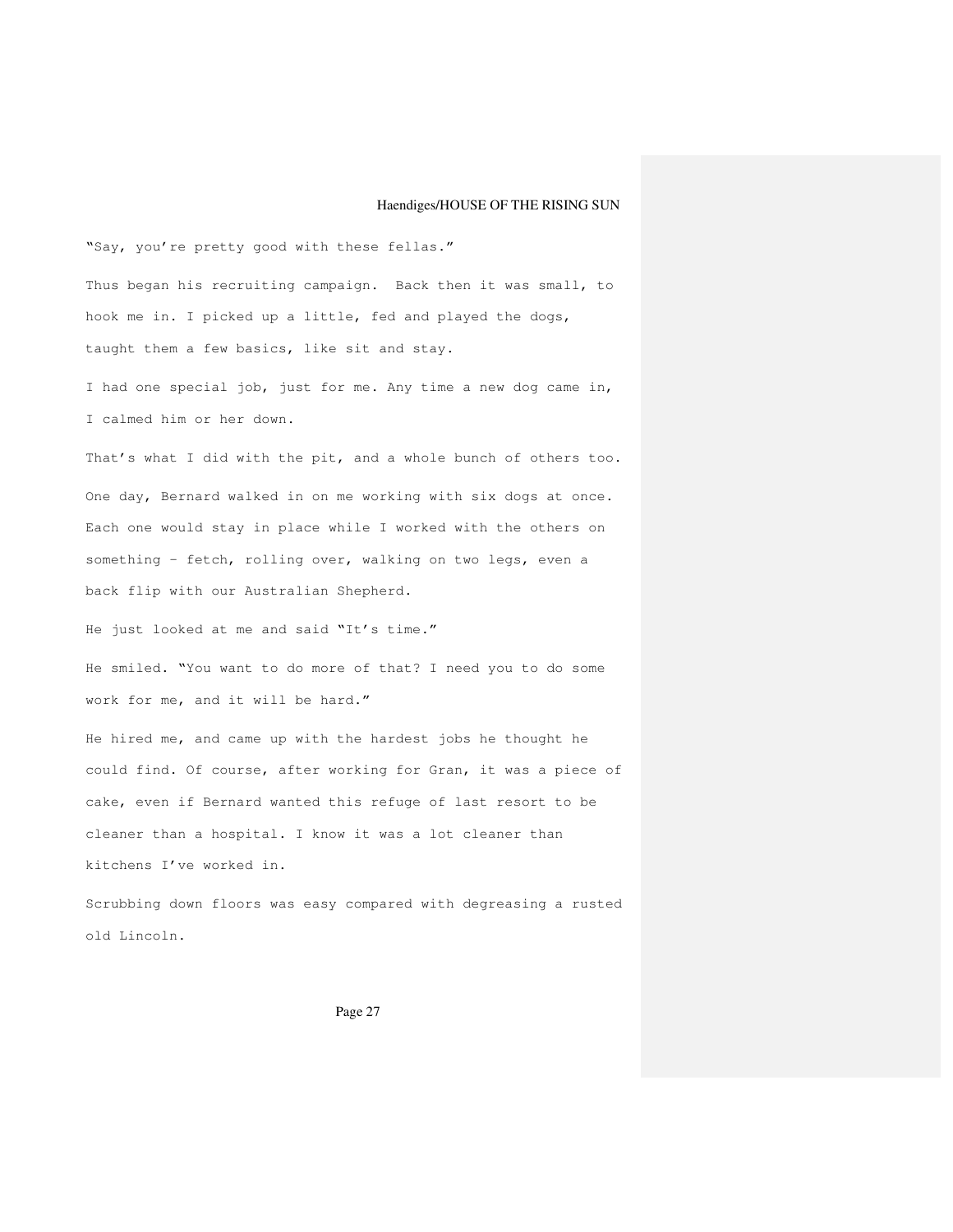Well, I did that, every other job Bernard could come up with, and I got every one of those animals placed, and hundreds more since. That's something I seem to have a knack for too, bringing dogs and people together.

Every animal except one, I should say. The pit, now named Daisy, became Bernard's personal bodyguard. Bernard would go out shopping, and the Daisy was waiting patiently outside Al's Market and Feed Store when he came out. We'd open the shelter on Halloween, and Daisy would nuzzle little hands as they grabbed for candy. The adults were always nervous. The kids had no problem. I guess they knew the dog was good as much as the dog knew they were.

Every time a new "client" came in, the atmosphere was the opposite of the first time I'd walked in on Daisy pinning Bernard against the wall. Instead, he'd barely stir as the person that found some troubled dog explained where he or she had found them, and how he or she didn't have the resources to take care of them.

Three years had passed like that. The scrubbing got easier as the dogs got comfortable with the environment more quickly and messed less. Bernard let me do more and more with the dogs as he got comfortable with me. We kept the cage doors open and the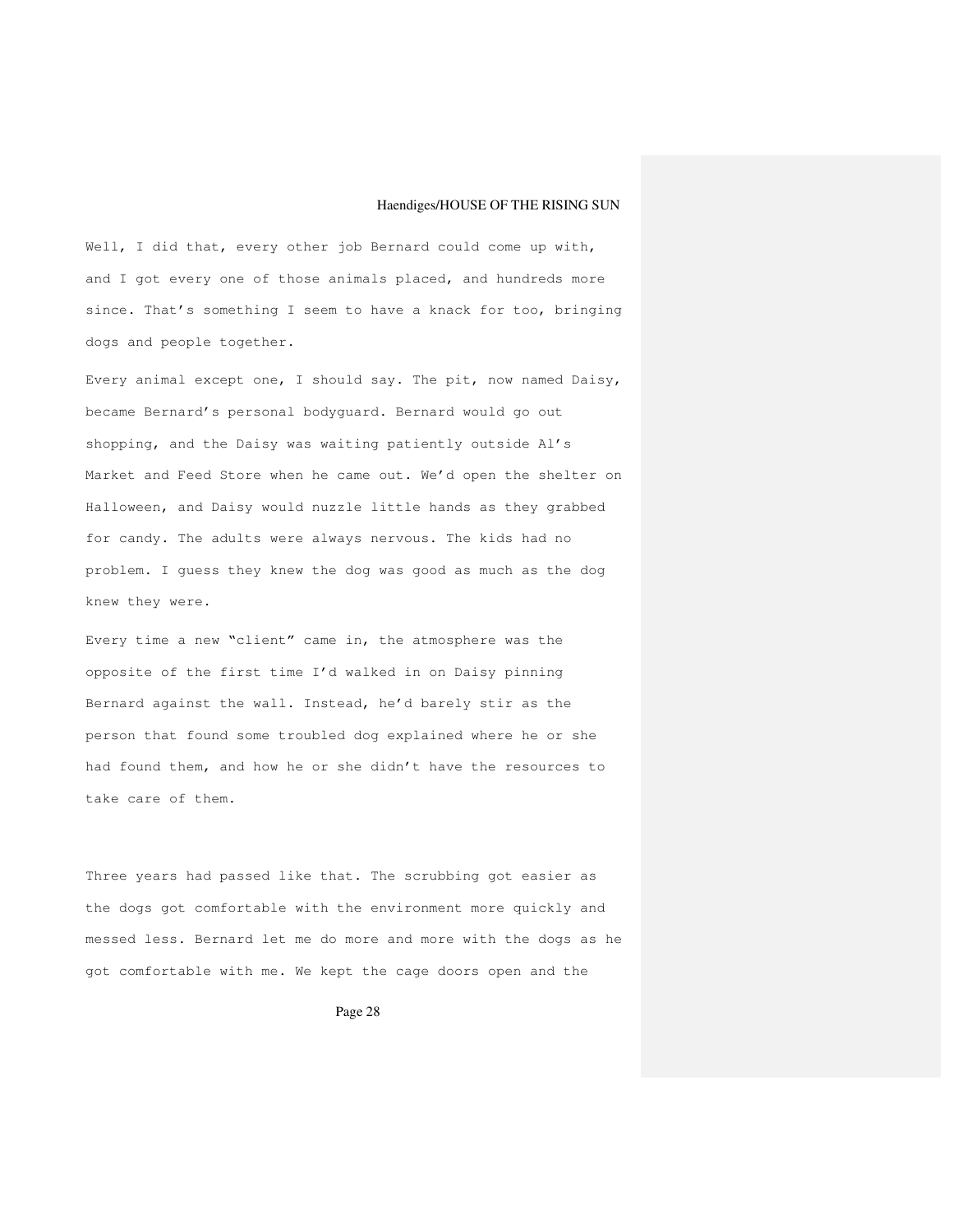dogs responded well. Instead of getting into trouble, they were calmer.

We upgraded the space a little bit at a time as we could afford it or got a donation from an adoptive "parent." So, one windy, rainy late fall morning as Biscuit and I approached the shelter, it was four times its previous size.

Biscuit's whimpering at the door surprised me. I knew he wasn't hurt. He never complained, even when he had stepped on a nail when we went on a rescue to an abandoned lot. It had to be something else.

We ducked inside, Biscuit not even bothering to shake off, and St. Bernard is in a heap on the new tile floor. Daisy is lying down, not sitting, guarding the body. Several dogs gather around in a reverent halo.

I've been running the shelter ever since, in addition to engine rebuilds and body work, and some volunteering.

## **Nick – 5**

It was my work at the shelter that first led me to start searching for my brother after he'd disappeared.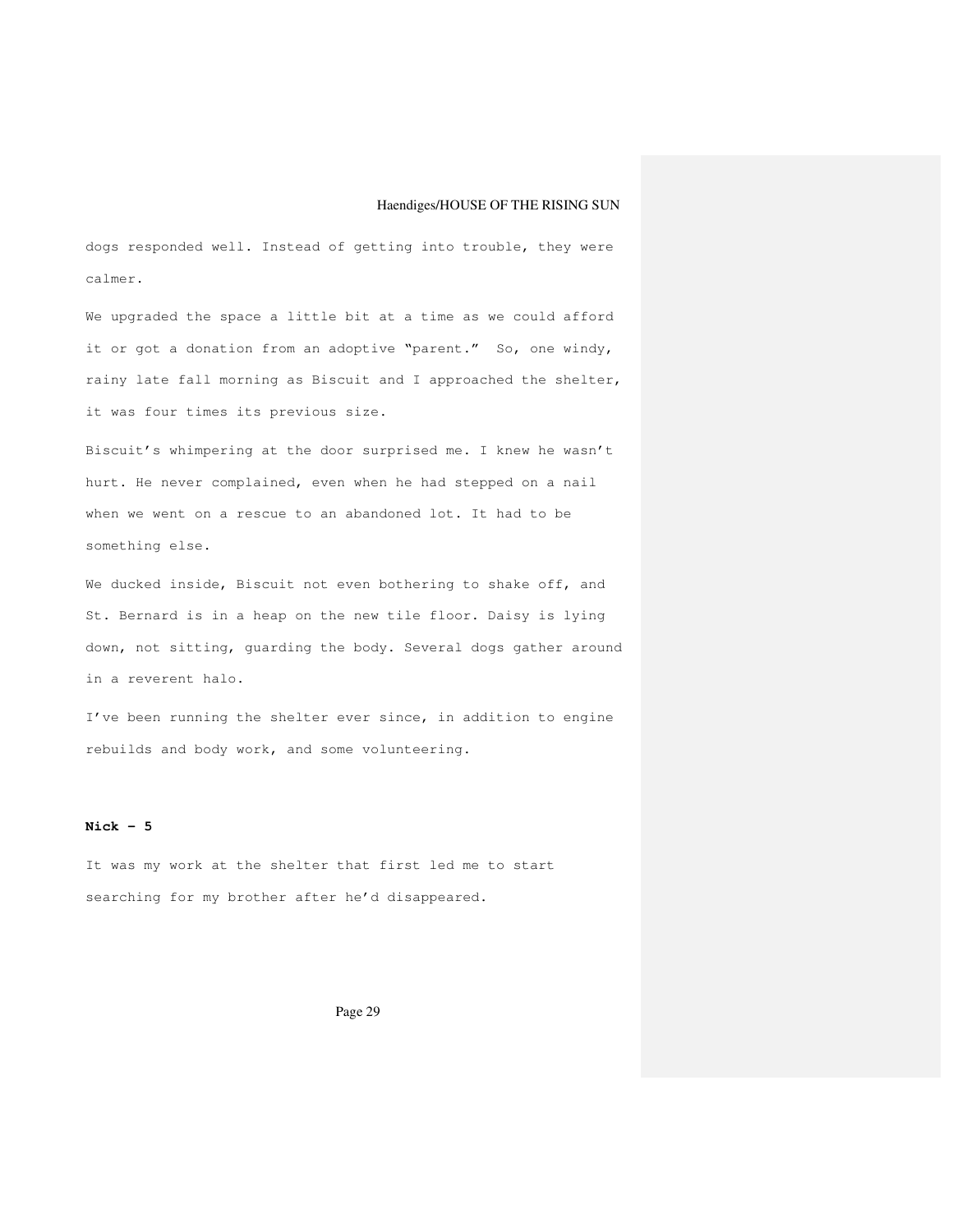My brother, whom I'd always admired as a paragon of excellence in everything he tried. Shooting, fixing cars, playing the blues harp, attracting women, making friends.

My brother, whom I'd always looked up to, learned from, tried to emulate, trusted.

My brother, who'd abandoned us to hang with dirtbags and druggies. I didn't know if he was an addict, but I found out he spent his time with them.

He hadn't always been bad, but there had been signs of his love for things that shone.

On one of our rare trips into the city, when I was maybe eight or nine and we went window to window searching for what to spend our hard-earned tip money on from the junkyard, Jed found something in every shop that one day he planned to own.

I'd gone into a penny candy store and returned with a little white bag full of mint julep taffy and gumballs. Jed had taken his allowance and come out of a clothing store with a new suit. When Gran had ordered him back in to return it, and the cashier had told him all sales final, he wasn't disappointed. Gran was though. The two of them went back in, Gran had a few

words with the manager, and Jed came out the door with his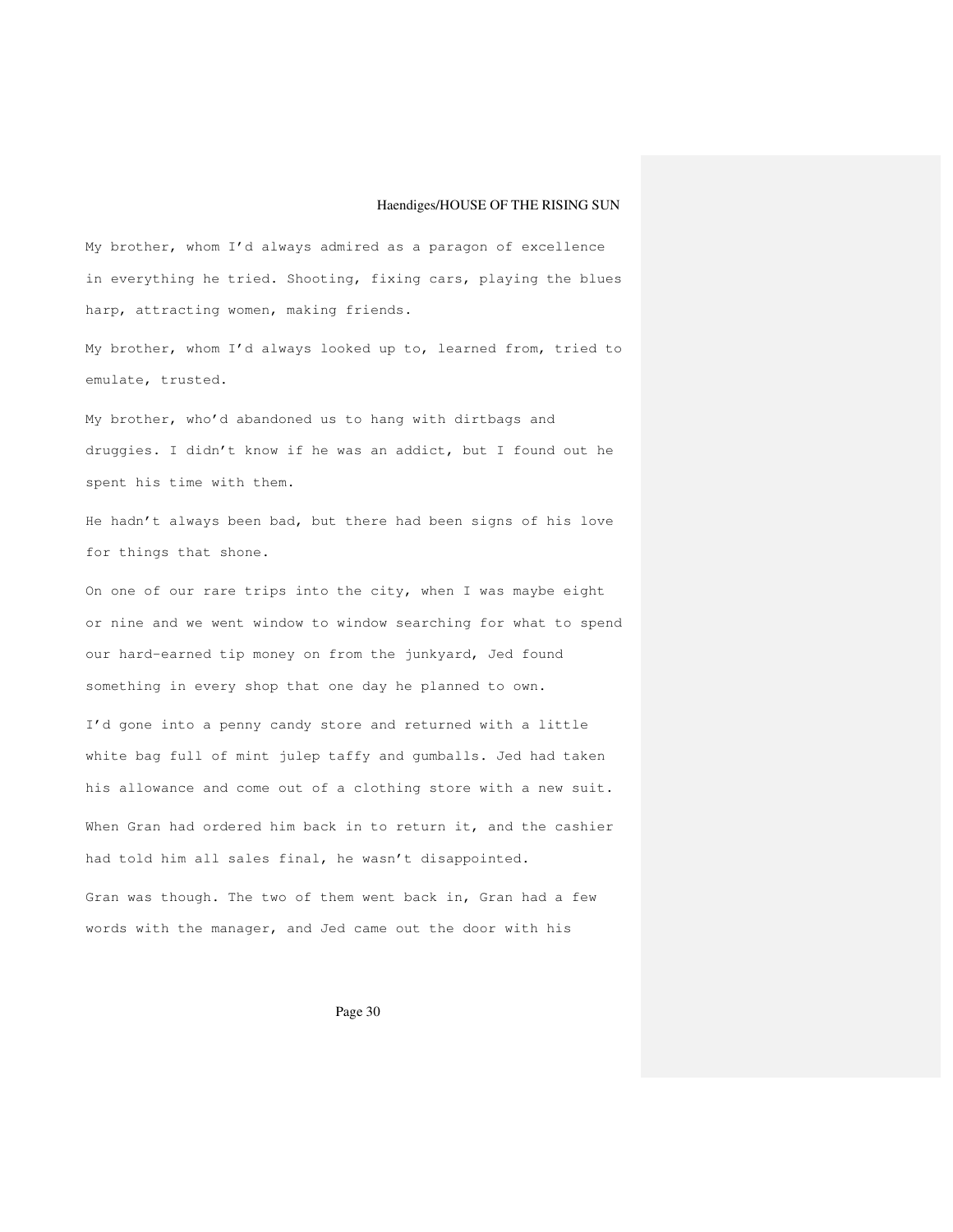money, followed by the shopkeeper slamming the door and tunring his sign to CLOSED.

Jed wasn't allowed to spend his money the rest of the trip. We passed a jeweler on the way back to the Bronco, and a watch in jeweler's display caught Jed's attention one last time. He looked pleadingly at Gran, whose face remained resolute.

Our attention shifted when we heard the roar of an engine approach, and a couple, a white-haired man in bright plaid, a thin young thing in a tight dress, screeched to a halt in front of the store and went inside.

We stood for what seemed like hours staring at the red and black Plymouth Road Runner that they'd left double parked.

"I'll have a car like that some day."

Then, seeming to make up his mind, he turned and the three of us headed home.

He loved shiny things.

By contrast, if a person's character is determined by the dirt that rubs off on him from the people he hangs out with, then my brother was covered head to toe in mud.

The first time I went looking for him was right after GiGi had died. I had two visitors to the shelter the same day, both in search of Jed.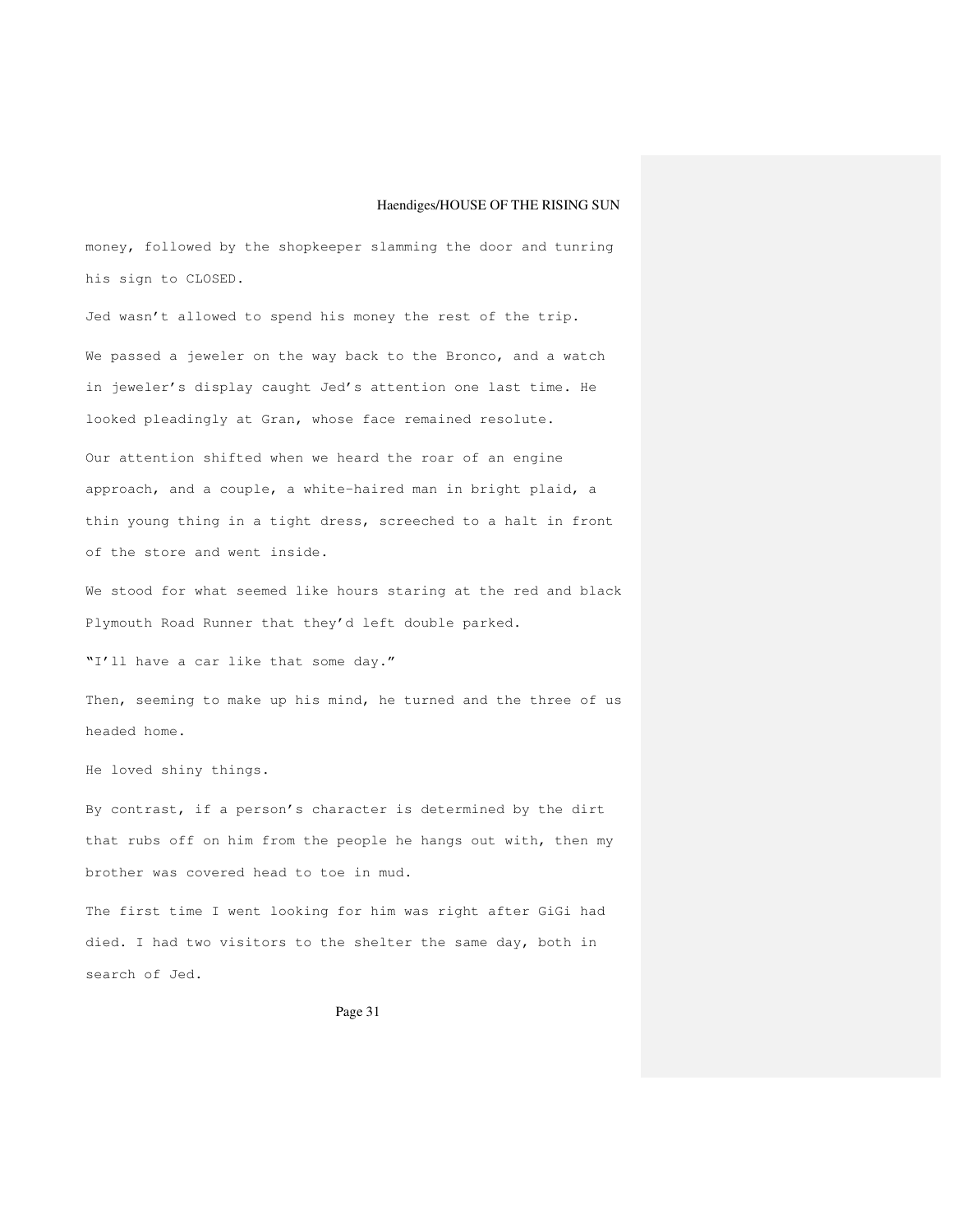The first was filthy, literally.

He shambled in through the door and up to the counter, and I could barely see his face through the streaks of grime on it. The dogs barked as usual, more in greeting than fear, and Biscuit went over to him, sniffed, and sat down by him. From that, I knew he was OK, despite his appearance. "You JD's brothah, yeh?" "If JD is Jed, then that's me. What do you need with him?" "He tehks care of me. Mehks sure I git m'fix ever' day."

Maybe I'd misjudged him. I mean he seemed nice enough, if nervous and shaking. I hadn't thought about it as addiction though. Just skittishness, like with a dog in a new place. I looked him over. Army surplus jacket, but with the name

"Smith" on it. I doubted it was his.

Worn jeans. Some kind of footwear that might have once been boots.

Experience of some sort pooling in wrinkles near his nervous eyes.

A faded tattoo on one forearm, hard to read. "I'm sorry friend. Jed's gone."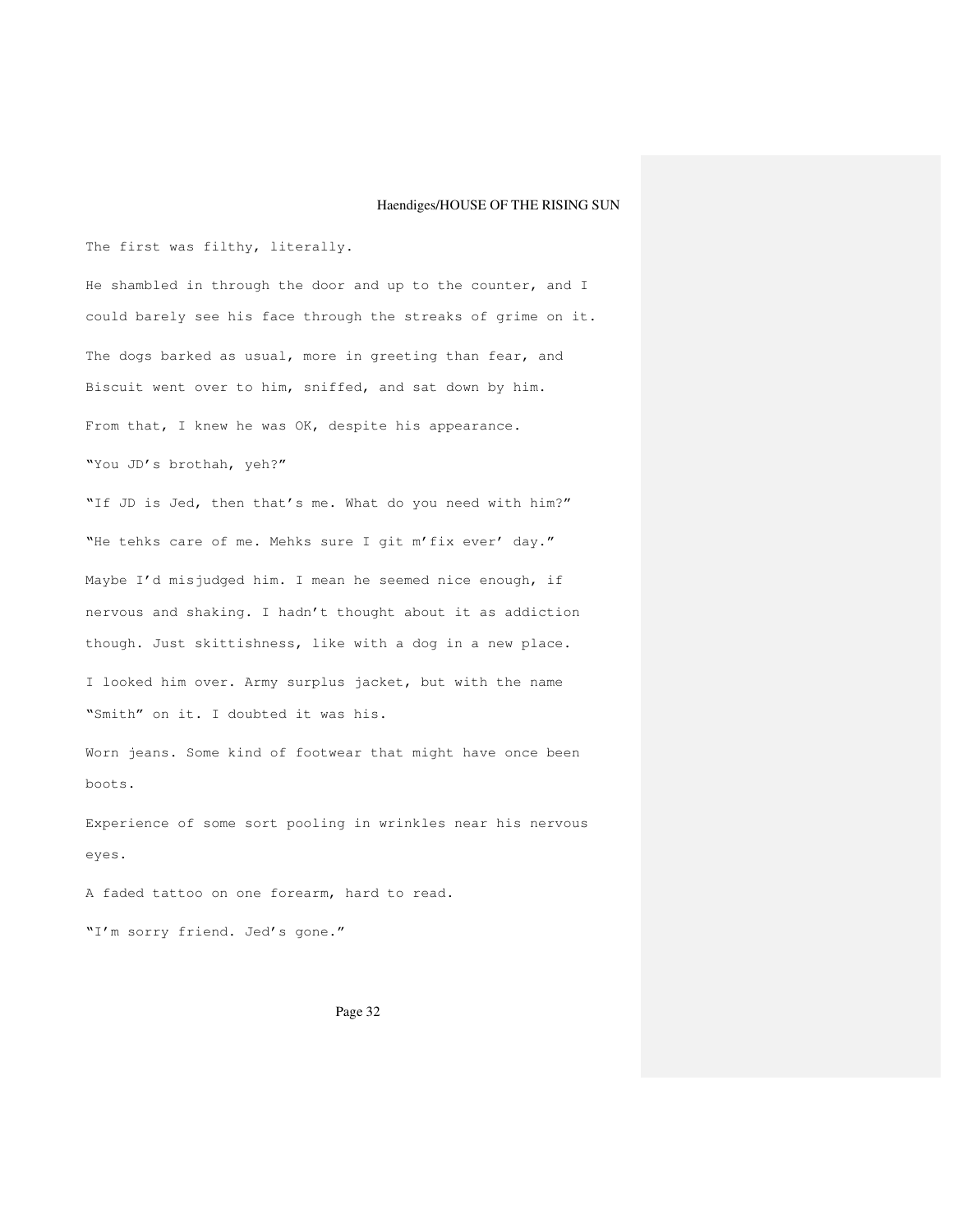He looked crestfallen. Glanced back and forth as if someone were watching him, and started to sob.

"Wheh'm I s'posed to steh? How'm I s'posed to et?"

I didn't know how to answer, how to make him feel better. So I just tried to calm him by taking the conversation into familiar territory.

"Sorry," I said again. "Look, I'm Nick." Can I help you with something?"

No name back for me. Just a few whimpers, and then he mumbled low, maybe to me, or maybe just to himself.

"Mebbe the chechch tonight." He glanced around again. "Don't know what I'm gonna do."

One more time back and forth.

"Say, ken I tehk summa this dog food?"

I figured he might be trying to sell it for his habit.

"Here, take a few of these cans, and some biscuits."

Biscuit's ears perked up at his name, but then went right back down.

"How'd you know I was Jed's brother?" He looked at me, puzzled.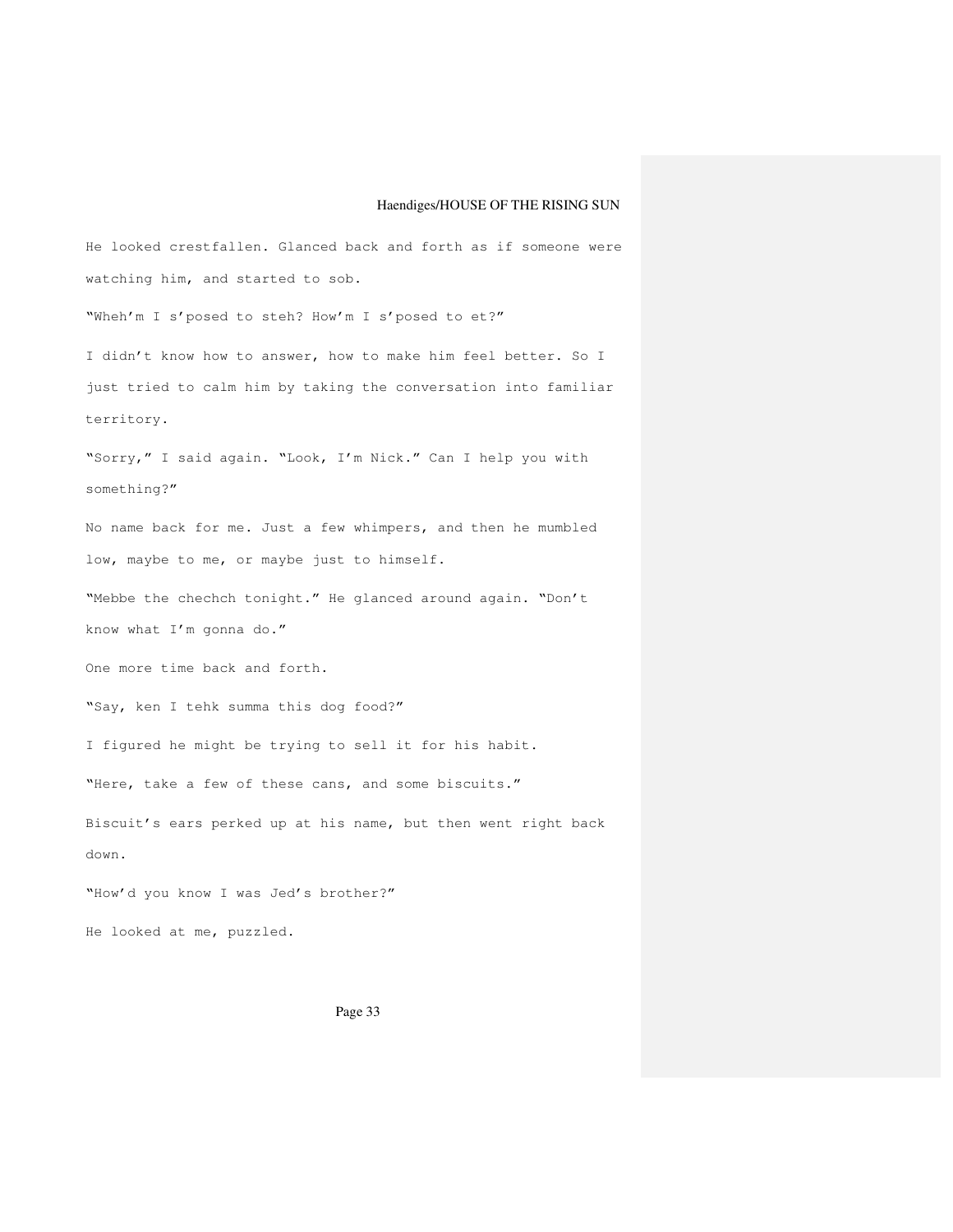crumpled. You can tell a lot about someone from their friends, I thought. "You need a place to stay buddy?" "Sometimes." "You need a place to stay tonight?" "I could."

"We all know. The dog man. The dog man. Jed told us." His face

That was as close to clear agreement as we ever got. I'd have Mr. Smith around as a kind of helper with the dogs, who loved him, and every once in a while I'd make him a stew or piece of chicken, and he'd stay the night. I'd find him in the morning, sleeping on the floor, surrounded by half a dozen furry friends. Not that night. He turned as if to shamble out the way he'd come in, a stale trace of dumpster hovering over him, but never made it out the door. **Commented [BH1]:** r. Smith

# **Nick – 6**

My second visitor that day was clean, buttoned down (or should I say buttoned up?), crisp, and sporting a bright red porkpie hat. Debonair.

And totally frightening.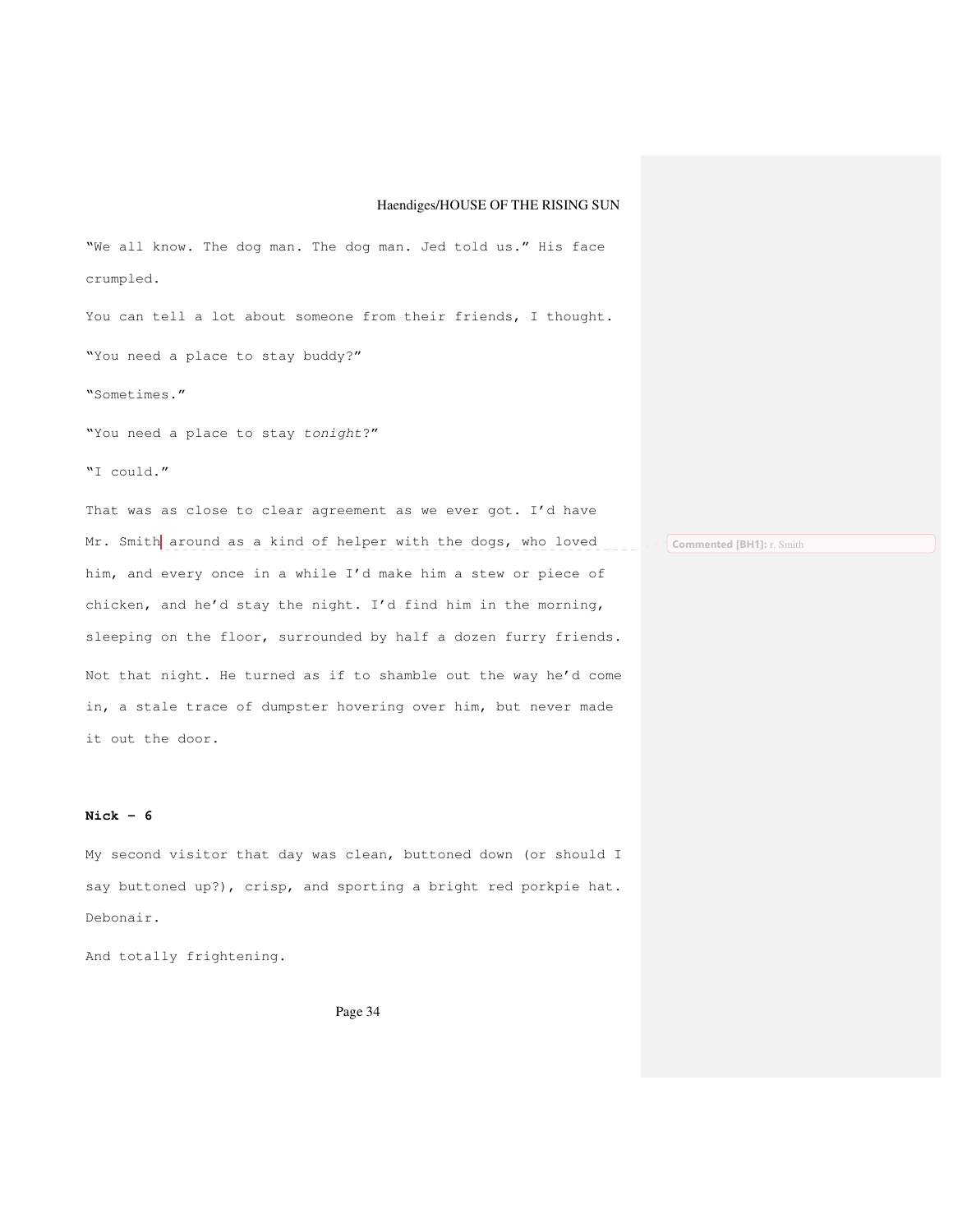He didn't shamble through the door. Instead, he burst in, as if he'd owned it, and bumped Mr. Smith to the floor in a heap, who stumbled to his feet as the dogs went crazy. Biscuit raced to my side, growling fiercely, held by the invisible leash of us being together for so long, anxiously waiting for my release so he could attack the intruder. A group of the other dogs snarled in a loose circle. I motioned to them to hold in place. They calmed, but it took a little longer than usual. I could sense them seething. "Strange company you're keeping here sir. Never thought I'd see one of these old church druggies like Smitty in a place like this." His accent was thick, redolent of New Orleans, and as out of place in New England as a Red Sox fan's would have been in Louisiana. I heard "keepin" and "suh" and "Nevah." "You know him?" He didn't answer. Just plowed ahead. "You Jed's brother?," only it came out "brothah." Again, someone who knew me through Jed. I didn't feel like I wanted to be as forthcoming with this guy as with Mr. Smith, apparently "Smitty." Thought whatever I

Page 35

passed on might lead to something bad for me, or for somebody.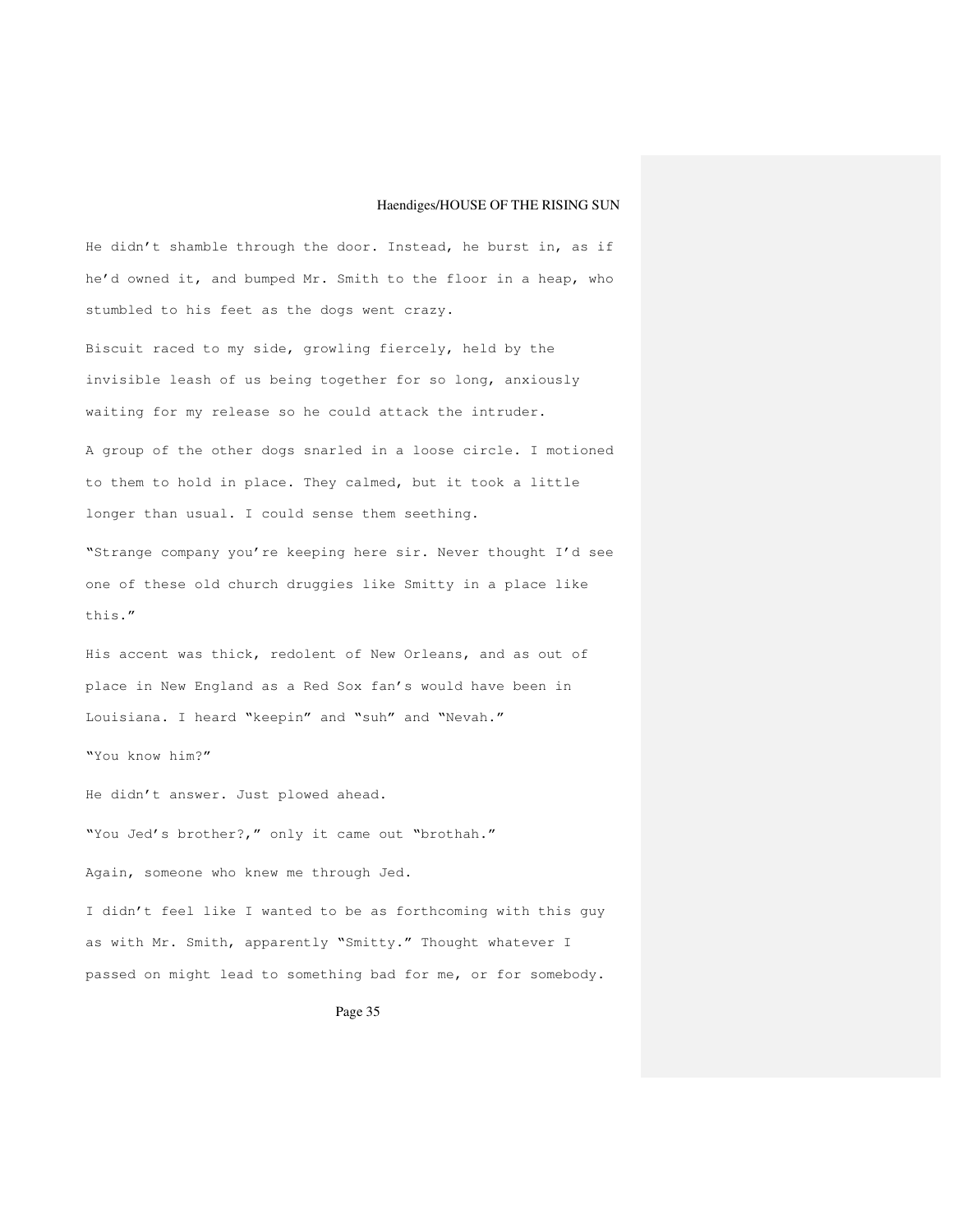And to be honest, I was a little embarrassed that my brother was hanging out with guys like Smitty. It was my first hint that he was either dealing drugs, or addicted himself.

"Who's asking?"

Mr. Button-Down flashed a devilish grin, and then a quick badge at me, all part of one continuous practiced motion. I thought I saw "Det," but he didn't leave it open long enough to get his name, or to see if it were real. Couldn't get any names that day.

"Lookah here. Your brothah was involved with some pretty bad guys. I need to know where he's been."

This felt a little like a negotiation. Not a hard one though, as I really didn't know anything to trade.

"Join the club."

"You expect me to believe that?"

"You will or you won't."

He stared at me then, long, like he was waiting for me to crack. I just stared back. I recalled a time when I stared at a bull mastiff like that for ten minutes before he backed down, and finally sat. We got along well after that.

This joker didn't back down, but he did finally stop staring, laughed, and flashed the grin again.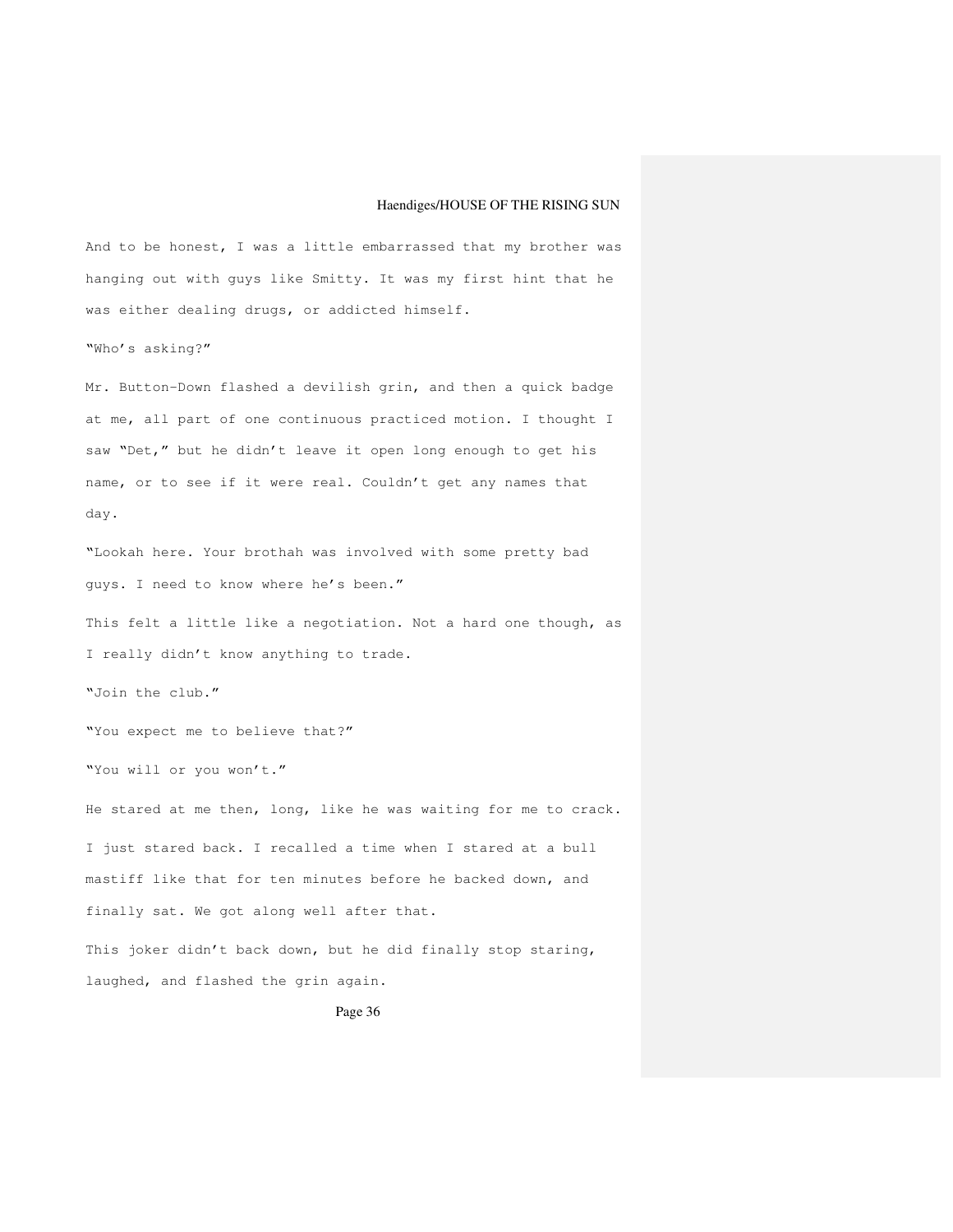"Well, I guess maybe you don't know, but I'll be back." "I'll be here."

He grinned again, the full force of it shining across the room and almost knocking me over. Then from nowhere, "Game of skill, or game of chance?"

### **Aimon - 3**

Aimon made his way out from under the fringe of the forest, and picked his way through town, ducking in and out of alleys. His eyes were exceptional in the dark.

Reule, despite his size, was able to move quietly as well. He was perhaps the biggest dog that Aimon had ever seen, though he'd raised him from a pup.

"Direct descendant of the fighting dogs that Caesar used when he invaded France," Tante had said. I'm not sure how she'd known that, but it felt right.

They had made the long trip from the caves at almost a run, but the animal never showed a sign even of breathing hard, never mind tiring.

Eventually, he made his way to the great arch, a replica of those in Tours, which he'd seen many times, and in Orleans which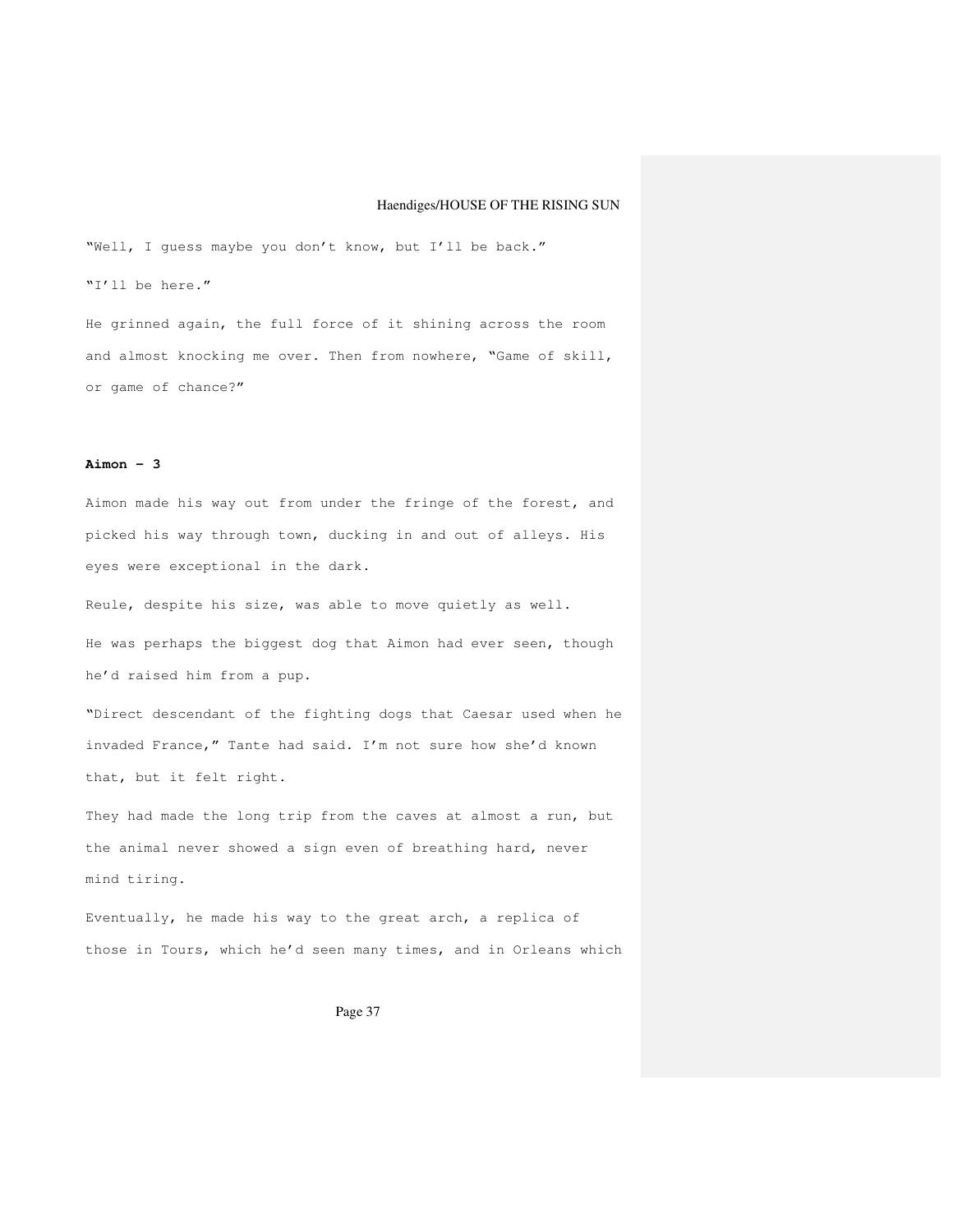he'd seen once, and in Rochelle, which he'd only herd about. They always seemed to meet under archways. He waited patiently in the shadows. He could pick out the shapes of bushes and trees, rocks, rooftops, but no signs of humanity. Yet he knew they were here, like him, like always, waiting. Soon he heard the wolf-like howl, eerie and piercing. Reule's ears picked up but he did not respond. Dark figures drifted out from every side, and met under the arch. A bat flitted across the sliver of moon. They were common by the caves, but seemed to follow them occasionally wherever they went. He noticed a familiar figure in the center, and approached him, just as he lit a torch and put it in a wall sconce. "Uncle," he said, and embraced him. "It's good to see you, Aimon." And with that began a whispered cascade of "Hello" and "How are you?" and "How is your Tante Orva?" Everyone seemed to be there. Spider, Sweeper, Glazier, Hopper, Bug, Filly, Jean Pierre Aristide. They all greeted Reule, as if he were a fellow human, and the huge animal let them stroke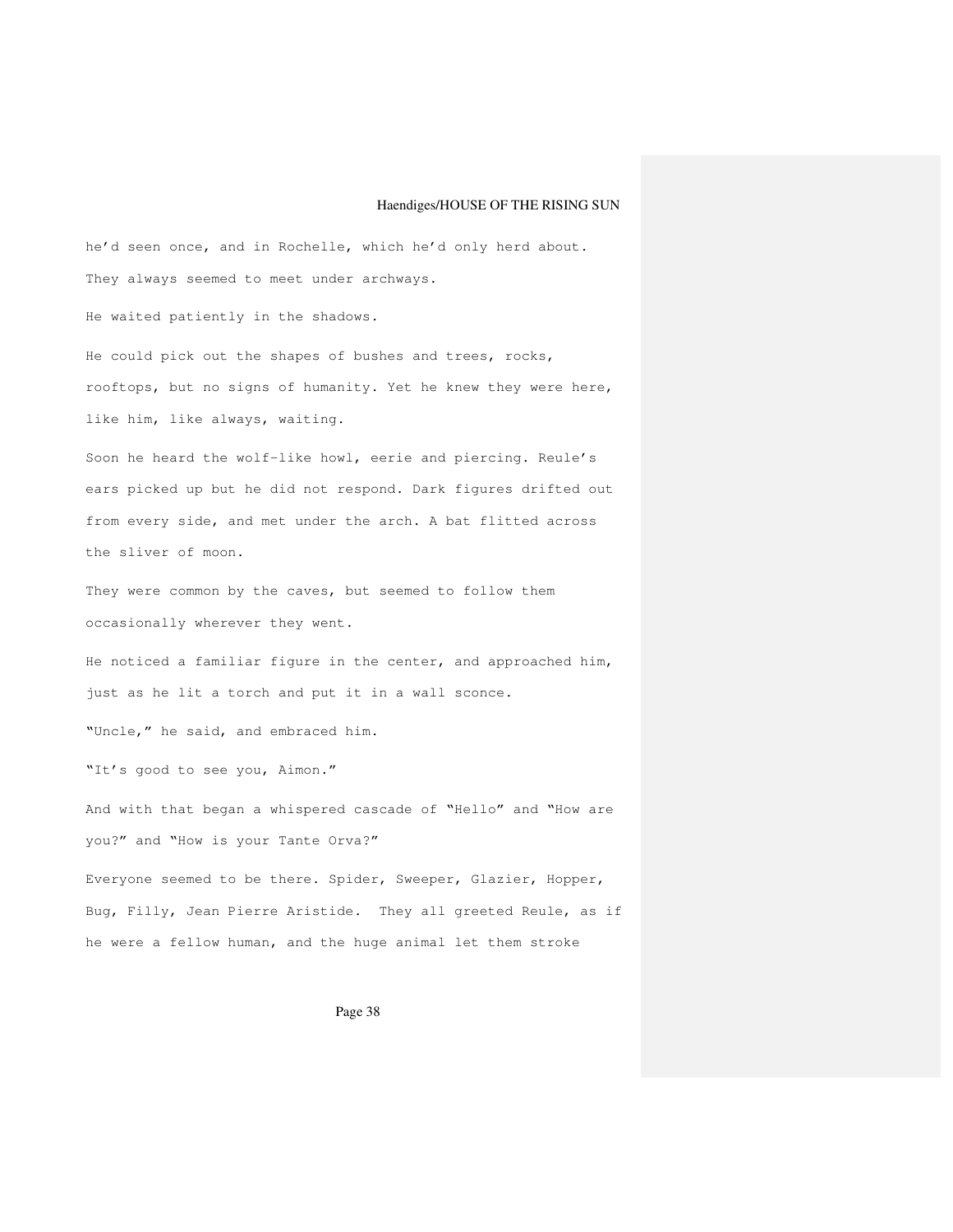behind his ears, and run their fingers through his coat, even over the long scar on one side.

"Oh, I almost forgot," said Aimon, and produced the pie and fruit and cheese.

"Now I'm truly glad to see you, nephew. I haven't eaten anything but tree bark for three days."

Aimon looked longingly at the pie.

"You'd think you were Reule and lost a bone."

The hunger pangs were like sword thrusts to his belly after the long walk.

"But don't worry. Old Spider's working on a soup for us all. There will be enough."

Aimon's grimace turned to a smile. Spider made the best soups. "We'll all need our strength tonight."

Indeed, Aimon could smell not just any soup this evening, but one with meat. It must be a very important night if Spider had emptied out the stores in this time of scarcity to make a fortifying soup. Aimon wondered what was afoot.

The aroma of the soup grew stronger, and Aimon remembered a time from years ago when cupboards had also been emptied for soup, again in a time of shortage.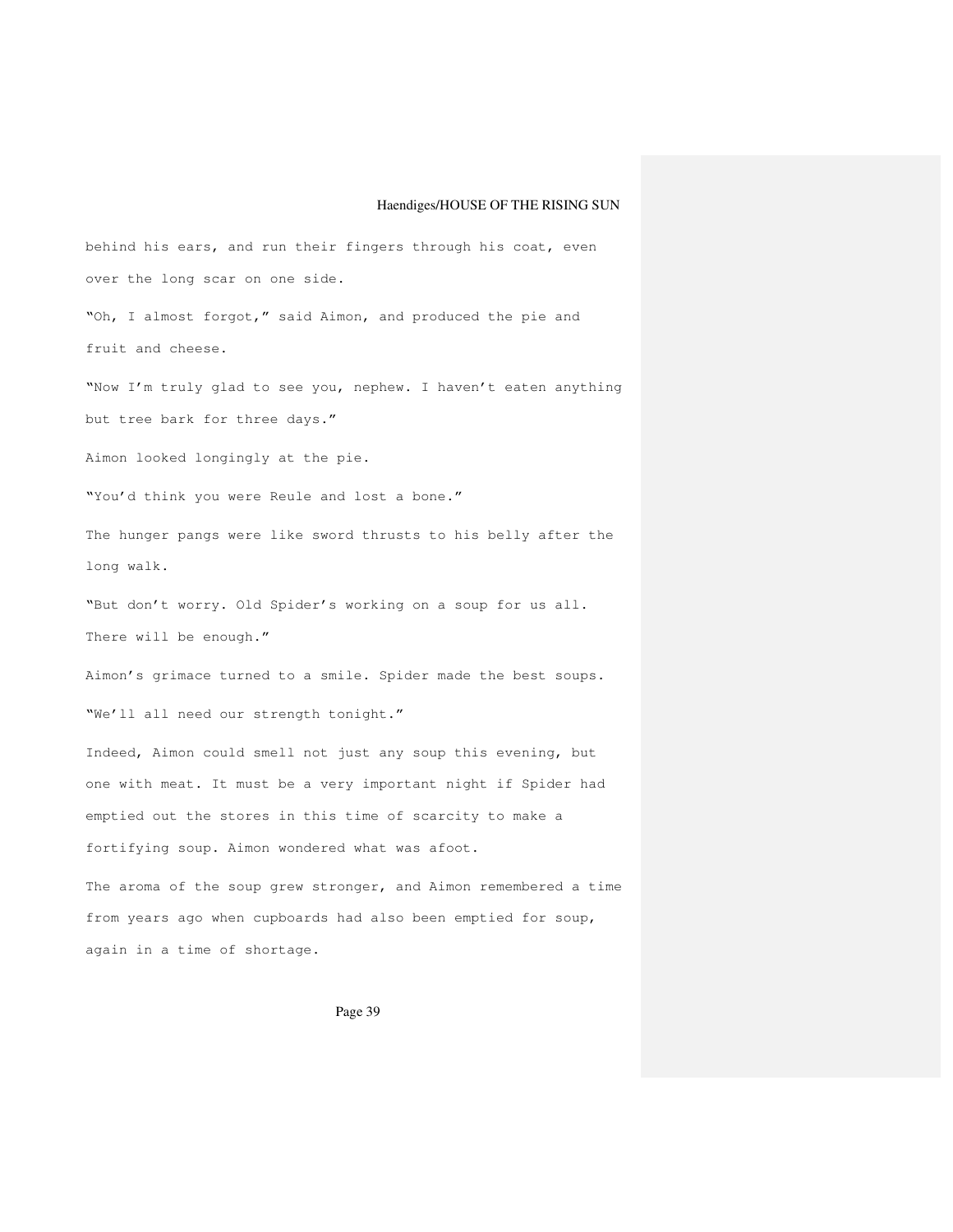He hadn't enjoyed any that time.

"None of the soup with garlic," Danielle had whispered.

His uncle took the food over to a group of the leaders, and they begin to dig in.

Aimon looked around now that he could see a little. It struck him that every one of these men, and a few women, were different. What an assemblage of skills! Two or three artists known throughout the country, a master furniture craftsman, a calligrapher, a stained glass maker, a cooper, an ale brewer, and a winemaker.

He didn't sense the movement behind him, but Reule did, and he picked up on it and spun around to face a tall, thin boy, and a shorter, but still lean girl. They seemed to share the same face.

"That's a good dog you've got there." Reule seemed to understand, and wagged his tail. "Please hand it back." "Hand what back?", said Daphne "Whatever you took." "So you don't actually know…," said Lonin.

"Lonin! Daphne!"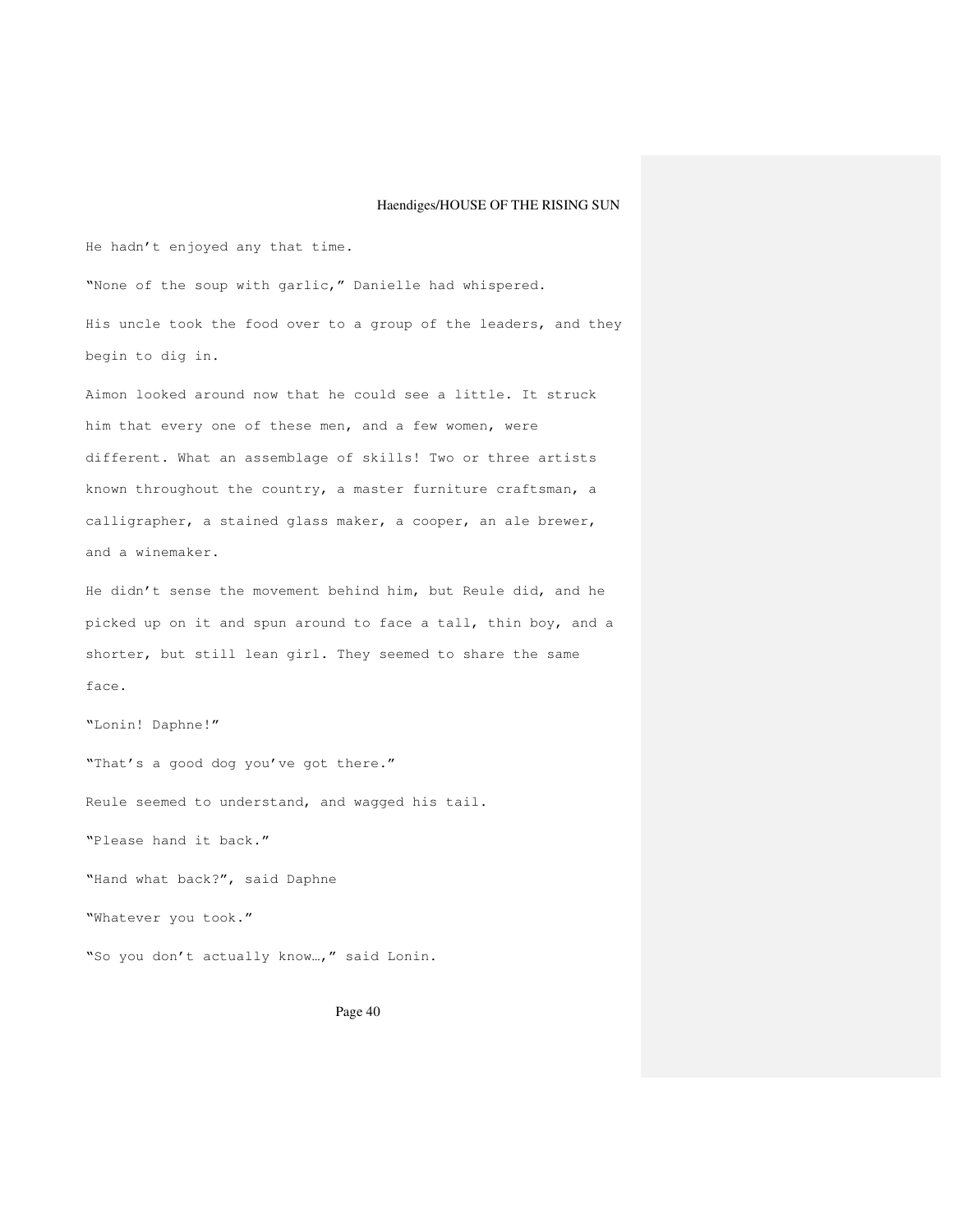"Nope. But I know you two." "That's right. Still the best pickpocket team in the kingdom. You had no idea." "None. Which one of you has it?" "Not me," said brother and sister together. Aimon reached up around his neck, and nodded. "Look, I know you've got it. Just don't know how." He motioned with his hand. Lonin and Daphne pointed as one to a shaggy mound of panting fur between them. "Seule. Move." The dog shambled aside, and Aimon saw what he was looking for on the ground. One of Aimon's eyebrows raised. "Really?" Alternating, they responded. "Yup." "It took a while, but she learns quick." "Quicker than you did." They laughed.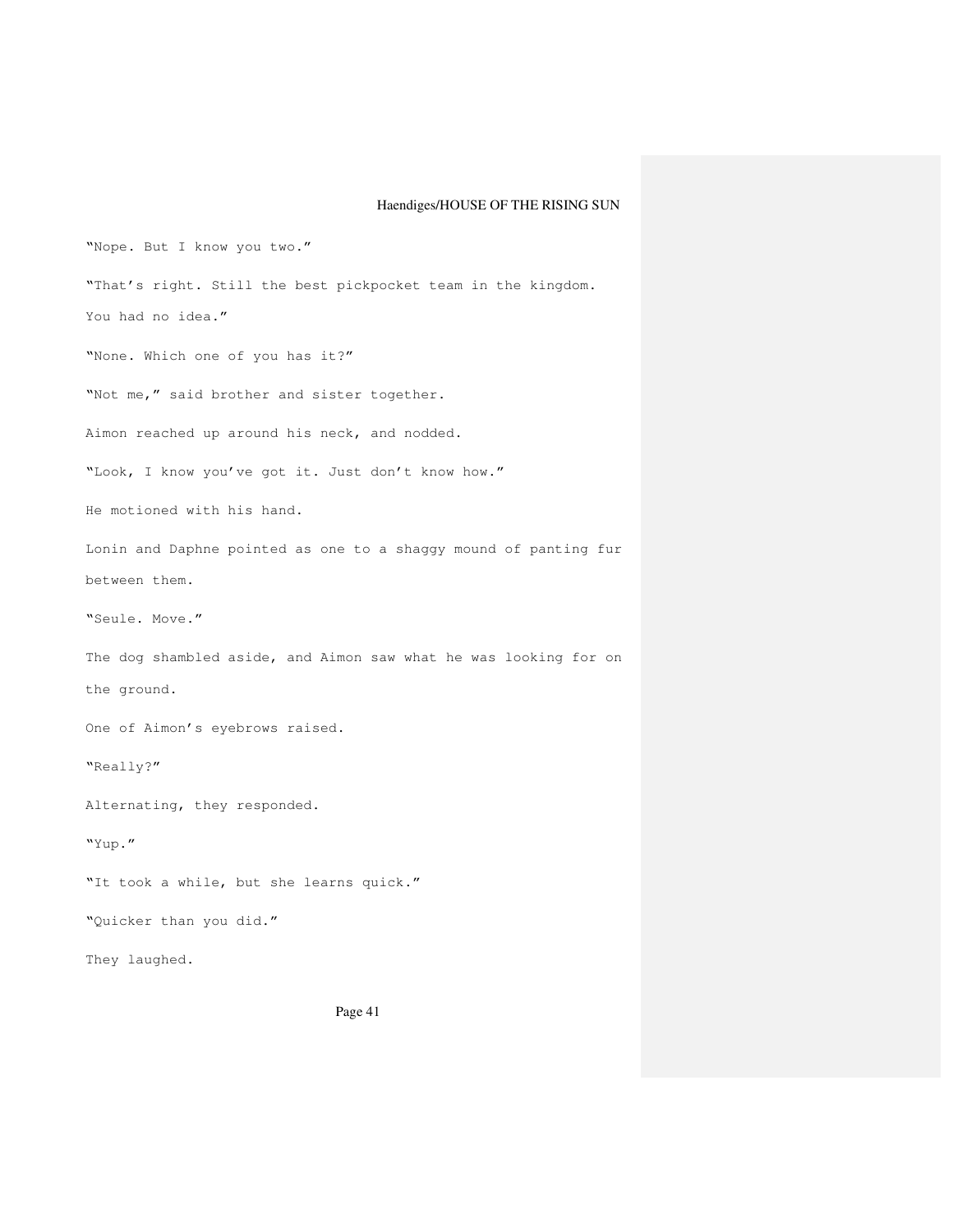Aimon scooped up the amulet and put it back around his neck. Eight pointed ends glistened in the low moonlight. The clique's version of the "real" sun, the true sun, to mock the so-called Sun King.

He recalled how a pair of the dragoons (they always seemed to be in pairs) had once found it on him, and asked for it, since it looked like a weapon. He'd sung him a song alright, built a story on the spot about how the pendant was an homage to Louis. The idiots had let him go.

Little did they know that they'd passed up a custom piece of jewelry worth more than a few months' salary, intricately crafted by his father before he'd died.

"I'm not a jeweler, Aimon, but this is a good piece," his father had said. "Carry it always, and use it when things are hard."

"Use it?"

"You'll know."

Aimon had often wondered what his father meant, and had finally decided, in a despondent moment when he was missing his father, that he'd meant for him to stare at it and remember the light. To replace sadness with joy. And that did help.

It wasn't until much later that he found another use for it.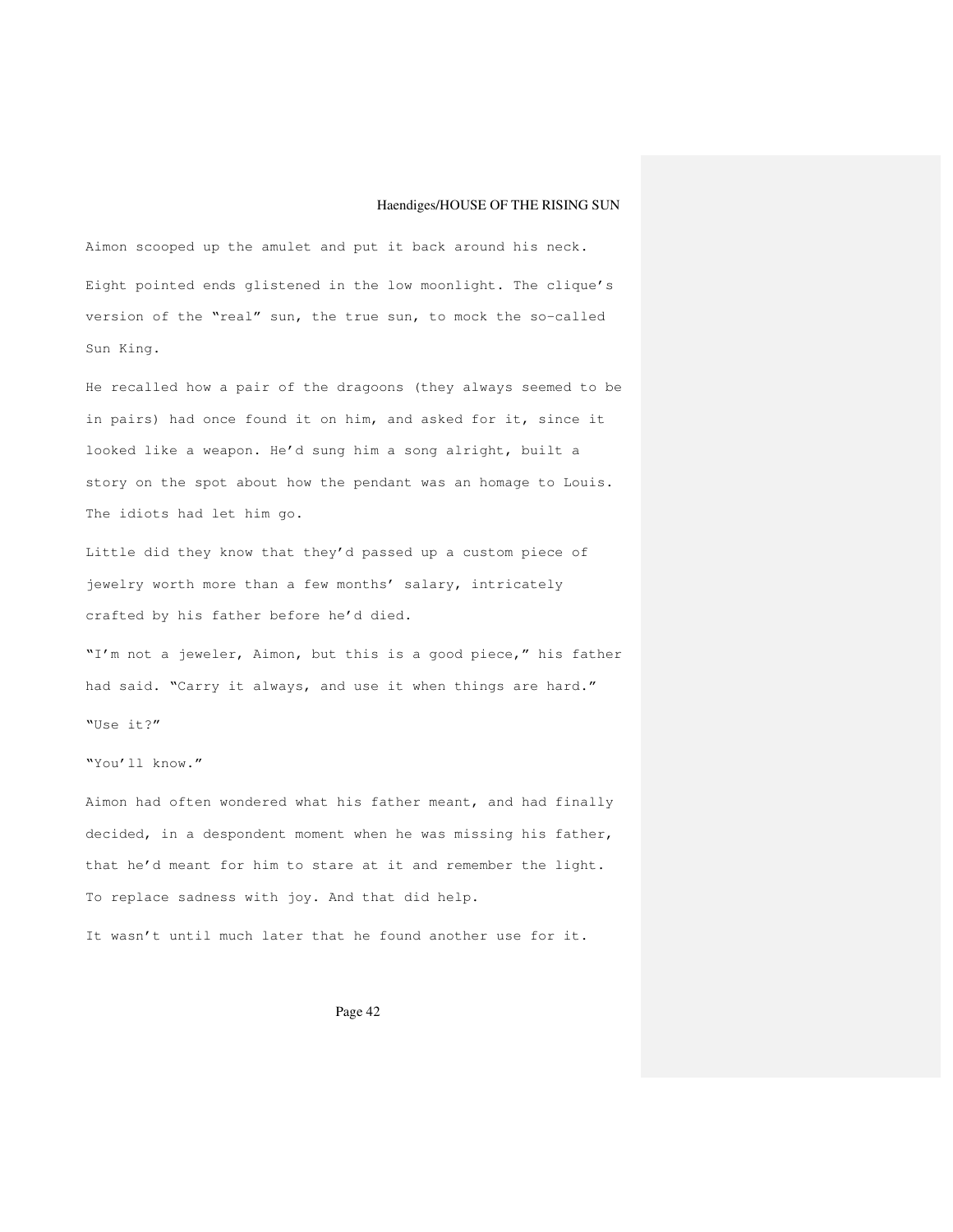Aimon pocketed the amulet, looked the twins up and down and finally said "So, what are you doing here?"

"Big doings tonight. Anybody who's fighting the king is here. Something's up. The dragoons have been scouring high and low looking for your dad, and we're going to retaliate."

Seeing the look on Aimon's face, Lonin immediately wished he could take it back.

The king was convinced that Aimon's father was still alive, guarding a cache of stolen treasure. His men were constantly searching for him everywhere. Uncle said they weren't really looking. It was an excuse to go into Huguenot homes and businesses.

Aimon shrugged it off, grabbed one each of their arms, and together they edged up to the arch, a little outside the circle of men gathered around the leaders, so as not to be kicked out. His Uncle started, "Tonight, we teach the king a lesson." A leathery man with a pointed beard up front said "Careful now, Stinger. You can't say that. It's treason. Say we'll teach the king's men a lesson."

"No. Our people speak the truth. We won't harm the king. But we'll harm his men. Tonight, we teach the king a lesson."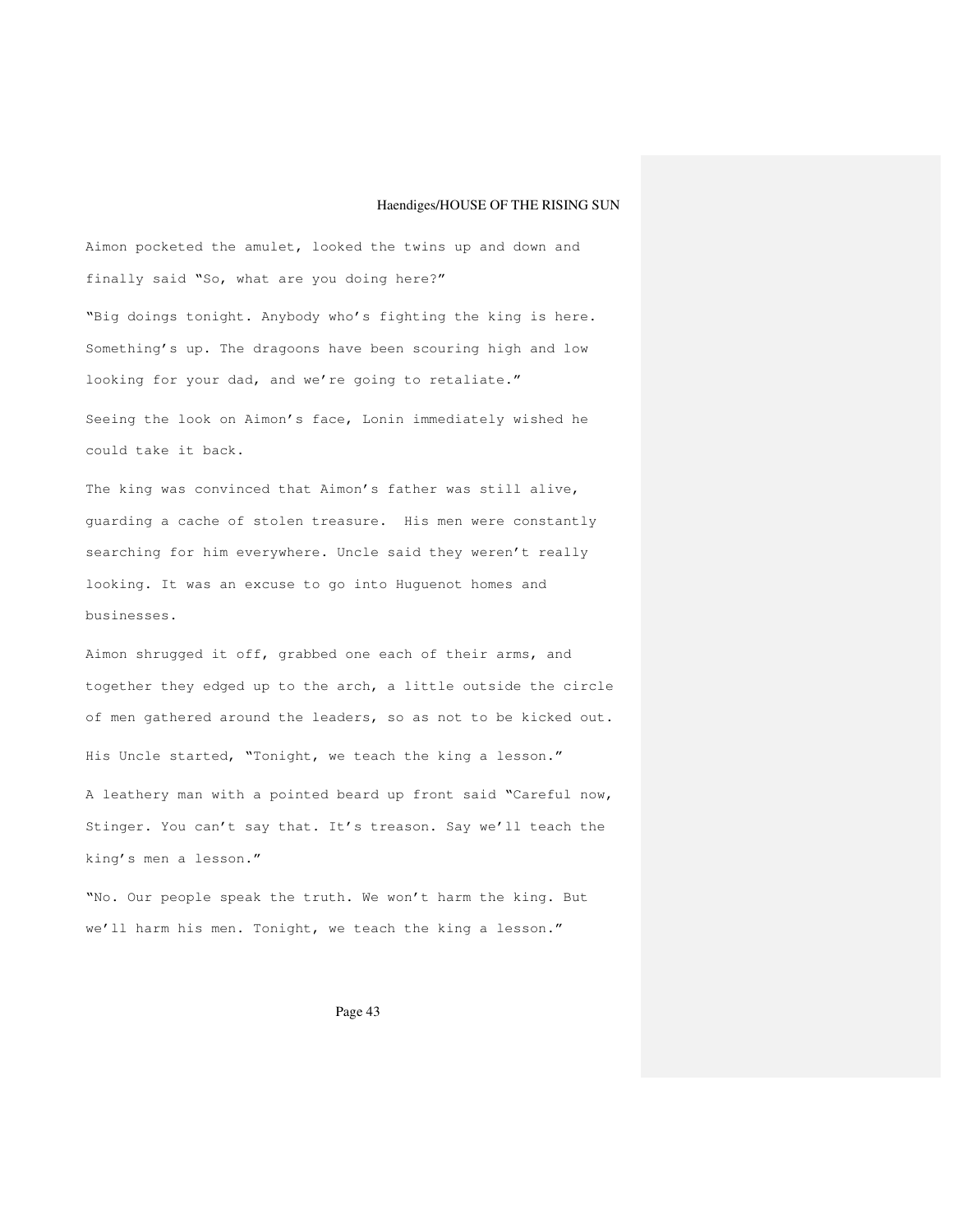#### **Aimon 4**

It was night, and secrecy and quiet were watchwords, but tonight his Uncle spoke confidently and clearly. His timbre was rich, deep and authoritative.

"This," he said, holding up what looked like his own amulet of the sun, "is the symbol of King Louis XIV. He claims the sun in his own name."

Aimon had heard the Louis' obsessions with the sun and its symbols.

"I am the state," he had said, but he thought himself much more than that. He imagined himself a new version of Apollo, the Roman sun god. He copied Apollo's symbols, the laurel, the lyre, the tripod, a double L.

Uncle said that in the new palace he was building, at Versailles, sun symbols and Apollo's symbols were everywhere – on fountains, on cutlery, even on those chamber pots that required bowing.

So strange that this man who thought himself god on earth imitated a god of long ago. Perhaps he felt threatened less by an ancient god than a modern one. Maybe that's why he celebrated Apollo, but tore down Aimon's people.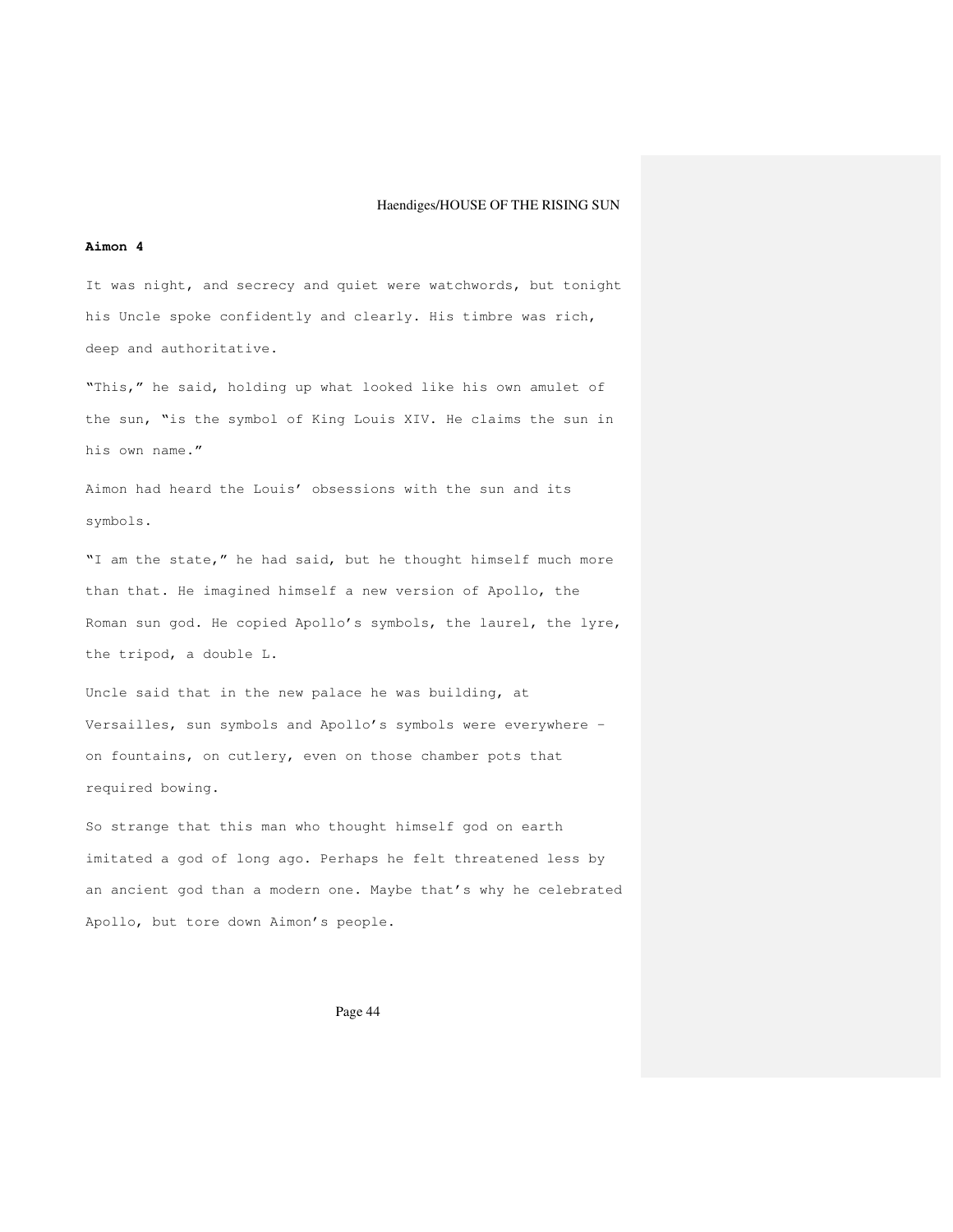But then again, he tore down anyone who threatened his sense of supremacy and order, with him at the top.

His uncle had described the brutal punishments that came to the actors in "sun plays" who didn't perform the role of the sun in a fashion befitting the king. They rotted away in a dungeon, never seeing the sun again.

Aimon watched his uncle, the muscles of his face, the occasional smile mixed with anger, the way it felt like he was looking at you. He'd seen this before. He was pulling the crowd into his speech, so they'd feel part of it, as if he were speaking their thoughts. It was clear he had some announcement in mind, and was building up to it.

"Our people have our credo." Heads bobbed in agreement. "Do what works," a voice shouted from the edge of the group. Aimon was sure it was one of his father's plants, priming the pump to get it working.

They all knew the code. They'd all learned it an early age. Do what works meant rules are made to be broken. Don't live by the law or convention. Don't just do what authority tells you. If it doesn't work, don't do it. If it works, do it. Just don't get caught.

"Keep and protect the clique," came another voice.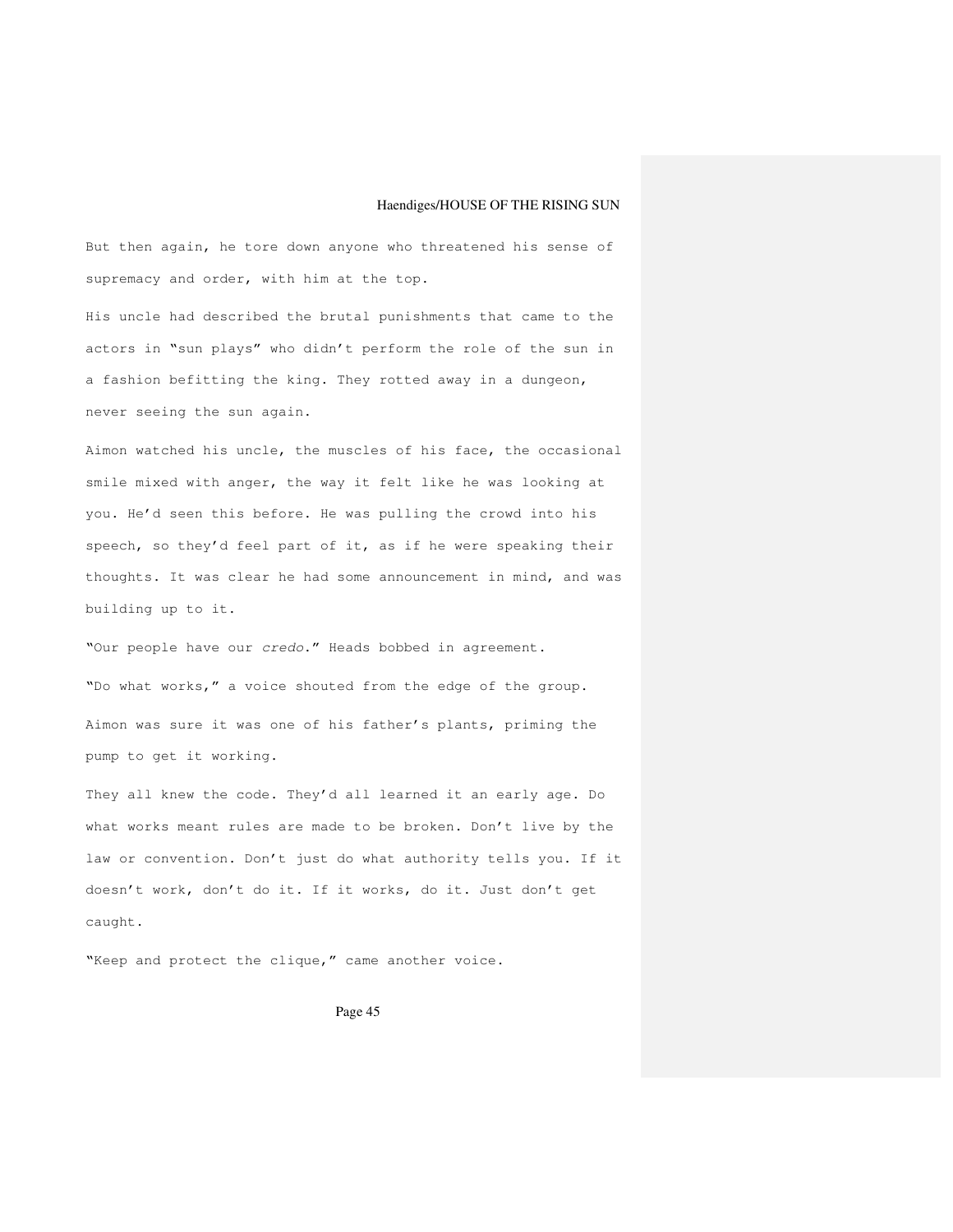The clique was Aimon's family. You protected family. You might each have your own specialty, live by your own wits, but you were also a team, and you took care of the people around you. "Live with all creatures!"

Dogs were precious, of course. Almost everyone had one. Even cats were ok, but few hung with the clique. Something just didn't fit with them.

It was okay to eat a pig or a cow if you need to. That's what they were there for.

Even the bats around the caves they lived in had their purpose. They kept away bugs and helped the plants grow. "Ours are ours and theirs are theirs. Stronger together." If you were in the clique, you were protected. If you were outside, you can't be trusted. But, if you were persecuted, treated unjustly, bullied, the clique invited you in.

"Pass the word, straight and true."

The clique's history was oral, not written down to be found by others. Stories and songs kept history going. Stories and songs that children learned at their parents' knees, and learned to repeat word for word, without variation.

Memory was prized, and music helped maintain memory.

"Hands and feet!"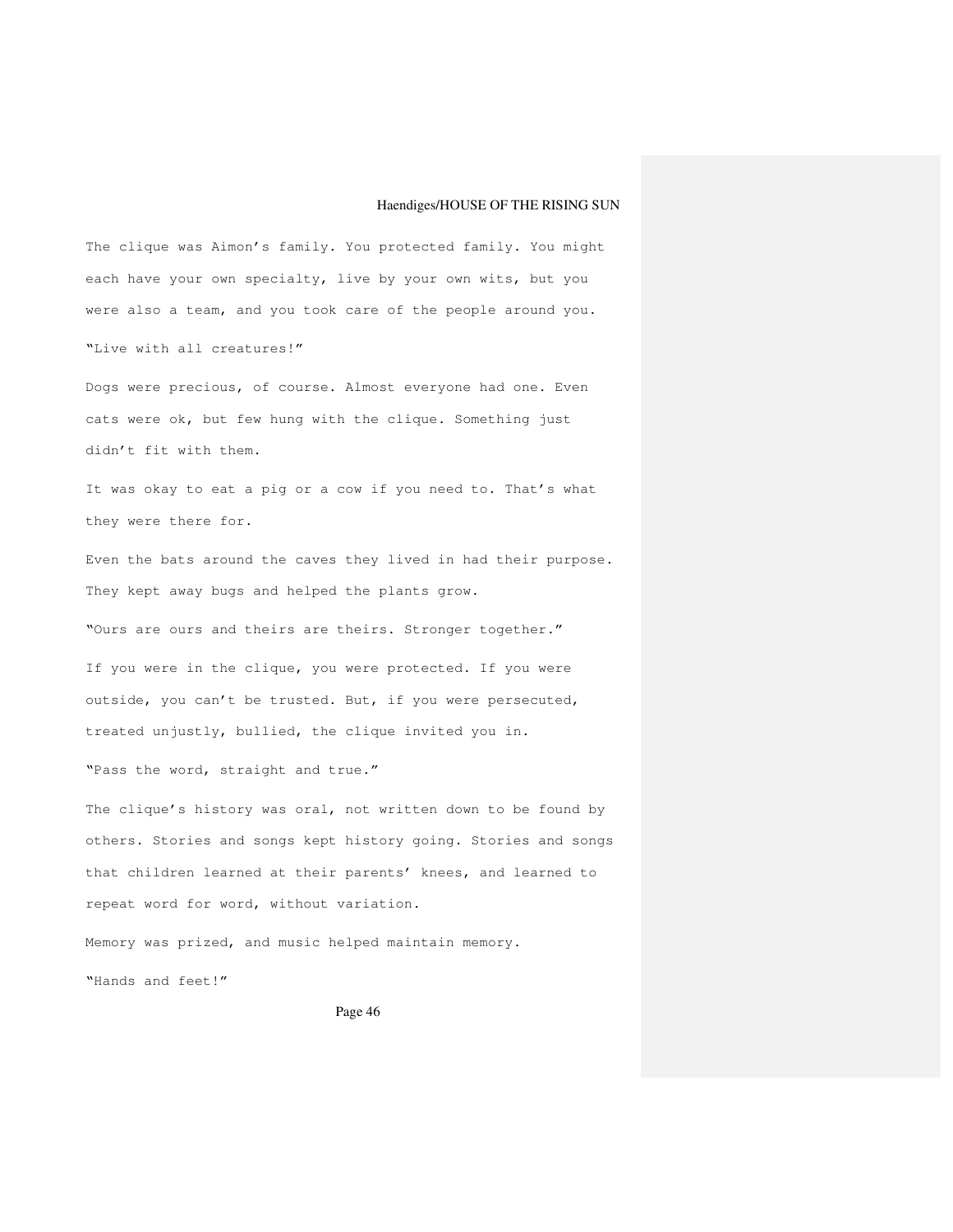Hands. Everyone was good with their hands, good at something. Music, sculpture, leathercraft, cooking, pickpocketing, sleight of hand, the special dance with the snapping fingers. Feet. Walk when you can, to maintain independence. When it's time to move on, move. Use your feet. Leave no trace behind. "And the last?" asked his uncle, his voice raised now. "We live at night!" said almost every voice together. "Truer words were never spoken." Uncle paused for effect, and to let the tension build. "They call us names, creatures of the night, the loupe garou." Some cheers, and some booing. He calmed them with his hands. "Do not fight this. Embrace it." The crowd waited, some still a little agitated, all curious. "We will be what they say, what they fear." A murmur, a positive murmur, went through the crowd. "We are the Hugoen, the people of the night." Now there were no boos mixed with the cheers. "We worship behind closed doors and in caves, where we're able to do so without interference." All attention was on his uncle now.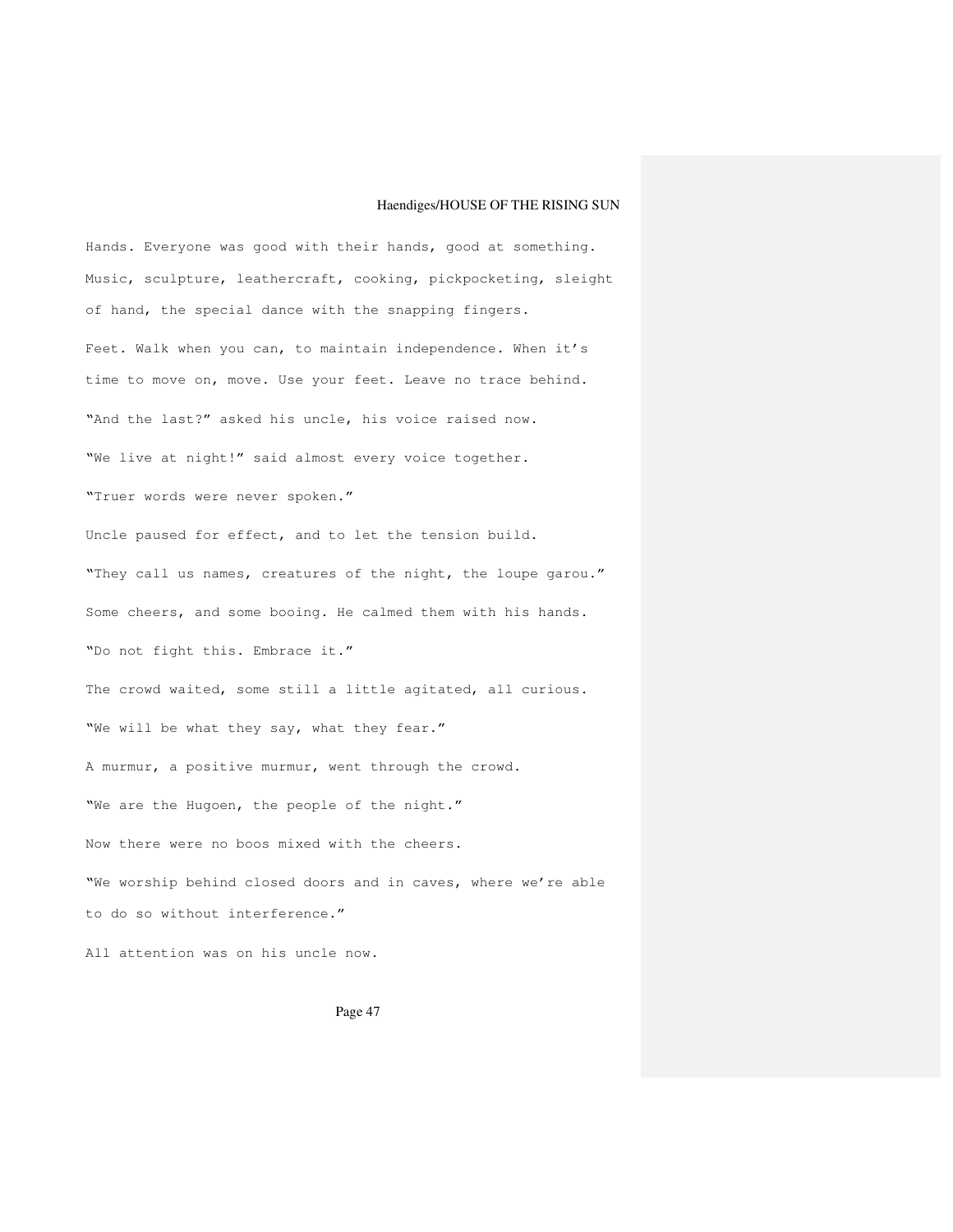"If Louis claims the sun, then we claim the night, and everything in it, the moon, the stars, the silence, the fear." Hooting and hollering now. "The peace." He held his eight-pointed star high. "We don't fear the light, like they say we do. His light is evil. It is not a true light, so we fight it. The night is ours, and we choose it." "Hugoen!!" "You see this?" He held up a cross, this time to many boos instead of cheers. "The king has used this to persecute us as well. Whatever he can find to justify taking what he wants. He is not a believer in the church. He thinks himself god, and uses the church to his purpose, just as Charlemagne did." Heads nodded again. Aimon remembered the story of Charlemagne, converting hundreds

of defeated opponents to Roman Catholicism by offering them a choice – join up or be beheaded.

"We do not fear the cross."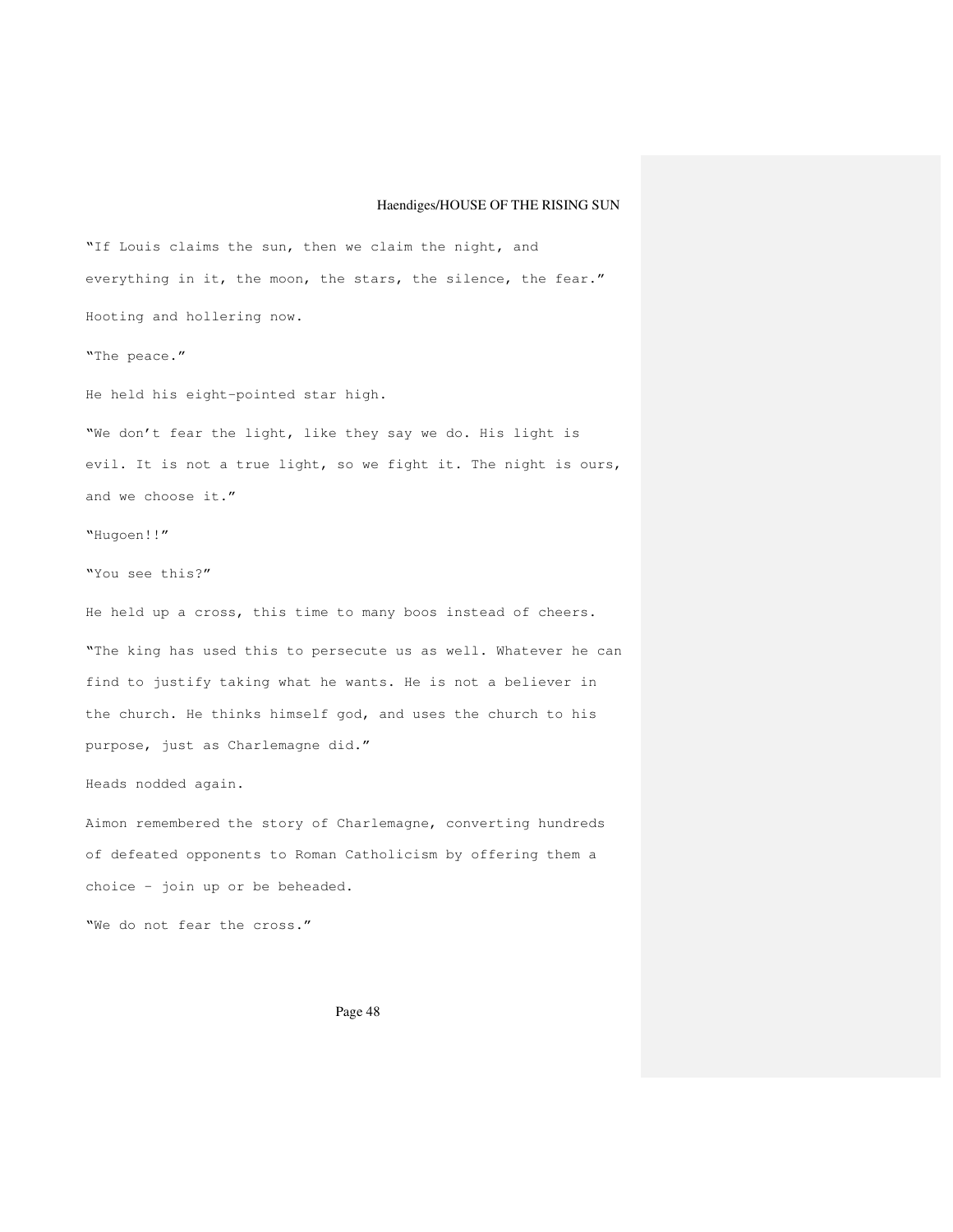Again, some questioning in the crowd. There was reason to fear the cross. During the Huguenot slaughter, the rivers had been so full of bodies and blood that people wouldn't eat the fish they caught there. "We do not fear it, but we do what works." Back to positive again. "We heed it. We watch it. We take it as a warning." "Yes!" "But we don't fear it." "Hurrah." "And one last thing." Once again, the crowd waited. They were enjoying this. "We've all lost family in this fight." Every one of the heads around the circle, all these people with their different shapes and sizes and talents, nodded again, in solemn unison. "I lost my own brother, because of that giant that heads the guards." A few shouted Aimon's father's name, but Aimon barely heard. He was remembering a conversation with his uncle, around a campfire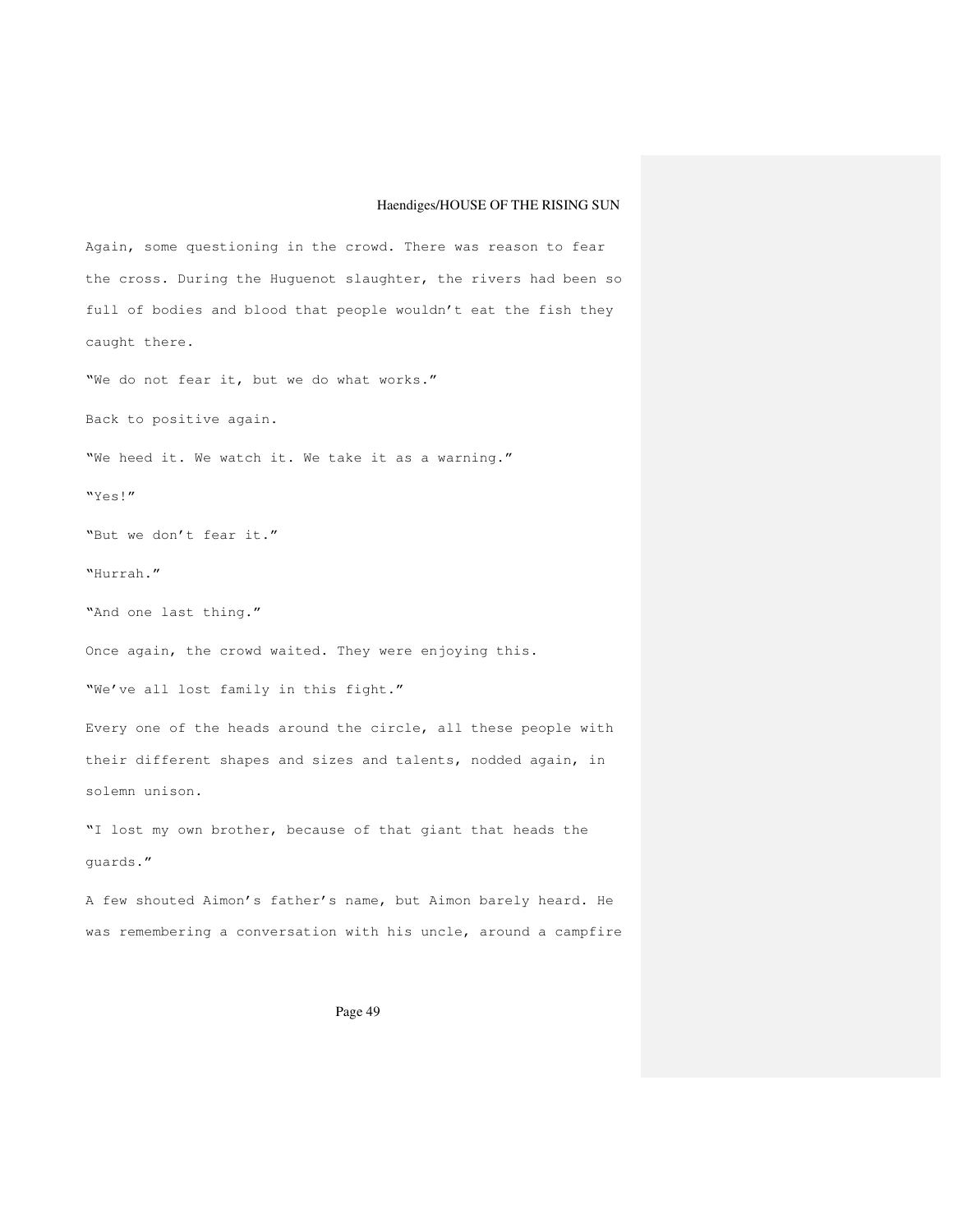in the evening, when he had learned the details of his father's death.

He had leaned in close to hear.

### **Aimon 5**

Aimon's father was a gambolier, a wanderer, a traveling explorer and trader. He walked every inch of the country, as far as Orleans, finding here the enemy was, learning the people and their mood, finding those who could help the clique. He was a collector of sorts.

He collected information, friends, goods for trade. He collected relationships and favors. He collected reputation. He collected stories.

His stories, as all those of the clique, but his especially, were fascinating. In almost all of them, he escaped a dire situation by a hair's breadth.

Indeed, Aimon's uncle, Stinger, had told three different stories alone of how Aimon's father, Singer, had escaped the king's dragoons. Everyone in the clique knew those stories. But he'd never heard from uncle how his father had died.

"That's why you need to travel light, Aimon. Carry only what you need, without a case, or as the Germans say, ohne trunk. That's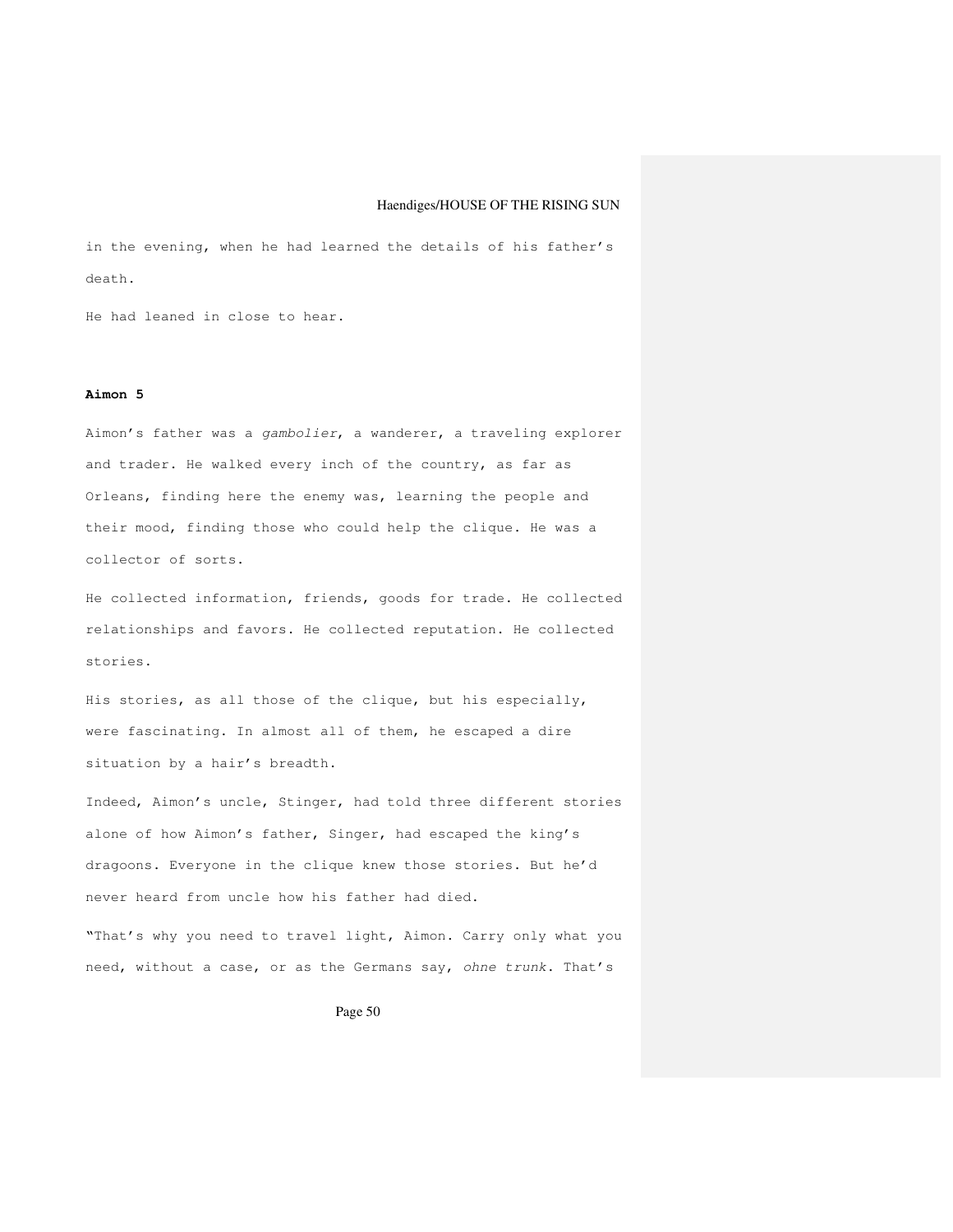the only time you can be satisfied that you can make a quick escape when you need to."

"But Father, we all carry a trunk. The night we left, any of us who had time took what was most valuable, packed it and took it with us. You said it's the only thing you need."

"Indeed. I've slept on mine many a time."

Aimon recalled the rumors circulating among the dragoons. They were like all other rumors about the clique. First, they had some basis in fact. Second, the clique inflamed them whenever they could so the dragoons thought their powers were even greater than in real life.

They were outnumbered by the goons. They didn't have the same weapons, or training. They were peaceful artisans, until they were pushed against the wall and had no choice but to fight, from the shadows.

The one weapon they did have was imagination. So when rumors circulated about almost anything, small or large, the clique distorted and enlarged them to their advantage.

No they didn't talk with dogs or bats or other animals, but they could communicate and had a close relationship with the dogs, and were often found in the company of bats because they lived in the caves.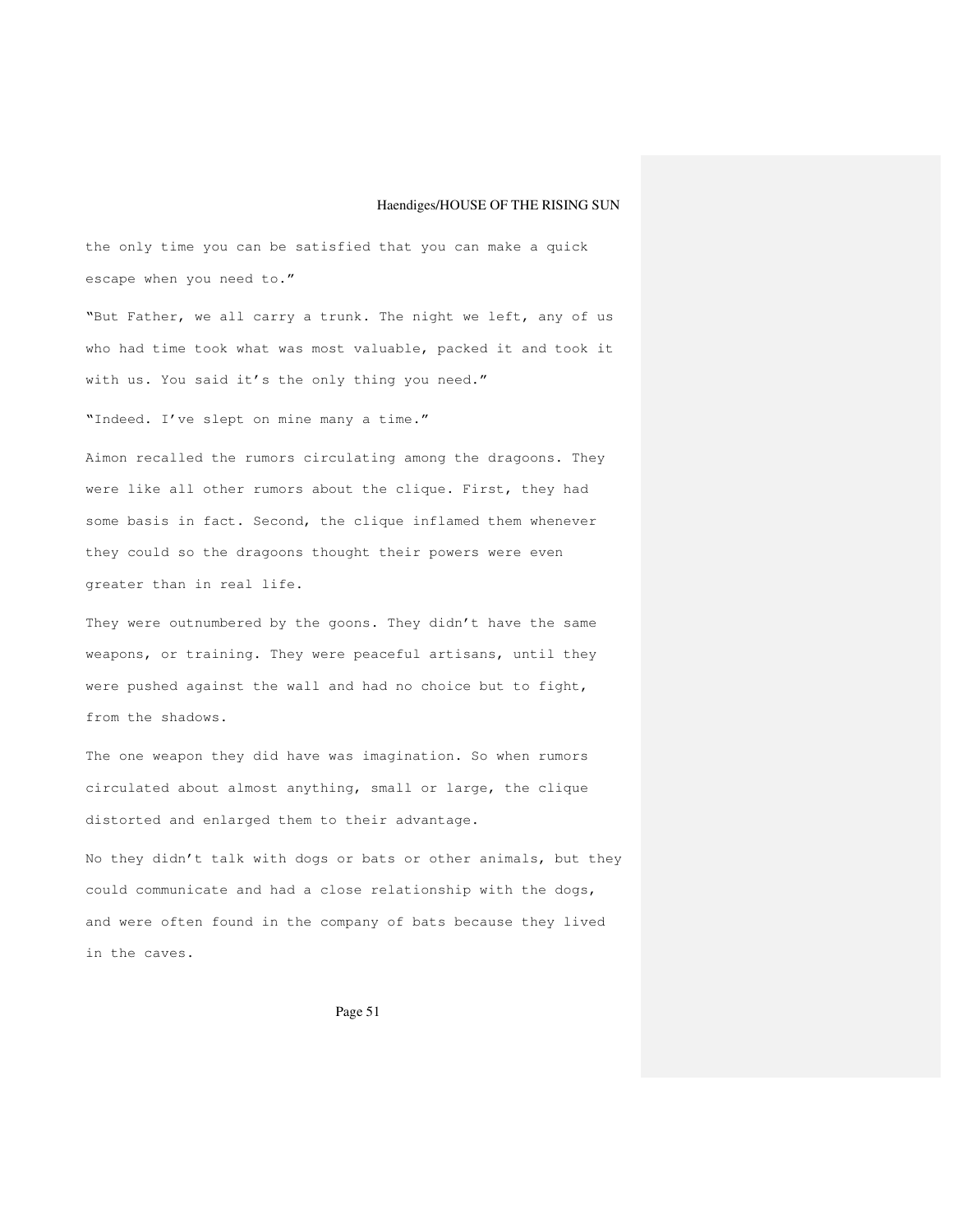Then there was the thing with the soup.

And when Celeste the vintner took earth and Bordeaux vines with her in her trunk to keep the lines going, crying out "I'll just die without this trunk," she and her friends let the dragoons believe that she needed the earth to survive, and slept in the trunk at night.

Trunks were useful.

"Then why travel without one Father?"

"Most people need trunks, but not a gambolier. Traveling with too much weighs us down son. Things are heavy. Loving what you have is heavy."

So, Father had traveled light, and Aimon tried to do the same. Father often told stories that led to a lesson, and Aimon would take it to heart.

He would never forget his father's story of how he met the king, and the lesson from it.

It was through the strangest of circumstances. Father met another gambolier on the road, one who'd found and purchased a diamond in the heat and dust of the East that was "the size of our prize chicken's largest egg."

The traveler, in what had to be the biggest risk of his life, had approached the court of the Sun King, and let him know that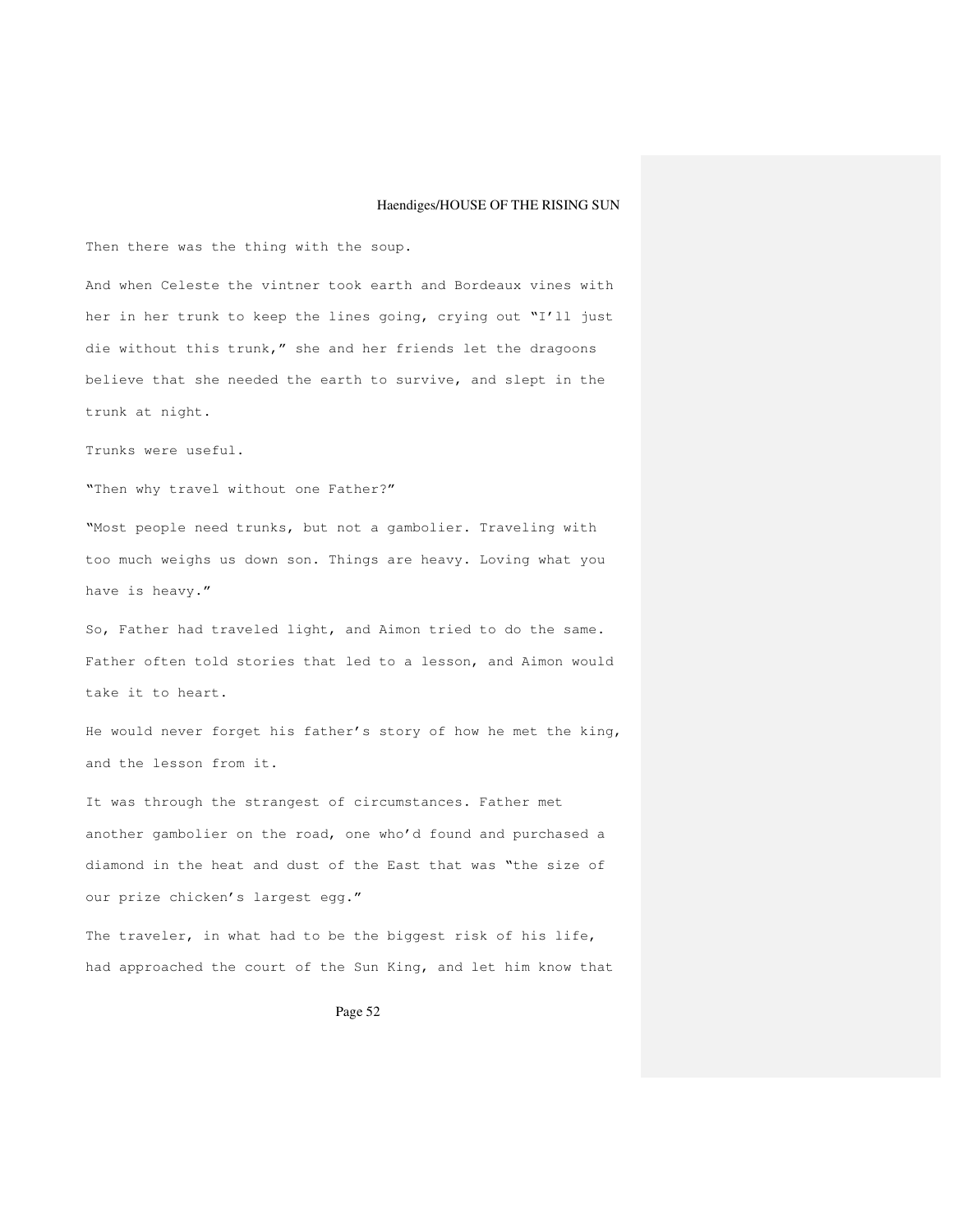he might be able to obtain the largest diamond that the world had ever seen. He would not ever think of asking the king for money to purchase it, since anything of this world was by right the king's anyway.

How to present it to the king, keep his head, and make some money?

He was lucky to start with. He approached the king on a day when many of his advisors and most of his soldiers were away.

Then, he sang a song, as Father was wont to say. That is, he hatched a plan, and he told a story.

The gem, he said, was literally "a piece of the sun," and befitting a god on earth. No ordinary man could touch it without burning alive in a monstrous ball of flame, and many had done so in the attempt to obtain it. It had been dangerous to locate, and even more dangerous to move.

The traveler had found another king, almost like to his majesty, but of course lesser, far off in the east, who had his holy men build special gloves for it, like the gloves of a blacksmith, but of a rare material.

How had he done so then, being a mere mortal?

Why would such a foreign king help a stranger, and why would he allow him to keep this piece of the sun?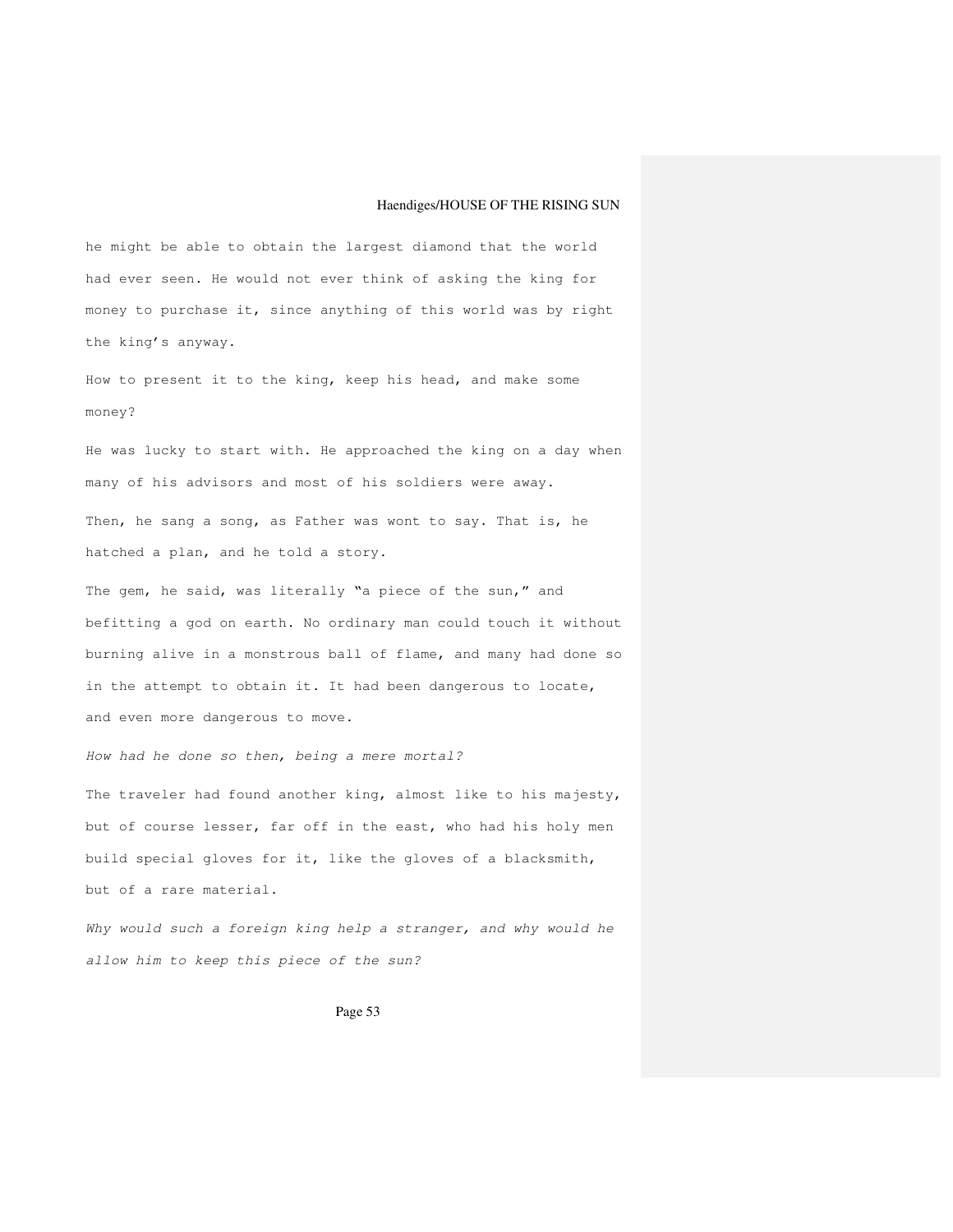The traveler had saved the foreign kingdom from a deadly scourge, with bright glowing eyes like those from a long burning fire, and clothed in great stripes. In repayment, the king invited the traveler to ask for anything in his kingdom. The traveler, in a fit of pretentiousness which he now regretted, asked for the fabled jewel of which he had often heard whispered in taverns and inns.

The king, despite his promise, had been on the verge of killing the traveler for his cheek. His bodyguard of muscled brutes, each one the height of a man and then half again, prepared their curved swords.

"Give me a reason to spare your life," the king had said through his translators. The traveler, as his last thread of hope, thought of the most powerful force on the planet, and shouted out the name of the Sun King.

"It is a present for his majesty, Louis XIV."

With that, the foreign king stayed his bodyguards with a wave of his hand.

"Even here, where pale men like you seldom travel, we have heard of the great Sun King. You have mentioned the one and only personage who can save your life. Tell me more of him."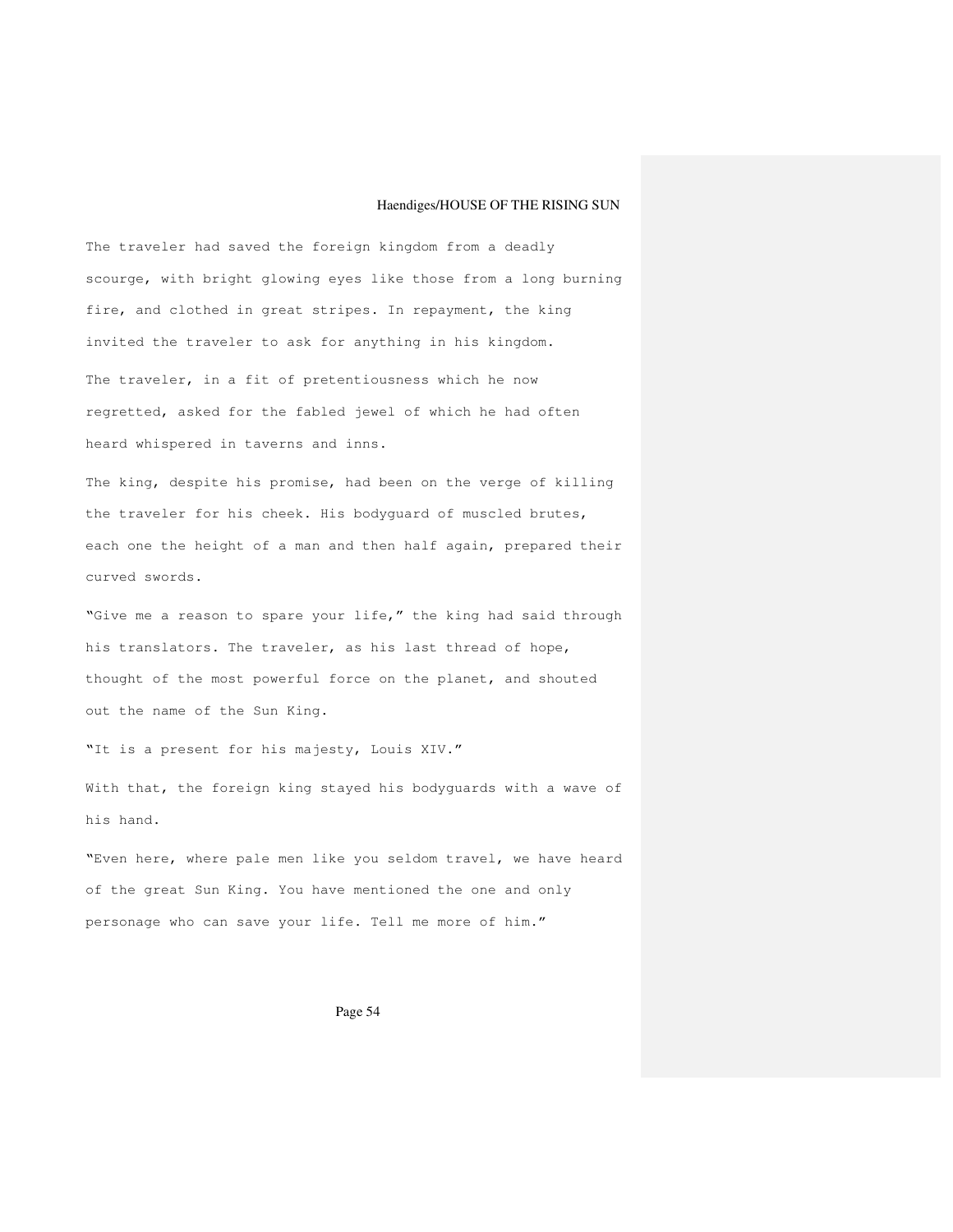The traveler went on to tell of the glory of the king, and the grand new palace that he was now building.

This proved a perfectly reasonable explanation to the haughty King Louis, who deigned to accept the traveler's gift, and asked to be shown the jewel.

"Well, of course, your highness," the traveler replied, "but the gloves and container are almost destroyed because the gem has so much power."

The king was shocked, and disappointed, and concerned he would lose this treasure.

"I have a solution, lord, but it is a challenge. It would take resources that mere mortals could not provide."

At this, the king's few advisors in attendance had grown skeptical, but the king merely waved a dismissive hand.

"Resources I have. Tell me what you need. I will have this gem." The traveler explained that the king himself could certainly touch the gem without burning alive, but anyone else would incinerate in a ball of flame.

This was brilliance by the traveler, explained Aimon's father. Though the king exclaimed loudly to his court and guests and public that he was godly, he would not have vanity true enough to believe himself immune from fire that would consume mortals.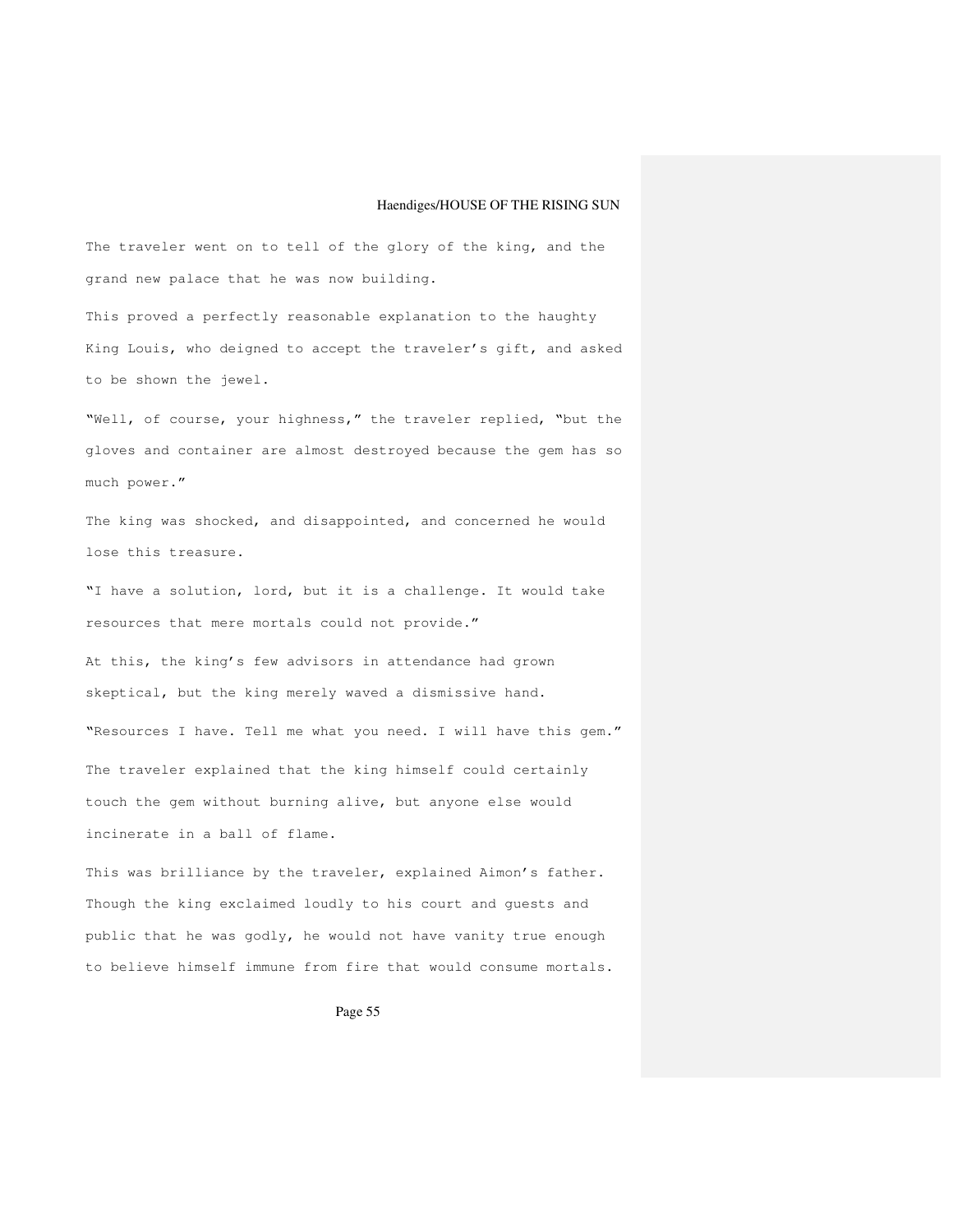"Again, tell me what you need."

The traveler provided a long list, gold, and smaller gems, and coins of the realm. The head of the king's counting house must have been away, for the king agreed, and provided (not paid) the gambolier a kingly sum, in a wooden chest bound with gold straps, and emblazoned with a picture of the sun. The traveler, for his part, wanted to provide the king something in return so that the king would not seek him afterwards. He created a special chain and setting for the gem, with instructions that no one touch the gem itself other than the king, but that one might hold the necklace. He knew of course that the king would not touch it himself for fear of burning. He created a special platform, inlaid with gold, on which the king could display his new possession. This particular piece was quite beautiful, with the diamond radiating in all directions against the gold leaf. The king eventually christened it the "House of the Rising Sun."

Finally, he provided a special cloth for cleaning, and for transferring the jewel back and forth between the platform and the necklace, again with instructions that the cleaner be careful not to touch the gem.

The traveler had not skimped on the necklace, or the display plate, or the jewel itself. He provided the real thing.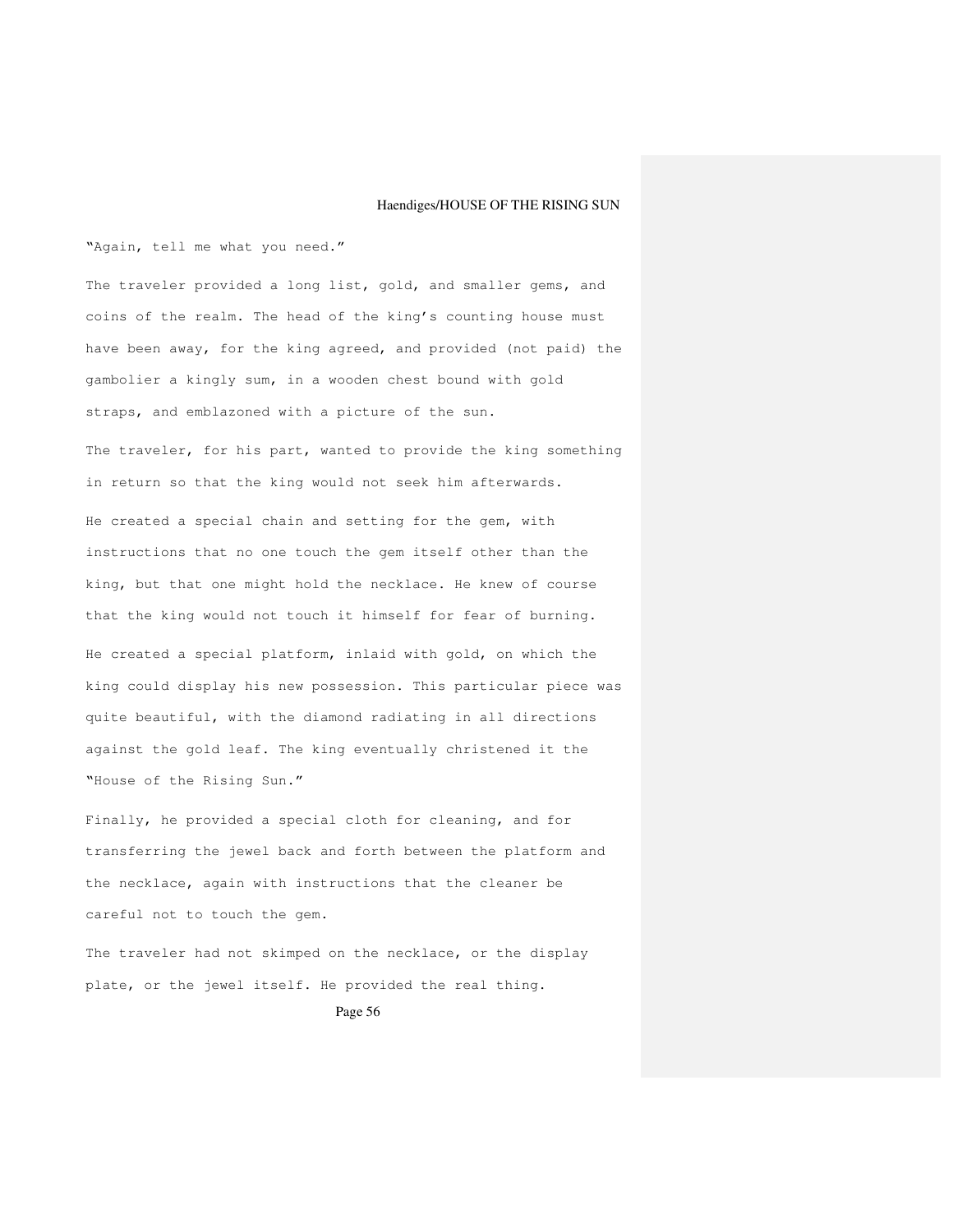The only false piece of work was the gloves that the traveler and his father had used to deliver the jewel. They were merely a pair of blacksmith gloves, coated in paint. Father had added a special touch so that the gloves disappeared in flame right after the delivery of the jewel.

"Do what works."

The traveler couldn't sell the jewel to anyone else, and he had a chest full of treasure, and his life, in exchange for it. Uncle said the jewel still sat in a special room in the halffinished palace at Versailles, and occasionally appeared around the king's neck.

So that's how Aimon's father had met the king, but Aimon wanted to know how his father had gotten into trouble with the king, and how he had died. It was time to listen to his Uncle. Aimon wasn't the only one listening to Uncle's story. The crowd was eerily quiet, and every head was turned toward him. "You all know the story of the three fights."

Nods all around.

"The fistfight," yelled a voice from the crowd.

"That's right," said Uncle. That was the first, and he launched into the story.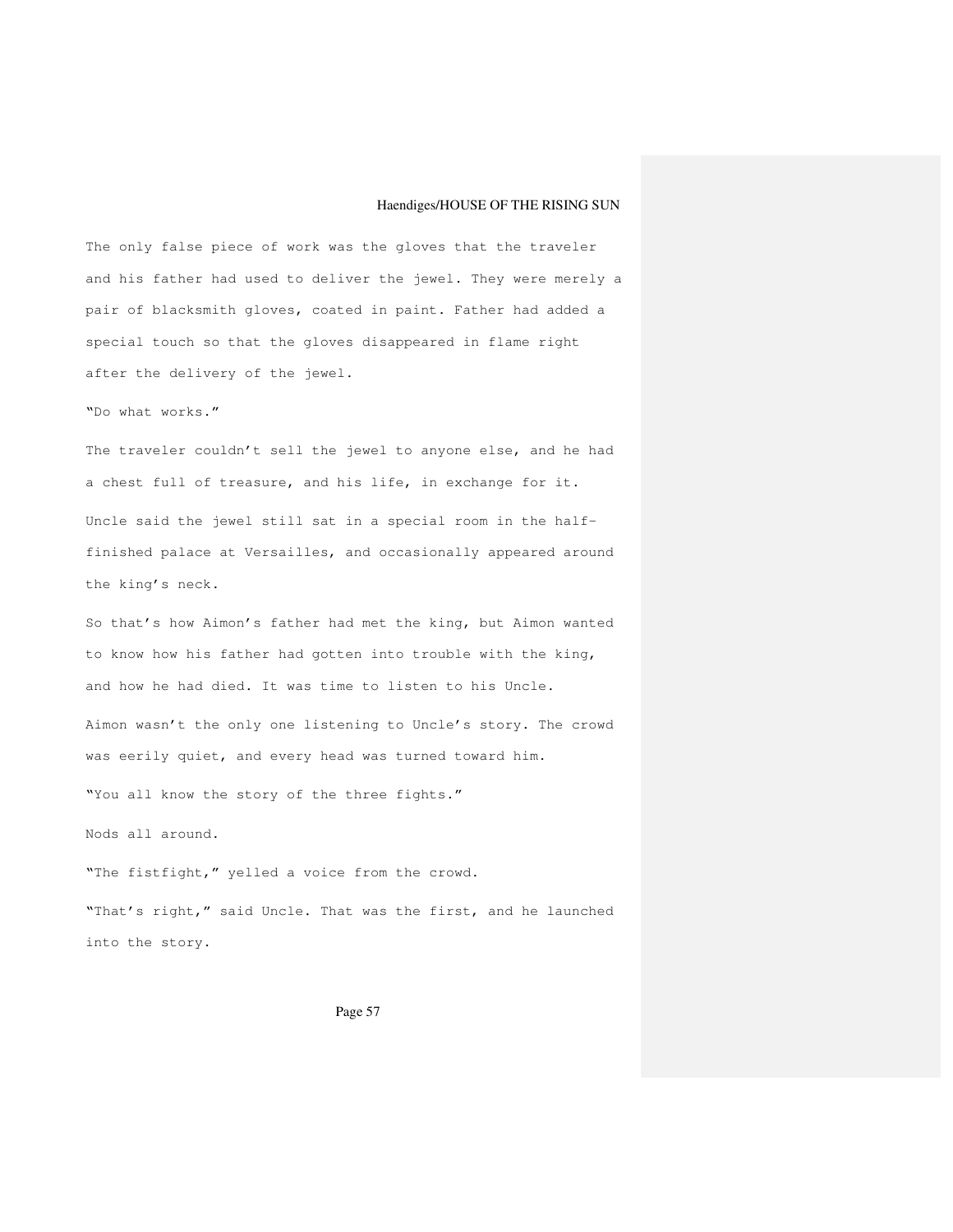#### **Nick 7**

Not sure where this was going, and thinking even something as light-hearted as a "game" with this villain might be dangerous, I ventured "If I choose 'skill,' do I get to pick the game?" "OK. This is our first date. You pick the category, but I decide who goes first."

I thought for a while. I was a decent shot, but that seemed too dangerous. We didn't have cooking equipment. I didn't want this guy tying me up.

"Riddles," I almost shouted, thinking Gran had prepped me well. "How very Baggins-like of you."

Jed and Gran had often told me that I had a penchant for bad puns (which Jed described as redundant). I barely refrained at the moment from saying how games of riddles were "hobbit forming," and just nodded instead.

Without preamble, he asked "I have an eye, but cannot see. I'm faster than any man alive, but I have no legs."

I remembered a lot of riddles from Gran, but not this particular one. Most classic riddles with eyes were about potatoes or shoes. But then I remembered Mr. Clean was from New Orleans, and free-associated as he stared me down.

"A hurricane," I said, trying not to betray my excitement.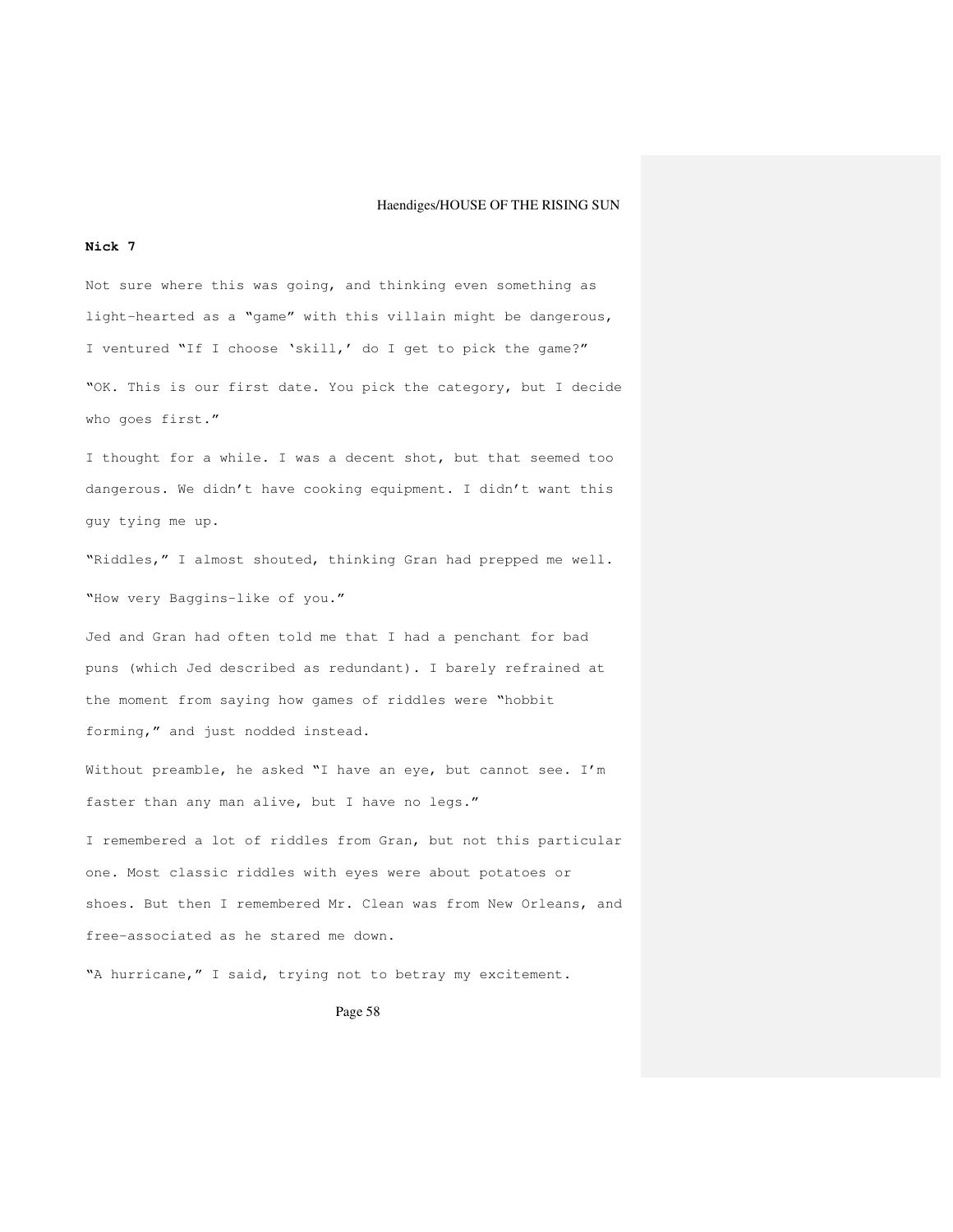I thought I'd start easy, but not too easy, to see what he knew. "What gets larger the more you take away from it?" He didn't even blink before answering, "A hole," and jumped right into the next riddle for me.

"Hurt without moving. Poison without touching. Bear both truth and lies. Judge us not by our size."

This one was closer to home. I'd always been a fan of language, despite my propensity for bad puns. I knew this from when Gran and I sparred.

I held back for a minute though, so he'd think he had me stumped, and so I could come up with my next one for him. "Words."

I expected him to show frustration, but instead he smiled more broadly. He was enjoying this.

"OK. What do you have for me Dog-Boy?"

I wracked my brain. If he was really experienced, I needed something that would test him. I reached into memory and transformed an old brain teaser to my own purpose.

"The king's daughter has two suitors. He doesn't want her to marry either. He sets up a horse race and says whoever's horse crosses the finish line last will win the princess's hand,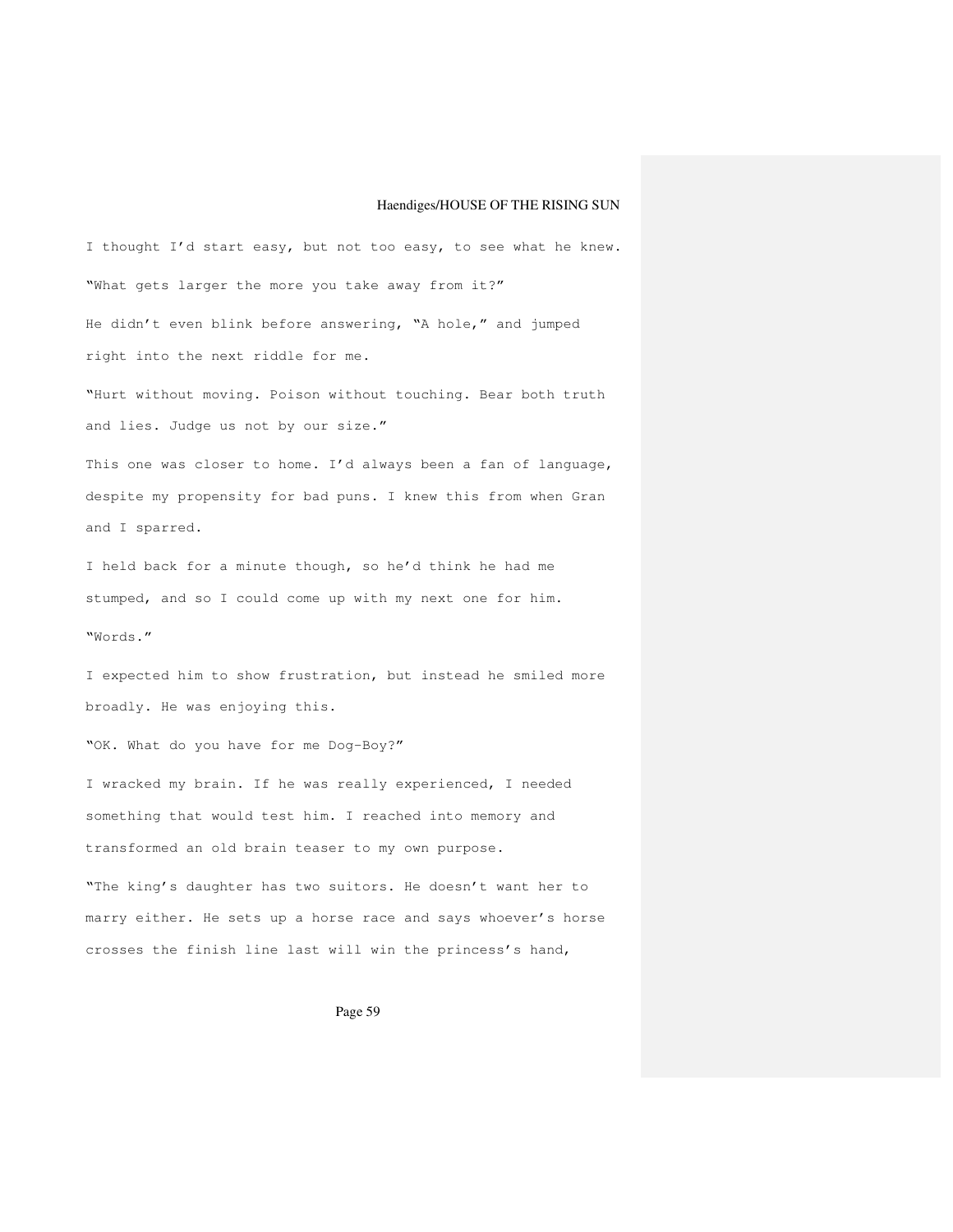thinking there's no winner to the backward race. Yet the suitors find a way to compete. How?" This one held him a little longer than the first. I guess homegrown was the way to go. Finally his contemplation wormed around back to a smile. "They rode each other's horse!" "Right." "My turn," and he laid out a tough one. "The hand sows. The eyes reap." I hadn't heard this one before, and I'd heard a lot. I looked for a connection to New Orleans, and found none. Then I remembered the prior riddle. Something with this guy and words. "Writing, and reading." "Well done. Now yours." Home grown had worked the first time. "Same king. Different daughter. One suitor." "OK." "The king offered a game of chance." That took him aback a little.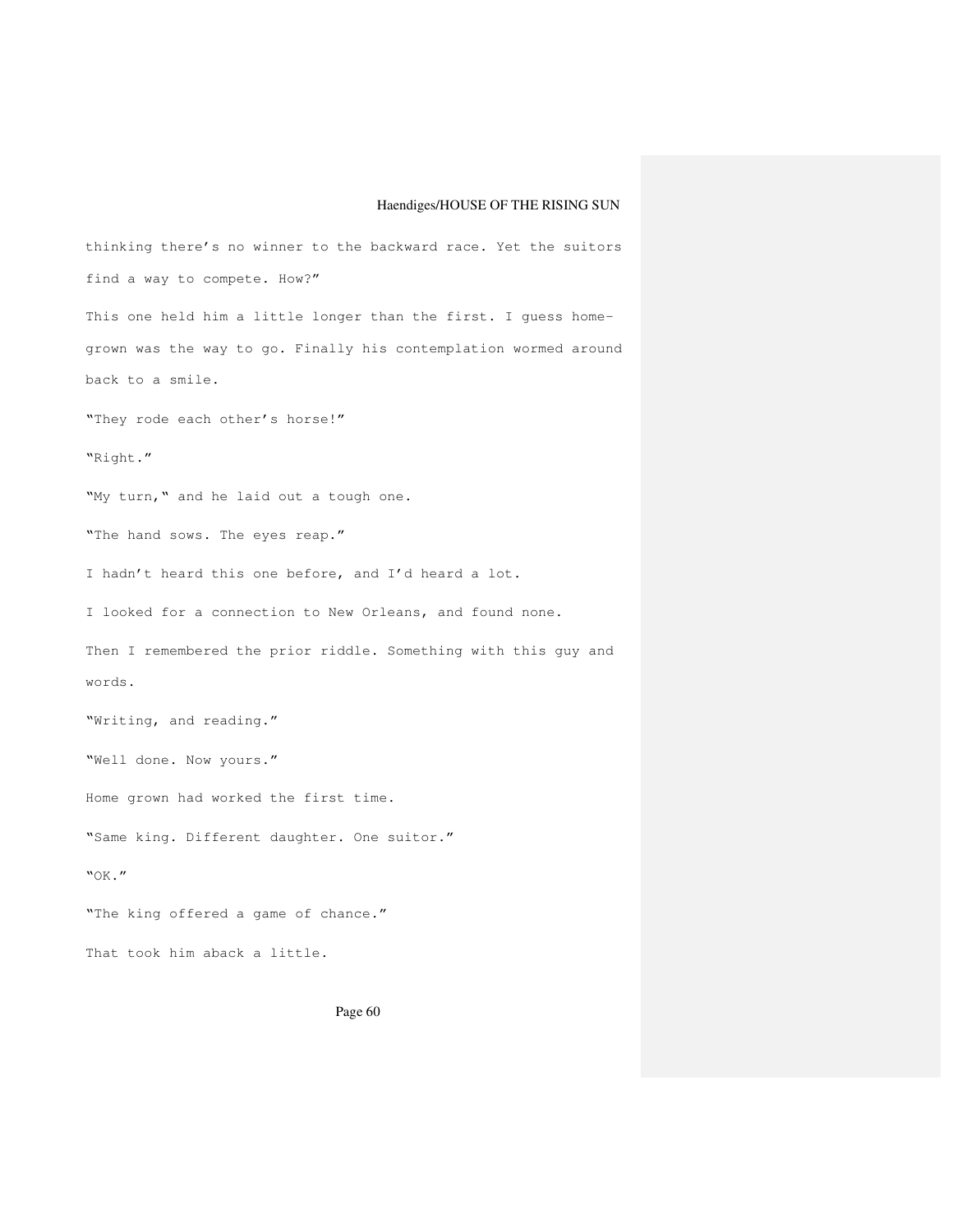"He picked up two stones from the path in front of the castle, and put them in a velvet bag."

"Keep going."

"He told the suitor that there was one white stone and one black stone in the bag. If he still wanted to try for his daughter, he was to draw one stone from the bag. If it was white, he'd win the daughter's hand and be heir to the kingdom. If it was black, he'd be executed."

"So the king offered a game of chance."

"No. Secretly, he'd snuck two black stones into the bag." Mr. Clean nodded. "So whichever stone he picks, he gets executed."

He seemed to smile in admiration of the dilemma the monarch had posed. "Smart king."

"Smarter suitor," I said. He found a way to escape the king's trap and win the princess. What did he do?"

This was clearly one he hadn't heard before. He stood a long while puzzling.

I watched him grow from calm, to fascinated, to edgy. It was time to move things along.

"Is there a time limit to this game?"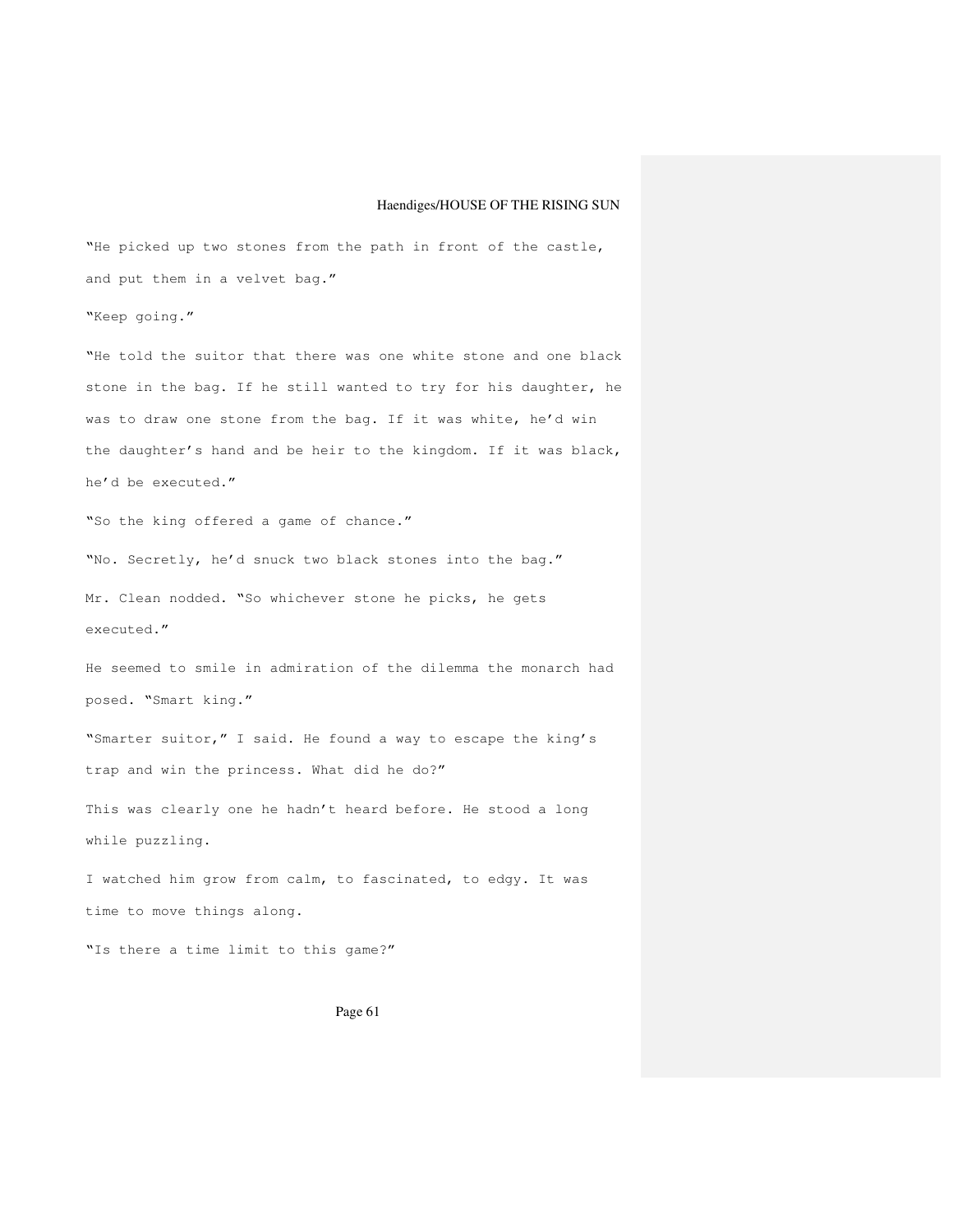"Usually yes, and I'd be about over it right now." The wicked grimace came back. "But I figured it out." I might have slumped just a little, at least on the inside. "The suitor took one of the stones out of the bag but held it in his hand so no one could see, and then dropped it on the path. He said he wasn't sure which one he'd dropped, but they could figure it out by seeing which one was left in the bag!" I nodded. He'd gotten it. "I'm getting tired of this," he said. "I've got one last one for you, and yours reminded me of it." It looked like he might have played this game before, and used this riddle before to end it. He got very serious, pulled out a gun, and pointed it at me. "If you lie, I'll shoot you in the head. If you tell the truth, I'll shoot you in the heart. Choose." His smile was completely gone. So was mine. None of the times I'd riddled with Gran had the stakes been this high. We played for who would wash the dishes, or whether I'd split one cord of wood that night or two. This was a little tougher.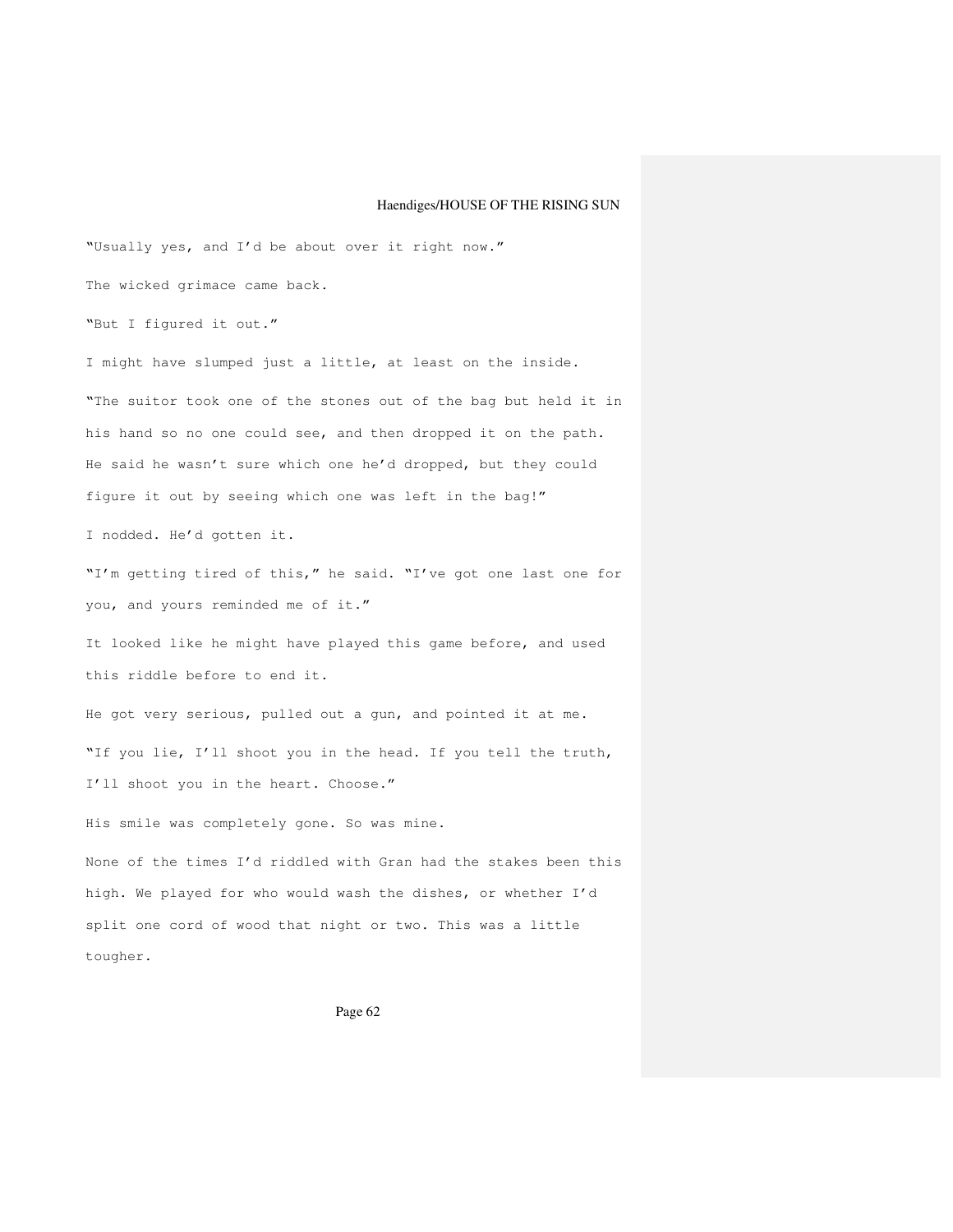Even our audience of dogs was nervous.

It wasn't unfamiliar though. Just hard to concentrate staring at that gun. I stood still as stone, and couldn't help but notice the details of it.

Something old-fashioned, from a Wild West movie. Lots of silver filigree. Some writing. And a great big cross across the top by the sight.

This man who knew my brother, and broken-down drug rats like Smitty, who dressed smartly and knew riddles and could clearly think on his feet, smirked at me.

I did the same thing to myself that I did with the dogs. I looked for calm. I detached my feelings and imagined myself on the other side of the room watching the scene in slow motion.

I tried not to sweat, or to shake.

I wracked my brain. There were lots of riddles on South Seas islands, or with prisoners, or with prisoners on South Seas islands, and they only told the truth, or only lies.

"I like your idea of a time limit," he pressured, indicating his watch without taking the gun off me. "Choose."

Liars. Truth-tellers. Liars.

"I won't count down from ten," he said. "Too predictable. Too gauche. I'll just shoot.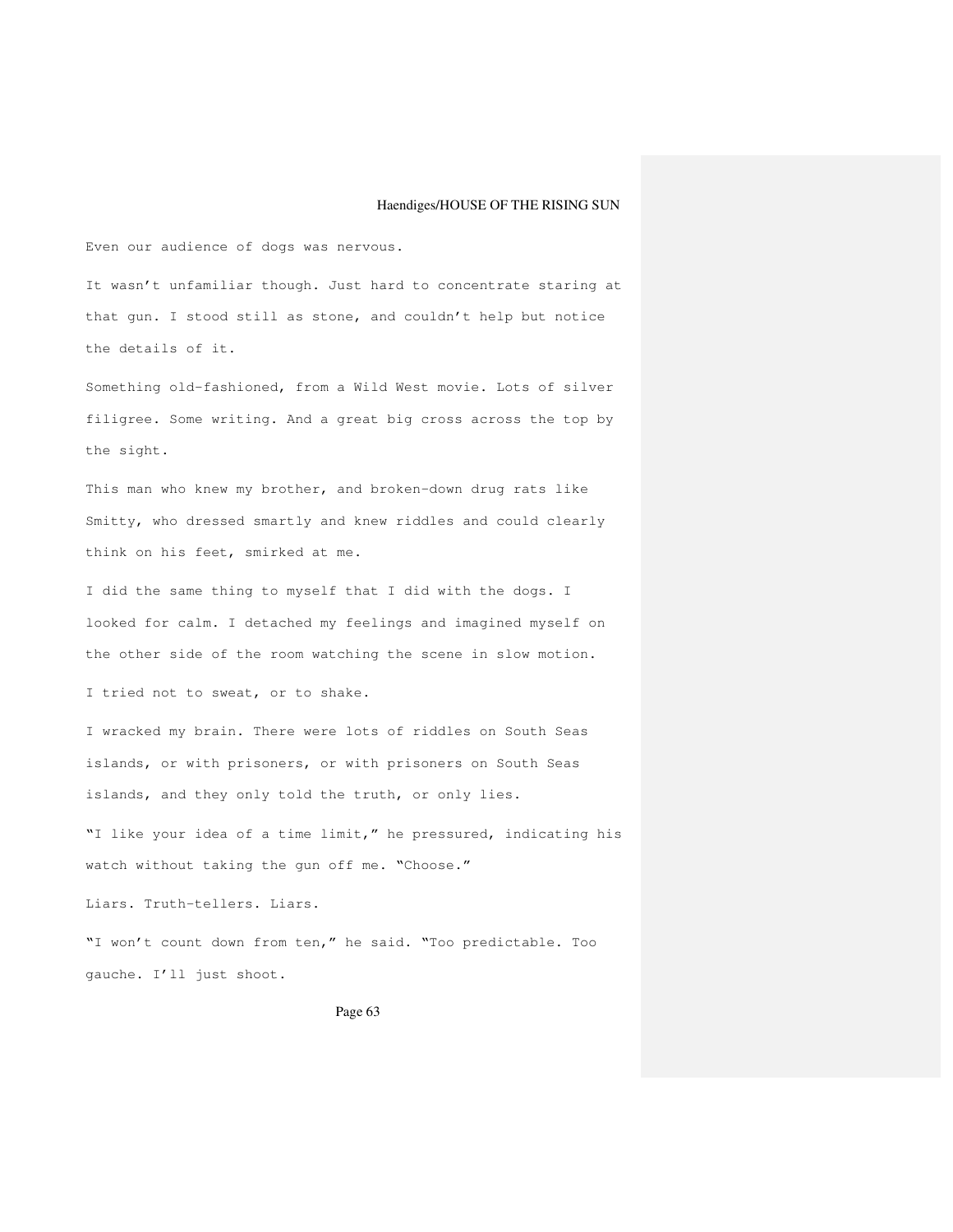You could see him getting ready. He clicked back the hammer on his ancient revolver.

Calmly, without blurting, I said "You're going to shoot me in the head."

He gently let the hammer back down, but didn't put the gun away. "Well-played."

He walked calmly over to the pegboard where the leashes hung, took one, and said "I'll take by dog back now."

I stood wondering what he meant.

He looped the leash around Daisy's neck, motioning for her to follow. At first she resisted, but when he snarled at her, she went.

"You'll see me again, whether you find me or I find you." Impossibly, the squint tightened further, and grew even stonier. "Be ready."

And he turned and left.

I guess you can tell a lot about people from their enemies too.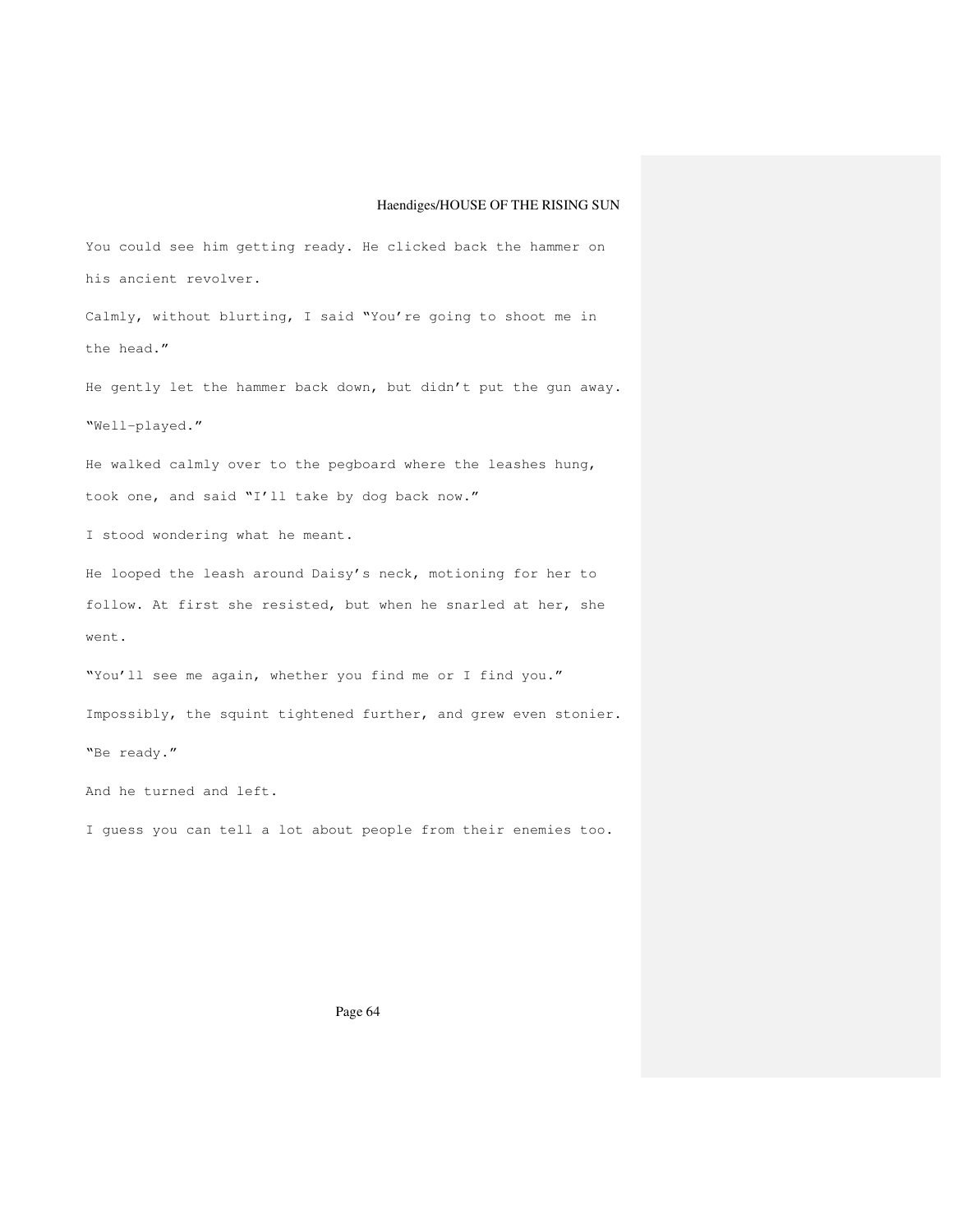#### **Aimon 6**

Stinger and Singer sit in the inn's tavern, taking another drink to drown their anger as a half dozen dragoons chastise the owner Fat Bart and his wife.

It's not outright brazen harassment yet, but it will be after a few more tankards.

Right now it's just small unreasonable requests, brisque demands for more food, or for things not on the menu, so there'll be an excuse to yell later. Soon it will grow into making fun of the tavern owner's big round belly, or his wife's bosom, or the dirt on the kids' faces who are running back and forth with service. Then voices will rise, and the soldiers will yell, maybe slap Bart and Daphne around a little, maybe pressure her to make up with more personal services, in exchange for their inability to provide exactly what was wanted, though that was probably what they wanted all along.

"They do it every time. Start out small and build up." "And always with a group. Get one of those hounds off by themselves, and they'd fold like a wet travel cloak." This was their conversation far too many evenings lately. The harassment was constant, which was the point. Louis had placed the goons in their homes to make them uncomfortable. Maybe he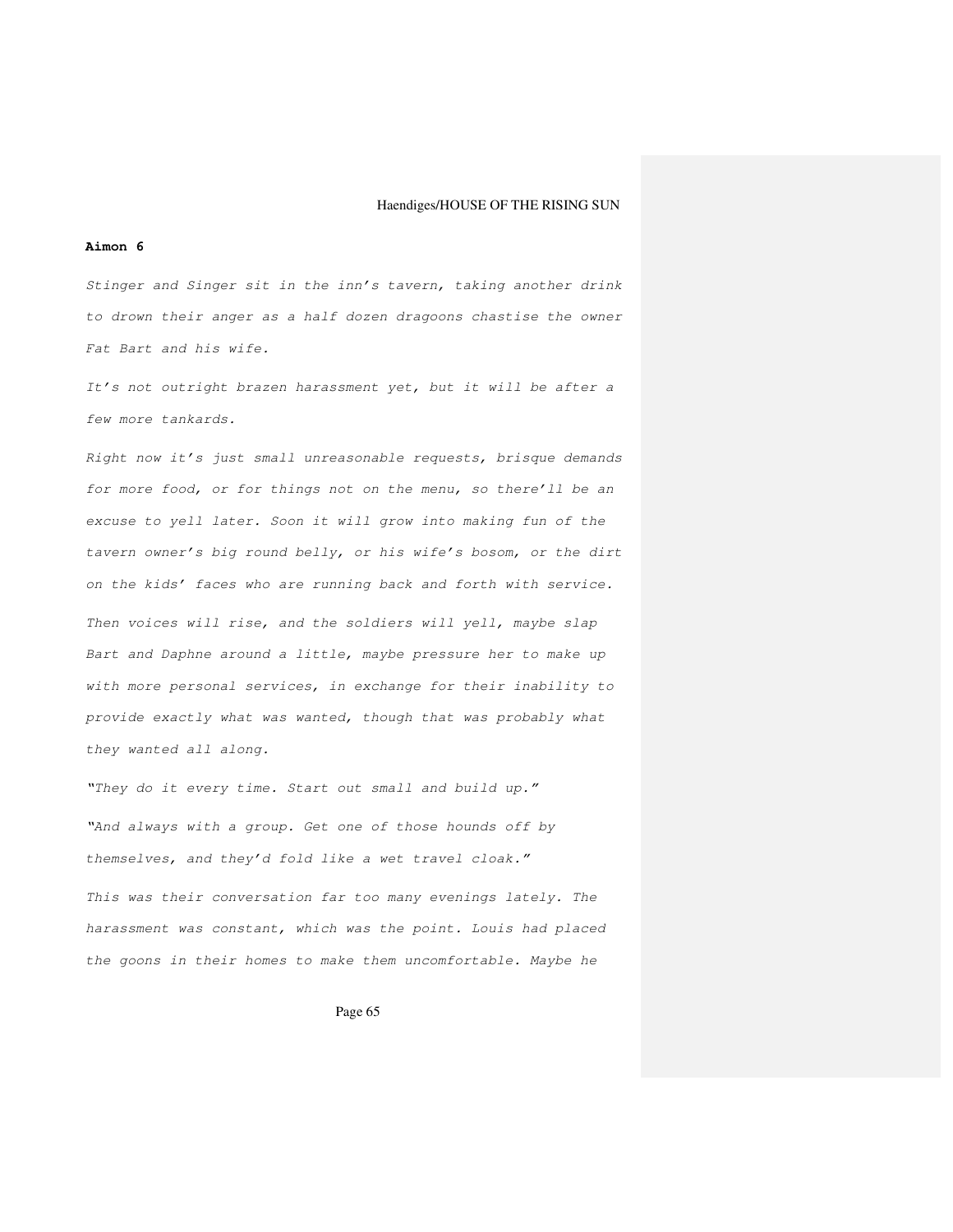didn't know how far they went, or maybe he didn't care. He was the king, divinely appointed. If his men made an error, then so did he, so unless he himself had an issue with what they did, he wasn't going to stop them. It would be an admission of fallibility.

His chief of the dragoons, on the other hand, might intrude. He didn't care about the families housing the goons, but he wanted discipline. You were only allowed to respond if the citizens lashed out, so they harassed and imposed, and hoped for a reaction.

The two sit and chew on stale bread. They have an agreement with Bart that they'll eat the stale foodstuffs so that he can feed the goons, though they sneak a little out the side when needed. If they're ever caught, it will be their heads for stealing from the king.

Right now, having stale bread in their mouths is what keeps them from jumping up, because one of the soldiers, a swarthy lout with a tooth or two crowning the mouth that hides deep in his beard, is hassling Mae, the eldest daughter.

Singer turns to Stinger, with a nod, and breaks out in a drunken tirade.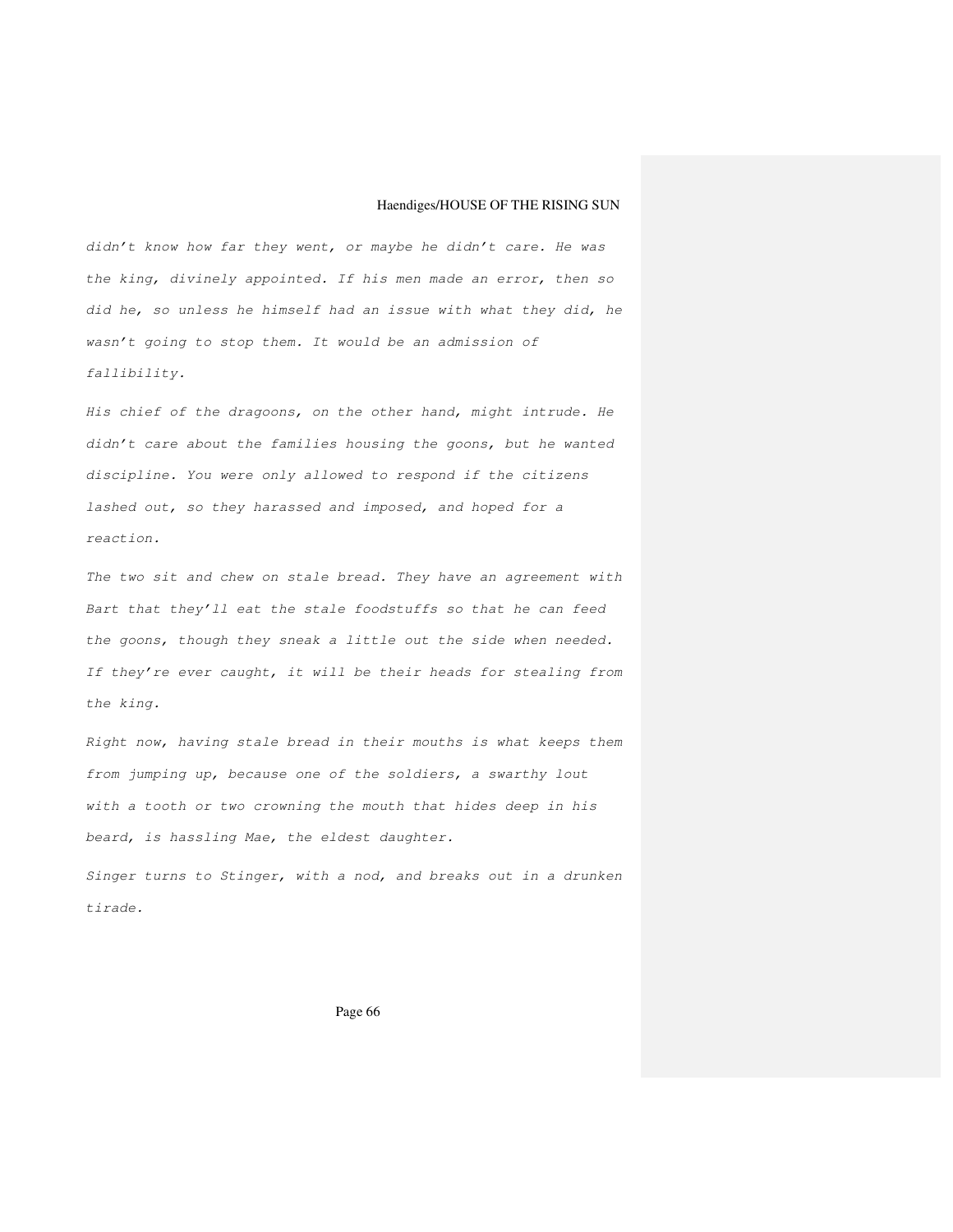"Now see here, you skinny oaf. You may insult my manhood, and you may insult my wife, and even my dear mother, but you will not call my daughter's honor into question."

The whole inn, except for the dragoons, knows what Singer and Stinger are doing, as Singer has no daughter.

"I do call it into question. I called into question twice last night."

With that, Singer takes an apparent swing at Stinger, and the two begin to throw looping punches at each other, breaking a few tables and chairs in the process. They land light blows, but both remain standing.

A few of the soldiers come over to break up the fight, and escort the scuffling men outside.

Once out the door, the epithets escalate, and so does the random swinging. Singer takes a massive, slow swipe at Stinger's head, and misses. But he doesn't miss the goon behind him. He hits him squarely in the jaw, and knocks him out. His partner follows him to the ground seconds later.

Within a few more minutes, the rest of the party has drifted outside, and one by one all but the nearly toothless pursuer of Mae has also landed in the dirt.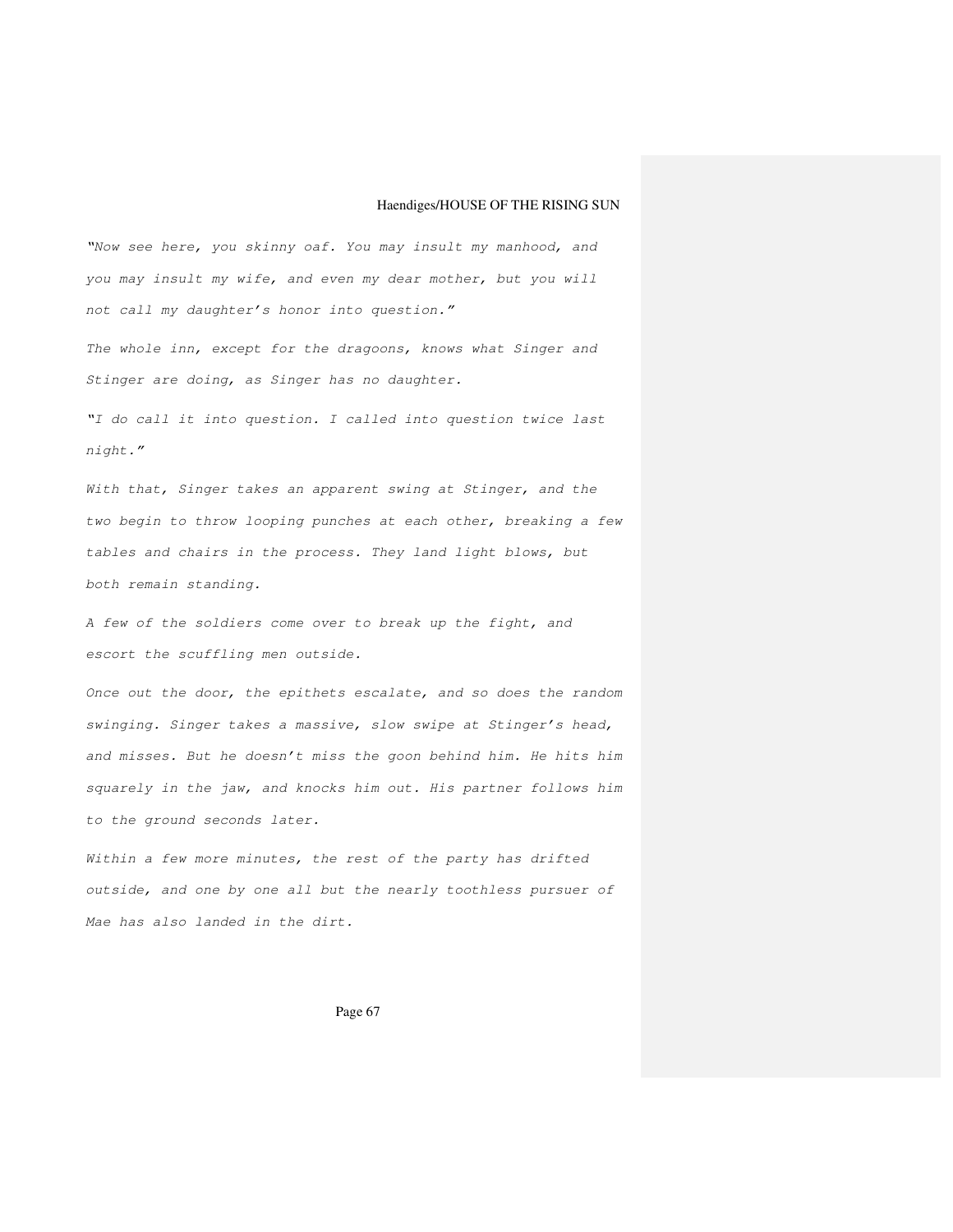He stands there, crumbs of Bart's best bread in his beard, staring at the bodies on the ground. "Say there. Whash going on? Stop that fighting." Singer and Stinger stop. He takes several seconds fumbling with what looks like a combination of an axe and a hammer, finally wrenches it free, then staggers toward them. Without the sound of shouting and fighting, it's easy to hear the clop of a horse's hooves approaching, though no horse can yet be seen through the mist. "You knocked out all of my men?" "Naw," said Stinger. "They just sort of ran into my fist." "Well, I'll show you." He keeps staggering toward them, and takes a wild swing. Stinger steps deftly aside, with none of the earlier signs of drunkenness. Toothless swings again, and again Stinger ducks. The dragoon raises his axe-hammer, ready to strike. Stinger doesn't seem the least bit tense. "I wouldn't do that if I were you, Sergeant. He's liable to take your head off."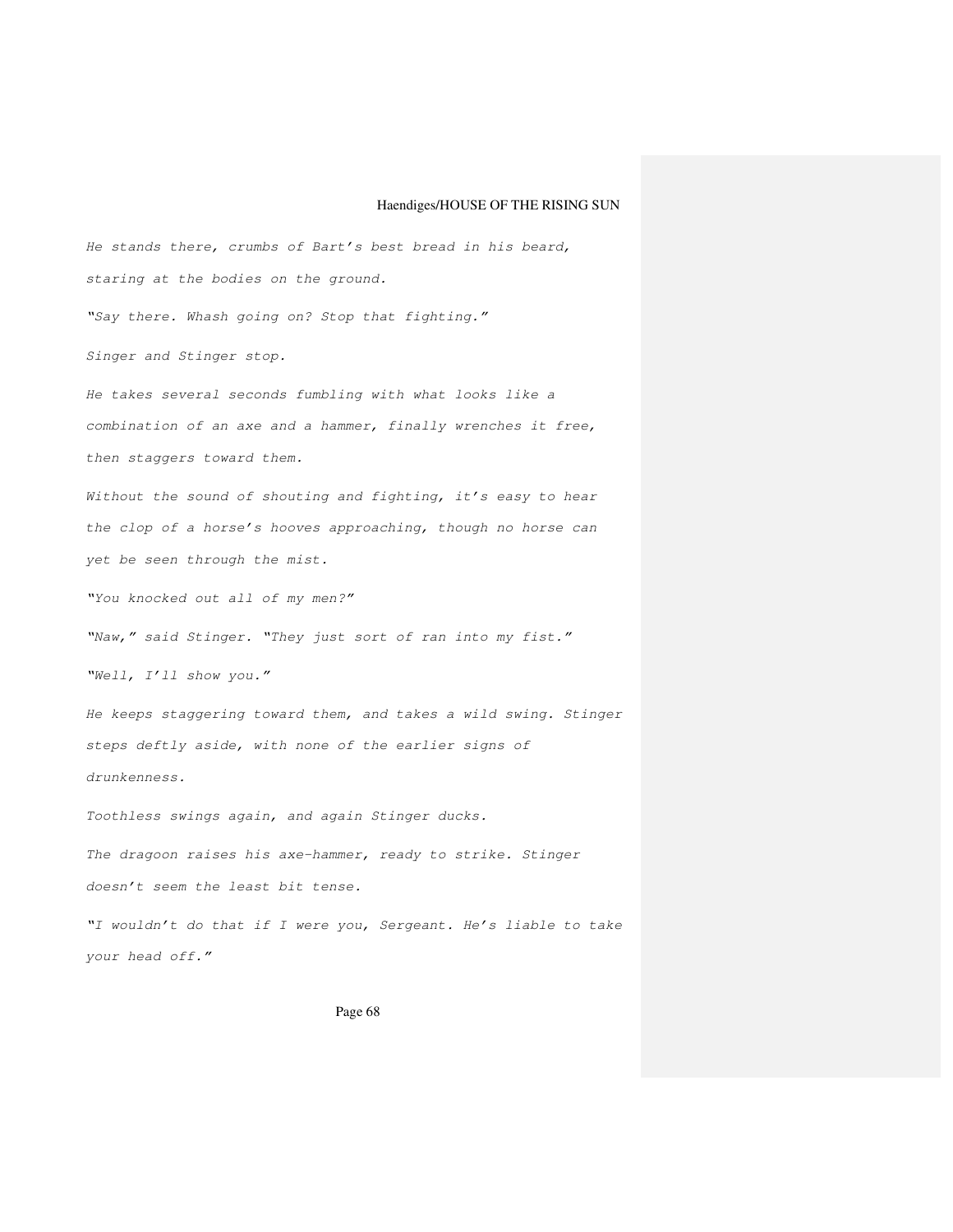All three men turn, and the largest dragoon Stinger has ever seen rides up on an equally huge black steed. Both are in full battle regalia, and the dragoon, clearly a man of rank, carries an extra weapon he hasn't seen the others carry. What looks like a huge walking stick hangs from his side next to his sabre. Stinger has seen it used as a training weapon, both by dragoons

and by the clique's fighters, but he hasn't seen a dragoon carry one with him.

The sergeant drops his own axe-hammer weapon to his side, and grows meek.

"Capitaine."

"Brutus." A small nod. "It looks like you've got a problem here."

"Yesshir, and I was jusht about to deal with it."

"You may want to think twice, sergeant. It looks like the problem is that your men were dispatched by two unarmed civilians, and you were about to attack them yourself."

"Well, they were fighting."

"They attacked your men?"

The mounted captain is almost perfectly still, as is the horse, but there is a clear energy there, and danger. His eyes remain steadfastly on his junior.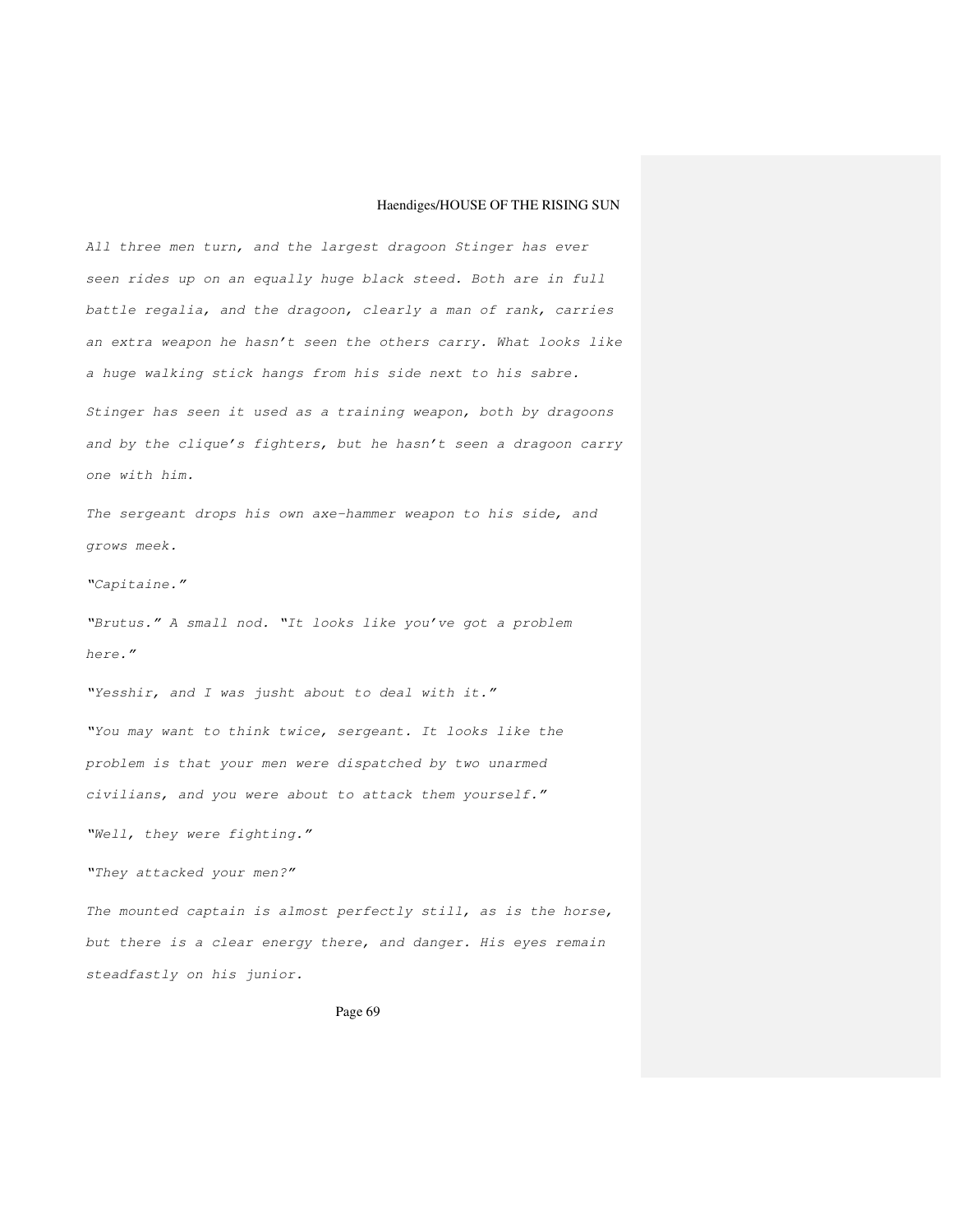"Uh, no shir. They attacked each other." "And how did your men end up unconscious on the ground?" "Er, I don't know shir. I wuzh inshide." "Think carefully about this next question, sergeant. Take your time in your current state. Do you think these two civilians, with no weapons, and without provocation, dispatched five of your men?" The sergeant seems to contemplate at length. Perhaps he doesn't know what 'provocation' or 'dispatched' means. But he does clearly know not to cross his captain. "They are Hugoen, sir," he stammered, trying to take the slur out of his voice.

"That is not a crime, sergeant."

"But the king,…"

"The king has invested me with the task of creating a fighting force to protect his vast empire. I, in turn, have decided that we need discipline in our ranks. We don't attack unarmed civilians, no matter how dirty or common they are." Stinger mouths to Singer, "Dirty?" "So, sergeant, it's time to answer. How did your men end up on

the ground?"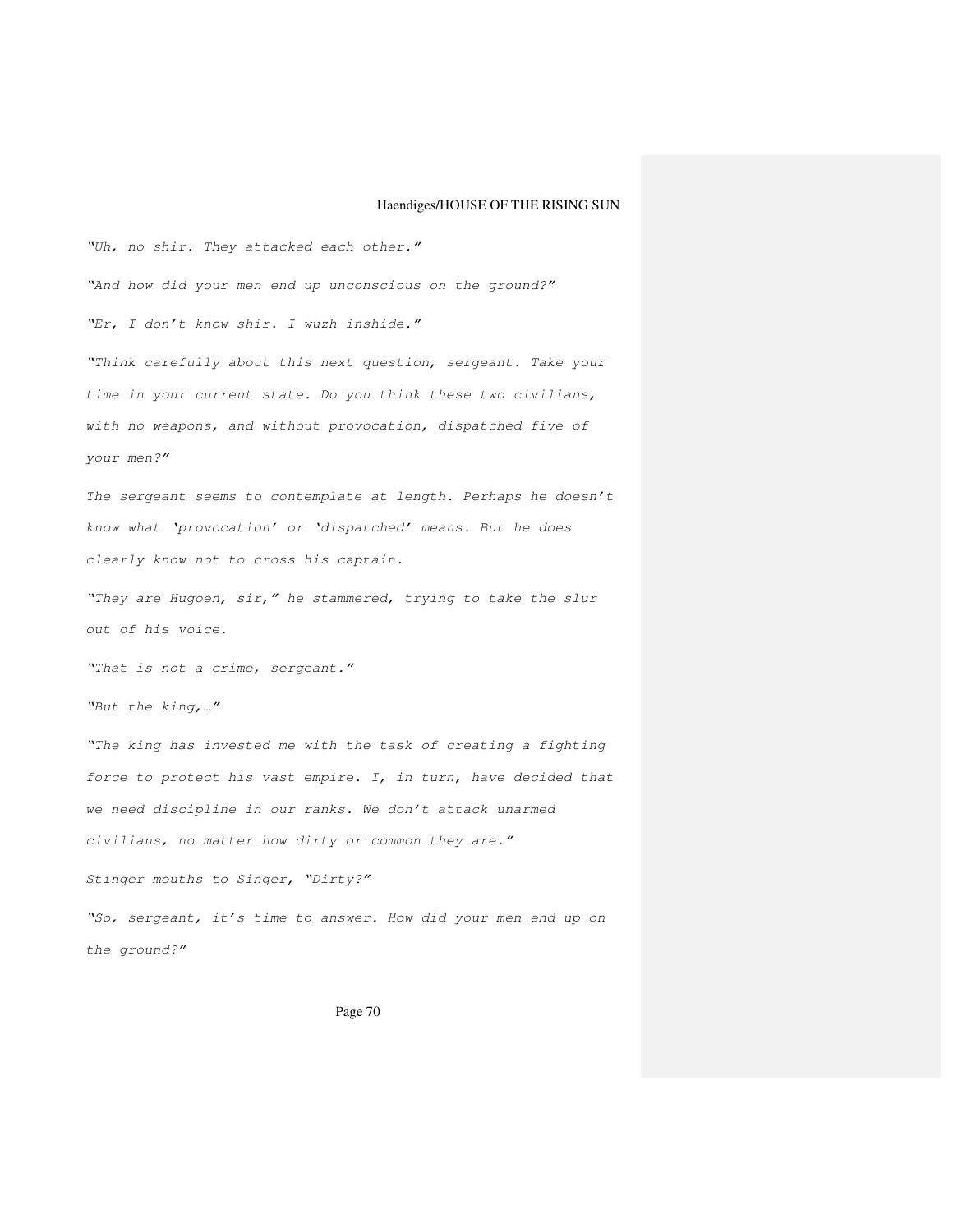The dragoon ponders at length, then glares at the Hugoes, and turns back to his superior. "It must have been an accident, Capitaine. I believe they tripped." "Indeed. Clean it up." The giant turns and rides off. The sergeant glares again at Stinger and his brother, packs his hammer-axe back in his belt, wakes his grumbling men, and shuffles down the street. Stinger and Singer walk back inside, and each hands Fat Bart a soldier's money pouch to cover the damages.

"This should be enough."

#### **Aimon 7**

The crowd had all known the fistfight story, but this was the first time most of them had heard Stinger tell it, and there were a few details that were new even to Aimon.

Aimon flashed back to the first time he'd heard it, and how proud it had made him feel.

It wasn't just defeating the goons. It was outsmarting them.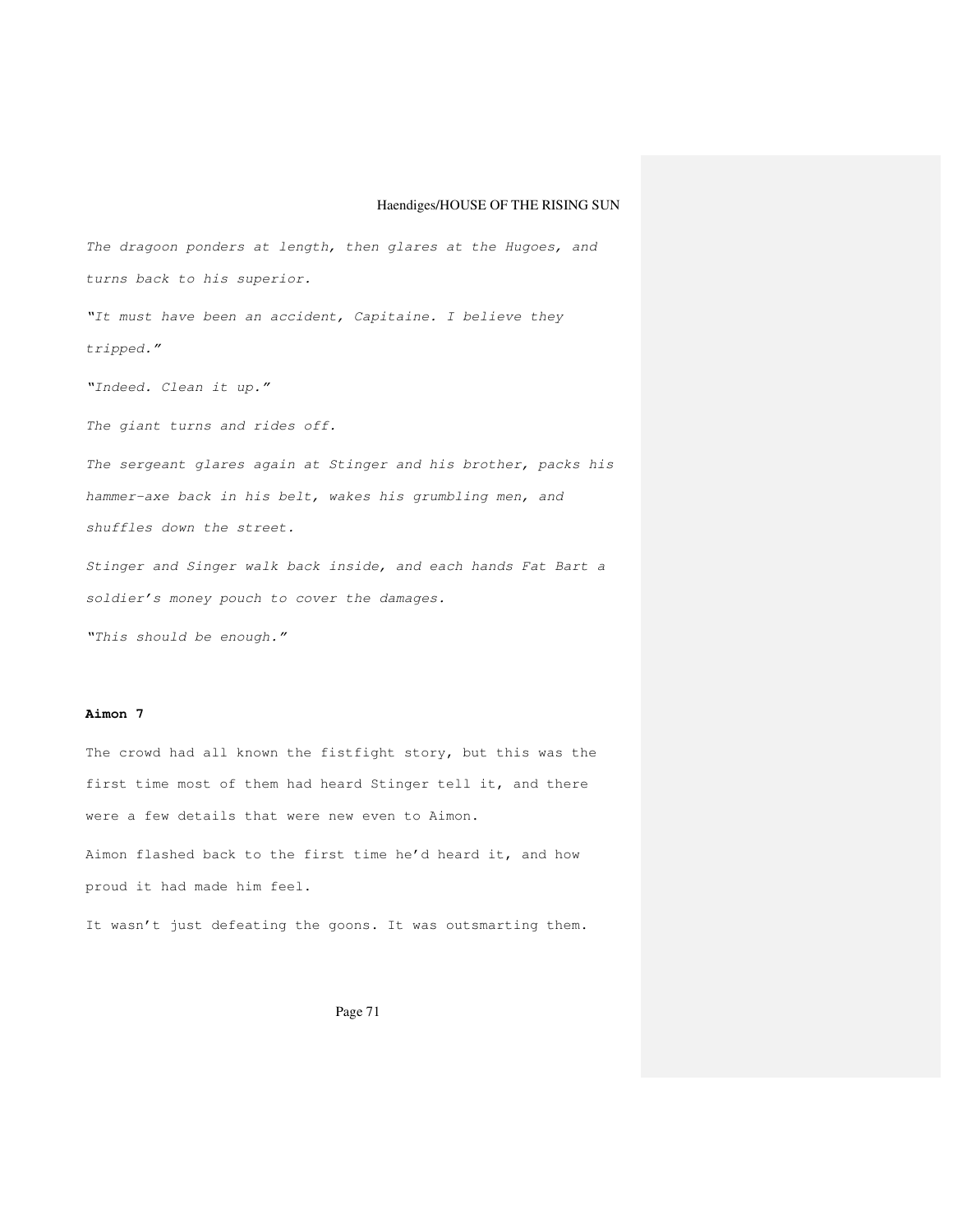But maybe, in the end, it wasn't worth it. The dragoons just looked for different ways to badger his people. And his people bided their time looking for ways to get back. Aimon stared into the bonfire as his uncle worked the crowd, and thought of Danielle. She had approached him on the night of the fall harvest. "There are two soups, Aimon." That had brightened his spirits. "Don't get excited. You're only having one." "Oh?" She elbowed him in the ribs. He was the only one she'd do that with, after the soldiers had attacked her. It might have been the only playful thing she had left, but the look on her face was serious. "This is important. Listen." "I am." "There's a plain stew that Spider made." That wouldn't be so bad. Aimon knew Spider's stew. It was the same stew they were having that night. It's hearty, and keeps you going for miles. "Yes?"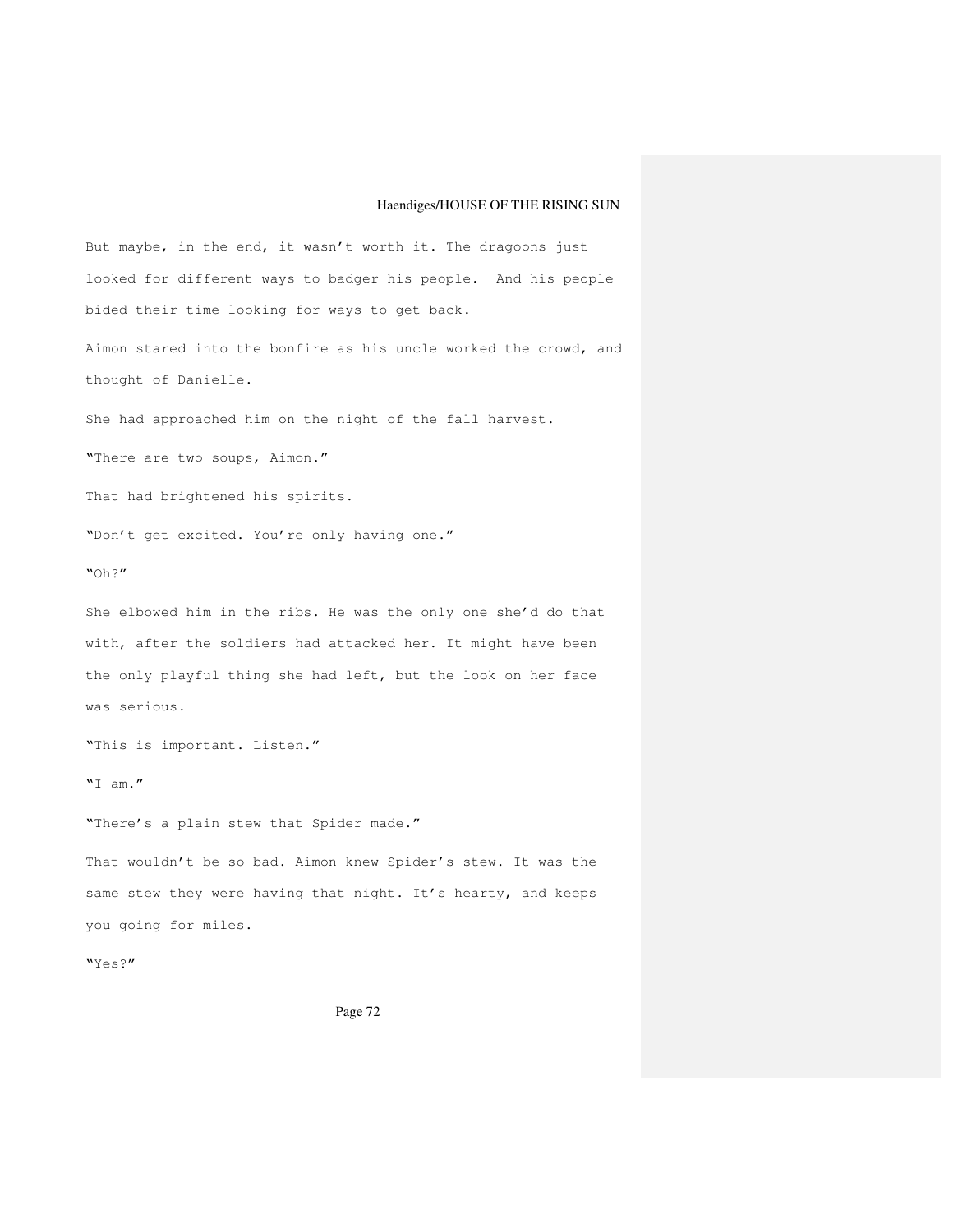"There's another soup, the best one Spider has ever made, with onions, and leeks, and tons of garlic." That sounded even better. "If you smell the garlic, don't eat the soup." Garlic? Garlic was delicious. It might make it hard to capture a kiss, but its taste was glorious. Lille Chastain approached. "You told him? I've told most of the others. I still have to find Jacques, and the twins." "I've told him, and he'd best listen." She turned to him again. "Do not eat the garlic soup," Danielle repeated, in slow cadence as if instructing a four-year old. And then, in her normal voice, maybe even a little hurried, she added "Pass the word to any others you can find." The two had run off then, presumably to continue spreading the message. Aimon had tried to do so himself, though everyone else had already known by the time he found them. Many of those saved were standing around the fire tonight, listening to Stinger.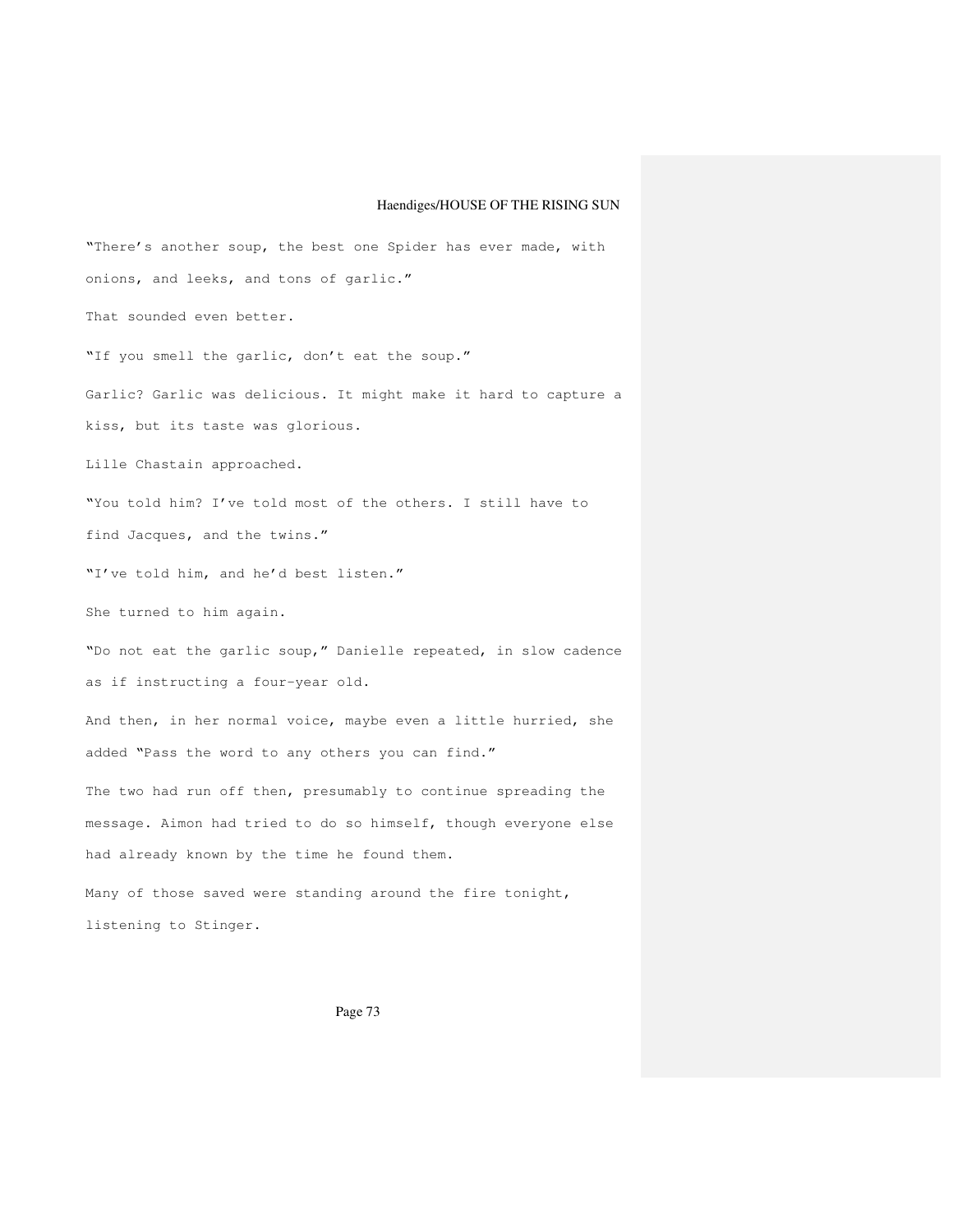Their stirring brought Aimon back to the present. They were yearning for more.

"The swordfight," yelled another voice.

"Tell us about the second fight, Stinger."

"But you all know it already," winked Stinger. He was doing what he did best, but better than Aimon had ever seen it done. He was getting the crowd ready for something. Aimon was dying to learn what it was.

He bantered with the crowd a while longer, and got ready to increase the fire even further.

#### **Nick – 8**

Just as they had in the shelter, the dogs added atmosphere one night under the bridge as well, just like the old days in Louisiana. Almost everybody had a dog, and they came to me and Biscuit, immediately.

Strangely enough, that warmth, that protection, that feeling of family, is one of the things that got Dor upset. She used to snap a lot at me in the beginning.

Her Labrador, Mr. Blue Jeans, trotted over to me and we had one of those good conversations.

"Hey. Get over here!"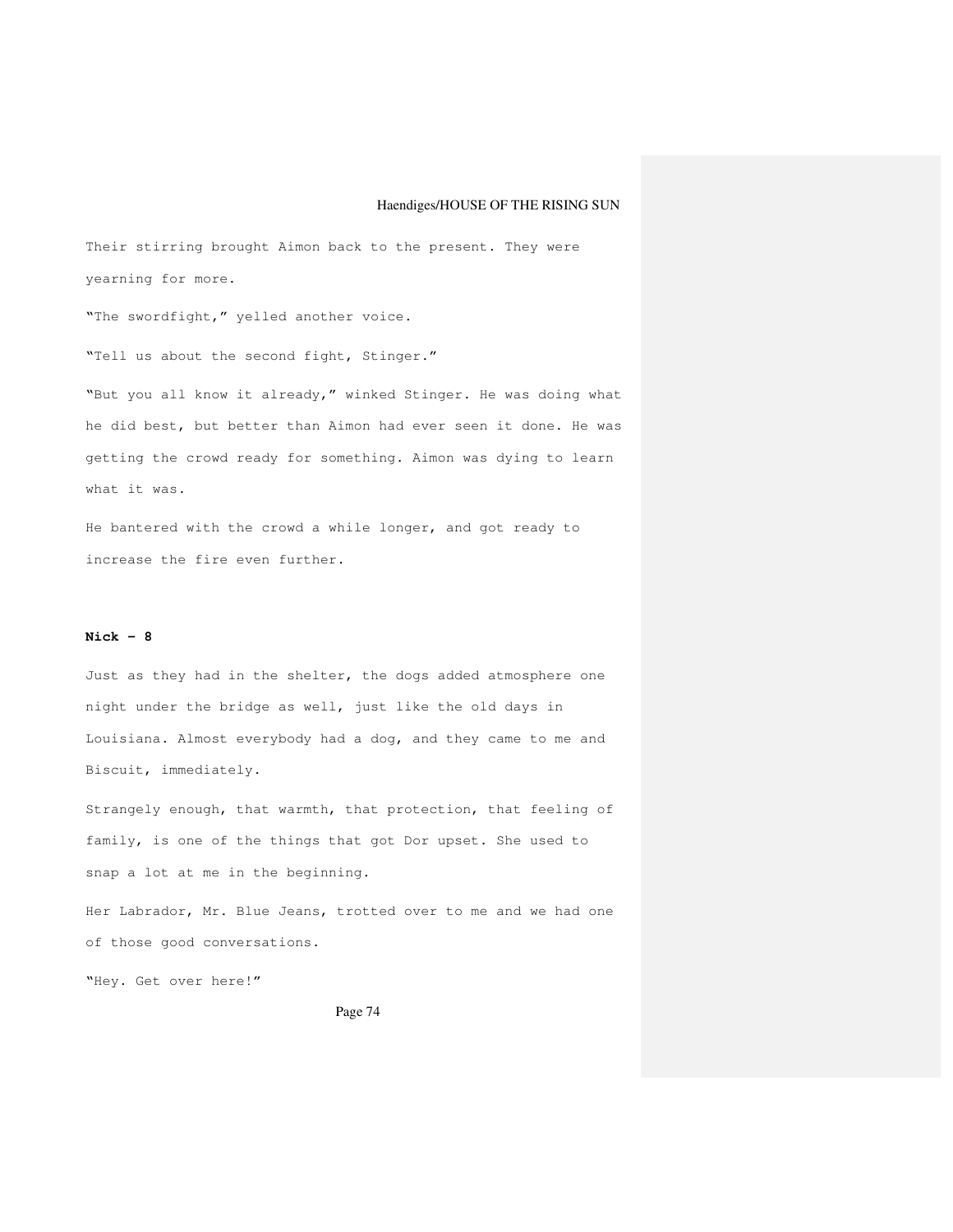Mr. Blue Jeans just stayed, wagged his tail, and licked my face. Finally, Dor walked over, her scowl still there but mixed with a trace of a smile. She ran her fingers through Blue's coat, and he turned round three times, chuffed happily, and sat down.

"I guess you're an Innie after all."

"Come again?"

"You know the right words to the song. And the dogs come to you. And old Pepper likes you."

"That's his nickname, Pepper?"

"No, that's his real name, and there's another sign that you're an Innie. You care about names, getting them right."

"OK"

As for hers, Dor turned out to be Doreen, and she indeed did provide her half, her part of the story. Everyone has a piece of it, the story, the tapestry. She started with an explanation of "poor boy." Not far from purveyor I guess, but she said all of our people (not her people but our people) came from a line of providers. Not shopkeepers or hotel-owners or families that ran the taverns, but people that got things done.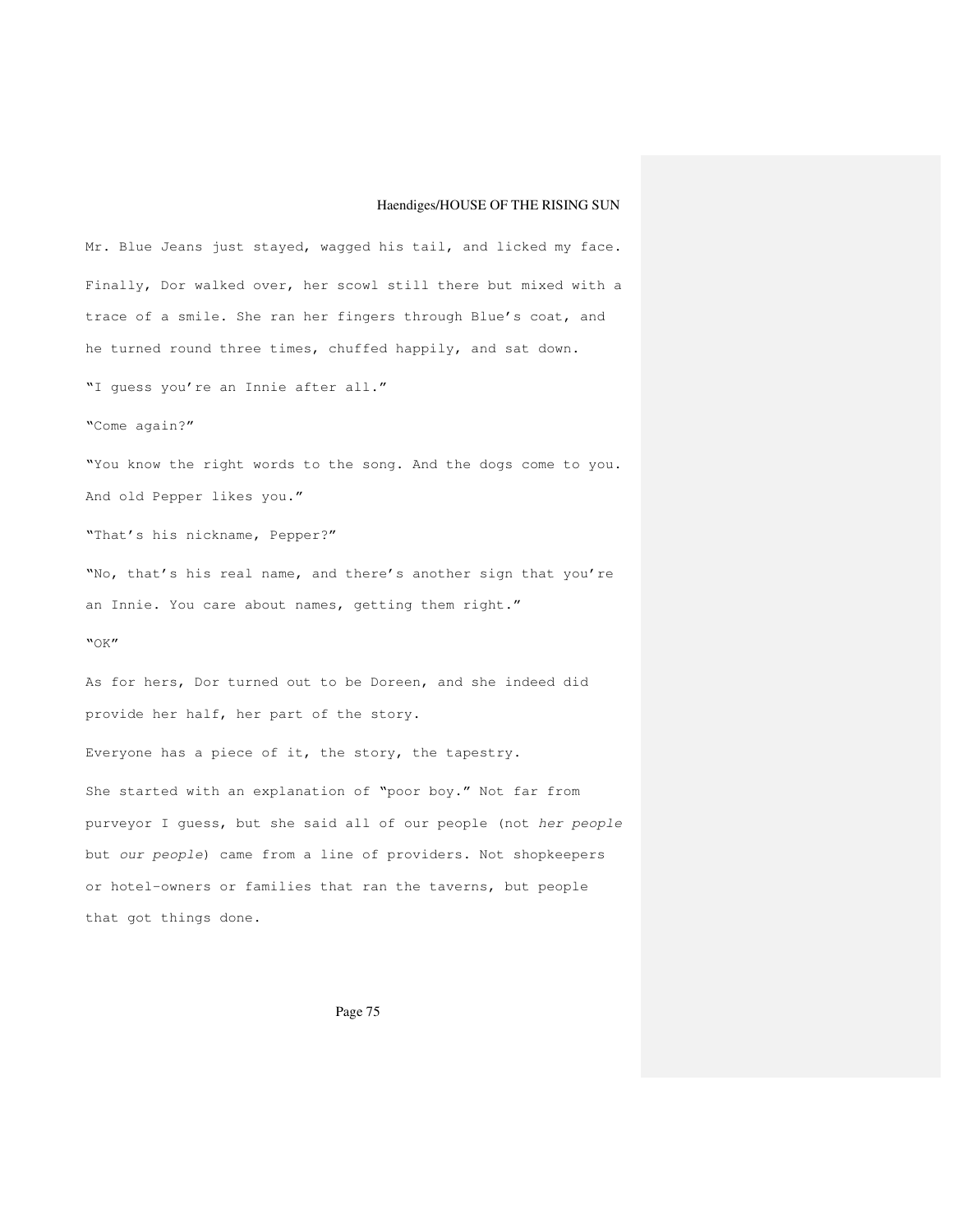She told stories of a talented group in France, actors and musicians and artists and actors, who all worked with their hands, and that masqueraded as servants to get close to the king and get back at his people.

She told me about all of their characteristics, our characteristics, and that took me back to Gran again.

# **Nick 9**

First and foremost, we're self-sufficient. You use what you can find.

I can remember Gran staring down Jed and me at the kitchen table, a gallon jar sitting between us. It had once contained pickles, but now was only about a third full of remnants, a green liquid spotted with dill seeds.

One of us (I say Jed, he says me) had complained about eating canned peas that Gran had conjured up that evening and that we'd turned into pancakes. I've since grown to love them. Not that night.

Well Gran didn't take to complaining, so there we were, and we weren't leaving the table until the pickle juice was gone. It was, after a while, and neither of us ever complained about dinner again.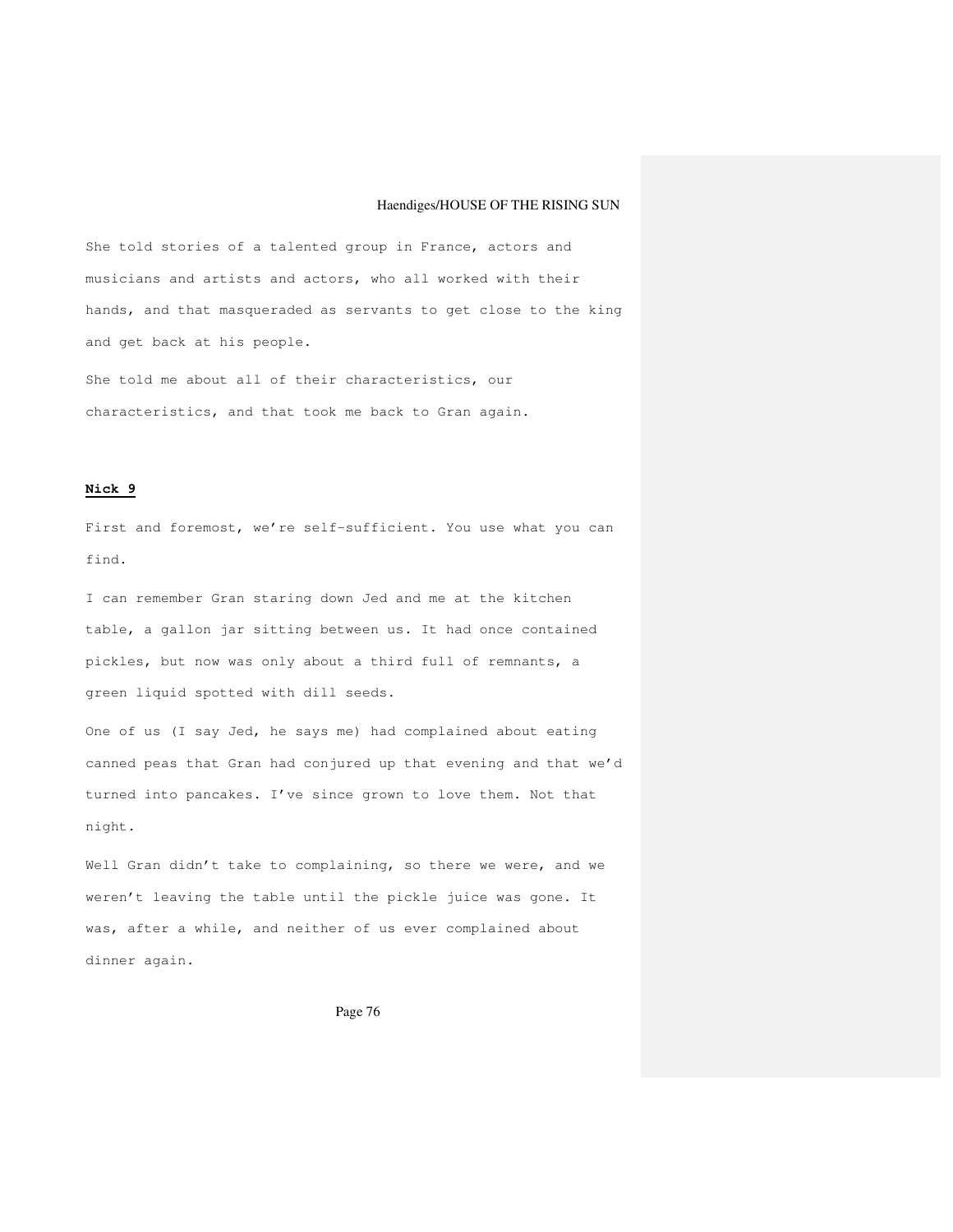In fact, I grew to love mashed pea pancakes, though I still prefer them made with fresh peas. With enough seasoning and a crispy fry, they're quite good.

But pickle juice, bleh! I can't stand it to this day. Another rule of Gran's was that if you find something somewhere, you take what you need, and only that.

I flashed back on one of GiGi's night-time disappearances. She'd come in at six in the morning with turkey, and yams, and pie. She'd often do that, show up in the morning with food. Never too much. Always enough.

"Where'd you get it Gran?" My eyes were saucers.

She just gave me a close-lipped smile.

"A little of this, a little of that."

Had she been hunting? No, not this time. We'd had our share of possum and coon and deer, and she was a crack shot, but this turkey was dressed, and you don't put a .22 round through a yam. Scrounging, or stealing, or trading? Maybe, and her definition of the three often blurred. She was a shrewd negotiator. Take this time, for example.

One summer I was sitting on the milk can by the Coke machine, going through the words of The Song, and in glided a loud, brash, dark haired somebody or other important, dressed up in a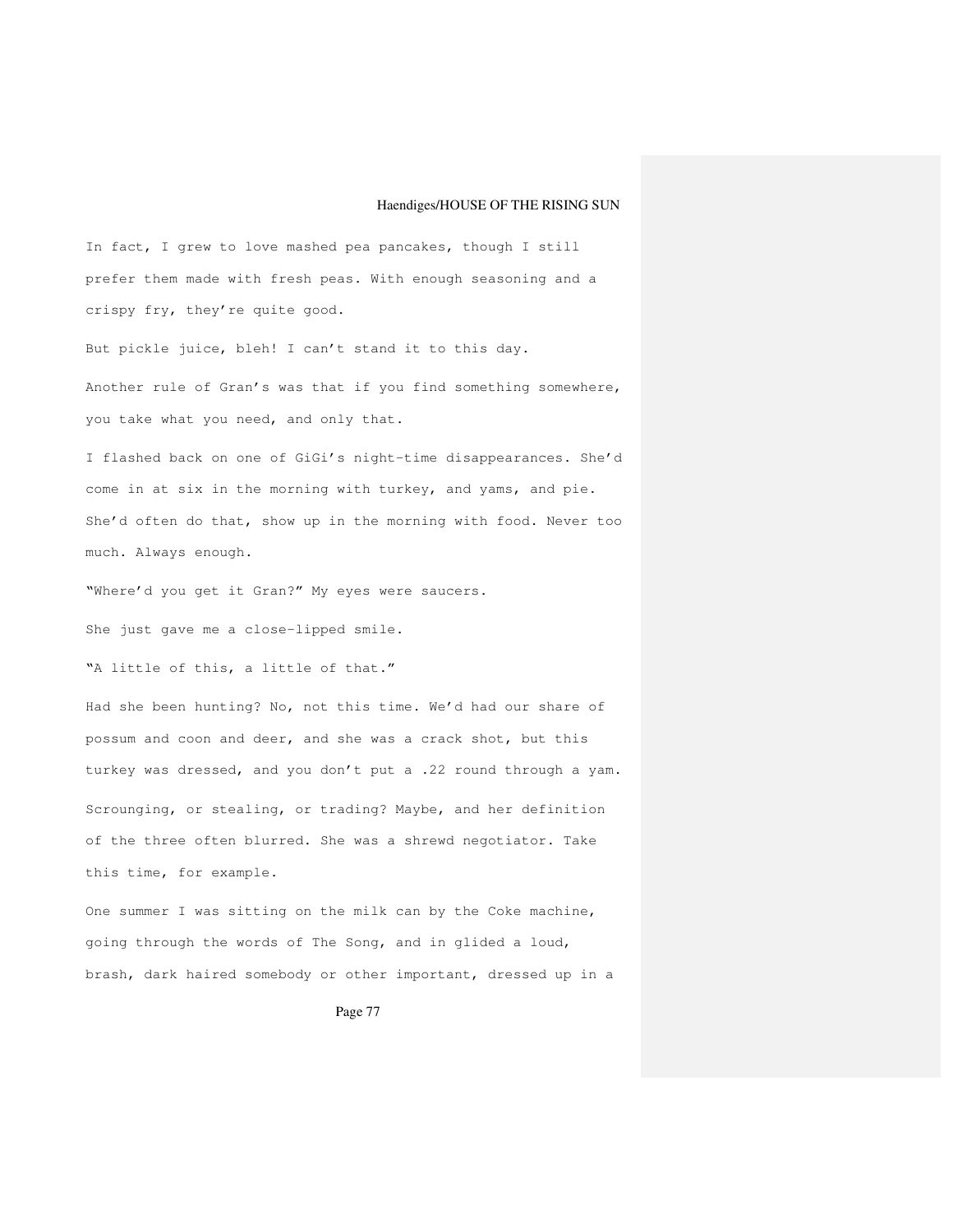seersucker suit, and steaming. He had three or four heavy gold chains hanging around his neck, what looked like bear fur poking up from under a matching watch, and stunk of those long foul cigars that they sold around the corner at the Check and Stop. "I need hubcaps for my Caddy. Right now. Some'ody put a big 'ol pothole out there and I lost one. Whaddya say Granny?" Now, I call her Gran, and when our singers and players came around they called her Gran, but she was a lot younger then, and he wasn't anybody we knew. She stiffened a little, not that anybody else would know. I could see the steel in her eyes, waiting.

"Well, you got any? You gonna sell me somethin'?" She did. She sold him four slightly used but good condition hubcaps worth about \$68 (I knew the value of everything in the shop by then), for \$1200. He paid without flinching. "You can pay Nick here," she said, and flipped on the eighttrack tape player, Jim Croce crooning out "Bad, Bad Leroy Brown." Sugar and Fire heard it, a practiced cue that we had an unfriendly customer in the front to get rid of, and bounded and yipped in from the shop, sending our guest scurrying out the screen door.

After I'd put on the caps and collected the money for the till, plus a \$2 tip I'd picked up off the ground as I wiped off the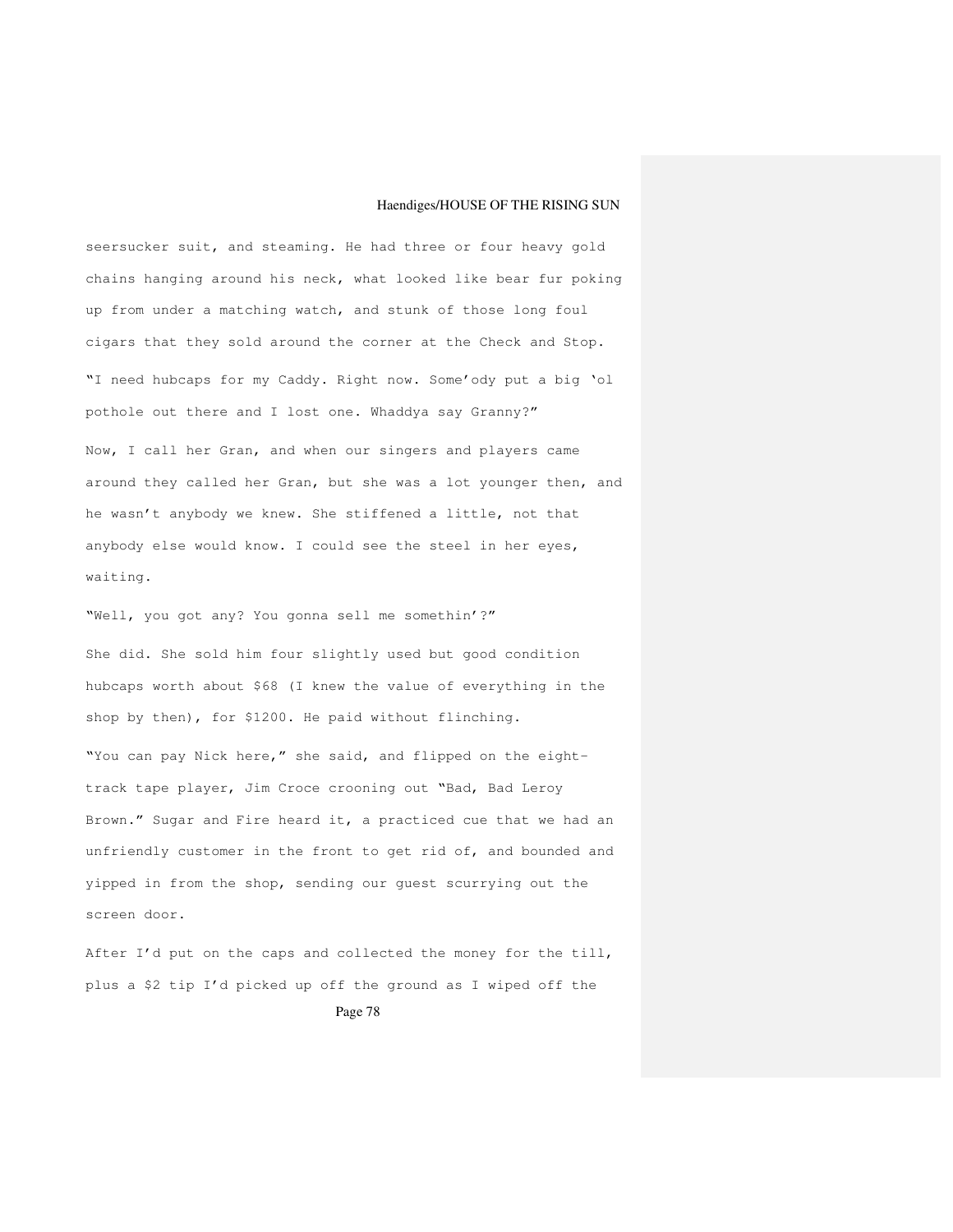dust from his Cadillac spinning out through the chain-link, I asked Gran how she'd done it.

"You just read 'em and you can tell. You've got that part down already. Now you just need to learn to tell 'em no until they take your price."

"But \$1200, Gran! That's a fortune, a treasure." "It's enough. And he would have paid more." "More than 1200 bucks? Why didn't you take him for it? He was obnoxious, and he called you Granny." She looked at me with her serious face, the one that said "Here's a lesson sonny. Get this one right. No changes." "Remember this Nickie. We take enough. Never more than that. You can always find more when you need it." She was right of course. There was always enough.

#### **Nick - 10**

Gran's lessons worked both ways.

She had a young mother with a toddler stumble into the shop about a week after the rich businessman drove off in his Caddy. The little boy had a shock of red hair that went every which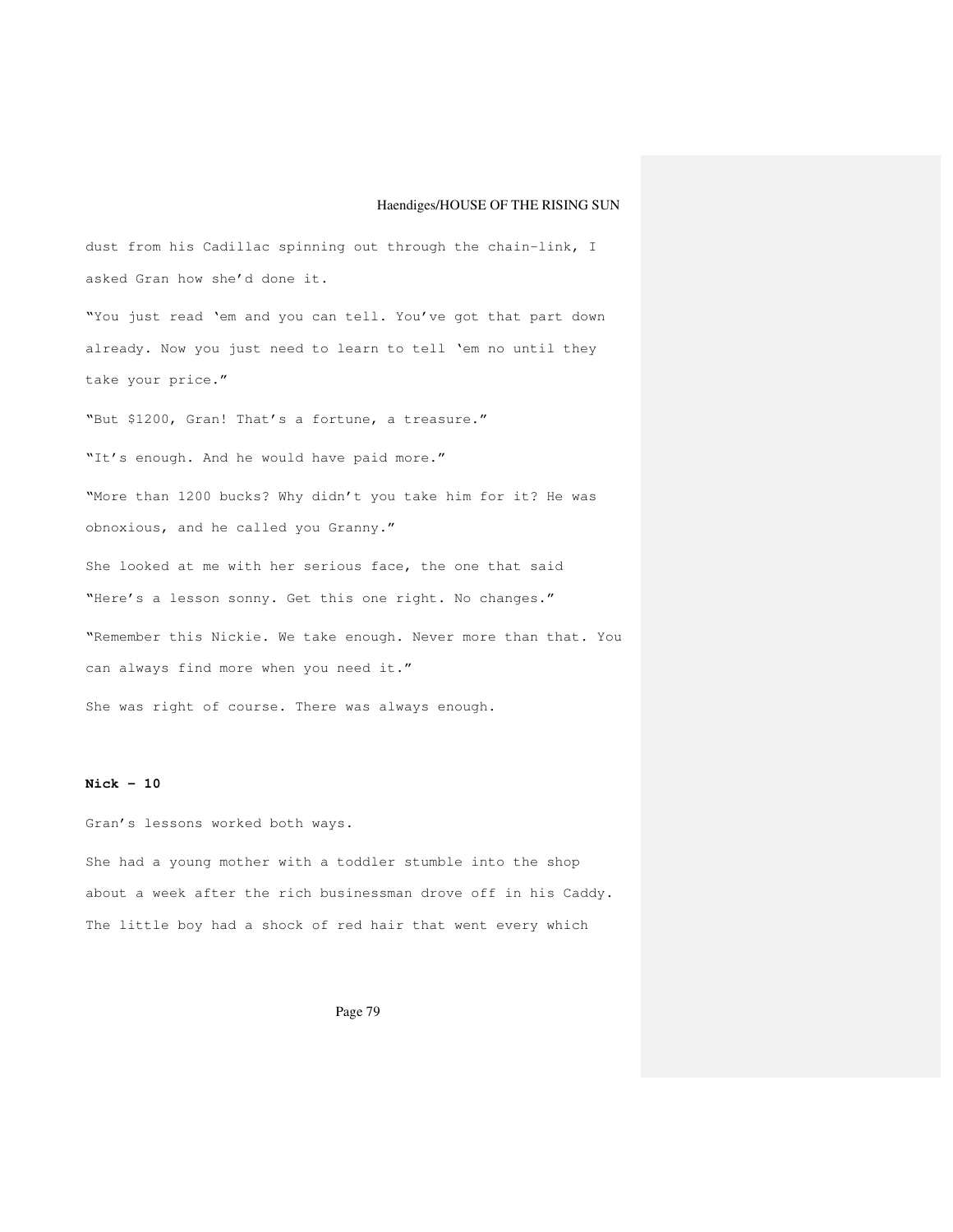direction, and a thumb inserted deep into a mouth in the middle of a heavily freckled face.

"My old junker finally stopped Ma'am. Can you help out?" "Nickie, get some cold Cokes out of the box for the young lady and her little one."

When I had, she sent me down the road to fix up an old Duster. I don't think the young miss had any idea how many broken or rusted or leaking parts I fixed, in between long trudges up and down the dust covered road. Probably worth more than the \$1200 Mr. Gold Chain Hubcaps paid me.

When she asked Gran what she owed her, Gran just asked her to sing a song.

### "What?"

"I was you once, Missy, and somebody gave me a kindness. Sing me a song. It will be enough."

She had a pretty voice. Not like the campfire singers from the yard, but pretty, and sang an old hill and holler tune about a mama bear and her cubs who went to town one day.

We clapped and cheered, just like at one of Gran's fireside parties. The young lady blushed.

I pulled her little boy aside and said "Your Mama is really good." He started crying, not the reaction I was looking for.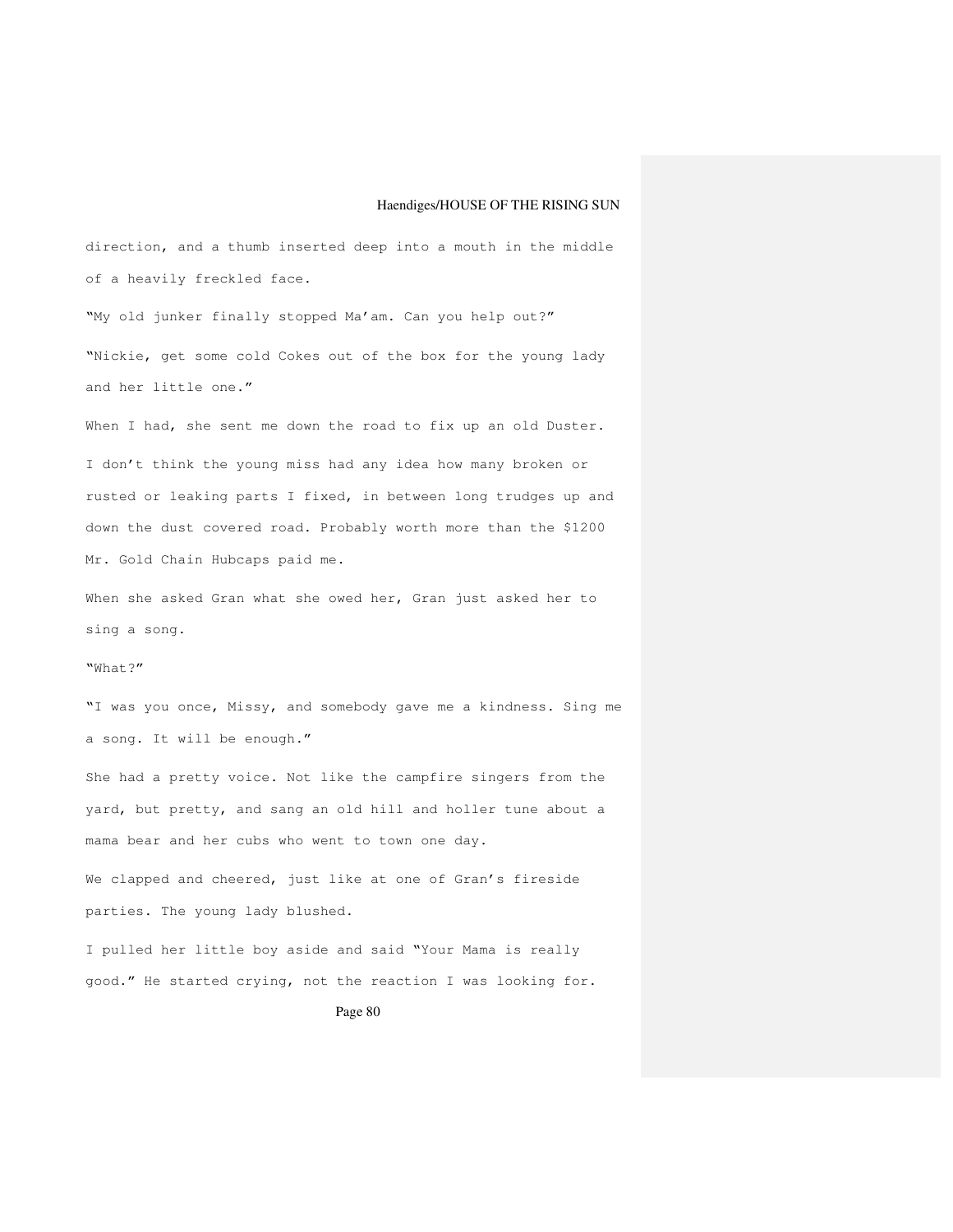In fact he was blubbering so hard I didn't think he'd ever stop. He was inconsolable. Something about Daddy being bad and yelling at Mama for singing and hitting her and them getting kicked out of their house and living in a car and begging people for food and it went on and on.

Finally, I pulled a little broach from around my neck and handed it to him, and the blubbering subsided, somewhat, as he gazed at the light reflecting off it in every direction, almost mesmerized.

"What's this mister?"

At that age, I'd never been called "Mister," and started to chuckle a little. The blubbering went back up a notch.

"Here. Take it."

He wiped a grimy hand across his forehead and looked it my intensely.

"Really?"

"Yes."

Until now, this had been one of my most prized possessions, but sometimes you know that something is right.

I remembered Gran handing it to me.

"Take this, and keep good care of it. Polish it every day, and it will remind you to take care of others like you take care of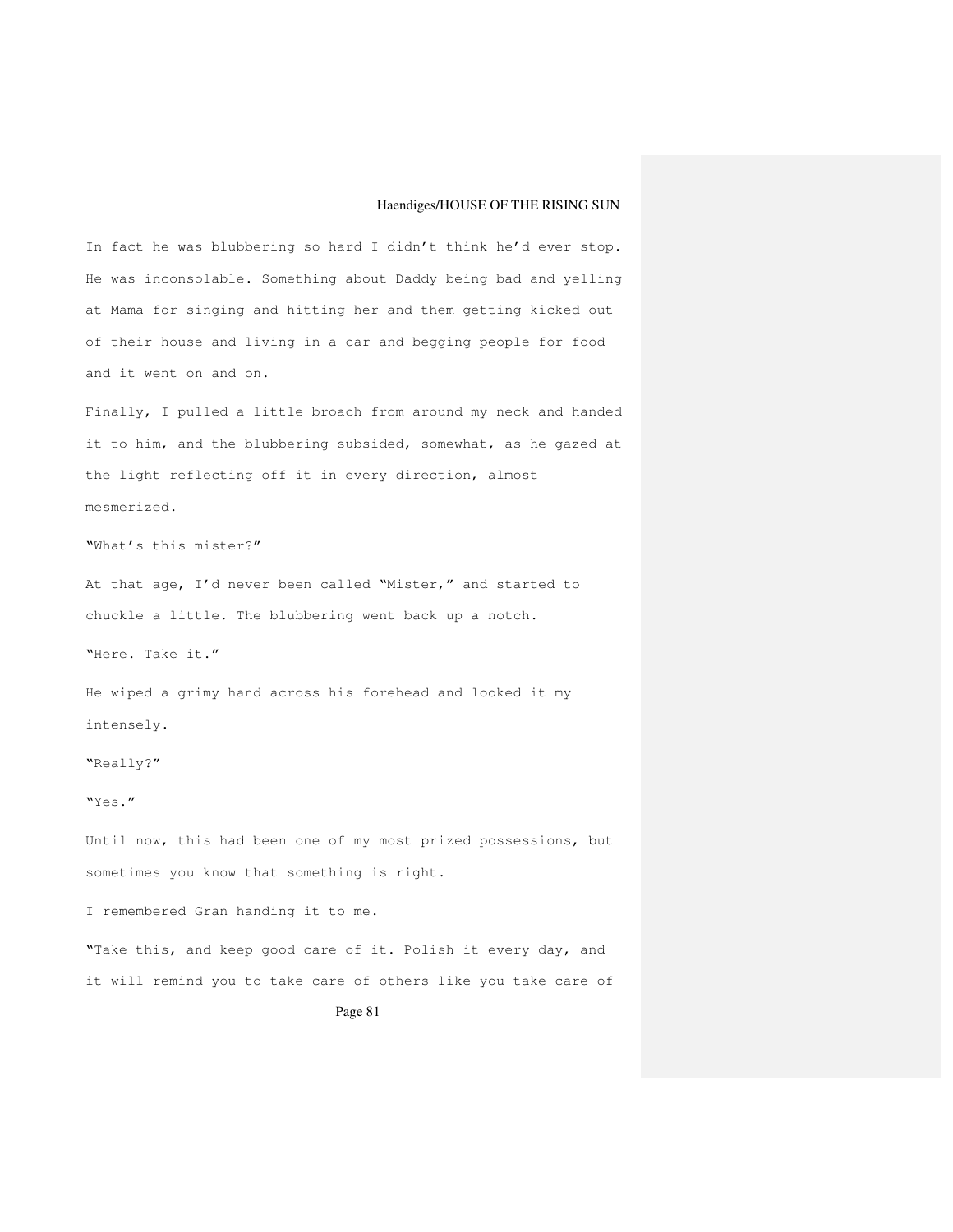it. Treat it well and it will remind you to treat others well. Repair it when it needs it, and it will remind you to mend your relationships with others."

I had nodded as seriously at her as this boy did with me. "Someday, you may find someone who needs it more than you do. Pass it on, and give the same message."

"But Gran, if it's worth so much, why would I give it to someone else?"

"Because that's the only time anything has value, Nickie, when you share it."

So I did, and gave this boy the same little speech. And it felt right.

And it was like Gran said. Once I'd absorbed the symbolism, I didn't need the symbol any more. It was a relief to me to give it away, as much as it was a comfort to him.

And it saved my life one day.

Enough is enough, whether you're taking or giving. As long as you don't waste it, that is. That was another of her lessons.

That turkey? The one with the yams?

We had a crowd over and played some old songs. The turkey and yams and pie were enough for a dozen grown-ups and a few kids. Just enough.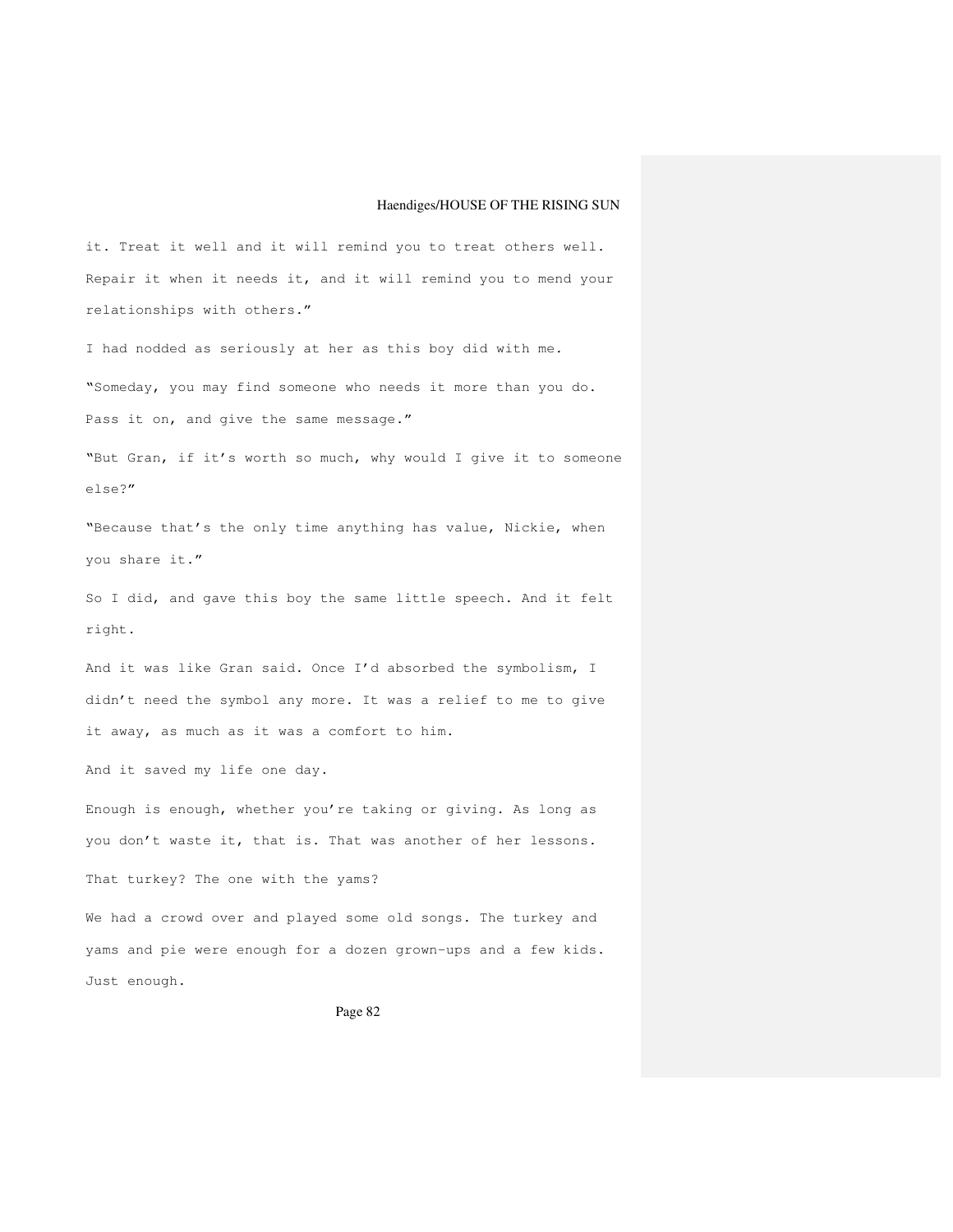When they'd packed up their fiddles and drumsticks and guitars and banjos and Jews' Harps and harmonicas, she asked me to scrape leftovers off the turkey. I spent an hour at it over the old farm sink, and stood back with a meager pile of turkey shavings, grinning at my work.

"I like the effort Nickie, but let me show you what you missed." She worked another ten minutes and tripled the size of the pile. As I got ready to haul the carcass out back, she asked me where I was going.

"Put it in the pot on the stove. We'll boil it down." We did, and had turkey and yam soup for the next three days. Enough is enough.

# **Nick 11**

I stood staring at the old freezer, wondering how I was going to move it. It had to be over 400 pounds.

I'd woken early, and was finishing wolfing down a plate of scrambled eggs and bacon in the kitchen. There was a chess tournament at the other side of the county, and I was going to play.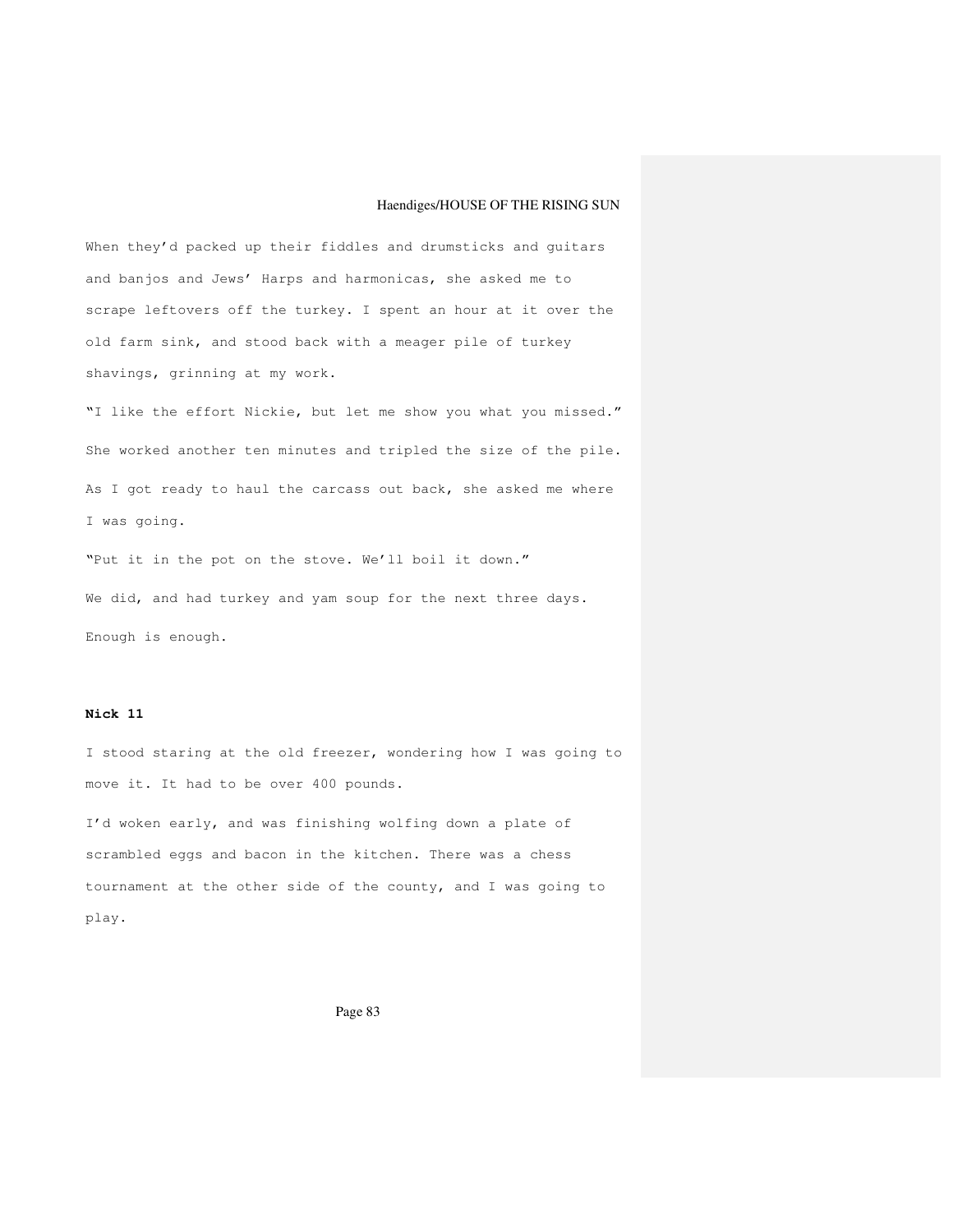"Hold on a minute," came Gran's voice from behind me. I need you to do something." "Sure, Gran." I thought it might be moving some firewood inside, or restocking the Coke machine. Instead, it was a 400 pound freezer. "Gran, I was going to the chess tournament." "You can go after you're done. Move it down to the far field. And take out the switches. They still work." "The far field?" "Yep. Jed could help." I had no idea how I was going to move it a couple of hundred yards, but I wasn't going to ask for help. "No ma'am. I'll do it." As the sun set that evening, I trudged back to the hose outside, washed some dust off, and ducked into the kitchen. Gran had a little smile, and maybe some surprise, as she asked "So you did it then?" I had. I'd grabbed some old rope and chain, found a couple of

axles and a two by six, and made by own winch. It had taken the day, and I'd missed the first day of the tournament, but there was some satisfaction in figuring it out.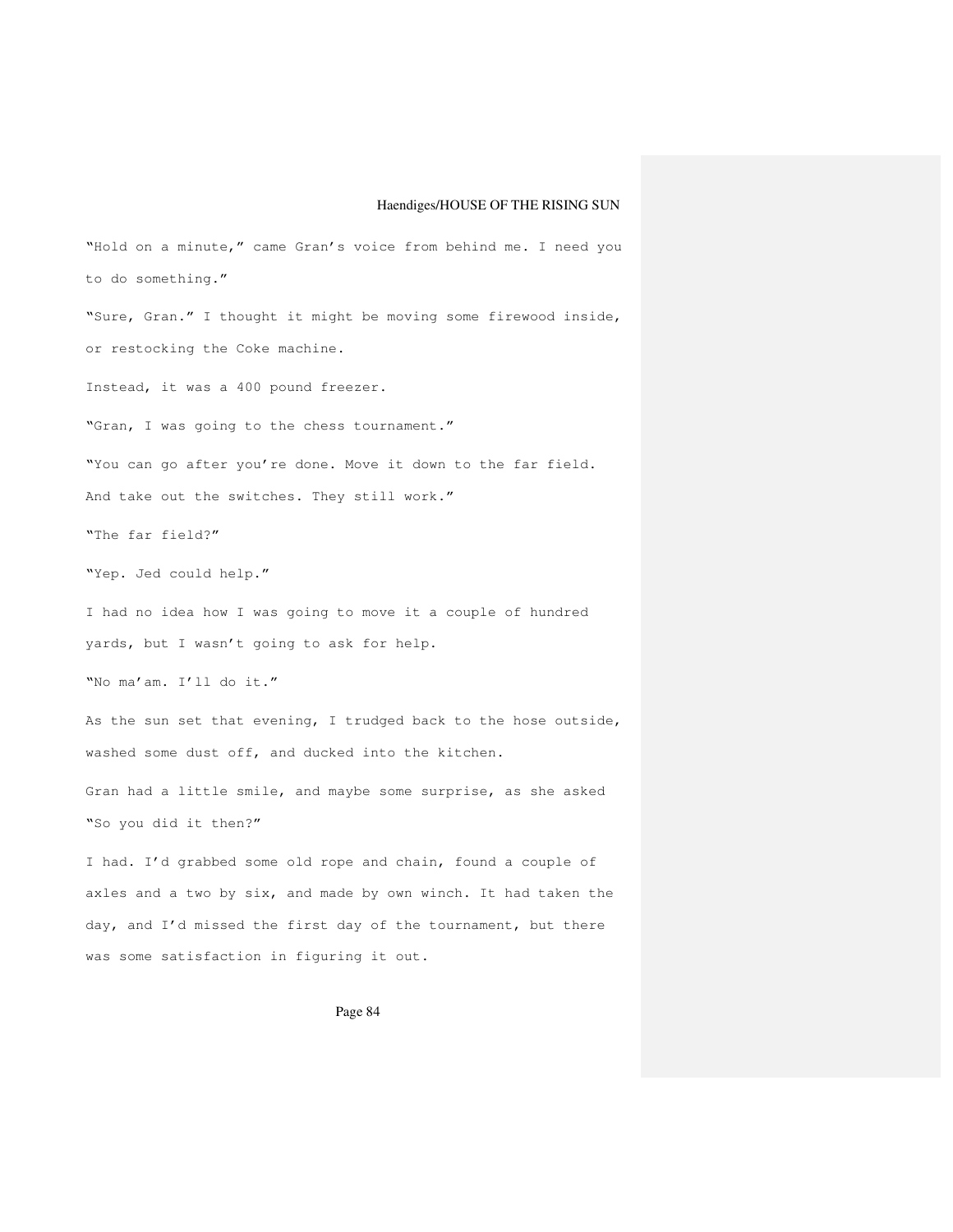"Nickie, I think I made a mistake." I'd seldom heard Gran admit that. I listened. "I gave you what I thought was an impossible job so you'd have to ask your brother for help. You always want to do things yourself." "What was the mistake?" "Well, you figured it out. Now I'll never be able to give you something. You'll always think you can do it." Her brow creased. "I guess that's not all bad." We laughed. "Well, I can still go to the tournament tomorrow. I won't win, but I can play and have a good time." "Well, there's just one more thing, Nickie." Her smile widened a little. She motioned to the doorway and we stood looking at a large crate at the end of the driveway. "It's the new freezer. It's a little heavier than the old one, but as soon as you move it, you can go. Either tonight or in the morning."

I tried not to let my shoulders slump.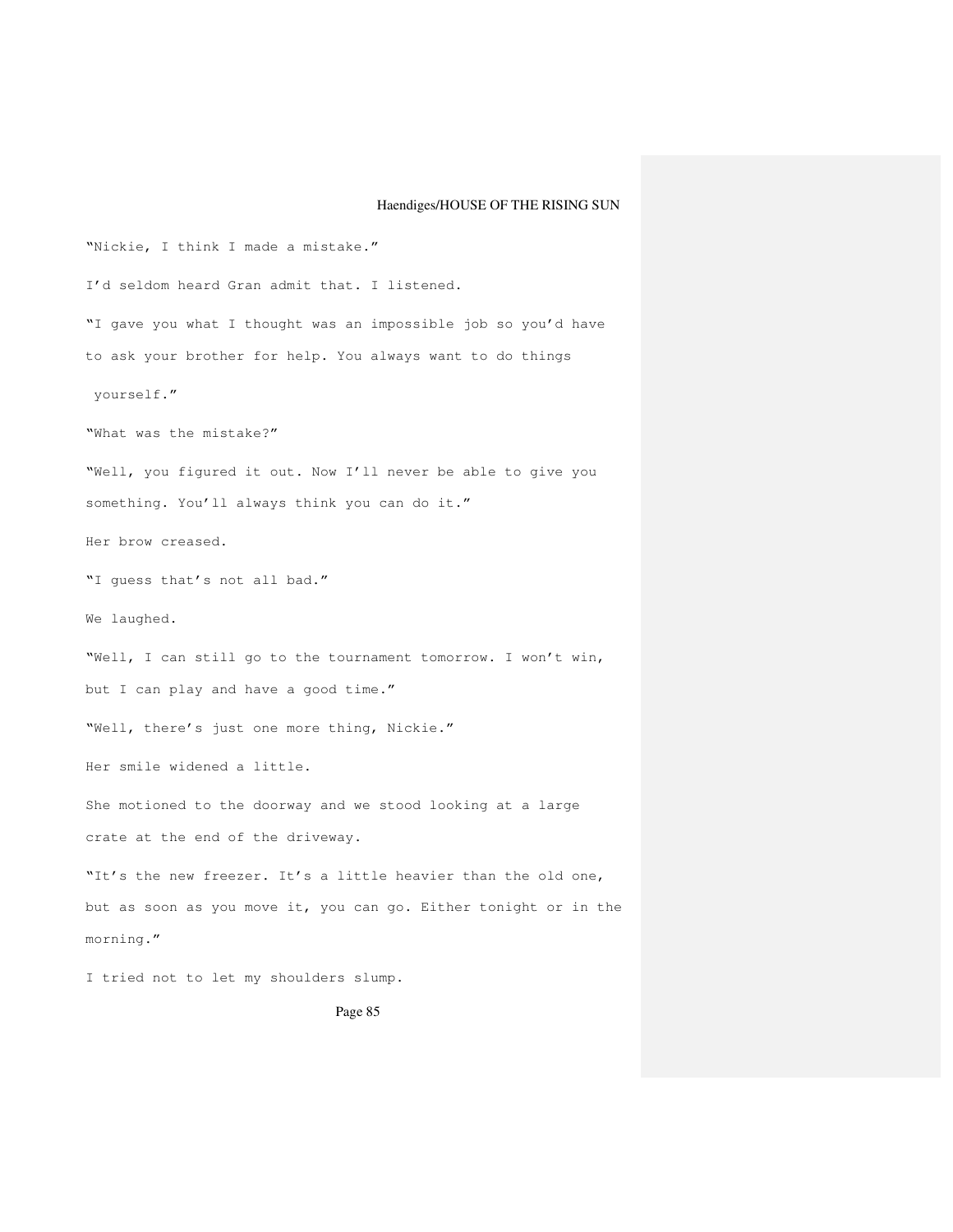"You could ask Jed for help."

"I'll do it myself."

### **Aimon 8 (Stinger's POV)**

This time, Stinger and Singer are entering town after working the dogs. Stinger has them trained up well, and is very satisfied with their progress.

The lead hound, Blaise, had cornered the fox, but not gone after it, holding position for most of the afternoon, and the other dogs responded in kind. They were listening, and maintaining discipline.

Stinger is telling Singer a joke about a count, a cardinal and a dragoon, when one of the latter walks out of Fat Bart's tavern. It is one of the six from the night of the fistfight.

He calls to his companions inside, and they come out one at a time, the toothless sergeant last. They stand in a semi-circle around the two men.

"Where are you going, Hugoen? Off to steal some bread no doubt?" "Just training the king's dogs. They're more disciplined than his soldiers, I hear."

The sergeant growls at them, and spews angry epithets, but doesn't move.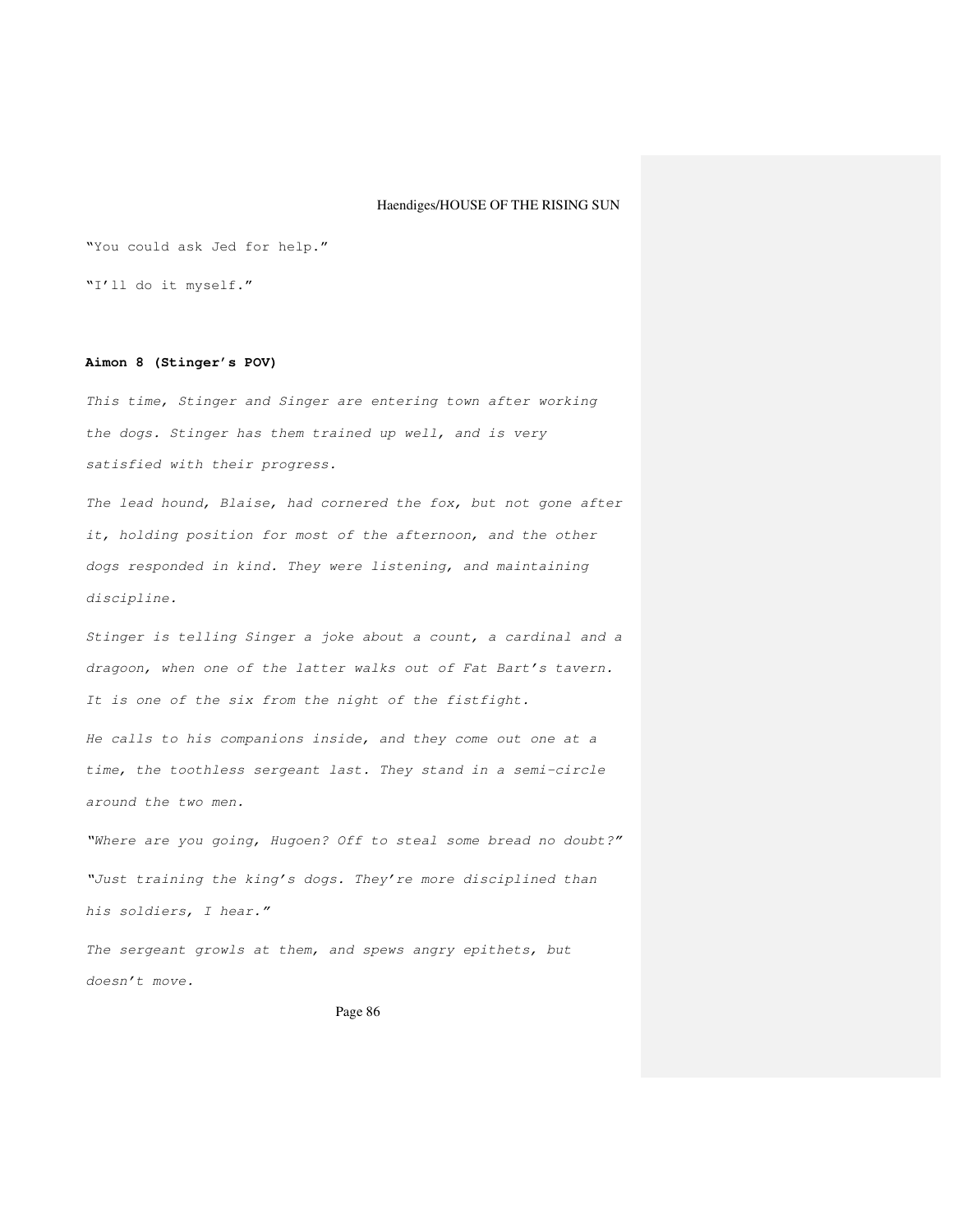"Seems the emptiest barrels do make the most noise," says Singer to Stinger, but loud enough for all to hear.

The Sergeant reaches for his axe-hammer again, but one of his men whispers something to him that neither Stinger or Singer can pick up. It must be something about only attacking if set on first, because he calms, and thinks.

"Last time we met, you surprised my men in the dark, got the drop on them with some kind of a weapon, a large club no doubt, and when I came out the door all of the others who'd attacked them with you had disappeared."

He says it as if it were true. He must have been telling himself this story for a long time.

"I suppose they took the weapons with them?" retorts Stinger. None of the other five look up much, not believing their sergeant's story, but he has no loss of conviction himself.

"Clearly, that must be the case."

Singer has always had a penchant for getting into trouble. Whereas Stinger's job is to train the dogs, and he's developed the habit of speaking to others only when necessary, Singer travels, and is in the habit of striking up a conversation with others quickly and saying what comes into his head.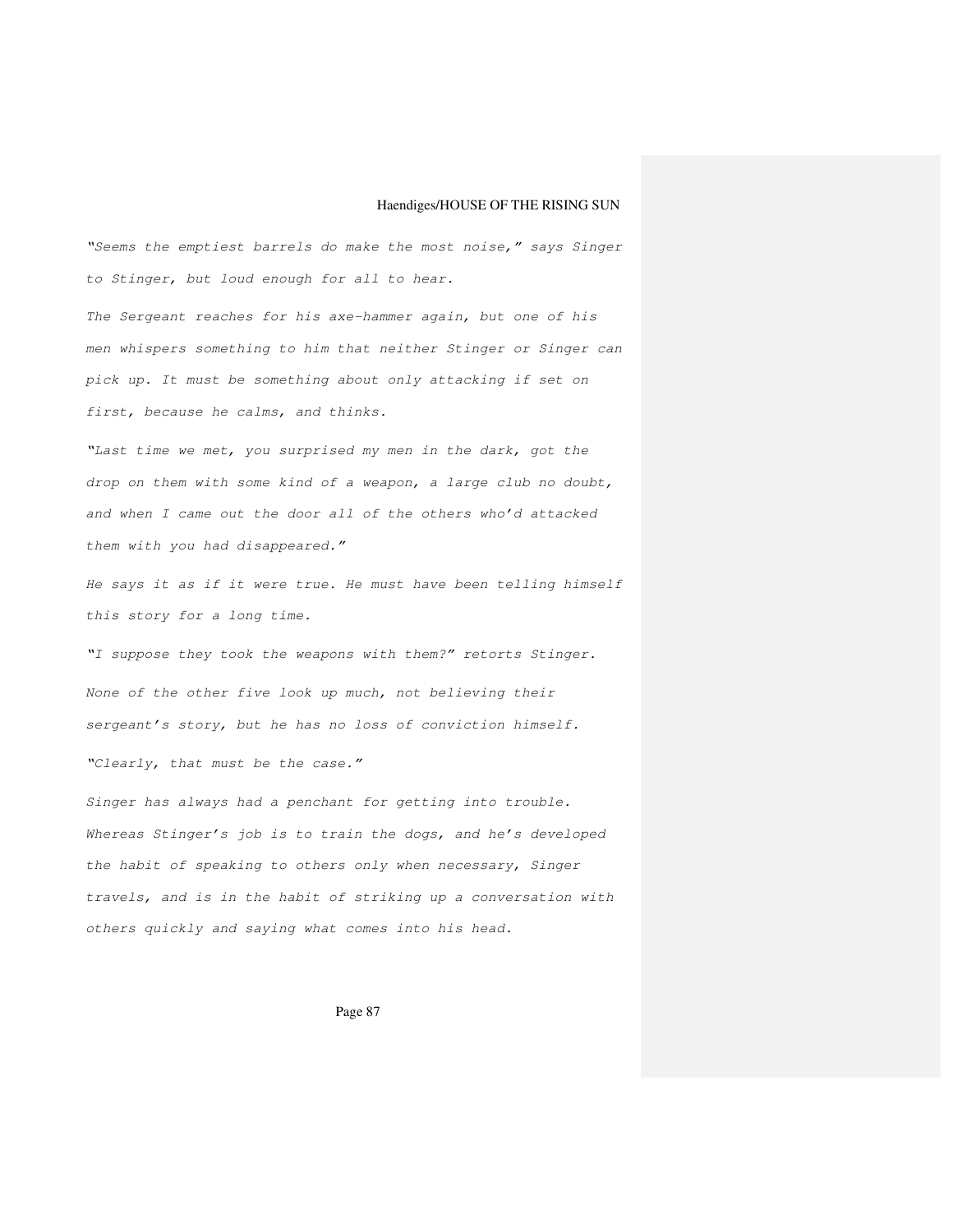He isn't stupid, but sometimes you can't tell by what comes untimely out of his mouth, and can't be unsaid.

"I suppose you want to see what the result will be in daylight?" The sergeant grins broadly.

"What have we here? A threat? A threat against the king's soldiers? Perhaps we need to fight after all!"

That is when Stinger notices the large black stallion tied up at the dry goods shop the next building over, and the captain from the night of the fistfight, standing in shadow in the doorway. It is uncanny how two beings so large can go unseen, but he has been completely focused on the men in front of him. It appears that Singer has perhaps noticed them as well, for his words are getting smarter.

"Certainly not, fine sir."

"No, then what is possibly the meaning of your suggestion." "Only sir, that we should perhaps engage in a sort of a contest."

Stinger has seen Singer do this before, and jumps in. "Yes, sergeant, a contest." He eyes the captain in the doorway to be sure that what Singer has said does not qualify as a threat. If it has, they'd be dealt with sternly, and are walking the edge of a knife.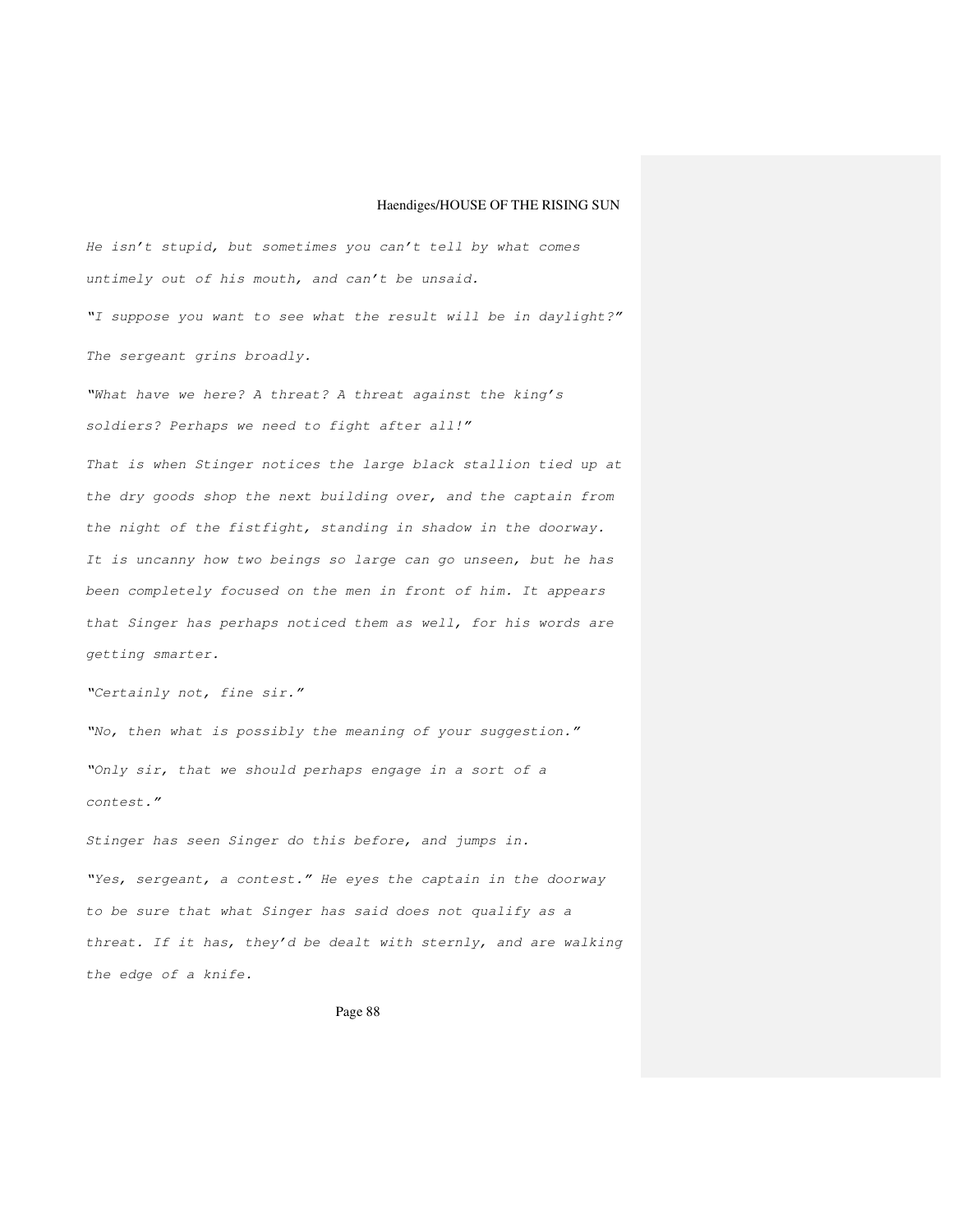"What contest would you propose?" It is Singer's turn. "How about something you're good at?" "Like riding horses? I know you country folk know how to ride." "How about archery?" "Like Robin de Bois? No, I'm sure you're choosing something you know. We should do something we know, like swordplay." The captain chuckled, but doesn't say anything. Singer says "We can do that. . ." The sergeant looks surprised. The captain does not. Singer continues ". . . if we get to choose the type of sword." Once again the sergeant ponders. He looks like it is a real effort every time. He smirks. "We choose our fighter." "And we'll choose ours." "Done." "Done." His smirk broadens. "Our fighter will be Guy."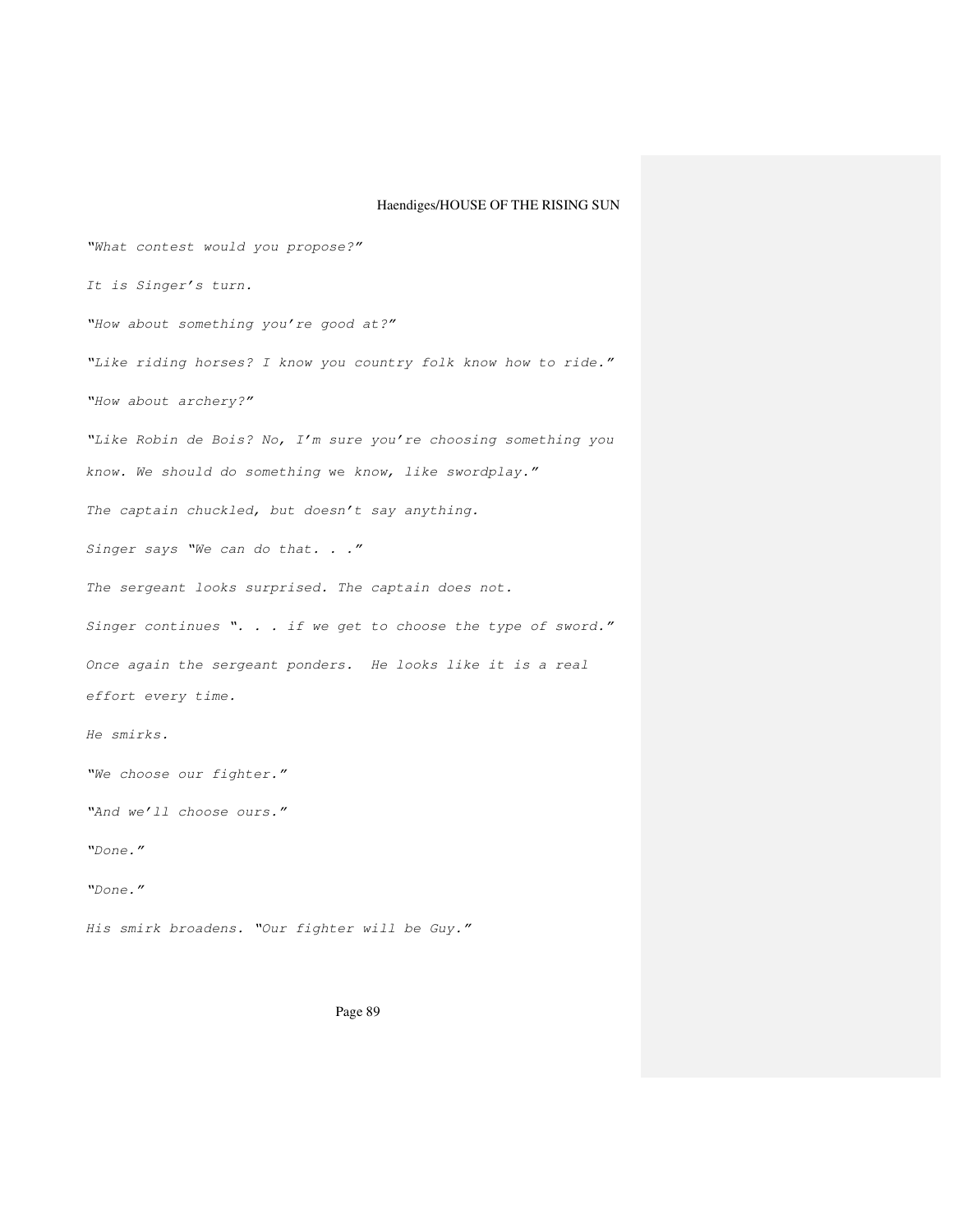One of the other five, a tall young man who doesn't look he has seen hair on his chin yet, steps forward. "I'll stand for us." The smile grows even wider. "Guy has bested every man in the barracks." "I guess I'm in trouble then." "What about weapon? Sabre? Epee? Broadsword? We can fetch whatever you need." "No need. We'll use these." Singer takes from his pack two tiny wooden daggers, both broken at the halfway point. "But these are a child's toys." "Are you backing down then?" More pondering. "Of course not. Let's fight." "Shouldn't we set the stakes first?" "Stakes? I was just planning that we'd run you through." "Okay. If you win, you run me through." He says it casually, as if losing his life were nothing. Stinger has always admired Singer's sangfroid under pressure.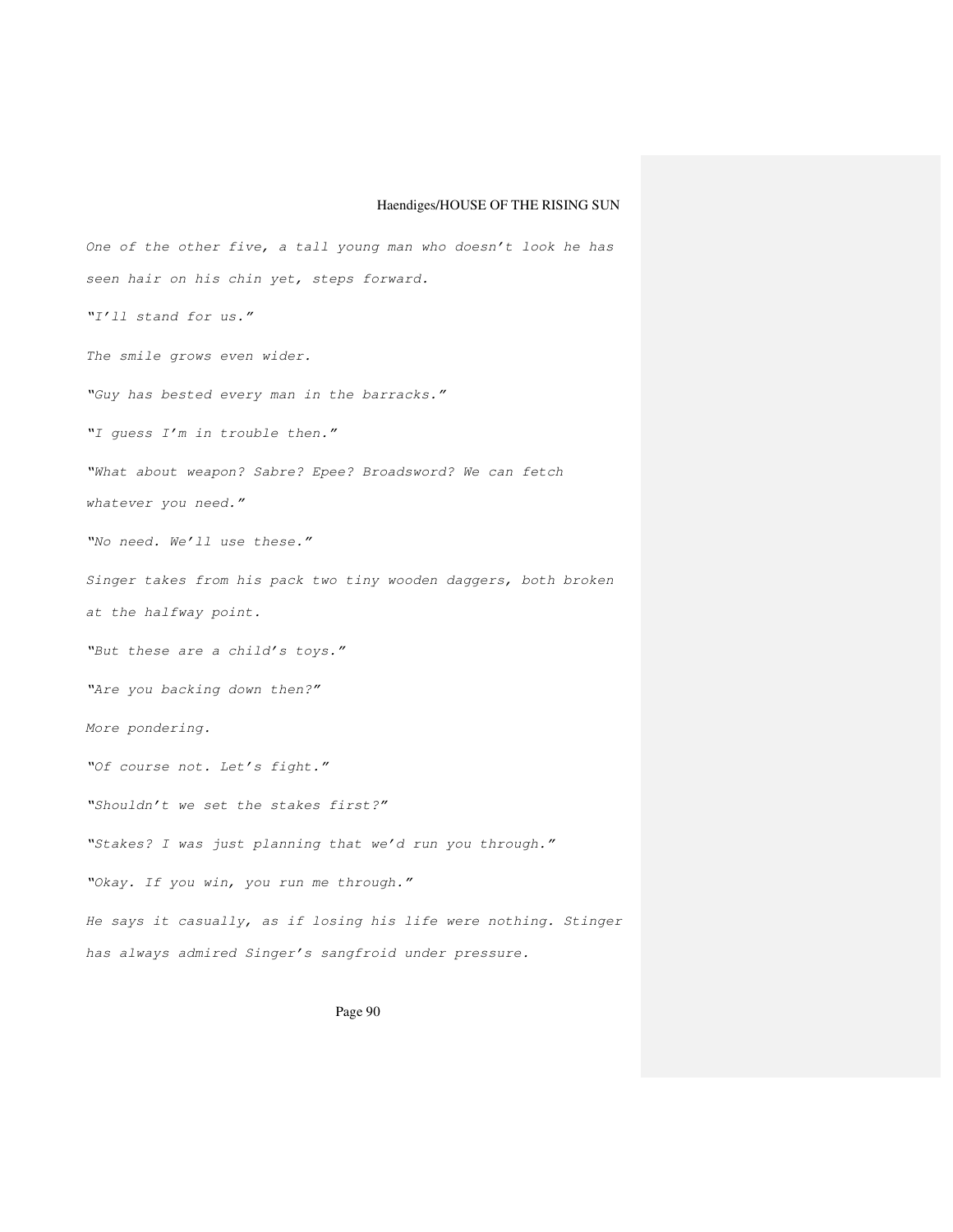"Good."

"But if we win, you stop troubling us every time you see us."

### "Agreed."

"And you leave Fat Bart and his family alone."

"Yes, yes. Let's get going."

"Don't you want to shake on it?"

"No need. After Guy kills you, . . ."

"The sergeant will keep his word."

The voice is the captain's, who is now leaning forward ever so slightly.

The sergeant nods, and motions for Guy to take his dagger.

If there were not lives at stake, the fight would be a farce. Guy is quick, but has no idea how to perform this dance that Stinger has seen Singer perform so many times, winning one tavern bet after another, and always getting free ale, or wine, or food, or lodging, or once, a horse.

After the third time that Guy lands in a heap, and regains consciousness, he acknowledges defeat.

The sergeant, now a deep shade of puce, reaches once again for his axe-hammer.

"Whack!"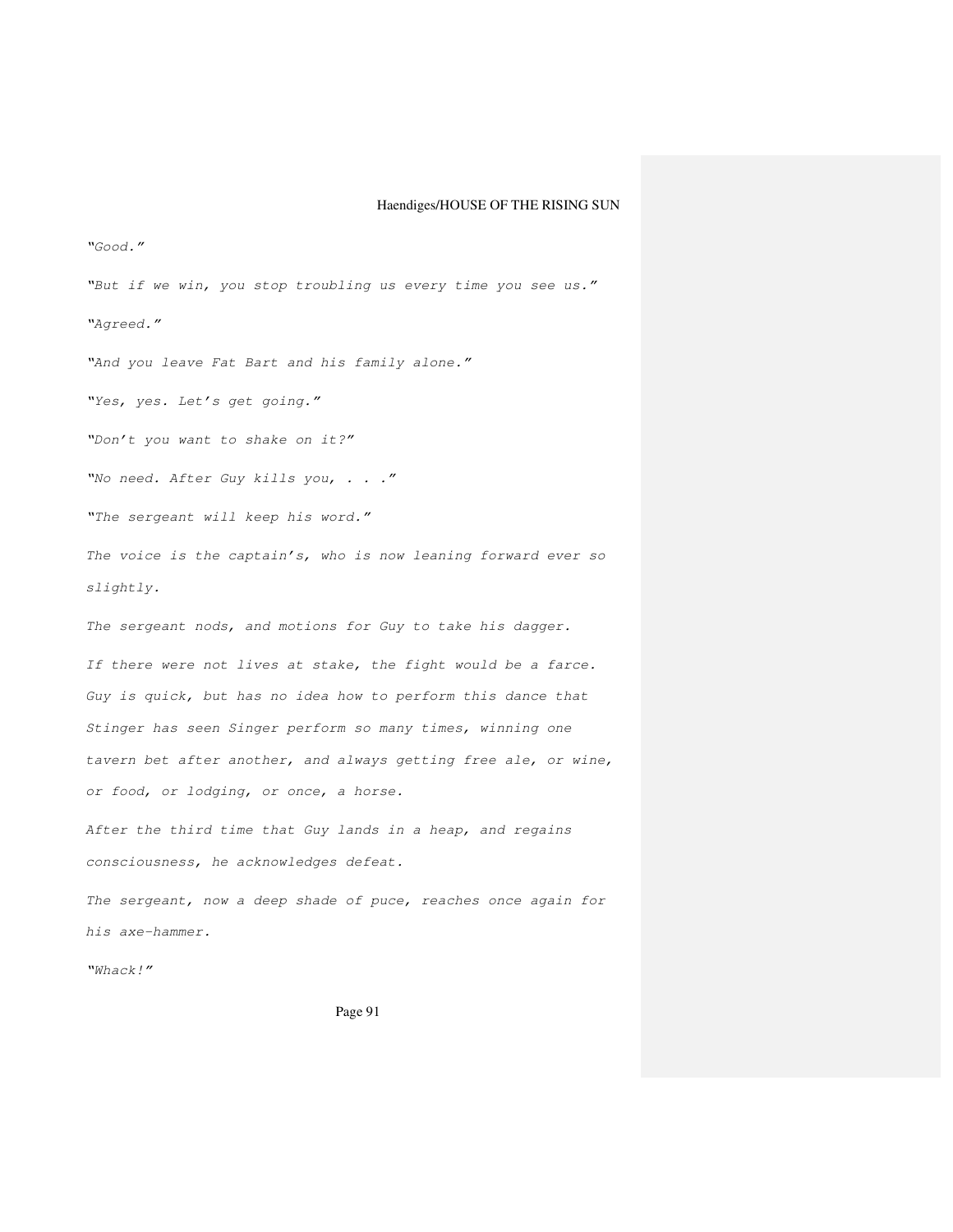Guy has been quick, and Singer has been quicker, but the captain moves so quickly that it makes both look like they have been standing still. His walking stick lands on the back of the sergeant's head, and they all wait, as they did for Guy, for the sergeant to wake up.

"Sergeant, you have been challenged in fair combat and have lost. You will abide by your promise. Is that understood?" He is silent for a moment.

"This is no time for pondering sergeant. You'll respond now, or you'll die."

The captain says this coldly, but there is no question that he will do as he said.

"Yes sir."

Once again, the sergeant gathers his men and leaves, the ones that have not been knocked out helping Guy and the sergeant. The captain remains.

"It seems we keep meeting each other, and you besting my men. It's good for them to learn, but painful."

Singer and Stinger simply nod.

"I like you, even for Hugoen. The fights have been fair, but understand. If you breach the rules, retribution will be swift, and severe."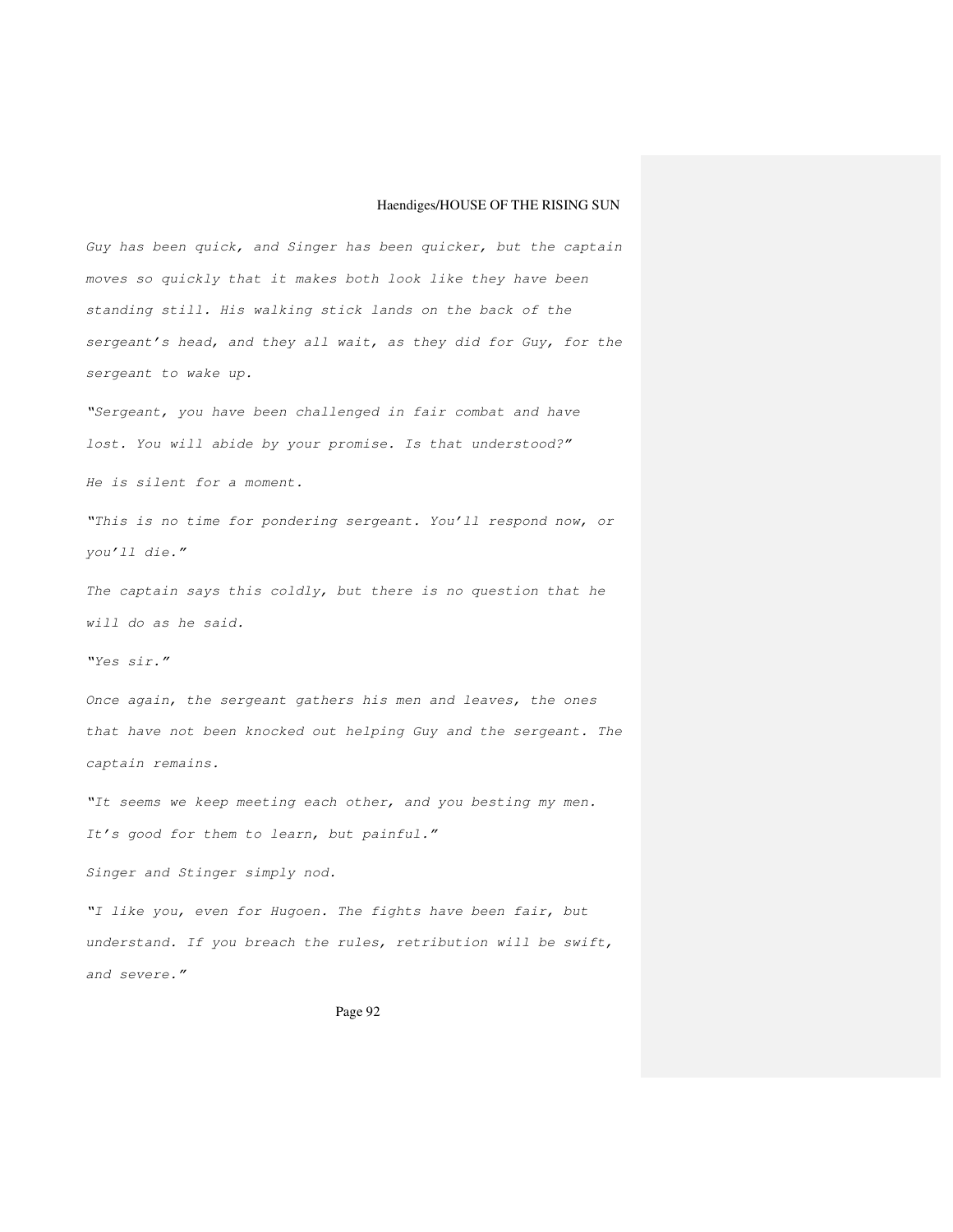He mounts his horse, as blithely as he had knocked out the sergeant, and rides off.

Stinger doesn't know then that the next time he sees the captain, his words will ring truer than he could have imagined. The retribution will be stern indeed.

#### **Aimon 9**

Stinger had the crowd warmed up now. Aimon could feel the excitement, the nervousness.

He hadn't felt that level of energy since the night of the fall harvest. He remembered that night well.

Danielle had approached him again, quietly, and let him know that Fat Bart had pulled out all the foodstuffs, and added it to last year's wine that would soon be replaced, for the biggest festival they'd had since they'd started housing the dragoons. Aimon had no idea how they would keep something that big quiet, or deal with the questions that would come from the goons when they asked for food and got only scraps, but clearly, Danielle must have an idea.

He assured her that he planned to be there. He just had to finish up some chores for Mother.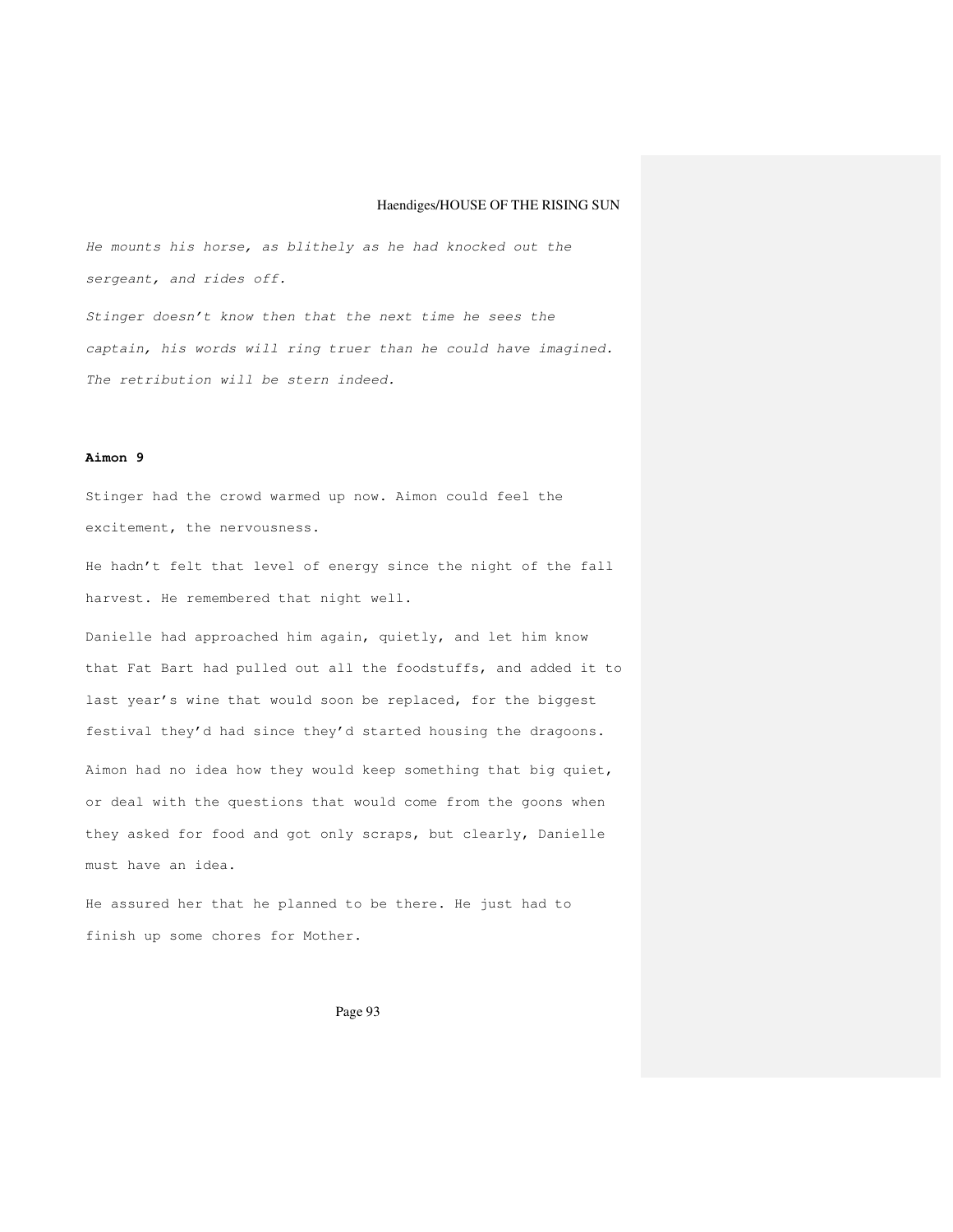But, as they say, the cat plans, and the mouse escapes. The evening hadn't gone as expected, though it started that way. Aimon had swept out the kitchen, had chopped and brought in new firewood, and had replaced the candles in his mother's sewing room. He went off to the festival, and met Lonin and Daphne along the way. "Big doings tonight," said Lonin. "A feast almost," responded his sister. "I heard Stinger took the dogs out and got a pheasant." "And there'll be games." "And Danielle will be there." "Give it up Lonin." "Never." "The twins will be there too." Daphne and Lonin were so similar in appearance that they looked like twins, but weren't. People called them Daphne and Lonin. But the twins were two identical brothers. People called them the twins. "The twins? Which one do you like?" "I don't know. I can't tell them apart. But they're both dashing.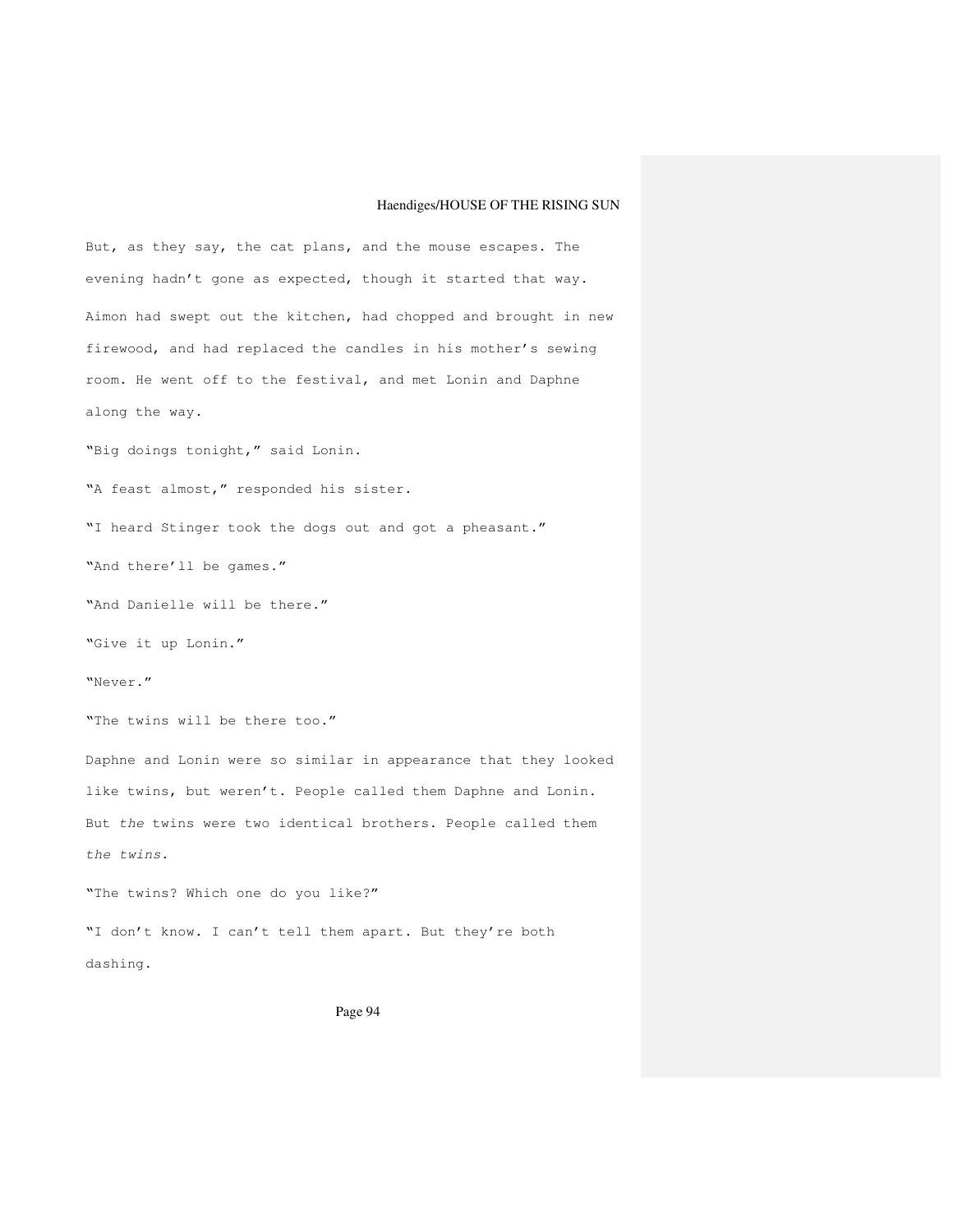"And sad." "Not sad. Melancholy." "Give it up Daphne." "Better chance than you. There's two of them." "Right you are," he agreed heartily. That was the two of them. They could fight, but then ended up agreeing. It was hard to tell when they were even arguing. The three of them approached Fat Bart's, and stared in puzzlement. It seemed like everyone was there, spilling out into the street. What was a little surprising though, was that the dragoons were among them. What was very surprising was that no one seemed to mind. A tall thin goon turned to the trio, and said, "Thanks for sharing your harvest dinner with us." One of his friends said, in a drunken sing-song, "I guess you should have hidden it better if you didn't want us to join in," shoved a bit of meat pie in his mouth, and laughed, spraying some of the contents on his friend. "Hey watch it there," his friend spluttered, but didn't seem genuinely annoyed.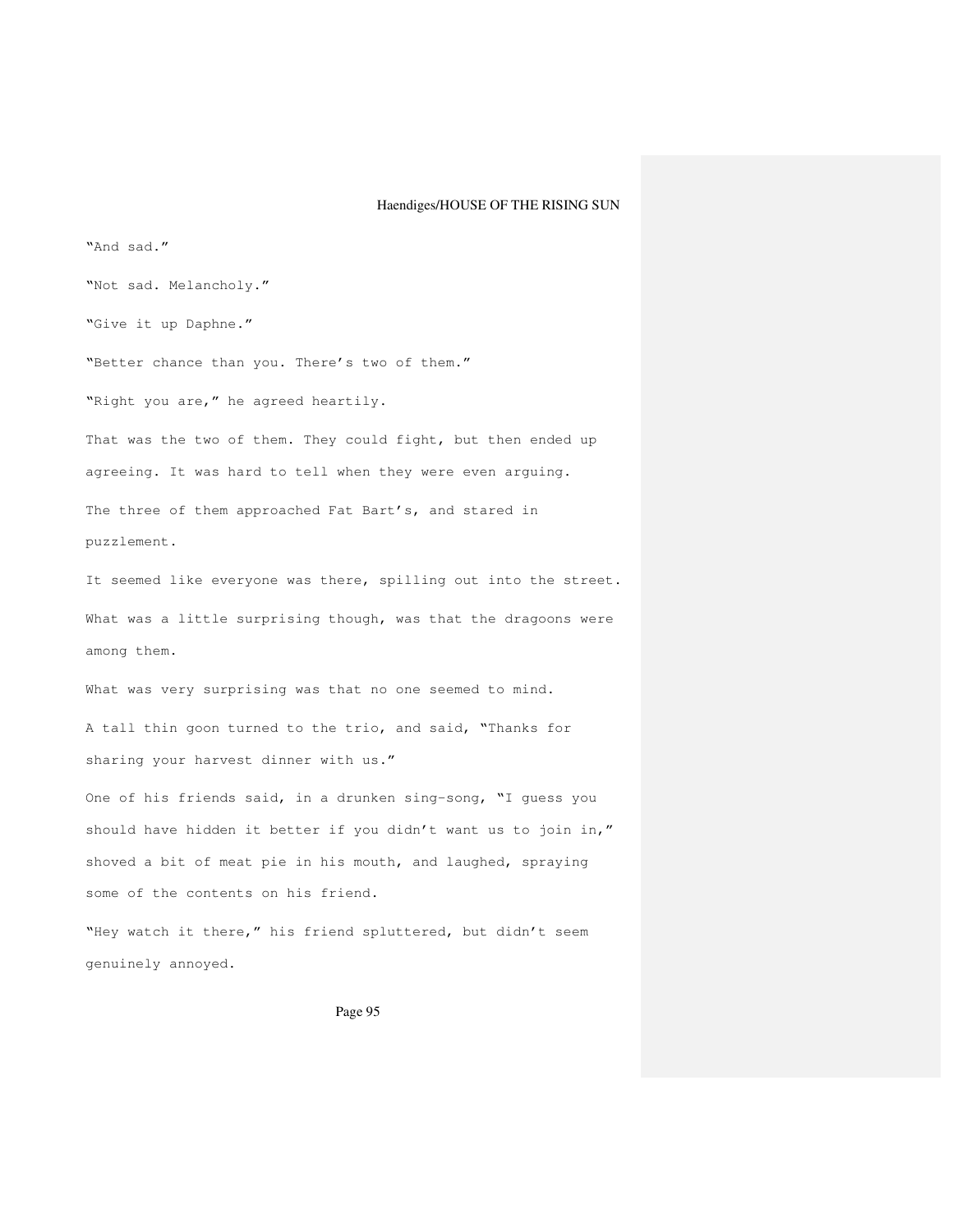Danielle and Lille stepped out then, announcing that they were about to tap the wine cask. The dragoons slipped inside. "Be sure to try the soup too." Lille winked as she ducked inside with the goons, and Danielle came over to the three, and chatted with Aimon. Lonin looked on, a little jealous. "How'd they find out about it?" "It wasn't hard. We wanted them here, so we let the word spill." "You wanted them here?" "It's part of the plan." "They must be eating all of our stores for the winter." "Not all, but the fanciest ones yes. There are more packed for us. But every one of them has tried the soup." "I thought we weren't supposed to. . . " "You're not." Aimon just stared quizzically. Danielle turned to Lonin and Daphne. "You didn't tell him, did you?" Lonin looked especially ashamed. "I, uh, forgot."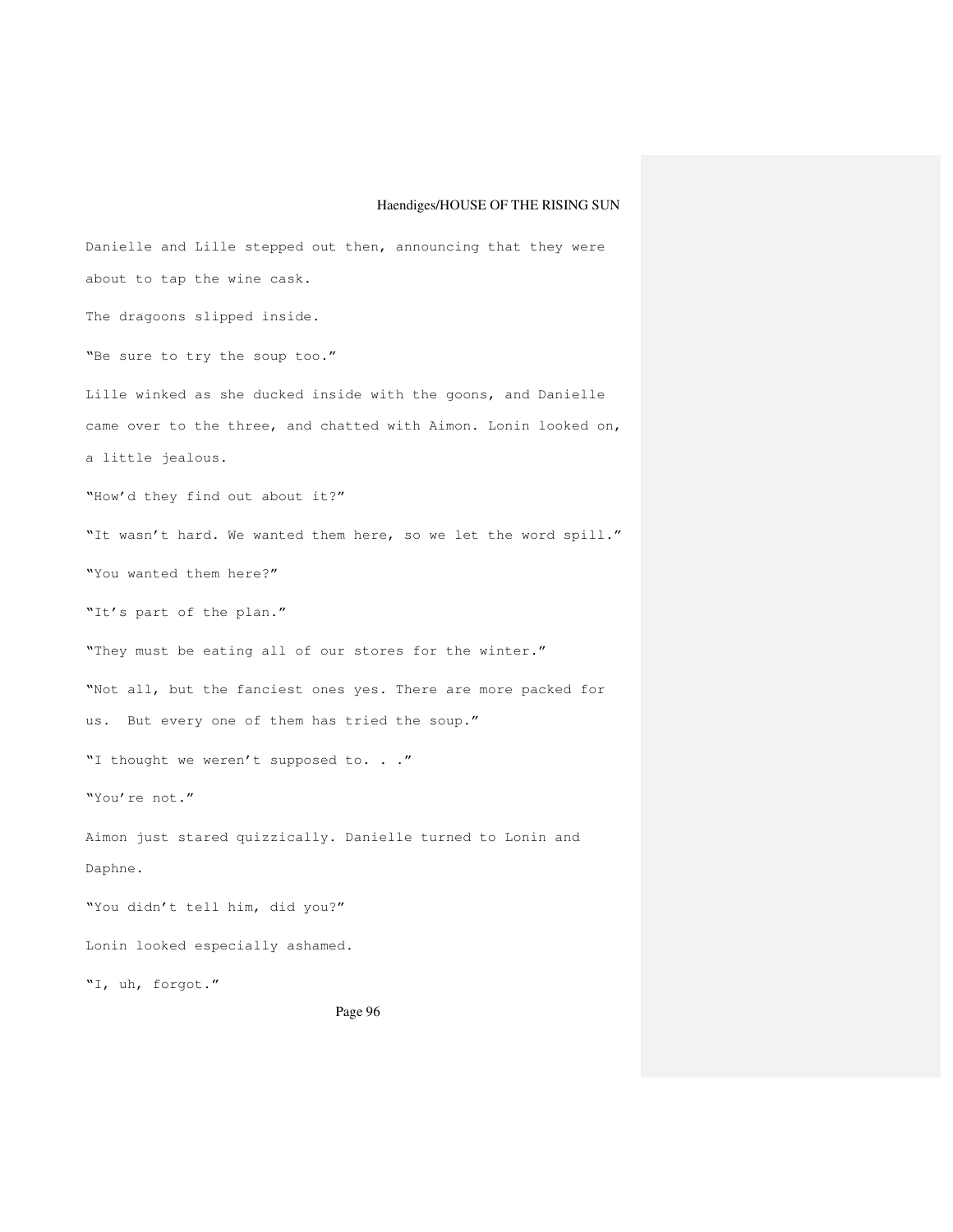"You forgot to tell him about the most important night of the year?" Turning back to Aimon, "I don't suppose you have your trunk packed either?" "My trunk? Where are we going?" She threw up her hands. "Go home and pack it. Now. We'll tell you later when we meet in the square." Aimon had never seen her so, well bossy. Or so confident. Lonin seemed to like it. He was grinning from ear to ear. "Now." "But my Mum. I'll need to go and get her. She'll need to pack too." Danielle's smile changed to a scowl. "Your Mum's not going, and she's not in there. But you are. Get home." She wasn't going? How could she continue to show more loyalty to the king than to her own people? He turned and started to go, and heard Danielle ask Lonin "Is that why his goons aren't here either? Did you forget to tell him to drop the hint too?"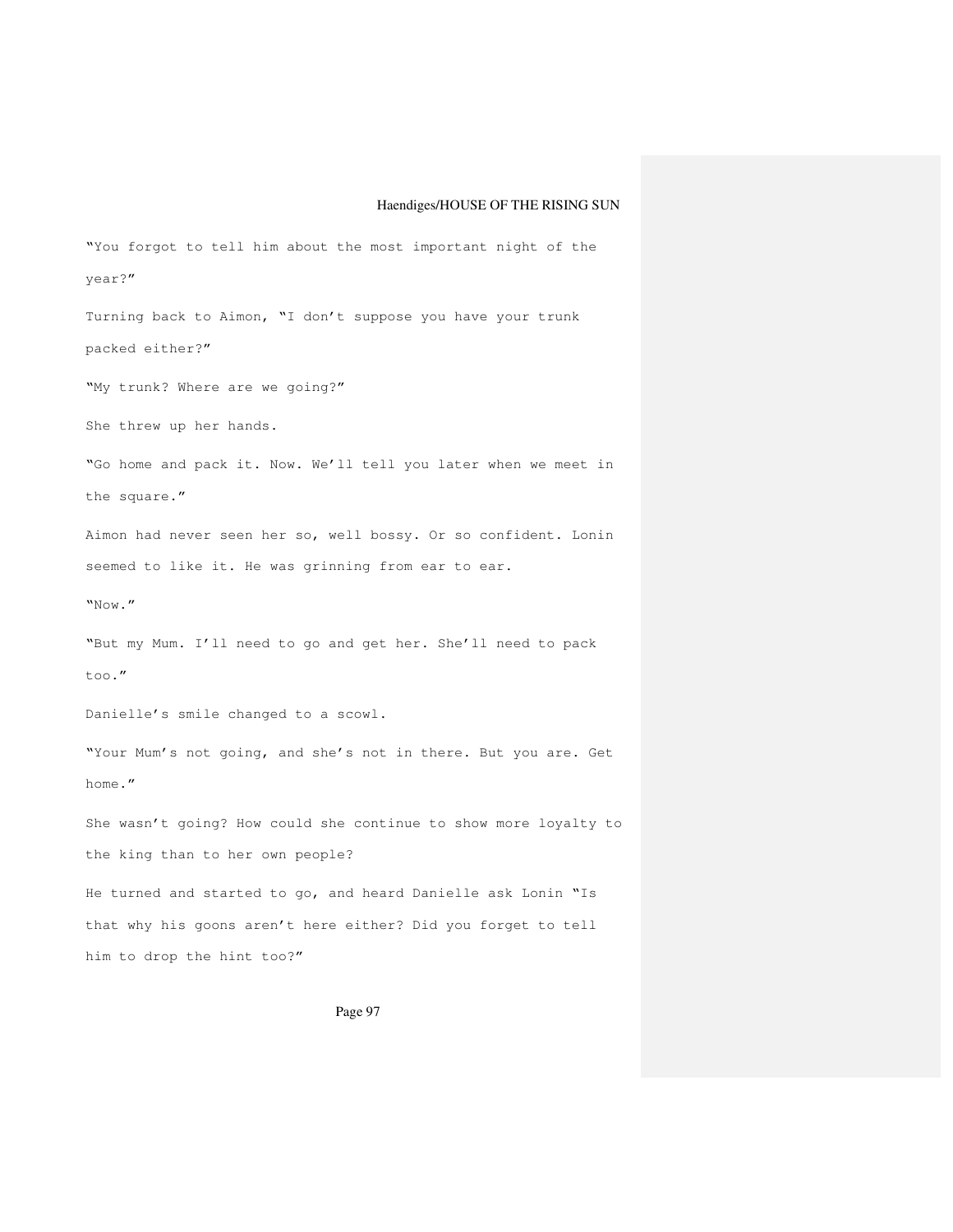Now Aimon's walk turned into a run. Reule ran after him. If his mother wasn't here, and neither were the goons, they were the only ones in town who weren't.

"That's more like it," Danielle yelled after him.

She turned to Lonin and Daphne.

"Let's get back in there. We have work to do."

### **Aimon 10**

Aimon raced through the streets to get home. He rounded the last turn and slid to a stop.

A soldier stood in the doorway, and it reminded him of another time he'd rounded the same corner. He'd seen the giant there, rather than a soldier, but with a

tiny older woman.

She was shaking a finger at him.

"It's unseemly for you to be living here with a married woman." "I'm only here once every few weeks, Mother." Was it possible a man so large could have a mother so small? "Once a month, or every night, she's a married woman." "She was." "Did they ever find the body?"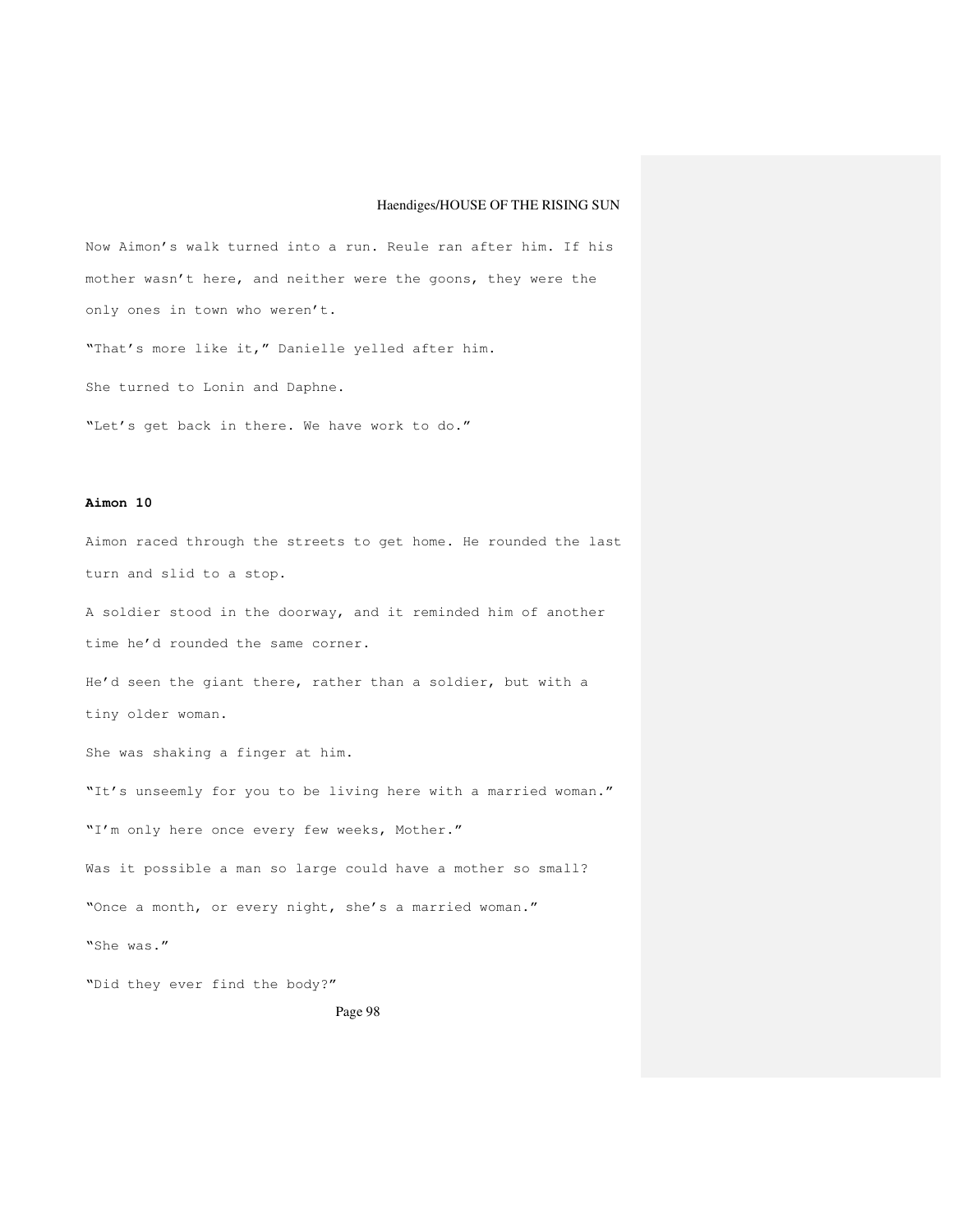"No, Mother."

"Then as far as you know, he's still alive."

"Yes, Mother."

"What have I always told you? Decorum in everything. I raised you to be respectful of the rules of the church, and your father to respect the rules of command. It worked. Look where you've landed, a job with the king! You are to be proper at all times. You maintain discipline, in yourself and in others."

"As always, Mother, you're right."

She turned and walked away. Aimon stayed a long while in the shadows, as the giant waited outside the doorway, until he eventually left.

This time, Aimon only paused for a heartbeat, then tumbled past the soldier unto the kitchen, where his partner was arguing with Aimon's mother. The soldier tumbled after him, and the two goons stood there smirking, but she didn't appear alarmed.

"We need to be going Madame. The capitaine is waiting for us." "Not quite yet, soldier. I need to speak a bit with my son. You may wait outside."

How could she do that, take such a firm tone with them? It's as if she feared nothing.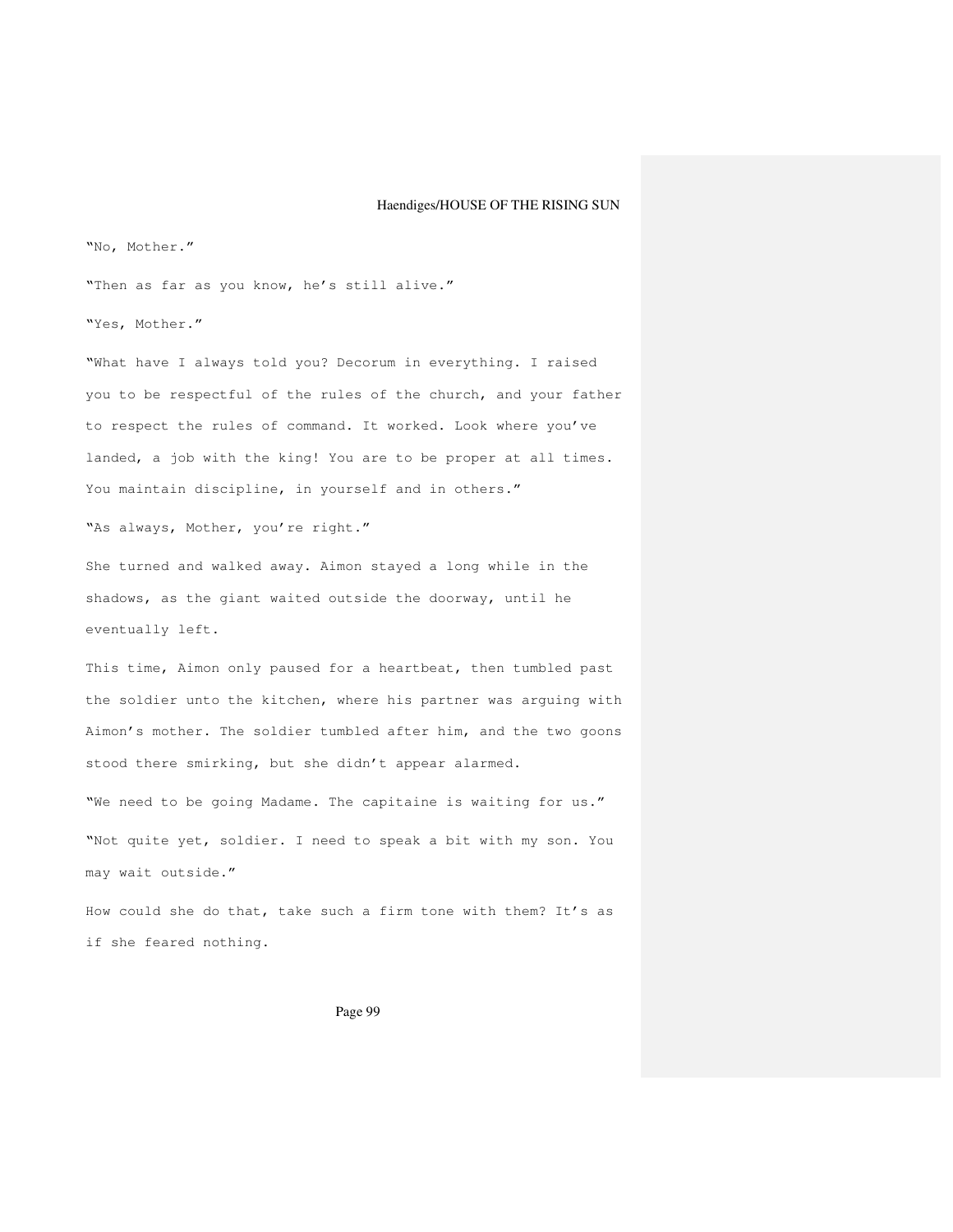The dragoon she had confronted was almost shuddering in frustration and annoyance, but held his tongue. With great reluctance, he and his companion turned and went out. "Aimon, I thought you had left to be with the others." "I did. I mean I didn't. No one told me about it but then I went anyway and found out, but I came back to see if you were all right." "I am fine, Aimon, but I need to let you know something. "What's that, Mother?" "I'm leaving." "Aren't we all? Danielle told me to pack my trunk." She lowered her voice to a whisper. "Yes, but we're all going different places. Some are going to the Pays Bas. They need to escape." That made sense. She lowered her voice even further. "Others are going to the caves that your father and uncle found, and will live there. There's no escaping for them. There's work to be done here."" "Oh."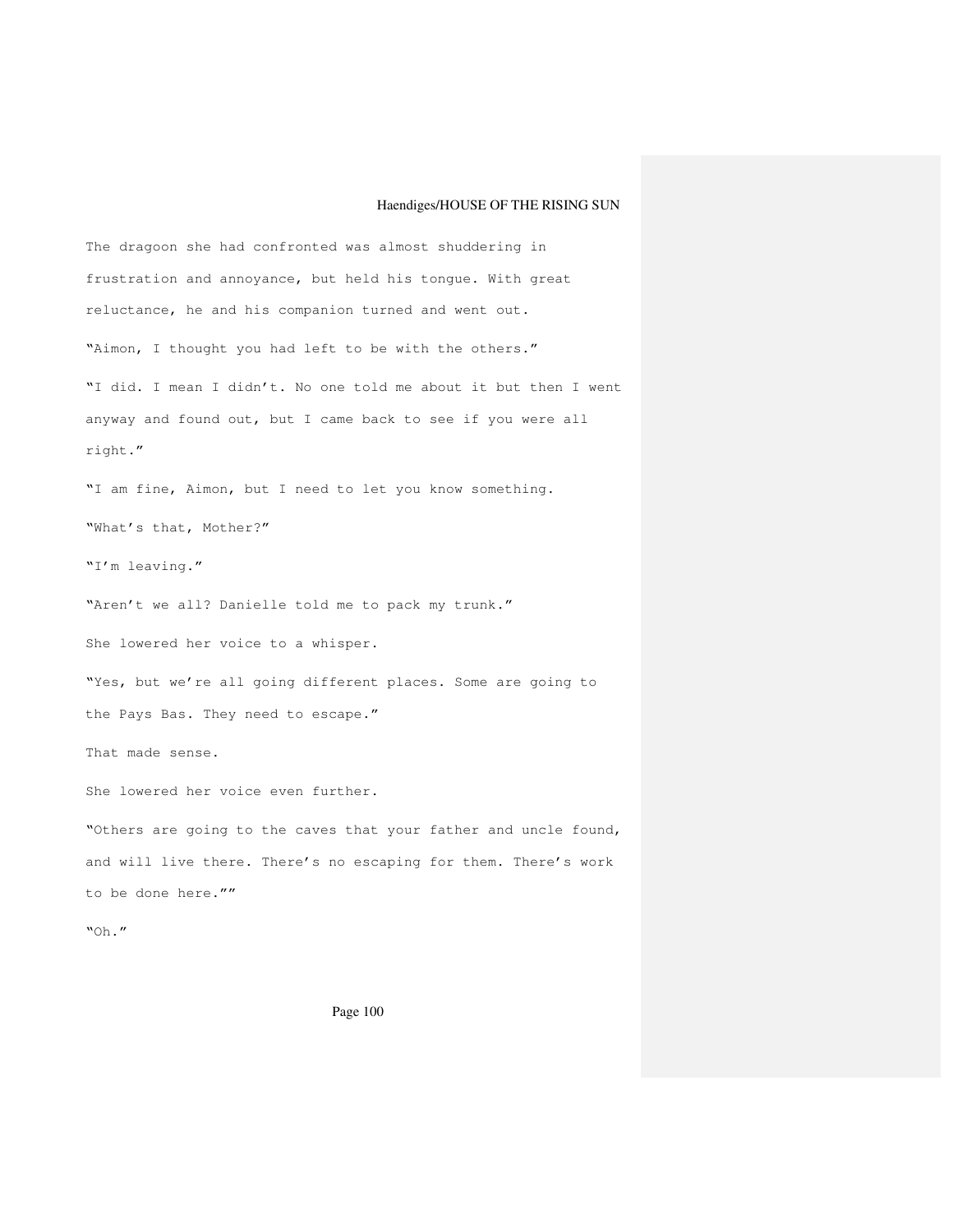"You're going to the caves, and you'll be with Stinger and Aunt Orva." "And you." Her face seemed torn, hurt by some decision she had to make, but as resolute as always. "No, not me." Aimon's stomach knotted a little. "Why not?" "I have a different job to do." Aimon's heart fell. "To sew uniforms for the king's men," he said. "That's right." "But you should be with us, not them! They killed him." A look of even deeper sadness crossed his mother's face. At length she spoke again. "We all have our jobs to do. We live and plan." "But. . ." She brightened. "No. It's decided. You go to the caves, and I go with the men. Aimon tried one last desperate maneuver.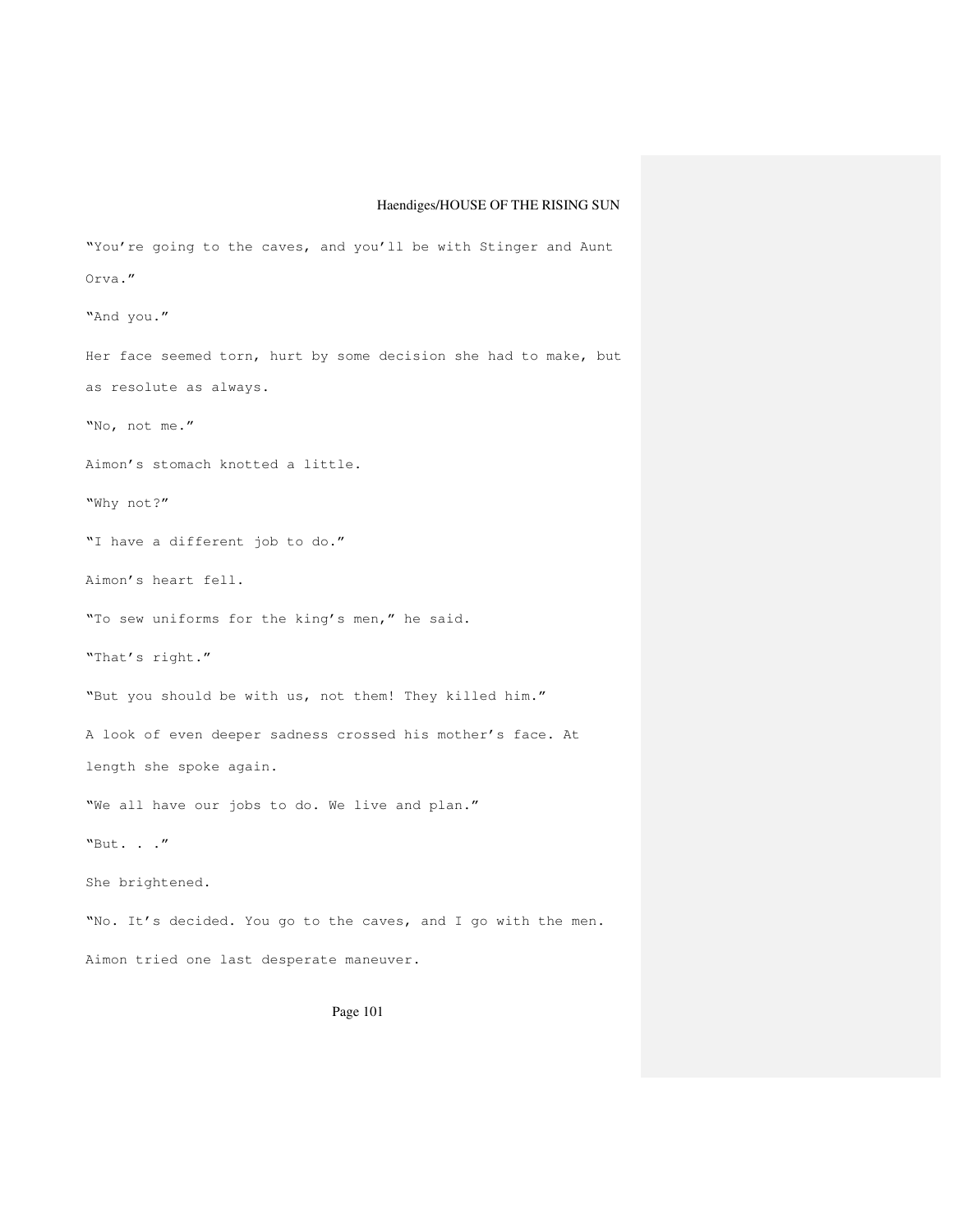Page 102 "But my trunk's not packed. I'll have to stay." "Your trunk is packed. I took care of it." "Oh." "Come give me a hug and a kiss. I'll see you anon." He hesitated, but only for a moment, and did. They embraced a long time, until the soldier came back through the door. "Madame." "I'm ready." She gave Aimon one last look, and left. Aimon sat despondent for a while, and then decided that he might as well return to his friends. He drifted out into the street, and smelled the smoke. Reule started to bark. He saw a light in the distance, and realized it was coming from the direction of the tavern. Once again, he and Reule raced off. When he arrived at the tavern, breathless, he grabbed Lonin and demanded "What's going on?" "She's in there." "We were all supposed to leave, but she snuck back in." "She wouldn't let it go," lamented Daphne.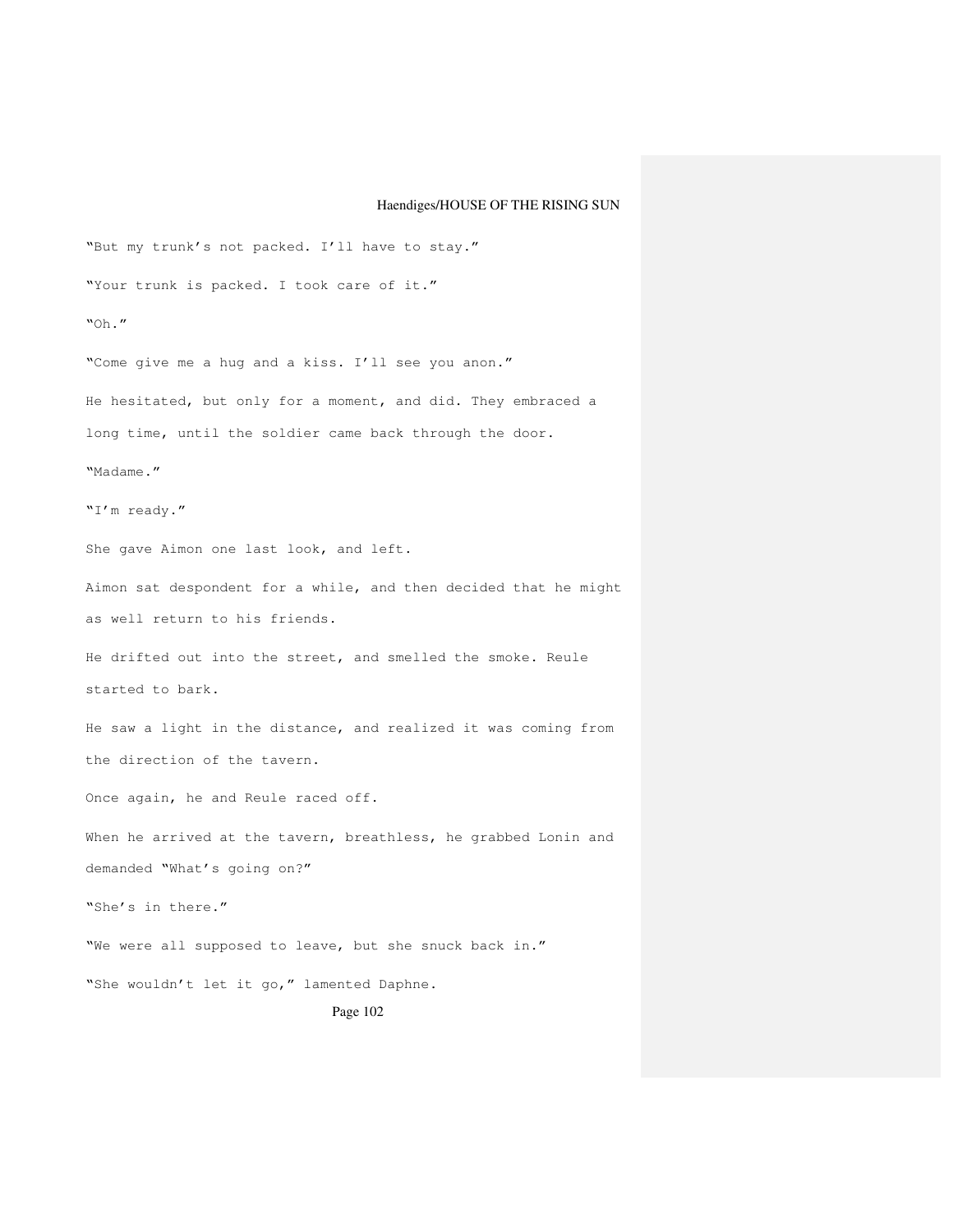"Ever since she was attacked." "It was just supposed to be a sleeping draught" "So they wouldn't be awake when we left." "But she ran inside." "And no one can get in." "And lit the fire." "Stop the back and forth, you two! I can't follow," snapped Aimon. "Who's inside?" "Danielle," they said together. As if on command, she appeared in an upper window. Flames licked her sides and long hair, but if she was in pain, she didn't show it. Flames licked the sides of the window, and limned her face with a pulsating beat of light and darkness. Smoke poured out, occasionally blocking the view of her face, but he could hear a haunted laughter even when he couldn't see her. An especially large flame burst through the floor behind her, and backlit her face, so that she looked like some haughty queen

of the underworld.